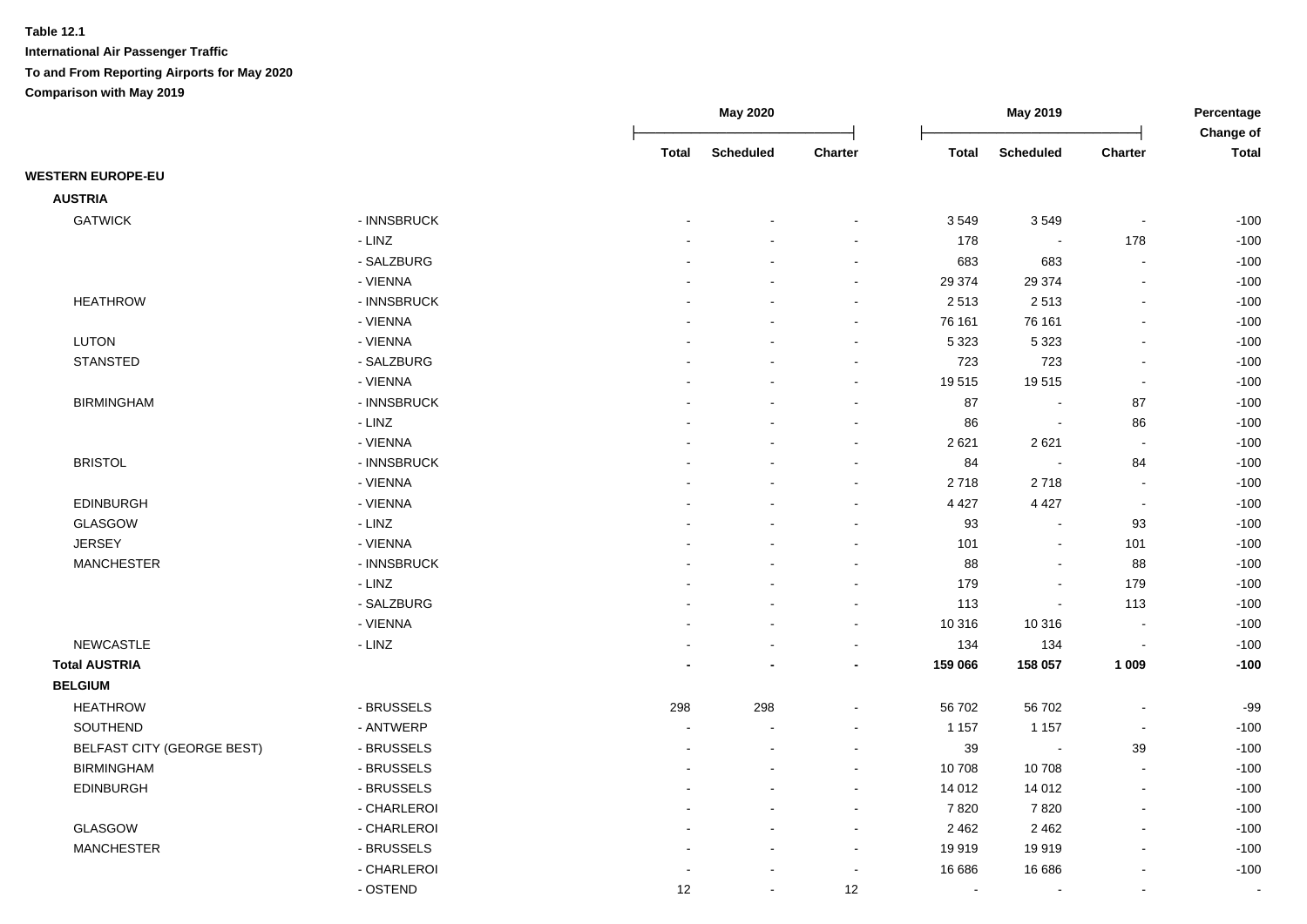|                              |             |                | <b>May 2020</b>  |                          | May 2019     |                          |                          |                           |
|------------------------------|-------------|----------------|------------------|--------------------------|--------------|--------------------------|--------------------------|---------------------------|
|                              |             | <b>Total</b>   | <b>Scheduled</b> | Charter                  | <b>Total</b> | <b>Scheduled</b>         | Charter                  | Change of<br><b>Total</b> |
| <b>NEWCASTLE</b>             | - BRUSSELS  | $\sim$         | $\sim$           | $\blacksquare$           | 1 5 3 3      | 1 5 3 3                  | $\blacksquare$           | $-100$                    |
| <b>Total BELGIUM</b>         |             | 310            | 298              | 12                       | 131 038      | 130 999                  | 39                       | $-100$                    |
| <b>CROATIA</b>               |             |                |                  |                          |              |                          |                          |                           |
| <b>GATWICK</b>               | - DUBROVNIK |                |                  | $\sim$                   | 30 925       | 30 925                   | $\mathbf{r}$             | $-100$                    |
|                              | - PULA      |                |                  | $\sim$                   | 5 0 9 8      | 2 0 3 9                  | 3 0 5 9                  | $-100$                    |
|                              | - RIJEKA    |                |                  |                          | 427          | $\sim$                   | 427                      | $-100$                    |
|                              | - SPLIT     |                |                  | $\blacksquare$           | 20 4 34      | 18 0 30                  | 2 4 0 4                  | $-100$                    |
|                              | - ZADAR     |                |                  |                          | 1795         | 1795                     | $\overline{a}$           | $-100$                    |
| <b>HEATHROW</b>              | - PULA      |                |                  | $\sim$                   | 378          | 378                      | $\overline{a}$           | $-100$                    |
|                              | - SPLIT     | $\sim$         |                  | $\sim$                   | 6667         | 6 6 6 7                  | $\mathbf{r}$             | $-100$                    |
|                              | - ZAGREB    | 95             | $\sim$           | 95                       | 11 923       | 11 923                   | $\overline{a}$           | $-99$                     |
| <b>LUTON</b>                 | - DUBROVNIK | $\overline{a}$ |                  | $\sim$                   | 3 9 6 0      | 3 9 6 0                  | $\overline{a}$           | $-100$                    |
|                              | - SPLIT     | $\blacksquare$ |                  | $\sim$                   | 6 100        | 6 100                    | $\blacksquare$           | $-100$                    |
|                              | - ZADAR     |                |                  | $\sim$                   | 1953         | 1953                     | $\overline{a}$           | $-100$                    |
| SOUTHEND                     | - DUBROVNIK |                |                  |                          | 2 5 5 9      | 2 5 5 9                  | $\blacksquare$           | $-100$                    |
|                              | - PULA      |                |                  | $\overline{\phantom{a}}$ | 2 4 3 5      | 2 4 3 5                  | $\blacksquare$           | $-100$                    |
| <b>STANSTED</b>              | - DUBROVNIK |                |                  | $\sim$                   | 13 803       | 13803                    | $\overline{a}$           | $-100$                    |
|                              | - PULA      |                |                  | $\sim$                   | 3644         | 3644                     | $\overline{a}$           | $-100$                    |
|                              | - SPLIT     |                |                  | $\sim$                   | 6856         | 6856                     | $\sim$                   | $-100$                    |
|                              | - ZADAR     | $\blacksquare$ |                  | $\sim$                   | 4 2 1 2      | 4 0 6 7                  | 145                      | $-100$                    |
| ABERDEEN                     | - ZAGREB    | 12             |                  | 12                       | $\sim$       | $\blacksquare$           |                          |                           |
| <b>BELFAST INTERNATIONAL</b> | - DUBROVNIK |                |                  | $\sim$                   | 3589         | 3589                     | $\overline{a}$           | $-100$                    |
|                              | - SPLIT     |                |                  | $\sim$                   | 1845         | 1845                     | $\overline{\phantom{a}}$ | $-100$                    |
| <b>BIRMINGHAM</b>            | - DUBROVNIK |                |                  | $\sim$                   | 4 8 0 6      | 4 8 0 6                  | ÷,                       | $-100$                    |
|                              | - PULA      |                |                  | $\sim$                   | 2 9 6 0      | 704                      | 2 2 5 6                  | $-100$                    |
|                              | - SPLIT     |                |                  | $\sim$                   | 1 3 4 7      | 1 1 7 5                  | 172                      | $-100$                    |
| <b>BRISTOL</b>               | - DUBROVNIK |                |                  | $\sim$                   | 6436         | 4 5 3 0                  | 1906                     | $-100$                    |
|                              | - PULA      |                |                  | $\sim$                   | 4612         | 2 4 9 8                  | 2 1 1 4                  | $-100$                    |
|                              | - SPLIT     |                |                  |                          | 6 5 0 4      | 6 5 0 4                  | $\sim$                   | $-100$                    |
| <b>CARDIFF WALES</b>         | - DUBROVNIK |                |                  | $\sim$                   | 1 4 5 7      | $\sim$                   | 1 4 5 7                  | $-100$                    |
| DONCASTER SHEFFIELD          | - DUBROVNIK | $\overline{a}$ |                  | $\sim$                   | 1653         | 1653                     | $\sim$                   | $-100$                    |
|                              | - PULA      | ÷              |                  | $\sim$                   | 1 2 9 2      | $\sim$                   | 1 2 9 2                  | $-100$                    |
| EAST MIDLANDS INTERNATIONAL  | - DUBROVNIK |                |                  | $\sim$                   | 3887         | 3887                     | $\blacksquare$           | $-100$                    |
|                              | - PULA      |                |                  | $\sim$                   | 1 1 8 2      | $\overline{\phantom{a}}$ | 1 1 8 2                  | $-100$                    |
|                              | - SPLIT     | $\blacksquare$ | $\sim$           | $\sim$                   | 174          | 174                      | $\sim$                   | $-100$                    |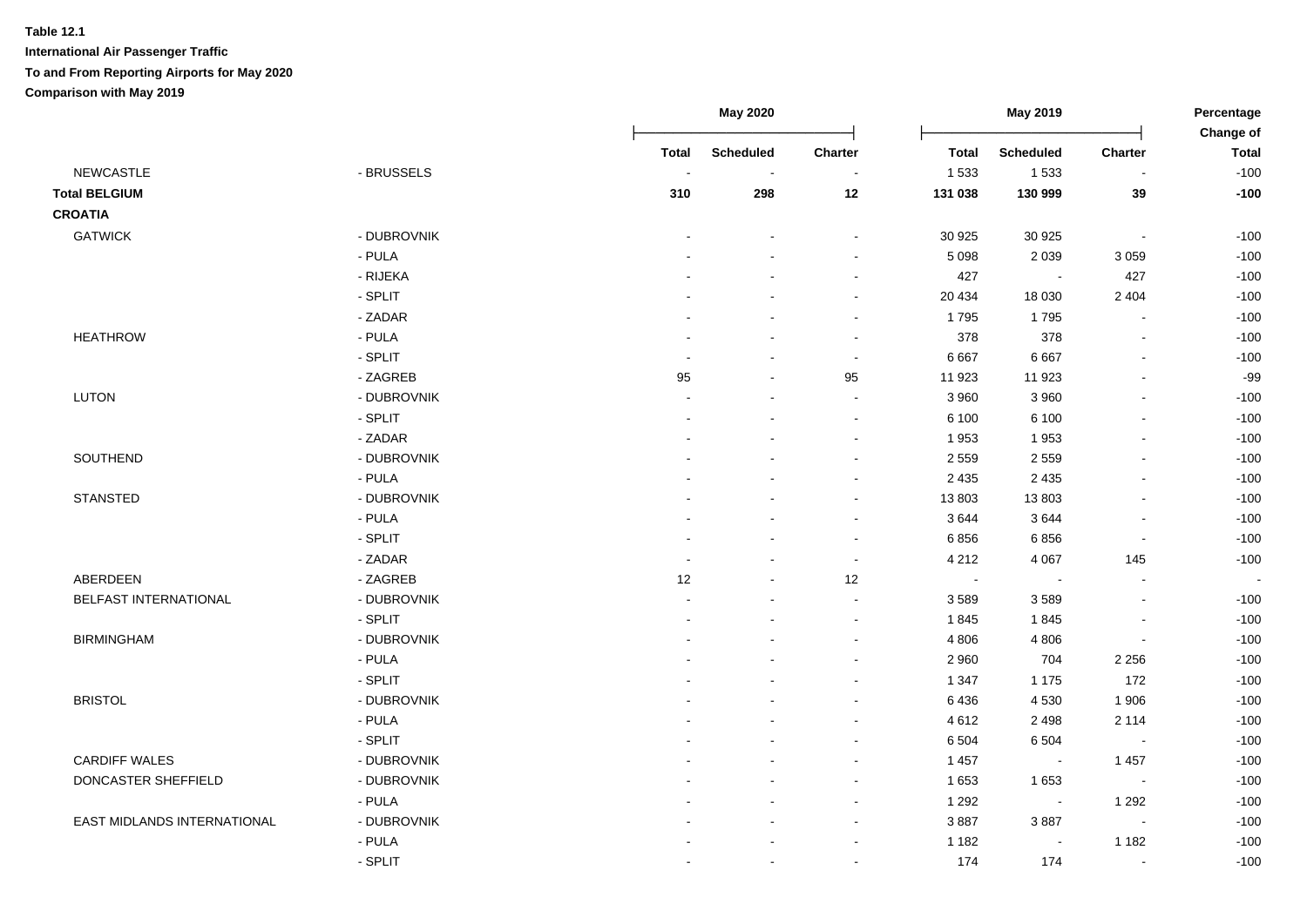|                              |             |              | <b>May 2020</b>  | May 2019                 |              |                          | Percentage<br>Change of |              |
|------------------------------|-------------|--------------|------------------|--------------------------|--------------|--------------------------|-------------------------|--------------|
|                              |             | <b>Total</b> | <b>Scheduled</b> | <b>Charter</b>           | <b>Total</b> | <b>Scheduled</b>         | Charter                 | <b>Total</b> |
| <b>EDINBURGH</b>             | - DUBROVNIK |              |                  |                          | 5 2 3 8      | 5 2 3 8                  |                         | $-100$       |
|                              | - PULA      |              |                  | $\overline{\phantom{a}}$ | 209          | 209                      |                         | $-100$       |
|                              | - SPLIT     |              |                  | $\overline{\phantom{a}}$ | 232          | 232                      |                         | $-100$       |
| GLASGOW                      | - DUBROVNIK |              |                  | $\blacksquare$           | 3 0 8 2      | 3 0 8 2                  |                         | $-100$       |
|                              | - SPLIT     |              |                  |                          | 2709         | 2709                     |                         | $-100$       |
| <b>HUMBERSIDE</b>            | - DUBROVNIK |              |                  |                          | 78           | $\overline{\phantom{a}}$ | 78                      | $-100$       |
| LEEDS BRADFORD               | - DUBROVNIK |              |                  |                          | 2863         | 2863                     |                         | $-100$       |
|                              | - PULA      |              |                  |                          | 1 0 5 7      | 1 0 5 7                  |                         | $-100$       |
|                              | - SPLIT     |              |                  | $\sim$                   | 1 5 3 1      | 1 5 3 1                  |                         | $-100$       |
| LIVERPOOL (JOHN LENNON)      | - PULA      |              |                  | $\blacksquare$           | 2 1 0 5      | 2 1 0 5                  |                         | $-100$       |
| <b>MANCHESTER</b>            | - DUBROVNIK |              |                  | $\blacksquare$           | 14 4 64      | 14 4 64                  |                         | $-100$       |
|                              | - PULA      |              |                  | $\overline{\phantom{a}}$ | 4 3 2 9      | 1893                     | 2 4 3 6                 | $-100$       |
|                              | - SPLIT     |              |                  | $\sim$                   | 13 274       | 11 666                   | 1608                    | $-100$       |
|                              | - ZADAR     |              |                  | $\sim$                   | 2658         | 2519                     | 139                     | $-100$       |
| <b>NEWCASTLE</b>             | - DUBROVNIK |              |                  | $\sim$                   | 2 3 6 2      | 2 3 6 2                  |                         | $-100$       |
| <b>Total CROATIA</b>         |             | 107          |                  | 107                      | 221 104      | 200 429                  | 20 675                  | $-100$       |
| <b>CYPRUS</b>                |             |              |                  |                          |              |                          |                         |              |
| <b>GATWICK</b>               | - LARNACA   |              |                  | $\overline{\phantom{a}}$ | 28 930       | 21 7 36                  | 7 1 9 4                 | $-100$       |
|                              | - PAPHOS    |              |                  | $\sim$                   | 40 594       | 32 824                   | 7770                    | $-100$       |
| <b>HEATHROW</b>              | - LARNACA   | 1944         | 1944             | $\sim$                   | 20 623       | 20 623                   |                         | $-91$        |
| <b>LUTON</b>                 | - LARNACA   |              |                  | $\blacksquare$           | 24 449       | 24 449                   |                         | $-100$       |
|                              | - PAPHOS    |              |                  |                          | 8874         | 7949                     | 925                     | $-100$       |
| <b>STANSTED</b>              | - LARNACA   |              |                  |                          | 8844         | 7609                     | 1 2 3 5                 | $-100$       |
|                              | - PAPHOS    |              |                  |                          | 22 933       | 19799                    | 3 1 3 4                 | $-100$       |
| <b>BELFAST INTERNATIONAL</b> | - LARNACA   |              |                  | $\blacksquare$           | 1845         | 1845                     |                         | $-100$       |
|                              | - PAPHOS    |              |                  | $\blacksquare$           | 1542         | 1542                     |                         | $-100$       |
| <b>BIRMINGHAM</b>            | - LARNACA   | 349          | 349              | $\blacksquare$           | 15 361       | 10 533                   | 4 8 2 8                 | $-98$        |
|                              | - PAPHOS    |              |                  | $\blacksquare$           | 10791        | 5945                     | 4846                    | $-100$       |
| <b>BOURNEMOUTH</b>           | - PAPHOS    | $\sim$       |                  | $\sim$                   | 4 6 4 2      | 2810                     | 1832                    | $-100$       |
| <b>BRISTOL</b>               | - LARNACA   | 96           |                  | 96                       | 9978         | 6486                     | 3 4 9 2                 | $-99$        |
|                              | - PAPHOS    |              |                  | $\sim$                   | 9512         | 6 2 7 0                  | 3 2 4 2                 | $-100$       |
| <b>CARDIFF WALES</b>         | - LARNACA   |              |                  | $\overline{\phantom{a}}$ | 2 6 0 9      | $\blacksquare$           | 2609                    | $-100$       |
|                              | - PAPHOS    |              |                  | $\blacksquare$           | 2 9 0 8      | $\blacksquare$           | 2 9 0 8                 | $-100$       |
| DONCASTER SHEFFIELD          | - LARNACA   |              |                  | $\blacksquare$           | 1 643        | $\blacksquare$           | 1643                    | $-100$       |
|                              | - PAPHOS    |              |                  |                          | 3 0 21       |                          | 3 0 21                  | $-100$       |
| EAST MIDLANDS INTERNATIONAL  | - LARNACA   |              |                  |                          | 4 5 31       | 3 2 8 4                  | 1 2 4 7                 | $-100$       |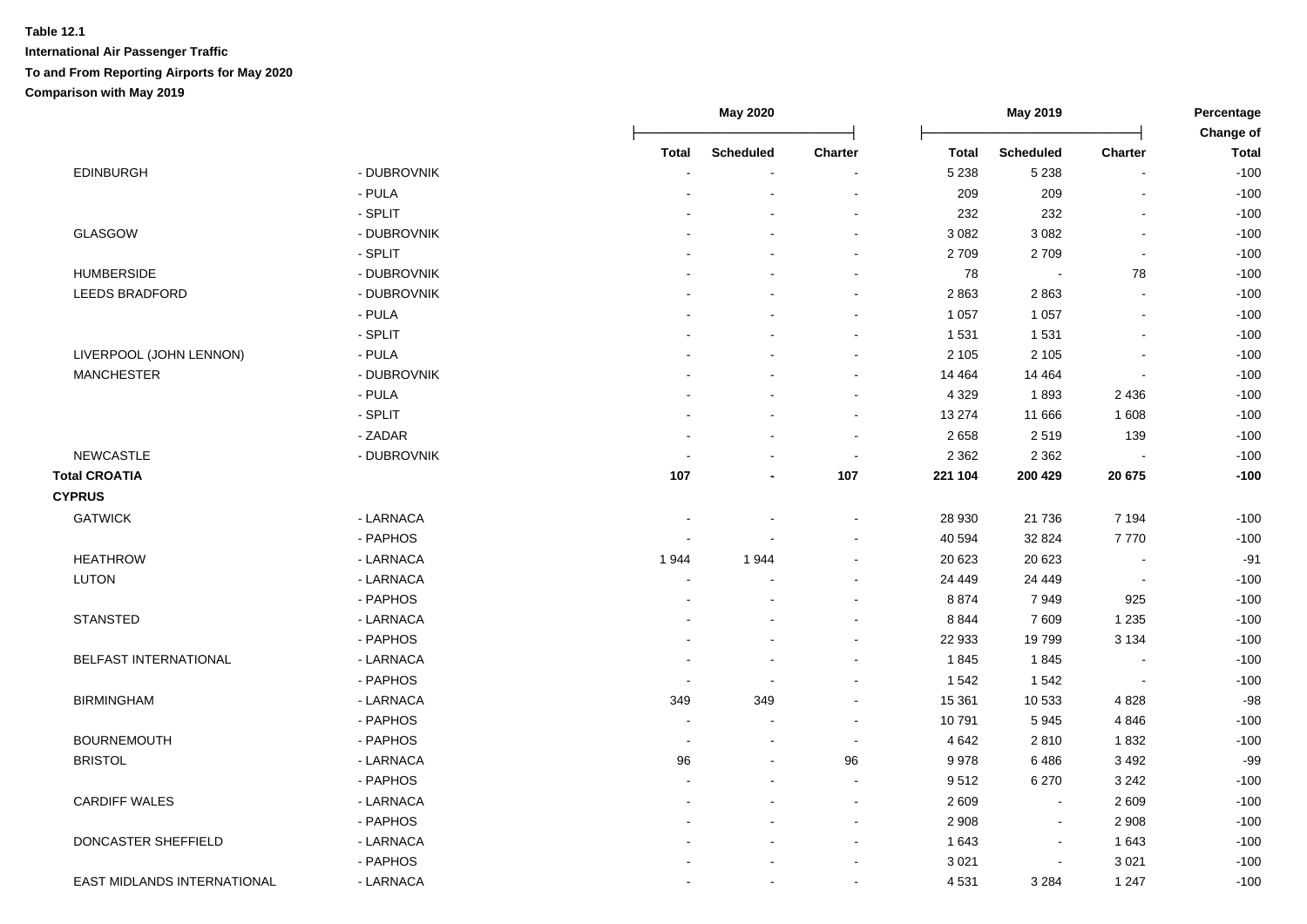|                         |                     |                          | <b>May 2020</b>          |                | May 2019     |                          |                          | Percentage<br>Change of |
|-------------------------|---------------------|--------------------------|--------------------------|----------------|--------------|--------------------------|--------------------------|-------------------------|
|                         |                     | <b>Total</b>             | Scheduled                | <b>Charter</b> | <b>Total</b> | <b>Scheduled</b>         | Charter                  | <b>Total</b>            |
|                         | - PAPHOS            | $\overline{\phantom{a}}$ | $\sim$                   |                | 8 8 2 9      | 5831                     | 2998                     | $-100$                  |
| <b>EDINBURGH</b>        | - LARNACA           | 443                      | 443                      |                | 1576         | 1576                     |                          | $-72$                   |
|                         | - PAPHOS            |                          |                          |                | 7 2 9 4      | 5991                     | 1 3 0 3                  | $-100$                  |
| <b>EXETER</b>           | - LARNACA           |                          |                          |                | 1 2 7 1      | $\overline{\phantom{a}}$ | 1 2 7 1                  | $-100$                  |
|                         | - PAPHOS            |                          |                          |                | 1 4 4 3      | $\overline{\phantom{a}}$ | 1443                     | $-100$                  |
| GLASGOW                 | - LARNACA           |                          |                          |                | 6 2 9 8      | 5 0 0 2                  | 1 2 9 6                  | $-100$                  |
|                         | - PAPHOS            |                          |                          | $\sim$         | 4 6 25       | 2882                     | 1743                     | $-100$                  |
| <b>LEEDS BRADFORD</b>   | - LARNACA           |                          |                          |                | 5 3 0 1      | 5 3 0 1                  | $\overline{a}$           | $-100$                  |
|                         | - PAPHOS            |                          |                          | $\sim$         | 4752         | 4752                     | $\overline{a}$           | $-100$                  |
| LIVERPOOL (JOHN LENNON) | - LARNACA           |                          |                          | $\sim$         | 2829         | 2829                     |                          | $-100$                  |
|                         | - PAPHOS            | $\overline{\phantom{a}}$ | $\blacksquare$           | $\sim$         | 3 2 1 8      | 3 2 1 8                  | $\overline{a}$           | $-100$                  |
| <b>MANCHESTER</b>       | - LARNACA           | 679                      | 564                      | 115            | 18 39 6      | 12755                    | 5641                     | $-96$                   |
|                         | - PAPHOS            | $\overline{\phantom{a}}$ | $\overline{\phantom{a}}$ |                | 31 596       | 23 3 28                  | 8 2 6 8                  | $-100$                  |
| NEWCASTLE               | - LARNACA           |                          |                          |                | 8546         | 8546                     |                          | $-100$                  |
|                         | - PAPHOS            |                          |                          |                | 5865         | 5865                     |                          | $-100$                  |
| <b>NORWICH</b>          | - PAPHOS            |                          | ÷                        | $\sim$         | 1 5 5 9      | $\overline{\phantom{a}}$ | 1559                     | $-100$                  |
| <b>Total CYPRUS</b>     |                     | 3511                     | 3 3 0 0                  | 211            | 337 028      | 261 580                  | 75 448                   | $-99$                   |
| <b>DENMARK</b>          |                     |                          |                          |                |              |                          |                          |                         |
| <b>GATWICK</b>          | - COPENHAGEN        |                          |                          |                | 68 634       | 68 634                   |                          | $-100$                  |
| <b>HEATHROW</b>         | - BILLUND           |                          |                          |                | 7 4 3 3      | 7 4 3 3                  |                          | $-100$                  |
|                         | - COPENHAGEN        |                          |                          |                | 81 347       | 81 347                   | $\blacksquare$           | $-100$                  |
| <b>LONDON CITY</b>      | - BILLUND           |                          |                          |                | 1921         | 1921                     |                          | $-100$                  |
| <b>LUTON</b>            | - COPENHAGEN        |                          |                          |                | 9 3 4 7      | 9 3 4 7                  | $\blacksquare$           | $-100$                  |
| SOUTHEND                | - COPENHAGEN        |                          |                          |                | 3 4 0 2      | 3 4 0 2                  |                          | $-100$                  |
| <b>STANSTED</b>         | - AALBORG           |                          |                          |                | 4 9 0 8      | 4 9 0 8                  |                          | $-100$                  |
|                         | - AARHUS (TIRSTRUP) |                          |                          |                | 9980         | 9980                     |                          | $-100$                  |
|                         | - BILLUND           |                          |                          | $\sim$         | 17974        | 17974                    |                          | $-100$                  |
|                         | - COPENHAGEN        | 187                      |                          | 187            | 33 315       | 33 315                   |                          | $-99$                   |
| ABERDEEN                | - COPENHAGEN        |                          |                          |                | 2910         | 2910                     | $\overline{a}$           | $-100$                  |
|                         | - ESBJERG           |                          |                          |                | 1 3 9 5      | 1 3 9 5                  |                          | $-100$                  |
| <b>BIRMINGHAM</b>       | - COPENHAGEN        |                          |                          |                | 6705         | 6705                     |                          | $-100$                  |
| <b>BRISTOL</b>          | - COPENHAGEN        |                          |                          |                | 4 0 1 4      | 4 0 1 4                  |                          | $-100$                  |
| <b>EDINBURGH</b>        | - BILLUND           |                          |                          | $\sim$         | 2773         | 2773                     | $\blacksquare$           | $-100$                  |
|                         | - COPENHAGEN        |                          |                          |                | 21 961       | 21 961                   | $\blacksquare$           | $-100$                  |
| <b>INVERNESS</b>        | - COPENHAGEN        |                          |                          |                | 236          | $\blacksquare$           | 236                      | $-100$                  |
| LIVERPOOL (JOHN LENNON) | - COPENHAGEN        | $\blacksquare$           | $\blacksquare$           |                | 2416         | 2416                     | $\overline{\phantom{a}}$ | $-100$                  |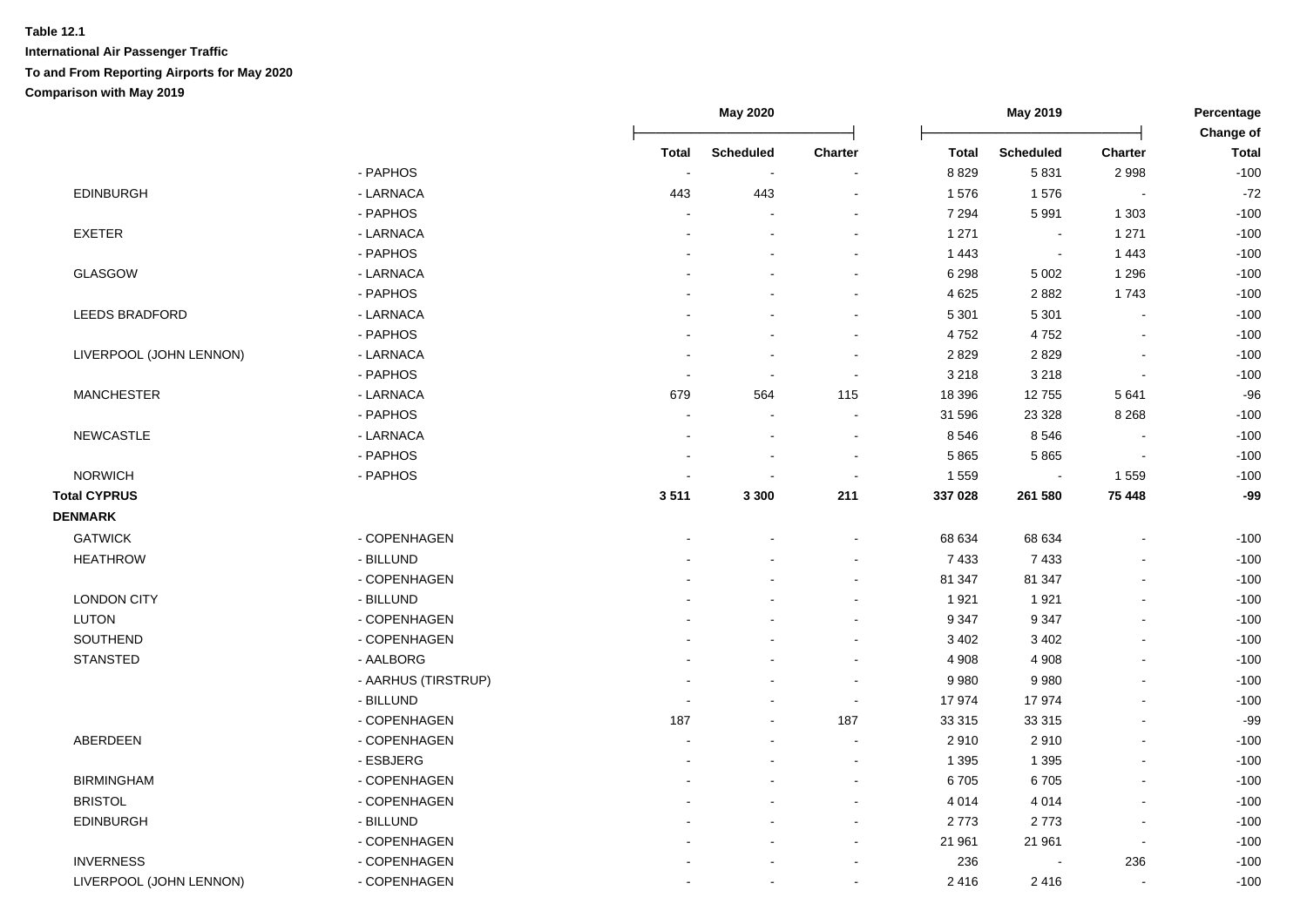|                      |                             |                | <b>May 2020</b>          |                          | May 2019     |                  | Percentage     |                           |
|----------------------|-----------------------------|----------------|--------------------------|--------------------------|--------------|------------------|----------------|---------------------------|
|                      |                             | <b>Total</b>   | <b>Scheduled</b>         | Charter                  | <b>Total</b> | <b>Scheduled</b> | Charter        | Change of<br><b>Total</b> |
| <b>MANCHESTER</b>    | - AARHUS (TIRSTRUP)         |                | $\overline{\phantom{a}}$ | $\overline{\phantom{a}}$ | 817          | 817              | L,             | $-100$                    |
|                      | - BILLUND                   | 31             | $\sim$                   | 31                       | 5813         | 5813             | $\blacksquare$ | $-99$                     |
|                      | - COPENHAGEN                |                | $\overline{\phantom{a}}$ | $\sim$                   | 28 7 95      | 28 7 95          | $\sim$         | $-100$                    |
| <b>Total DENMARK</b> |                             | 218            | $\overline{\phantom{a}}$ | 218                      | 316 096      | 315 860          | 236            | $-100$                    |
| <b>FINLAND</b>       |                             |                |                          |                          |              |                  |                |                           |
| <b>GATWICK</b>       | - HELSINKI                  | $\blacksquare$ | $\overline{\phantom{a}}$ | $\sim$                   | 19757        | 19757            |                | $-100$                    |
| <b>HEATHROW</b>      | - HELSINKI                  | 6 0 27         | 6 0 27                   | $\sim$                   | 67 149       | 67 149           | ä,             | $-91$                     |
| <b>EDINBURGH</b>     | - HELSINKI                  | $\sim$         | $\overline{\phantom{a}}$ | $\blacksquare$           | 7 4 5 1      | 7451             | $\overline{a}$ | $-100$                    |
| <b>MANCHESTER</b>    | - HELSINKI                  | $\sim$         | $\blacksquare$           | $\overline{\phantom{a}}$ | 13 662       | 13 662           | $\blacksquare$ | $-100$                    |
| <b>Total FINLAND</b> |                             | 6 0 27         | 6 0 2 7                  | $\blacksquare$           | 108 019      | 108 019          | $\blacksquare$ | $-94$                     |
| <b>FRANCE</b>        |                             |                |                          |                          |              |                  |                |                           |
| <b>GATWICK</b>       | - BORDEAUX                  |                |                          |                          | 30 778       | 30 778           | $\overline{a}$ | $-100$                    |
|                      | - LIMOGES                   |                |                          | $\blacksquare$           | 1 0 3 1      | 1 0 3 1          | $\blacksquare$ | $-100$                    |
|                      | - LYON                      |                |                          | ä,                       | 17 590       | 17 590           | ä,             | $-100$                    |
|                      | - MARSEILLE                 |                |                          | $\blacksquare$           | 14 513       | 14 513           | ä,             | $-100$                    |
|                      | - MONTPELLIER               |                |                          | $\blacksquare$           | 11 794       | 11794            | $\blacksquare$ | $-100$                    |
|                      | - NANTES                    |                |                          | $\overline{a}$           | 15 253       | 15 253           | $\sim$         | $-100$                    |
|                      | $-$ NICE                    |                |                          | ä,                       | 62 592       | 62 250           | 342            | $-100$                    |
|                      | - PARIS (CHARLES DE GAULLE) |                |                          |                          | 46 698       | 46 698           |                | $-100$                    |
|                      | - TOULOUSE (BLAGNAC)        |                |                          | $\blacksquare$           | 19 14 6      | 19 14 6          | $\blacksquare$ | $-100$                    |
| <b>HEATHROW</b>      | - BASTIA                    |                |                          | $\blacksquare$           | 160          | 160              | ä,             | $-100$                    |
|                      | - FIGARI                    |                |                          | $\blacksquare$           | 184          | 184              | $\blacksquare$ | $-100$                    |
|                      | - LYON                      |                | $\overline{a}$           | $\blacksquare$           | 22 042       | 22 042           | ä,             | $-100$                    |
|                      | - MARSEILLE                 |                | $\overline{a}$           | ä,                       | 24 391       | 24 391           | ä,             | $-100$                    |
|                      | $-$ NICE                    | 2836           | 2836                     | $\blacksquare$           | 50 951       | 50 951           | $\overline{a}$ | $-94$                     |
|                      | - PARIS (CHARLES DE GAULLE) | 4 2 9 6        | 4 2 9 6                  | $\blacksquare$           | 98 817       | 98 817           | $\overline{a}$ | $-96$                     |
|                      | - TOULOUSE (BLAGNAC)        | $\sim$         | $\overline{\phantom{a}}$ | $\blacksquare$           | 20 934       | 20 934           | ä,             | $-100$                    |
| <b>LONDON CITY</b>   | - BERGERAC                  | $\sim$         | $\overline{a}$           | $\sim$                   | 1 1 8 0      | 1 1 8 0          | ä,             | $-100$                    |
|                      | $-$ NICE                    |                | $\blacksquare$           | $\sim$                   | 4 1 5 4      | 4 1 5 4          | ä,             | $-100$                    |
|                      | - PARIS (ORLY)              |                |                          | $\overline{\phantom{a}}$ | 8 3 9 9      | 8 3 9 9          | L,             | $-100$                    |
|                      | - QUIMPER                   |                | $\overline{a}$           | $\overline{a}$           | 513          | 513              | $\overline{a}$ | $-100$                    |
| <b>LUTON</b>         | - BEZIERS                   |                | $\overline{a}$           | $\blacksquare$           | 3677         | 3677             | $\overline{a}$ | $-100$                    |
|                      | - BORDEAUX                  |                | $\blacksquare$           | $\blacksquare$           | 7 5 4 8      | 7548             | $\blacksquare$ | $-100$                    |
|                      | - LYON                      |                | $\blacksquare$           | $\blacksquare$           | 7917         | 7917             | $\blacksquare$ | $-100$                    |
|                      | - MARSEILLE                 |                |                          | $\blacksquare$           | 4 4 3 6      | 4 4 3 6          | ä,             | $-100$                    |
|                      | - NANTES                    |                | $\overline{a}$           | $\blacksquare$           | 4571         | 4571             | ä,             | $-100$                    |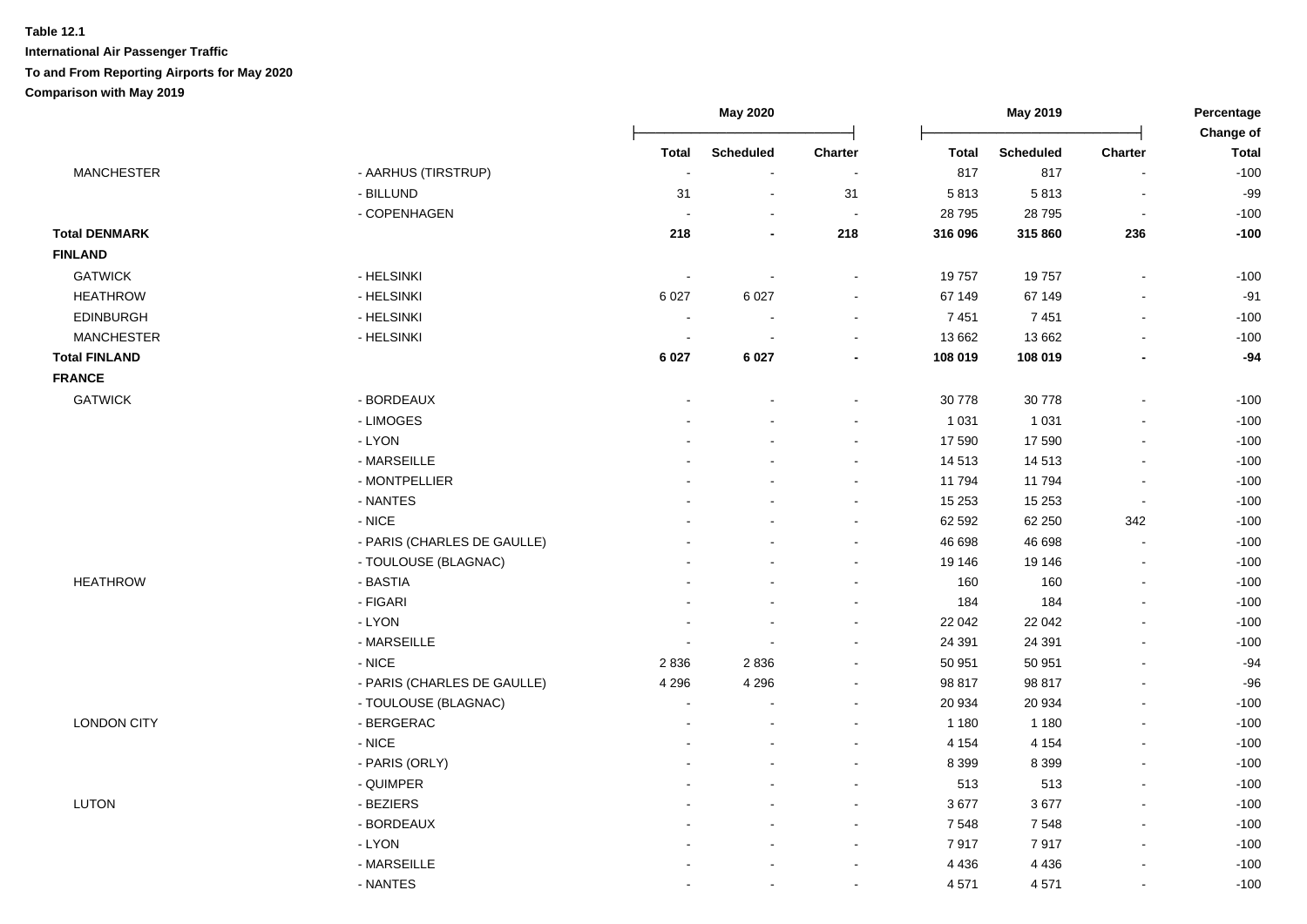|                 |                                | May 2020     |                  | May 2019       |         |                          | Percentage<br>Change of |              |
|-----------------|--------------------------------|--------------|------------------|----------------|---------|--------------------------|-------------------------|--------------|
|                 |                                | <b>Total</b> | <b>Scheduled</b> | Charter        | Total   | <b>Scheduled</b>         | Charter                 | <b>Total</b> |
|                 | $-$ NICE                       |              |                  |                | 18 0 85 | 17 348                   | 737                     | $-100$       |
|                 | - NIMES                        |              |                  |                | 3 1 2 6 | 3 1 2 6                  | ÷,                      | $-100$       |
|                 | - PARIS (CHARLES DE GAULLE)    |              |                  |                | 25 115  | 25 115                   | ä,                      | $-100$       |
|                 | - TOULOUSE (BLAGNAC)           |              |                  |                | 5 5 1 5 | 5515                     | $\sim$                  | $-100$       |
| SOUTHEND        | - BORDEAUX                     |              |                  |                | 2 4 3 9 | 2 4 3 9                  | ä,                      | $-100$       |
|                 | - BREST                        |              |                  |                | 2 2 5 9 | 2 2 5 9                  |                         | $-100$       |
|                 | - CAEN                         |              |                  |                | 1 4 9 4 | 1 4 9 4                  | $\blacksquare$          | $-100$       |
|                 | - PARIS (CHARLES DE GAULLE)    |              |                  |                | 4 6 6 8 | 4 6 6 8                  | $\blacksquare$          | $-100$       |
|                 | - RENNES                       |              |                  |                | 3 4 2 0 | 3 4 2 0                  | $\overline{a}$          | $-100$       |
| <b>STANSTED</b> | - AJACCIO                      |              |                  |                | 2 0 1 5 | 2015                     |                         | $-100$       |
|                 | - BASTIA                       |              |                  |                | 2 3 2 1 | 2 3 2 1                  | $\overline{a}$          | $-100$       |
|                 | - BERGERAC                     |              |                  |                | 10 003  | 10 003                   | $\blacksquare$          | $-100$       |
|                 | - BEZIERS                      |              |                  |                | 3917    | 3917                     | ä,                      | $-100$       |
|                 | - BIARRITZ                     |              |                  |                | 12 20 2 | 12 20 2                  | ä,                      | $-100$       |
|                 | - BORDEAUX                     |              |                  |                | 8 2 4 6 | 8 2 4 6                  | $\blacksquare$          | $-100$       |
|                 | - BRIVE-LA-GAILLARDE           |              |                  |                | 2 175   | 2 1 7 5                  | $\blacksquare$          | $-100$       |
|                 | - CALVI                        |              |                  |                | 514     | 514                      | $\overline{a}$          | $-100$       |
|                 | - CARCASSONNE                  |              |                  |                | 9 3 21  | 9 3 21                   |                         | $-100$       |
|                 | - CLERMONT FERRAND             |              |                  |                | 2 9 4 5 | 2945                     |                         | $-100$       |
|                 | - DINARD                       |              |                  |                | 7 0 5 6 | 7 0 5 6                  | $\blacksquare$          | $-100$       |
|                 | - FIGARI                       |              |                  |                | 769     | 769                      | $\blacksquare$          | $-100$       |
|                 | - LA ROCHELLE                  |              |                  |                | 5915    | 5915                     | $\blacksquare$          | $-100$       |
|                 | - LIMOGES                      |              |                  |                | 9976    | 9976                     | ä,                      | $-100$       |
|                 | - MARSEILLE                    |              |                  |                | 16731   | 16731                    | $\blacksquare$          | $-100$       |
|                 | - NANTES                       |              |                  | $\sim$         | 5 6 1 4 | 5614                     | $\blacksquare$          | $-100$       |
|                 | $-$ NICE                       | 13           |                  | 13             | 18 044  | 18 044                   |                         | $-100$       |
|                 | - NIMES                        |              |                  | $\blacksquare$ | 5 3 2 5 | 5 3 2 5                  |                         | $-100$       |
|                 | - PARIS (CHARLES DE GAULLE)    | 6            |                  | 6              | 3846    | 3846                     |                         | $-100$       |
|                 | - PERPIGNAN                    |              |                  | $\sim$         | 5724    | 5724                     | Ĭ.                      | $-100$       |
|                 | - POITIERS                     |              |                  |                | 5815    | 5815                     |                         | $-100$       |
|                 | - STRASBOURG                   |              |                  |                | 2733    | 2733                     | $\blacksquare$          | $-100$       |
|                 | - TARBES-LOURDES INTERNATIONAL |              |                  |                | 7 3 4 5 | 5570                     | 1775                    | $-100$       |
|                 | - TOULON / HYERES              |              |                  |                | 294     | $\overline{\phantom{a}}$ | 294                     | $-100$       |
|                 | - TOULOUSE (BLAGNAC)           |              |                  |                | 17 257  | 17 257                   |                         | $-100$       |
|                 | - TOURS                        |              |                  |                | 5 0 23  | 5 0 23                   |                         | $-100$       |
| <b>ABERDEEN</b> | - PARIS (CHARLES DE GAULLE)    |              |                  |                | 7492    | 7492                     | $\blacksquare$          | $-100$       |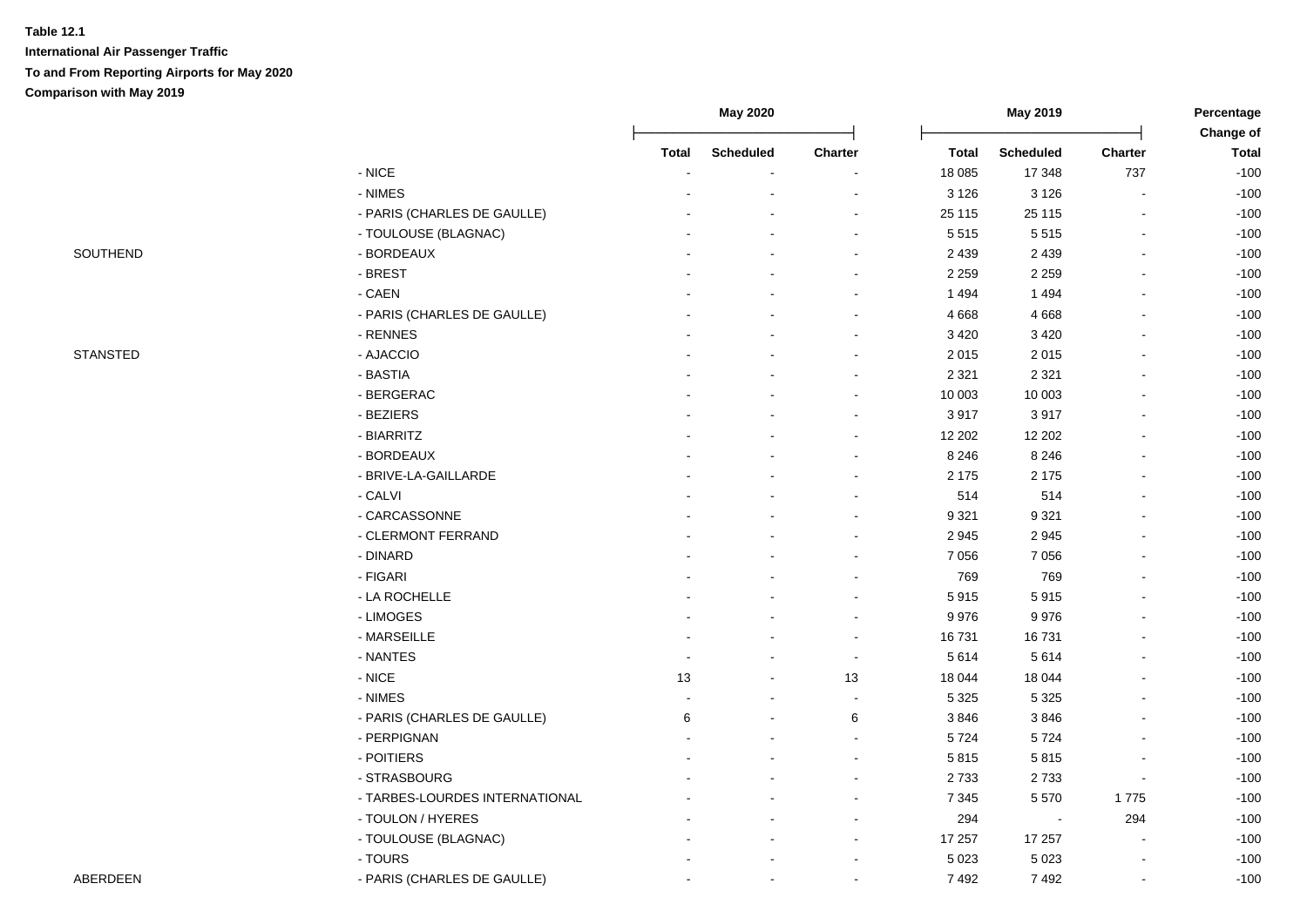|                             |                                | <b>May 2020</b> |                  |                |                      | May 2019                 |                          | Percentage<br>Change of |  |
|-----------------------------|--------------------------------|-----------------|------------------|----------------|----------------------|--------------------------|--------------------------|-------------------------|--|
|                             |                                | <b>Total</b>    | <b>Scheduled</b> | Charter        | Total                | <b>Scheduled</b>         | Charter                  | <b>Total</b>            |  |
|                             | - ROUEN                        | 18              | $\blacksquare$   | 18             | $\ddot{\phantom{a}}$ | $\overline{\phantom{a}}$ |                          |                         |  |
| BELFAST INTERNATIONAL       | - BORDEAUX                     |                 |                  |                | 1917                 | 1917                     |                          | $-100$                  |  |
|                             | - NICE                         |                 |                  |                | 3 3 5 8              | 3 3 5 8                  |                          | $-100$                  |  |
|                             | - PARIS (CHARLES DE GAULLE)    |                 |                  | $\sim$         | 8 3 6 8              | 8 3 6 8                  | $\overline{\phantom{a}}$ | $-100$                  |  |
|                             | - TARBES-LOURDES INTERNATIONAL |                 |                  | $\blacksquare$ | 2 140                | $\mathbf{r}$             | 2 1 4 0                  | $-100$                  |  |
| <b>BIGGIN HILL</b>          | - AVIGNON                      |                 | $\blacksquare$   | $\blacksquare$ | 4                    | $\blacksquare$           | $\overline{4}$           | $-100$                  |  |
|                             | $-$ NICE                       | $\overline{1}$  | $\blacksquare$   | $\overline{1}$ | 8                    | $\blacksquare$           | 8                        | $-88$                   |  |
|                             | - PARIS (CHARLES DE GAULLE)    | 9               | $\blacksquare$   | 9              |                      | $\sim$                   | $\sim$                   |                         |  |
| <b>BIRMINGHAM</b>           | - AVIGNON                      |                 | $\overline{a}$   | $\blacksquare$ | 90                   | 90                       |                          | $-100$                  |  |
|                             | - BASTIA                       |                 | $\overline{a}$   | $\mathbf{r}$   | 80                   | 80                       |                          | $-100$                  |  |
|                             | - BERGERAC                     |                 |                  | $\sim$         | 1995                 | 1995                     | $\overline{\phantom{a}}$ | $-100$                  |  |
|                             | - BIARRITZ                     |                 |                  | $\blacksquare$ | 249                  | 249                      |                          | $-100$                  |  |
|                             | - BORDEAUX                     |                 |                  | $\blacksquare$ | 2 3 2 7              | 2 3 2 7                  |                          | $-100$                  |  |
|                             | - LA ROCHELLE                  |                 |                  | $\sim$         | 185                  | 185                      |                          | $-100$                  |  |
|                             | - LYON                         |                 |                  | $\overline{a}$ | 3 9 4 1              | 3941                     |                          | $-100$                  |  |
|                             | - NANTES                       |                 |                  | $\overline{a}$ | 1936                 | 1936                     |                          | $-100$                  |  |
|                             | - PARIS (CHARLES DE GAULLE)    |                 |                  | ÷              | 34 383               | 34 383                   |                          | $-100$                  |  |
|                             | - PERPIGNAN                    |                 |                  | $\overline{a}$ | 2 3 4 5              | 2 3 4 5                  | $\sim$                   | $-100$                  |  |
|                             | - TARBES-LOURDES INTERNATIONAL |                 |                  | $\overline{a}$ | 526                  | $\blacksquare$           | 526                      | $-100$                  |  |
| <b>BRISTOL</b>              | - BEZIERS                      |                 | ÷                | $\blacksquare$ | 4 1 8 2              | 4 1 8 2                  | $\blacksquare$           | $-100$                  |  |
|                             | - BORDEAUX                     |                 |                  | $\blacksquare$ | 6 4 0 4              | 6 4 0 4                  |                          | $-100$                  |  |
|                             | - LIMOGES                      |                 |                  | $\blacksquare$ | 3 0 7 7              | 3 0 7 7                  |                          | $-100$                  |  |
|                             | - MARSEILLE                    |                 |                  | $\blacksquare$ | 3 0 6 0              | 3 0 6 0                  |                          | $-100$                  |  |
|                             | $-$ NICE                       |                 |                  | $\sim$         | 10 632               | 10 632                   |                          | $-100$                  |  |
|                             | - PARIS (CHARLES DE GAULLE)    |                 |                  | $\blacksquare$ | 9670                 | 9670                     | $\overline{\phantom{a}}$ | $-100$                  |  |
|                             | - TOULOUSE (BLAGNAC)           |                 |                  | $\blacksquare$ | 10 066               | 9 0 2 0                  | 1 0 4 6                  | $-100$                  |  |
| <b>CARDIFF WALES</b>        | - PARIS (CHARLES DE GAULLE)    |                 |                  | $\mathbf{r}$   | 6957                 | 6957                     |                          | $-100$                  |  |
| DONCASTER SHEFFIELD         | - PARIS (CHARLES DE GAULLE)    |                 |                  | $\blacksquare$ | 1426                 | 1426                     |                          | $-100$                  |  |
| EAST MIDLANDS INTERNATIONAL | - BERGERAC                     |                 |                  | $\overline{a}$ | 2 3 8 3              | 2 3 8 3                  |                          | $-100$                  |  |
|                             | - CARCASSONNE                  |                 |                  | $\blacksquare$ | 2 9 0 2              | 2 9 0 2                  | $\overline{\phantom{a}}$ | $-100$                  |  |
|                             | - DINARD                       |                 |                  | $\blacksquare$ | 2 5 7 2              | 2572                     | $\overline{\phantom{a}}$ | $-100$                  |  |
|                             | - LIMOGES                      |                 |                  | $\blacksquare$ | 4 1 6 8              | 4 1 6 8                  | $\blacksquare$           | $-100$                  |  |
| <b>EDINBURGH</b>            | - BERGERAC                     |                 | $\blacksquare$   | $\blacksquare$ | 73                   | 73                       | $\blacksquare$           | $-100$                  |  |
|                             | - BEZIERS                      |                 | $\overline{a}$   | $\blacksquare$ | 2921                 | 2921                     |                          | $-100$                  |  |
|                             | - BORDEAUX                     |                 |                  | $\blacksquare$ | 4 4 5 4              | 4 4 5 4                  |                          | $-100$                  |  |
|                             | - CARCASSONNE                  |                 | $\blacksquare$   | $\blacksquare$ | 2 5 2 4              | 2 5 2 4                  |                          | $-100$                  |  |
|                             |                                |                 |                  |                |                      |                          |                          |                         |  |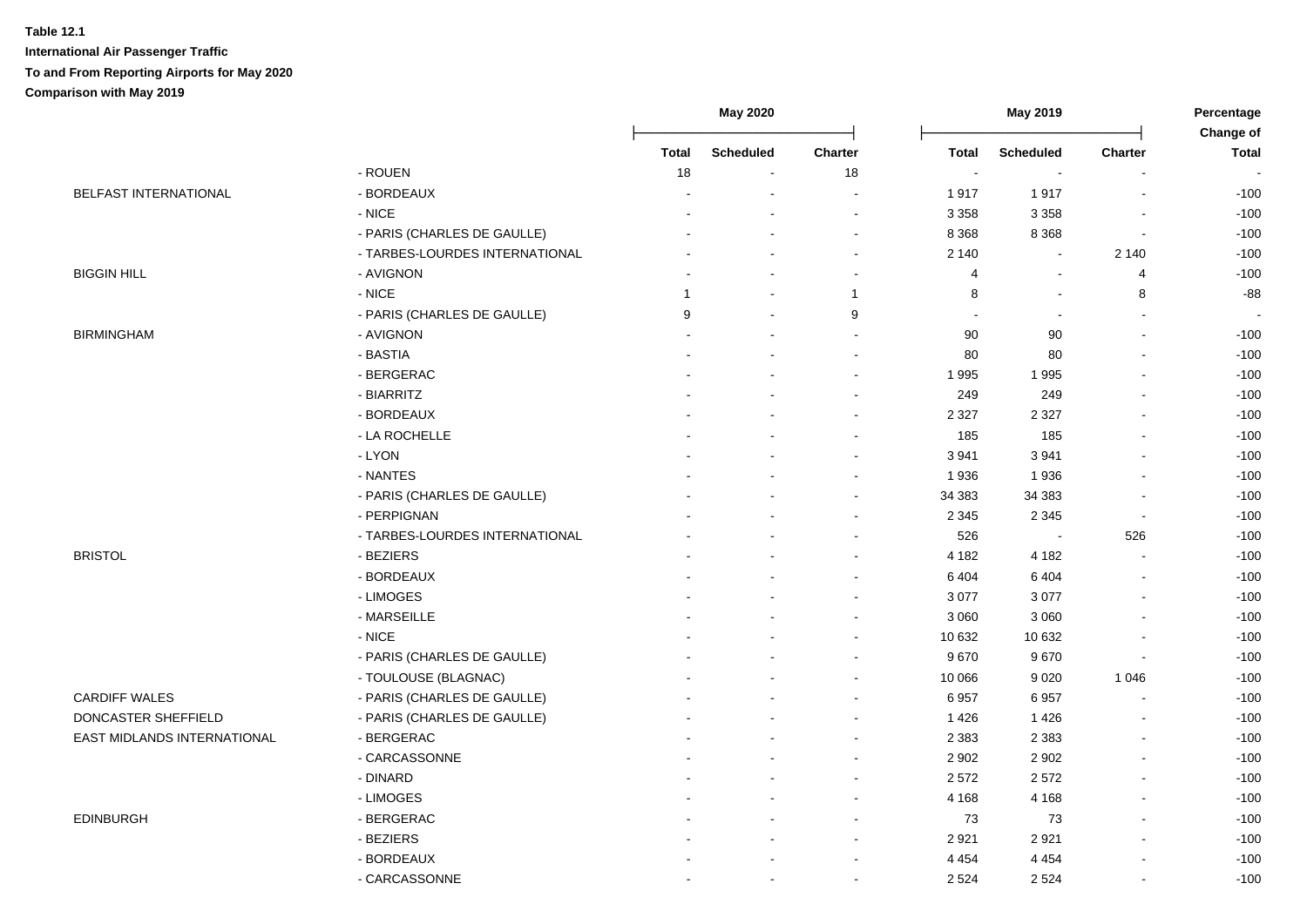|                         |                                | <b>May 2020</b>          |                          |                          | May 2019     |                  | Percentage<br>Change of |              |
|-------------------------|--------------------------------|--------------------------|--------------------------|--------------------------|--------------|------------------|-------------------------|--------------|
|                         |                                | <b>Total</b>             | <b>Scheduled</b>         | <b>Charter</b>           | <b>Total</b> | <b>Scheduled</b> | Charter                 | <b>Total</b> |
|                         | - LYON                         | $\blacksquare$           | $\sim$                   | $\blacksquare$           | 2778         | 2778             |                         | $-100$       |
|                         | - MARSEILLE                    |                          | $\blacksquare$           | $\blacksquare$           | 3 1 5 9      | 3 1 5 9          | $\blacksquare$          | $-100$       |
|                         | - NANTES                       |                          | $\sim$                   | $\blacksquare$           | 4 8 5 0      | 4 8 5 0          | $\overline{a}$          | $-100$       |
|                         | $-$ NICE                       |                          | $\sim$                   |                          | 6818         | 6818             |                         | $-100$       |
|                         | - PARIS (CHARLES DE GAULLE)    | 847                      | 847                      | $\overline{a}$           | 30 534       | 30 534           |                         | $-97$        |
|                         | - PARIS (ORLY)                 | $\sim$                   | ÷                        | $\overline{a}$           | 4 3 4 7      | 4 3 4 7          | $\overline{a}$          | $-100$       |
|                         | - TOULOUSE (BLAGNAC)           |                          | ÷,                       | $\sim$                   | 2647         | 2647             | L.                      | $-100$       |
| <b>EXETER</b>           | - BERGERAC                     |                          |                          | $\blacksquare$           | 444          | 444              | ä,                      | $-100$       |
|                         | - PARIS (CHARLES DE GAULLE)    |                          | $\overline{a}$           | $\blacksquare$           | 6 2 7 4      | 6 2 7 4          | $\blacksquare$          | $-100$       |
|                         | - RENNES                       |                          |                          | $\blacksquare$           | 76           | 76               | $\blacksquare$          | $-100$       |
|                         | - TARBES-LOURDES INTERNATIONAL |                          |                          |                          | 172          |                  | 172                     | $-100$       |
| <b>GLASGOW</b>          | - PARIS (CHARLES DE GAULLE)    |                          |                          | $\blacksquare$           | 13766        | 13766            | ÷,                      | $-100$       |
| <b>GUERNSEY</b>         | - TOULOUSE (BLAGNAC)           |                          |                          | ۰                        | 48           |                  | 48                      | $-100$       |
| LEEDS BRADFORD          | - BERGERAC                     |                          |                          | $\blacksquare$           | 142          | 142              | $\sim$                  | $-100$       |
|                         | - LA ROCHELLE                  |                          |                          | ä,                       | 143          | 143              | $\blacksquare$          | $-100$       |
|                         | - LIMOGES                      |                          |                          |                          | 2 5 4 8      | 2548             |                         | $-100$       |
|                         | $-$ NICE                       |                          |                          |                          | 2 6 6 1      | 2 6 6 1          |                         | $-100$       |
|                         | - PARIS (CHARLES DE GAULLE)    |                          |                          |                          | 4 3 1 1      | 4 3 1 1          |                         | $-100$       |
| LIVERPOOL (JOHN LENNON) | - BERGERAC                     |                          |                          | $\sim$                   | 2675         | 2675             | $\blacksquare$          | $-100$       |
|                         | - BORDEAUX                     |                          |                          | $\sim$                   | 2886         | 2886             |                         | $-100$       |
|                         | $-$ NICE                       |                          |                          | $\blacksquare$           | 10 957       | 10 957           |                         | $-100$       |
|                         | - PARIS (CHARLES DE GAULLE)    |                          |                          | $\blacksquare$           | 8765         | 8765             | ä,                      | $-100$       |
| <b>MANCHESTER</b>       | - BASTIA                       |                          |                          |                          | 907          | 907              | L.                      | $-100$       |
|                         | - BERGERAC                     |                          |                          |                          | 156          | 156              |                         | $-100$       |
|                         | - BEZIERS                      |                          |                          |                          | 2 5 8 4      | 2 5 8 4          |                         | $-100$       |
|                         | - BORDEAUX                     |                          |                          | $\blacksquare$           | 4589         | 4589             | $\sim$                  | $-100$       |
|                         | - CALVI                        |                          |                          | ۰                        | 183          | $\blacksquare$   | 183                     | $-100$       |
|                         | - CARCASSONNE                  |                          |                          | $\blacksquare$           | 3 1 6 2      | 3 1 6 2          |                         | $-100$       |
|                         | - LA ROCHELLE                  |                          |                          |                          | 246          | 246              | $\overline{a}$          | $-100$       |
|                         | - LIMOGES                      |                          |                          | ä,                       | 4 4 9 5      | 4 4 9 5          | L.                      | $-100$       |
|                         | - LYON                         |                          |                          |                          | 3 6 2 5      | 3625             |                         | $-100$       |
|                         | - MARSEILLE                    |                          | $\overline{a}$           | $\sim$                   | 3 9 3 3      | 3933             |                         | $-100$       |
|                         | - NANTES                       |                          | $\sim$                   | $\sim$                   | 2693         | 2693             | $\blacksquare$          | $-100$       |
|                         | $-$ NICE                       | $\blacksquare$           | $\overline{\phantom{a}}$ | $\blacksquare$           | 6 197        | 6 1 9 7          | $\blacksquare$          | $-100$       |
|                         | - PARIS (CHARLES DE GAULLE)    | 881                      | 881                      | $\overline{\phantom{0}}$ | 57 331       | 57 331           | $\overline{a}$          | $-98$        |
|                         | - RENNES                       | $\overline{\phantom{a}}$ | $\sim$                   | $\blacksquare$           | 87           | 87               | $\blacksquare$          | $-100$       |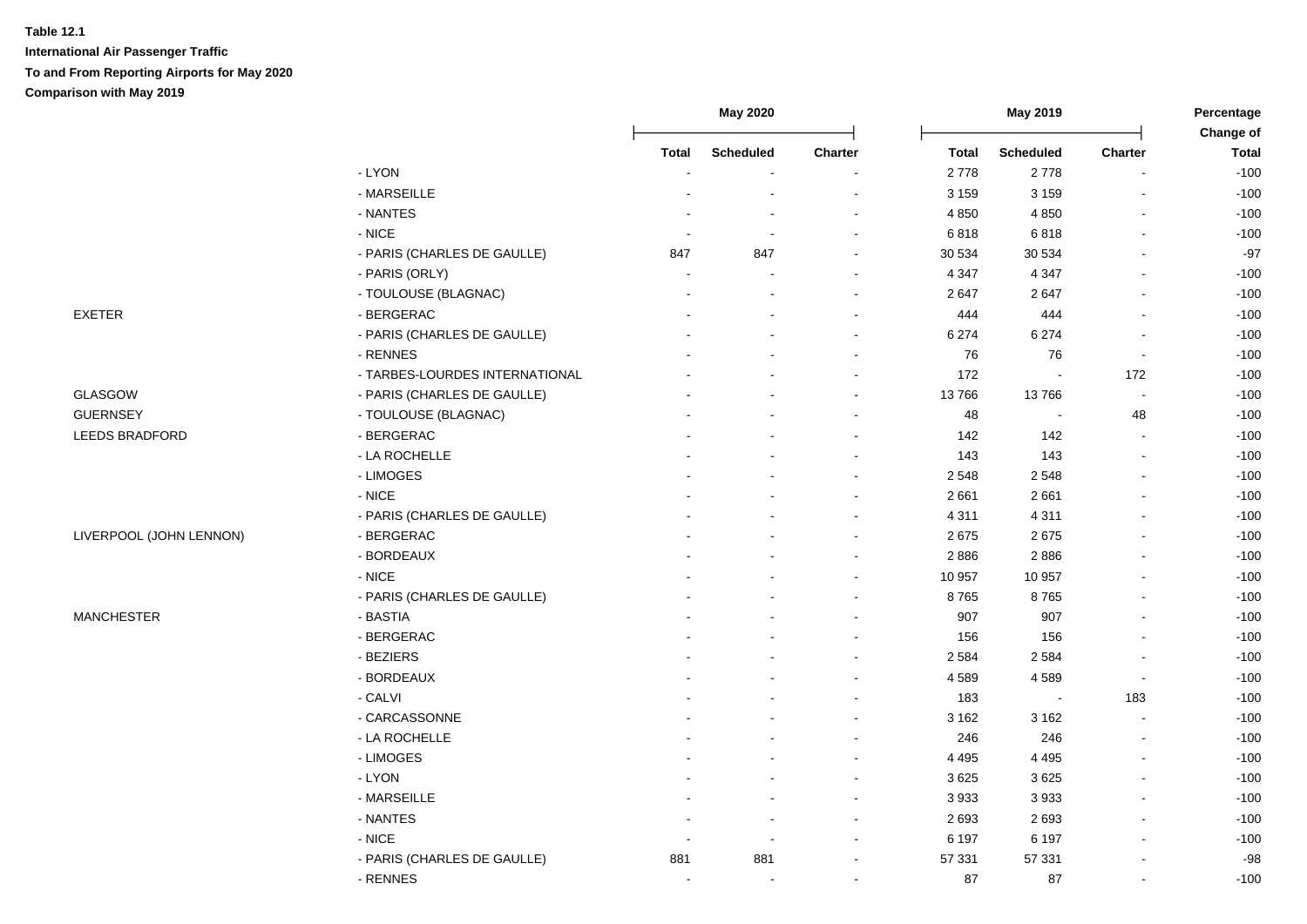|                                |                                |              | May 2020         |                |              | May 2019                 |                          | Percentage<br>Change of |
|--------------------------------|--------------------------------|--------------|------------------|----------------|--------------|--------------------------|--------------------------|-------------------------|
|                                |                                | <b>Total</b> | <b>Scheduled</b> | Charter        | <b>Total</b> | <b>Scheduled</b>         | Charter                  | <b>Total</b>            |
|                                | - TOULOUSE (BLAGNAC)           |              |                  |                | 3 2 2 4      | 3 2 2 4                  |                          | $-100$                  |
| <b>NEWCASTLE</b>               | - CLERMONT FERRAND             |              |                  |                | 688          |                          | 688                      | $-100$                  |
|                                | - LA ROCHELLE                  |              |                  | $\sim$         | 740          | $\overline{\phantom{a}}$ | 740                      | $-100$                  |
|                                | - MARSEILLE                    |              |                  |                | 60           | $\sim$                   | 60                       | $-100$                  |
|                                | - NICE                         |              |                  | $\sim$         | 3 3 9 4      | 3 3 9 4                  | $\sim$                   | $-100$                  |
|                                | - PARIS (CHARLES DE GAULLE)    |              |                  | $\sim$         | 15 110       | 15 019                   | 91                       | $-100$                  |
| SOUTHAMPTON                    | - AVIGNON                      |              |                  |                | 85           | 85                       |                          | $-100$                  |
|                                | - BASTIA                       |              |                  | $\sim$         | 66           | 66                       |                          | $-100$                  |
|                                | - BERGERAC                     |              |                  | $\sim$         | 3799         | 3799                     |                          | $-100$                  |
|                                | - BIARRITZ                     |              |                  | $\sim$         | 64           | 64                       |                          | $-100$                  |
|                                | - BORDEAUX                     |              |                  |                | 304          | 304                      |                          | $-100$                  |
|                                | - LA ROCHELLE                  |              |                  |                | 1 2 7 3      | 1 2 7 3                  |                          | $-100$                  |
|                                | - LIMOGES                      |              |                  |                | 966          | 966                      |                          | $-100$                  |
|                                | - NANTES                       |              |                  |                | 1 5 6 4      | 1564                     |                          | $-100$                  |
|                                | - PARIS (CHARLES DE GAULLE)    |              |                  | $\sim$         | 6 1 5 3      | 6 1 5 3                  |                          | $-100$                  |
|                                | - PERPIGNAN                    |              |                  |                | 70           | 70                       |                          | $-100$                  |
|                                | - RENNES                       |              |                  | $\sim$         | 1 2 4 9      | 1 2 4 9                  |                          | $-100$                  |
|                                | - TOULON / HYERES              |              |                  | $\sim$         | 76           | 76                       | $\overline{\phantom{a}}$ | $-100$                  |
| TEESSIDE INTERNATIONAL AIRPORT | - TARBES-LOURDES INTERNATIONAL |              |                  | $\sim$         | 747          |                          | 747                      | $-100$                  |
| <b>Total FRANCE</b>            |                                | 8 9 0 7      | 8860             | 47             | 1 106 152    | 1 096 551                | 9601                     | $-99$                   |
| <b>GERMANY</b>                 |                                |              |                  |                |              |                          |                          |                         |
| <b>GATWICK</b>                 | - BERLIN (SCHONEFELD)          |              |                  | $\sim$         | 19 060       | 19 060                   | $\blacksquare$           | $-100$                  |
|                                | - BERLIN (TEGEL)               |              |                  |                | 24 24 3      | 24 24 3                  |                          | $-100$                  |
|                                | - DUSSELDORF                   |              |                  | $\sim$         | 13 129       | 13 1 29                  | $\sim$                   | $-100$                  |
|                                | - FRANKFURT MAIN               |              |                  | $\sim$         | 92           |                          | 92                       | $-100$                  |
|                                | - HAMBURG                      |              |                  | $\blacksquare$ | 16 4 25      | 16 4 25                  |                          | $-100$                  |
|                                | - MUNICH                       |              |                  |                | 25 193       | 25 193                   |                          | $-100$                  |
|                                | - STUTTGART                    |              |                  |                | 13 218       | 13 218                   |                          | $-100$                  |
| <b>HEATHROW</b>                | - BERLIN (TEGEL)               | 2 5 0 8      | 2 5 0 8          |                | 64 820       | 64 820                   |                          | $-96$                   |
|                                | - COLOGNE BONN                 | $\sim$       |                  |                | 16 547       | 16 547                   |                          | $-100$                  |
|                                | - DUSSELDORF                   | 2 3 7 7      | 2 3 7 7          | $\sim$         | 58 567       | 58 567                   |                          | $-96$                   |
|                                | - FRANKFURT MAIN               | 16 174       | 16 174           | $\blacksquare$ | 131 705      | 131 705                  |                          | $-88$                   |
|                                | - HAMBURG                      |              |                  | $\sim$         | 53 036       | 53 036                   |                          | $-100$                  |
|                                | - HANOVER                      |              |                  | $\sim$         | 15 207       | 15 207                   | $\sim$                   | $-100$                  |
|                                | - MUNICH                       |              |                  | $\sim$         | 101 648      | 101 648                  |                          | $-100$                  |
|                                | - STUTTGART                    |              |                  | $\sim$         | 30 862       | 30 862                   |                          | $-100$                  |
|                                |                                |              |                  |                |              |                          |                          |                         |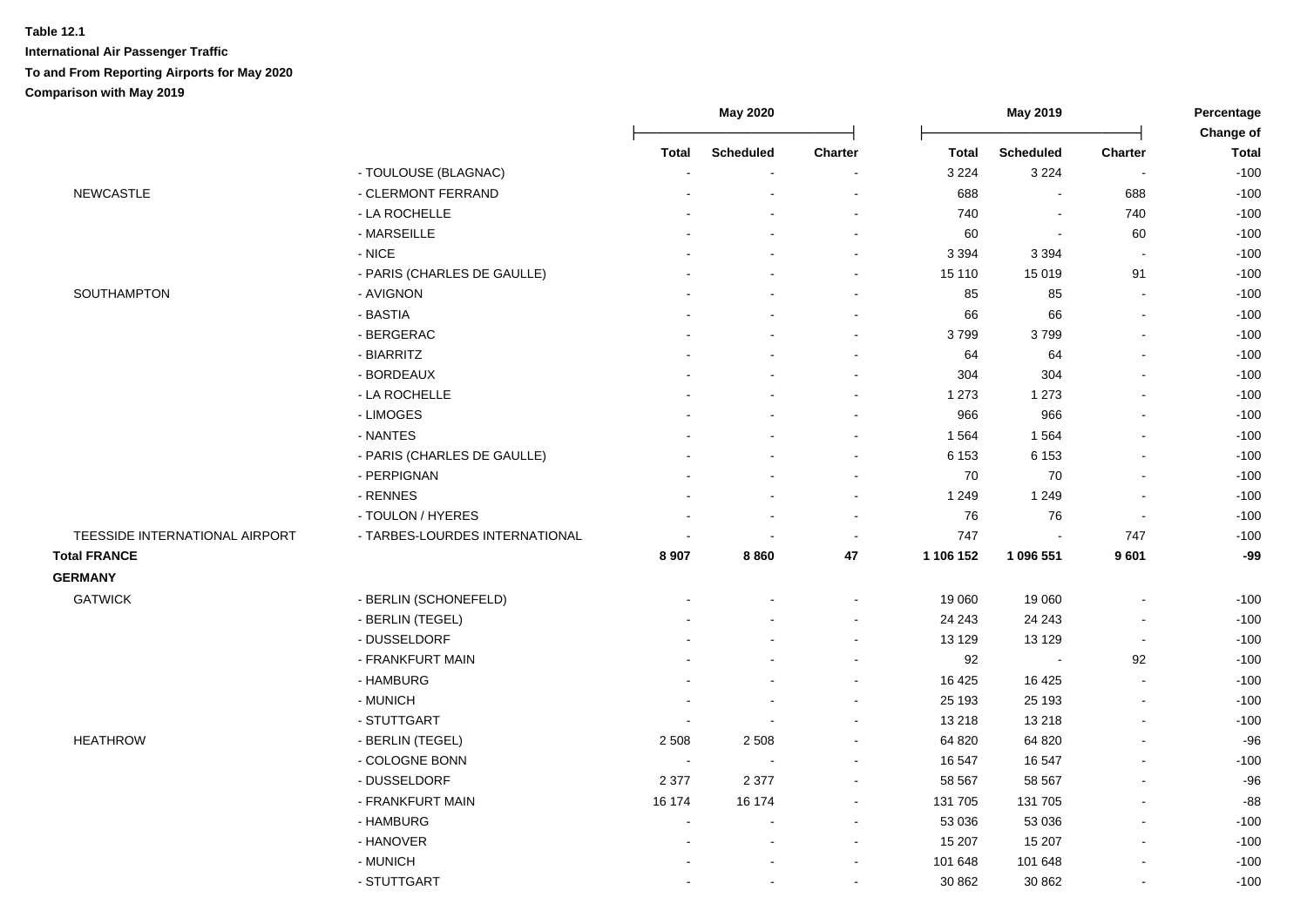|                             |                         | <b>May 2020</b> |                  | May 2019       |         |                  | Percentage               |                           |
|-----------------------------|-------------------------|-----------------|------------------|----------------|---------|------------------|--------------------------|---------------------------|
|                             |                         | Total           | <b>Scheduled</b> | <b>Charter</b> | Total   | <b>Scheduled</b> | <b>Charter</b>           | Change of<br><b>Total</b> |
| <b>LONDON CITY</b>          | - BERLIN (TEGEL)        |                 |                  |                | 11 237  | 11 237           | ÷,                       | $-100$                    |
|                             | - DUSSELDORF            |                 |                  |                | 12 902  | 12 902           |                          | $-100$                    |
|                             | - FRANKFURT MAIN        |                 |                  |                | 23 017  | 23 017           |                          | $-100$                    |
|                             | - MUNICH                |                 |                  |                | 9 9 0 4 | 9 9 0 4          | ÷,                       | $-100$                    |
| <b>LUTON</b>                | - BERLIN (SCHONEFELD)   |                 |                  | ÷              | 16 589  | 16 589           | $\overline{a}$           | $-100$                    |
|                             | - DORTMUND              |                 |                  | $\blacksquare$ | 7795    | 7795             | $\sim$                   | $-100$                    |
|                             | - DUSSELDORF            |                 |                  | ÷,             | 18      | 18               | $\blacksquare$           | $-100$                    |
|                             | - MUNICH                |                 |                  | ۰              | 6 6 6 7 | 6 6 6 7          | $\blacksquare$           | $-100$                    |
| <b>STANSTED</b>             | - BERLIN (SCHONEFELD)   | 2 3 6 5         | 2 3 6 5          | $\sim$         | 40 193  | 40 193           | $\sim$                   | $-94$                     |
|                             | - BERLIN (TEGEL)        |                 |                  |                | 642     | 642              |                          | $-100$                    |
|                             | - BREMEN                |                 |                  | ۰              | 17 142  | 17 142           |                          | $-100$                    |
|                             | - COLOGNE BONN          |                 |                  | $\blacksquare$ | 34 164  | 34 164           | $\overline{\phantom{a}}$ | $-100$                    |
|                             | - DORTMUND              |                 |                  | $\blacksquare$ | 9756    | 9756             | $\overline{\phantom{a}}$ | $-100$                    |
|                             | - FRANKFURT MAIN        |                 |                  | ۰              | 21 791  | 21 3 29          | 462                      | $-100$                    |
|                             | - HAHN                  |                 |                  | ۰              | 159     | 159              |                          | $-100$                    |
|                             | - HAMBURG               |                 |                  |                | 19 334  | 19 3 34          |                          | $-100$                    |
|                             | - KARLSRUHE/BADEN BADEN |                 |                  | ä,             | 10 190  | 10 190           |                          | $-100$                    |
|                             | - MEMMINGEN ALLGAU      |                 |                  | ÷              | 7 1 3 2 | 7 1 3 2          | ÷                        | $-100$                    |
|                             | - MUNICH                |                 |                  | ÷              | 9739    | 9739             | $\sim$                   | $-100$                    |
|                             | - NIEDERRHEIN           |                 |                  | $\blacksquare$ | 3776    | 3776             |                          | $-100$                    |
|                             | - NUREMBERG             |                 |                  | $\blacksquare$ | 16 136  | 16 136           | $\blacksquare$           | $-100$                    |
| BELFAST INTERNATIONAL       | - BERLIN (SCHONEFELD)   |                 |                  | $\sim$         | 2914    | 2914             | $\sim$                   | $-100$                    |
| <b>BIRMINGHAM</b>           | - BERLIN (SCHONEFELD)   |                 |                  |                | 23      |                  | 23                       | $-100$                    |
|                             | - BERLIN (TEGEL)        |                 |                  | $\blacksquare$ | 4 4 8 1 | 4 4 8 1          | $\blacksquare$           | $-100$                    |
|                             | - DUSSELDORF            |                 |                  | $\blacksquare$ | 23 112  | 23 112           | $\blacksquare$           | $-100$                    |
|                             | - FRANKFURT MAIN        |                 |                  | $\blacksquare$ | 26 143  | 26 143           | $\blacksquare$           | $-100$                    |
|                             | - HAMBURG               |                 |                  | $\blacksquare$ | 2 9 9 5 | 2995             |                          | $-100$                    |
|                             | - HANOVER               |                 |                  | $\blacksquare$ | 2 2 0 5 | 2 2 0 5          |                          | $-100$                    |
|                             | - MUNICH                |                 |                  |                | 17 449  | 17 449           |                          | $-100$                    |
|                             | - STUTTGART             |                 |                  | $\blacksquare$ | 6 2 6 6 | 6 2 6 6          | $\blacksquare$           | $-100$                    |
| <b>BRISTOL</b>              | - BERLIN (SCHONEFELD)   |                 |                  |                | 10 267  | 10 267           | $\sim$                   | $-100$                    |
|                             | - COLOGNE BONN          |                 |                  | $\blacksquare$ | 5 6 22  | 5 6 22           | $\blacksquare$           | $-100$                    |
| <b>CARDIFF WALES</b>        | - MUNICH                |                 |                  | $\blacksquare$ | 1 3 2 7 | 1 3 2 7          | $\blacksquare$           | $-100$                    |
| EAST MIDLANDS INTERNATIONAL | - BERLIN (SCHONEFELD)   |                 |                  | $\blacksquare$ | 3 1 1 2 | 3 1 1 2          | $\overline{\phantom{a}}$ | $-100$                    |
| EDINBURGH                   | - BERLIN (SCHONEFELD)   |                 |                  | $\sim$         | 9 2 6 5 | 9 2 6 5          |                          | $-100$                    |
|                             | - BERLIN (TEGEL)        |                 |                  | $\sim$         | 9757    | 9757             |                          | $-100$                    |
|                             |                         |                 |                  |                |         |                  |                          |                           |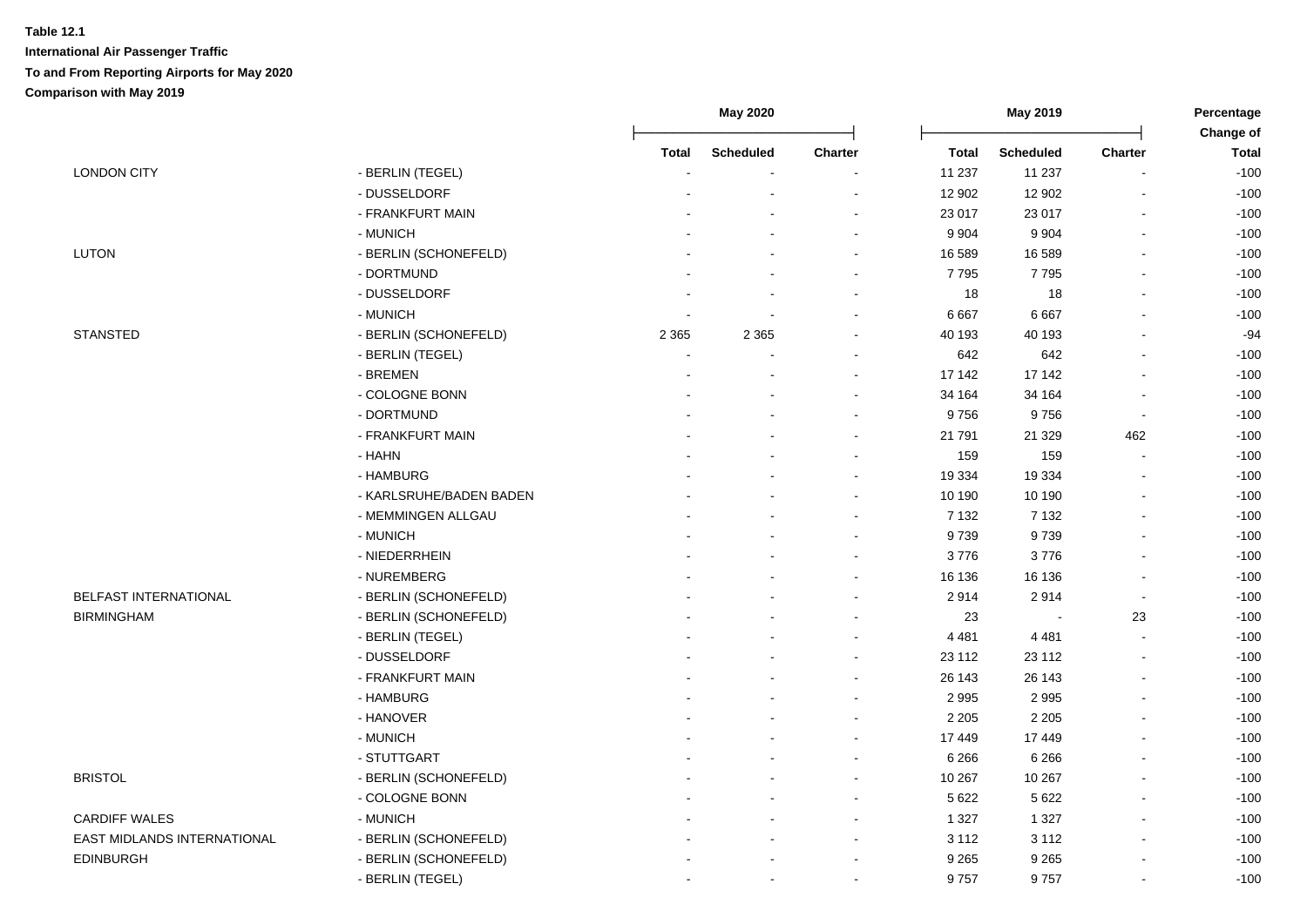|                         |                         |                          | <b>May 2020</b>          |                          | May 2019     |                          | Percentage     |                           |
|-------------------------|-------------------------|--------------------------|--------------------------|--------------------------|--------------|--------------------------|----------------|---------------------------|
|                         |                         | <b>Total</b>             | <b>Scheduled</b>         | Charter                  | <b>Total</b> | <b>Scheduled</b>         | <b>Charter</b> | Change of<br><b>Total</b> |
|                         | - COLOGNE BONN          | 170                      | 170                      |                          | 7958         | 7958                     |                | $-98$                     |
|                         | - DUSSELDORF            |                          |                          |                          | 3913         | 3913                     |                | $-100$                    |
|                         | - FRANKFURT MAIN        |                          |                          |                          | 19 948       | 19 948                   |                | $-100$                    |
|                         | - HAMBURG               |                          |                          |                          | 10765        | 10765                    |                | $-100$                    |
|                         | - KARLSRUHE/BADEN BADEN |                          |                          | ÷                        | 2818         | 2818                     |                | $-100$                    |
|                         | - MEMMINGEN ALLGAU      |                          |                          | $\sim$                   | 2 5 0 5      | 2 5 0 5                  |                | $-100$                    |
|                         | - MUNICH                |                          |                          | $\overline{\phantom{a}}$ | 12 3 8 9     | 12 3 8 9                 |                | $-100$                    |
|                         | - NIEDERRHEIN           |                          |                          | $\overline{\phantom{a}}$ | 4 4 6 5      | 4 4 6 5                  |                | $-100$                    |
|                         | - STUTTGART             |                          |                          | $\blacksquare$           | 2639         | 2639                     |                | $-100$                    |
| GLASGOW                 | - BERLIN (SCHONEFELD)   |                          |                          | $\sim$                   | 7969         | 7969                     |                | $-100$                    |
|                         | - DUSSELDORF            |                          |                          | $\overline{\phantom{a}}$ | 1786         | 1786                     |                | $-100$                    |
|                         | - FRANKFURT MAIN        | 13                       |                          | 13                       | 9 1 3 5      | 9 1 3 5                  |                | $-100$                    |
|                         | - MUNICH                |                          | $\overline{a}$           | $\sim$                   | 5758         | 5758                     | $\sim$         | $-100$                    |
| <b>GUERNSEY</b>         | - DUSSELDORF            |                          |                          | $\overline{\phantom{a}}$ | 416          | 416                      | $\blacksquare$ | $-100$                    |
| <b>JERSEY</b>           | - DORTMUND              |                          |                          | $\overline{\phantom{a}}$ | 87           |                          | 87             | $-100$                    |
|                         | - DRESDEN               |                          |                          | $\sim$                   | 134          | $\blacksquare$           | 134            | $-100$                    |
|                         | - DUSSELDORF            |                          |                          | $\sim$                   | 965          | 825                      | 140            | $-100$                    |
|                         | - ERFURT                |                          |                          |                          | 97           |                          | 97             | $-100$                    |
|                         | - FRANKFURT MAIN        |                          |                          |                          | 93           |                          | 93             | $-100$                    |
|                         | - KASSEL                |                          |                          | $\sim$                   | 79           | $\overline{\phantom{a}}$ | 79             | $-100$                    |
|                         | - LEIPZIG               |                          |                          | $\sim$                   | 119          | $\blacksquare$           | 119            | $-100$                    |
|                         | - MUNICH                |                          |                          | $\sim$                   | 769          | 769                      | $\sim$         | $-100$                    |
|                         | - MUNSTER-OSNABRUCK     |                          |                          | $\overline{\phantom{a}}$ | 67           |                          | 67             | $-100$                    |
|                         | - SAARBRUCKEN           |                          |                          | $\sim$                   | 77           | $\blacksquare$           | 77             | $-100$                    |
| LEEDS BRADFORD          | - DUSSELDORF            |                          |                          |                          | 2685         | 2685                     |                | $-100$                    |
| LIVERPOOL (JOHN LENNON) | - BERLIN (SCHONEFELD)   |                          |                          | $\overline{\phantom{a}}$ | 6 2 2 7      | 6 2 2 7                  |                | $-100$                    |
| <b>MANCHESTER</b>       | - BERLIN (SCHONEFELD)   |                          |                          |                          | 10 659       | 10 659                   |                | $-100$                    |
|                         | - BERLIN (TEGEL)        |                          |                          |                          | 17 301       | 17 301                   |                | $-100$                    |
|                         | - COLOGNE BONN          | $\overline{\phantom{a}}$ | $\overline{\phantom{a}}$ | $\sim$                   | 7798         | 7798                     |                | $-100$                    |
|                         | - DUSSELDORF            | 649                      | 649                      | $\sim$                   | 24 3 33      | 24 3 33                  |                | $-97$                     |
|                         | - FRANKFURT MAIN        |                          |                          | $\overline{\phantom{a}}$ | 44 001       | 44 001                   |                | $-100$                    |
|                         | - HAMBURG               |                          |                          | $\overline{\phantom{a}}$ | 17 663       | 17663                    |                | $-100$                    |
|                         | - HANOVER               |                          |                          |                          | 2 1 5 8      | 2 1 5 8                  |                | $-100$                    |
|                         | - MUNICH                |                          |                          |                          | 28 693       | 28 693                   |                | $-100$                    |
| <b>NEWCASTLE</b>        | - DUSSELDORF            |                          |                          |                          | 2884         | 2884                     |                | $-100$                    |
| NEWQUAY                 | - DUSSELDORF            |                          | $\overline{a}$           | $\sim$                   | 573          | 573                      |                | $-100$                    |
|                         |                         |                          |                          |                          |              |                          |                |                           |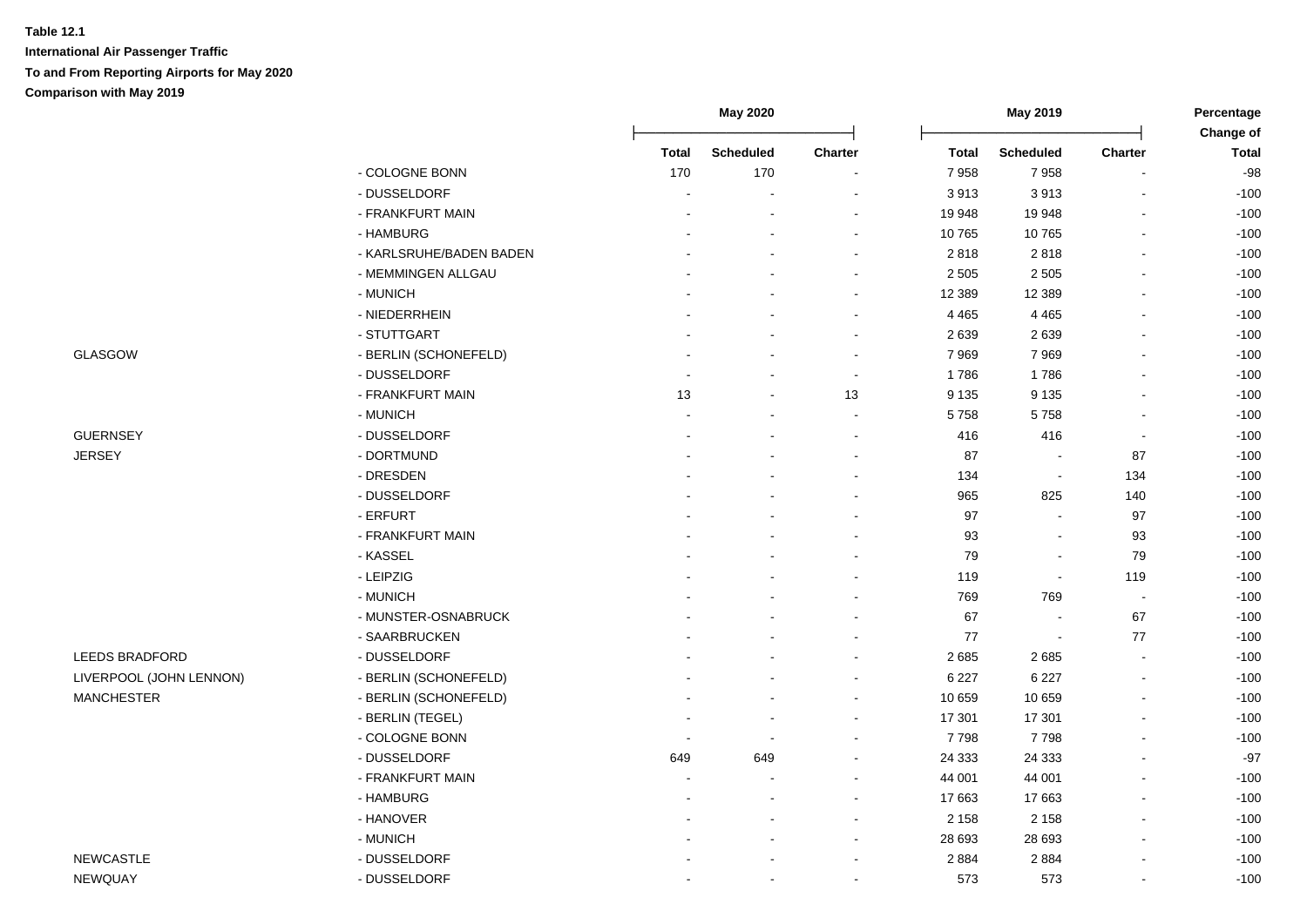|                        |                      | May 2020       |                          |                | May 2019  | Percentage<br>Change of  |                          |              |
|------------------------|----------------------|----------------|--------------------------|----------------|-----------|--------------------------|--------------------------|--------------|
|                        |                      | <b>Total</b>   | <b>Scheduled</b>         | Charter        | Total     | <b>Scheduled</b>         | Charter                  | <b>Total</b> |
|                        | - STUTTGART          |                |                          |                | 292       | 292                      | $\blacksquare$           | $-100$       |
| SOUTHAMPTON            | - DUSSELDORF         | $\blacksquare$ | $\blacksquare$           | $\blacksquare$ | 2635      | 2635                     | $\overline{\phantom{a}}$ | $-100$       |
| <b>Total GERMANY</b>   |                      | 24 256         | 24 24 3                  | 13             | 1 249 826 | 1 248 356                | 1 4 7 0                  | $-98$        |
| <b>GIBRALTAR</b>       |                      |                |                          |                |           |                          |                          |              |
| <b>GATWICK</b>         | - GIBRALTAR          | $\sim$         | $\overline{\phantom{a}}$ | $\sim$         | 20 630    | 20 630                   | $\sim$                   | $-100$       |
| <b>HEATHROW</b>        | - GIBRALTAR          | 3564           | 3 2 4 7                  | 317            | 15876     | 15876                    | $\sim$                   | $-78$        |
| LUTON                  | - GIBRALTAR          | $\blacksquare$ | $\blacksquare$           | $\blacksquare$ | 2 6 6 3   | 2663                     | $\blacksquare$           | $-100$       |
| <b>BRISTOL</b>         | - GIBRALTAR          | $\blacksquare$ | $\blacksquare$           | $\blacksquare$ | 4 4 1 1   | 4 4 1 1                  | $\blacksquare$           | $-100$       |
| <b>MANCHESTER</b>      | - GIBRALTAR          | $\blacksquare$ | $\blacksquare$           | $\blacksquare$ | 4 6 5 0   | 4 6 5 0                  | $\blacksquare$           | $-100$       |
| <b>Total GIBRALTAR</b> |                      | 3564           | 3 2 4 7                  | 317            | 48 230    | 48 230                   | $\blacksquare$           | $-93$        |
| <b>GREECE</b>          |                      |                |                          |                |           |                          |                          |              |
| <b>GATWICK</b>         | - ATHENS             |                |                          | $\blacksquare$ | 20 184    | 20 184                   | $\overline{\phantom{a}}$ | $-100$       |
|                        | - CHANIA             |                |                          | $\blacksquare$ | 14 970    | 11810                    | 3 1 6 0                  | $-100$       |
|                        | - CORFU              |                |                          | $\overline{a}$ | 28 638    | 22 3 25                  | 6313                     | $-100$       |
|                        | - HERAKLION          |                |                          | $\blacksquare$ | 36 999    | 32 249                   | 4750                     | $-100$       |
|                        | - KALAMATA           |                |                          | $\blacksquare$ | 3887      | 3887                     | $\blacksquare$           | $-100$       |
|                        | - KAVALA             |                |                          | $\overline{a}$ | 2 5 6 3   | 976                      | 1587                     | $-100$       |
|                        | - KEFALLINIA         |                |                          | $\sim$         | 14 453    | 10 126                   | 4 3 2 7                  | $-100$       |
|                        | - KOS                |                |                          | $\overline{a}$ | 17 226    | 9990                     | 7 2 3 6                  | $-100$       |
|                        | - LEMNOS             |                |                          |                | 136       | $\overline{\phantom{a}}$ | 136                      | $-100$       |
|                        | - MIKONOS            |                |                          | $\blacksquare$ | 13780     | 13780                    | $\overline{\phantom{a}}$ | $-100$       |
|                        | - MYTILINI           |                |                          | $\overline{a}$ | 1 5 3 6   | 1536                     | $\blacksquare$           | $-100$       |
|                        | - PREVEZA            |                |                          | $\overline{a}$ | 8 3 5 0   | 5 2 9 4                  | 3 0 5 6                  | $-100$       |
|                        | - RHODES             |                |                          | $\blacksquare$ | 19674     | 12821                    | 6853                     | $-100$       |
|                        | - SALONIKA           |                |                          | $\sim$         | 21 398    | 18 280                   | 3 1 1 8                  | $-100$       |
|                        | - SAMOS              |                |                          | $\blacksquare$ | 600       | $\sim$                   | 600                      | $-100$       |
|                        | - SKIATHOS           |                |                          | $\blacksquare$ | 6 4 38    | 3624                     | 2814                     | $-100$       |
|                        | - THIRA (SANTORINI)  |                | $\overline{\phantom{a}}$ | $\blacksquare$ | 17 042    | 15 979                   | 1 0 6 3                  | $-100$       |
|                        | - VOLOS NEA ANCHILOS |                | $\blacksquare$           | $\blacksquare$ | 175       | $\blacksquare$           | 175                      | $-100$       |
|                        | - ZAKINTHOS          | $\blacksquare$ | $\blacksquare$           | $\blacksquare$ | 15 299    | 10871                    | 4 4 2 8                  | $-100$       |
| <b>HEATHROW</b>        | - ATHENS             | 561            | 331                      | 230            | 69 530    | 69 530                   | $\overline{\phantom{a}}$ | $-99$        |
|                        | - CHANIA             |                | $\sim$                   | $\sim$         | 2 6 4 6   | 2646                     | $\overline{\phantom{a}}$ | $-100$       |
|                        | - CORFU              | ÷              | $\blacksquare$           | $\sim$         | 10837     | 10 635                   | 202                      | $-100$       |
|                        | - KALAMATA           |                | $\blacksquare$           | $\sim$         | 3759      | 2883                     | 876                      | $-100$       |
|                        | - KEFALLINIA         |                | $\blacksquare$           | $\overline{a}$ | 1 6 6 3   | 1 4 9 1                  | 172                      | $-100$       |
|                        | - LEMNOS             | $\blacksquare$ | $\blacksquare$           | $\blacksquare$ | 409       | $\blacksquare$           | 409                      | $-100$       |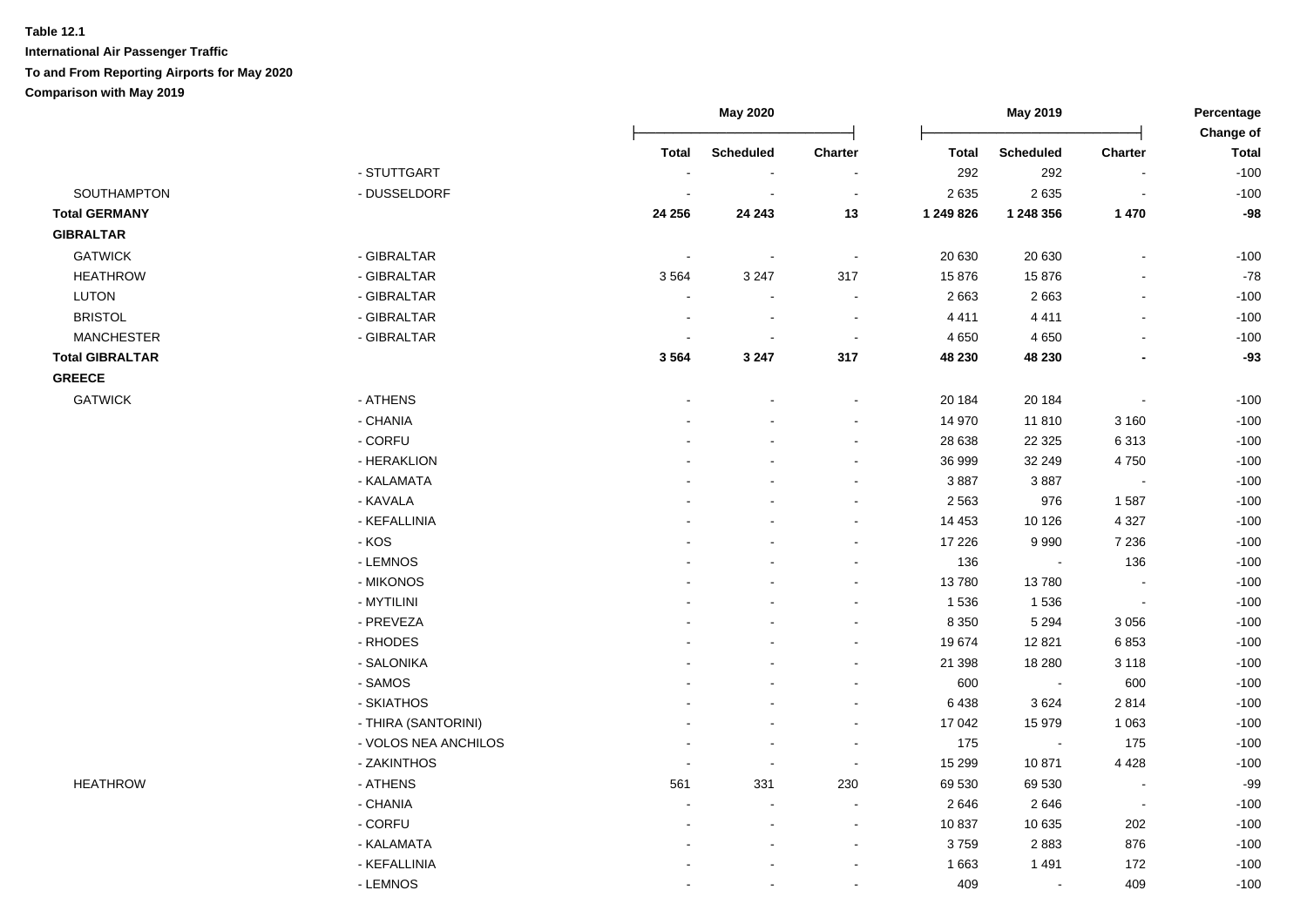|                       |                     |        |                  |                          |              |                  | Change of                |              |
|-----------------------|---------------------|--------|------------------|--------------------------|--------------|------------------|--------------------------|--------------|
|                       |                     | Total  | <b>Scheduled</b> | Charter                  | <b>Total</b> | <b>Scheduled</b> | Charter                  | <b>Total</b> |
|                       | - MIKONOS           |        |                  |                          | 7 0 9 3      | 7 0 9 3          | $\sim$                   | $-100$       |
|                       | - PREVEZA           |        |                  |                          | 936          | 587              | 349                      | $-100$       |
|                       | - RHODES            |        |                  | $\blacksquare$           | 1 2 6 5      | $\blacksquare$   | 1 2 6 5                  | $-100$       |
|                       | - THIRA (SANTORINI) |        |                  | $\blacksquare$           | 7 5 5 1      | 7 5 5 1          | $\sim$                   | $-100$       |
|                       | - ZAKINTHOS         |        |                  | $\sim$                   | 344          | 344              | $\blacksquare$           | $-100$       |
| <b>LONDON CITY</b>    | - MIKONOS           |        |                  | $\sim$                   | 827          | 827              | $\overline{\phantom{a}}$ | $-100$       |
| LUTON                 | - ATHENS            |        |                  | $\sim$                   | 23 399       | 23 399           | $\blacksquare$           | $-100$       |
|                       | - CORFU             |        |                  | $\sim$                   | 10 343       | 8562             | 1781                     | $-100$       |
|                       | - HERAKLION         |        |                  | $\overline{\phantom{a}}$ | 4 2 8 4      | 4 2 8 4          | $\sim$                   | $-100$       |
|                       | - MIKONOS           |        |                  | $\blacksquare$           | 2 8 8 2      | 2882             | $\sim$                   | $-100$       |
|                       | - RHODES            |        |                  | $\sim$                   | 6 6 6 0      | 3 1 5 4          | 3 5 0 6                  | $-100$       |
|                       | - SALONIKA          |        |                  | $\sim$                   | 1835         | $\blacksquare$   | 1835                     | $-100$       |
|                       | - SKIATHOS          |        |                  | $\blacksquare$           | 503          | $\blacksquare$   | 503                      | $-100$       |
|                       | - ZAKINTHOS         |        | $\blacksquare$   | $\blacksquare$           | 1 4 7 3      | $\sim$           | 1 4 7 3                  | $-100$       |
| SOUTHEND              | - CORFU             | $\sim$ | $\blacksquare$   | $\blacksquare$           | 2 5 6 4      | 2 5 6 4          | $\sim$                   | $-100$       |
| <b>STANSTED</b>       | - ATHENS            | 185    |                  | 185                      | 17 129       | 17 129           |                          | $-99$        |
|                       | - CHANIA            |        |                  | $\ddot{\phantom{0}}$     | 4 9 6 1      | 4 9 6 1          | $\blacksquare$           | $-100$       |
|                       | - CORFU             |        |                  | $\blacksquare$           | 10 966       | 9 1 3 5          | 1831                     | $-100$       |
|                       | - HERAKLION         |        |                  | $\blacksquare$           | 8 2 0 1      | 6 3 7 0          | 1831                     | $-100$       |
|                       | - KEFALLINIA        |        |                  | $\sim$                   | 5 8 0 1      | 4 9 4 0          | 861                      | $-100$       |
|                       | - KOS               |        |                  |                          | 5 3 2 7      | 4 1 9 0          | 1 1 3 7                  | $-100$       |
|                       | - MIKONOS           |        |                  |                          | 194          | 194              |                          | $-100$       |
|                       | - PREVEZA           |        |                  |                          | 498          | 498              | $\sim$                   | $-100$       |
|                       | - RHODES            |        |                  | $\overline{a}$           | 11 666       | 9 1 0 0          | 2 5 6 6                  | $-100$       |
|                       | - SALONIKA          |        |                  | $\sim$                   | 13 340       | 13 340           |                          | $-100$       |
|                       | - SKIATHOS          |        |                  | $\sim$                   | 1 6 2 6      | 1626             | $\mathbf{r}$             | $-100$       |
|                       | - ZAKINTHOS         |        |                  | $\sim$                   | 8 4 9 6      | 7 2 9 5          | 1 2 0 1                  | $-100$       |
| ABERDEEN              | - CORFU             |        |                  | $\overline{\phantom{a}}$ | 1 637        | $\sim$           | 1 6 3 7                  | $-100$       |
|                       | - RHODES            |        |                  | $\blacksquare$           | 1 6 4 5      | $\sim$           | 1645                     | $-100$       |
| BELFAST INTERNATIONAL | - CORFU             |        |                  | $\sim$                   | 891          | $\sim$           | 891                      | $-100$       |
|                       | - HERAKLION         |        |                  | $\overline{\phantom{a}}$ | 1 1 3 3      | 1 1 3 3          | $\sim$                   | $-100$       |
|                       | - RHODES            |        |                  | $\blacksquare$           | 2 0 5 7      | 1518             | 539                      | $-100$       |
|                       | - ZAKINTHOS         |        |                  | $\blacksquare$           | 1 1 0 7      | 1 1 0 7          | $\sim$                   | $-100$       |
| <b>BIRMINGHAM</b>     | - CHANIA            |        |                  | $\sim$                   | 6 6 4 4      | 3833             | 2811                     | $-100$       |
|                       | - CORFU             |        |                  | $\blacksquare$           | 12 550       | 6985             | 5 5 6 5                  | $-100$       |
|                       | - HERAKLION         |        |                  | $\blacksquare$           | 11 264       | 7 3 7 0          | 3894                     | $-100$       |
|                       |                     |        |                  |                          |              |                  |                          |              |

**May 2020 May 2019 Percentage**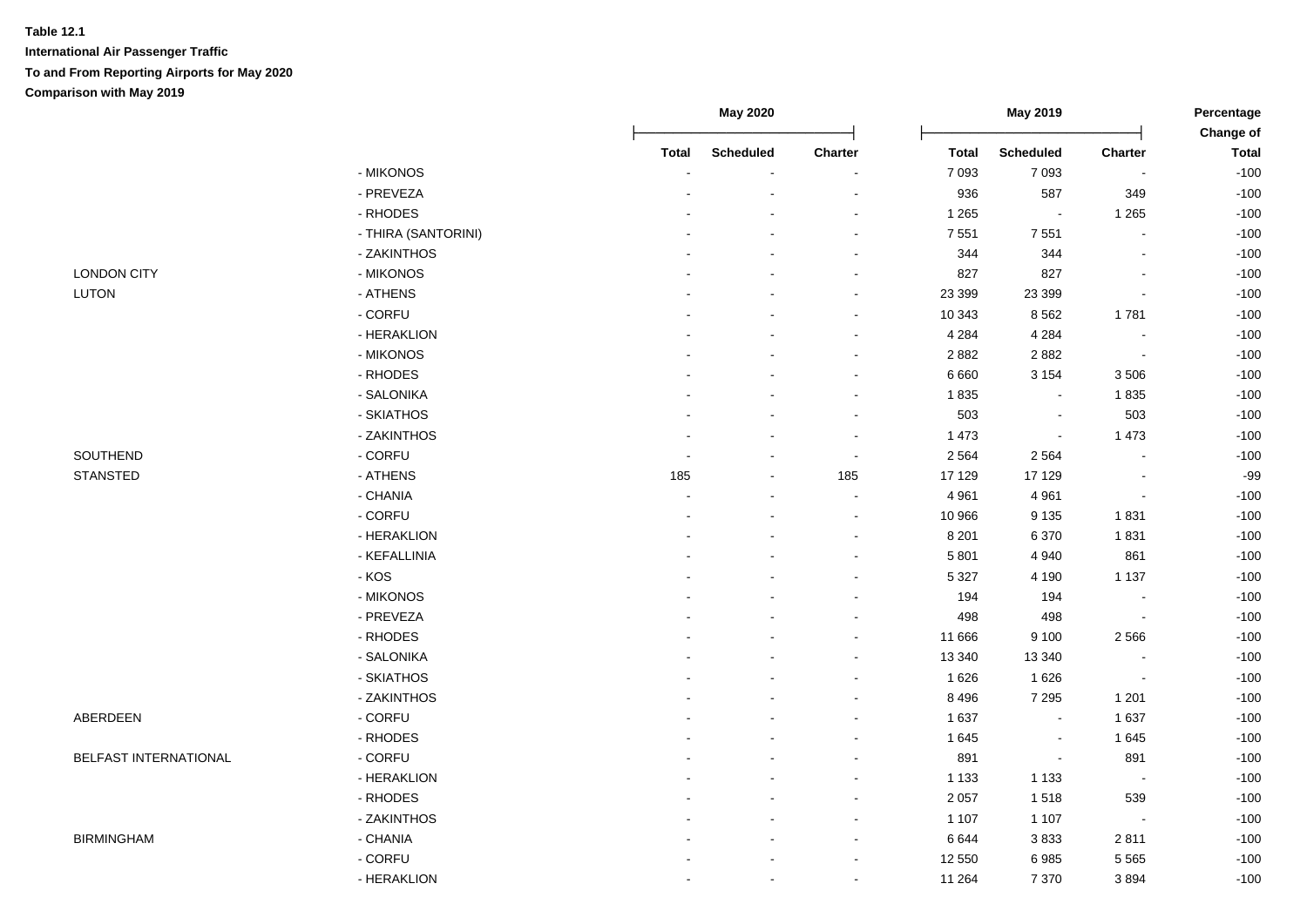|                      |                     | May 2020<br>May 2019 |                  |                | Percentage   |                  |                          |                           |
|----------------------|---------------------|----------------------|------------------|----------------|--------------|------------------|--------------------------|---------------------------|
|                      |                     | <b>Total</b>         | <b>Scheduled</b> | Charter        | <b>Total</b> | <b>Scheduled</b> | Charter                  | Change of<br><b>Total</b> |
|                      | - KALAMATA          |                      |                  |                | 586          | 586              |                          | $-100$                    |
|                      | - KAVALA            |                      |                  | L,             | 490          | $\sim$           | 490                      | $-100$                    |
|                      | - KEFALLINIA        |                      |                  | $\blacksquare$ | 4 2 6 3      | 1 1 3 2          | 3 1 3 1                  | $-100$                    |
|                      | $-KOS$              |                      |                  | $\blacksquare$ | 7896         | 4836             | 3 0 6 0                  | $-100$                    |
|                      | - MYTILINI          |                      |                  | $\sim$         | 1 3 1 4      | 1 3 1 4          | $\blacksquare$           | $-100$                    |
|                      | - PREVEZA           |                      |                  | $\blacksquare$ | 206          | $\sim$           | 206                      | $-100$                    |
|                      | - RHODES            |                      |                  | $\blacksquare$ | 12 139       | 6887             | 5 2 5 2                  | $-100$                    |
|                      | - SALONIKA          |                      |                  | $\blacksquare$ | 2 6 6 0      | 1 3 9 0          | 1 2 7 0                  | $-100$                    |
|                      | - SKIATHOS          |                      |                  | $\blacksquare$ | 3 3 3 1      | $\sim$           | 3 3 3 1                  | $-100$                    |
|                      | - THIRA (SANTORINI) |                      |                  | $\blacksquare$ | 1952         | 1489             | 463                      | $-100$                    |
|                      | - ZAKINTHOS         |                      |                  | $\blacksquare$ | 12 446       | 8911             | 3535                     | $-100$                    |
| <b>BOURNEMOUTH</b>   | - CORFU             |                      |                  | $\blacksquare$ | 1 4 1 0      | $\blacksquare$   | 1 4 1 0                  | $-100$                    |
|                      | - HERAKLION         |                      |                  | $\blacksquare$ | 1 6 5 8      | $\blacksquare$   | 1658                     | $-100$                    |
|                      | - KEFALLINIA        |                      |                  |                | 1 1 3 7      | $\overline{2}$   | 1 1 3 5                  | $-100$                    |
|                      | - RHODES            |                      |                  |                | 1 0 9 8      | $\sim$           | 1 0 9 8                  | $-100$                    |
| <b>BRISTOL</b>       | - ATHENS            |                      |                  |                | 2 9 4 6      | 2946             | $\overline{\phantom{a}}$ | $-100$                    |
|                      | - CHANIA            |                      |                  | $\blacksquare$ | 3 3 6 3      | 3 1 7 7          | 186                      | $-100$                    |
|                      | - CORFU             |                      |                  | $\blacksquare$ | 10766        | 7 5 3 0          | 3 2 3 6                  | $-100$                    |
|                      | - HERAKLION         |                      |                  | $\overline{a}$ | 6776         | 3844             | 2932                     | $-100$                    |
|                      | - KEFALLINIA        |                      |                  | $\overline{a}$ | 5 607        | 3748             | 1859                     | $-100$                    |
|                      | $-KOS$              |                      |                  | $\blacksquare$ | 2 8 3 1      | 1 3 6 7          | 1 4 6 4                  | $-100$                    |
|                      | - PREVEZA           |                      |                  | $\blacksquare$ | 1 3 1 9      | 1 3 1 9          | $\tilde{\phantom{a}}$    | $-100$                    |
|                      | - RHODES            |                      |                  | $\blacksquare$ | 3929         | 595              | 3 3 3 4                  | $-100$                    |
|                      | - SALONIKA          |                      |                  |                | 1 641        | $\sim$           | 1641                     | $-100$                    |
|                      | - SKIATHOS          |                      |                  | $\overline{a}$ | 2 0 6 9      | 973              | 1 0 9 6                  | $-100$                    |
|                      | - THIRA (SANTORINI) |                      |                  | $\blacksquare$ | 793          | $\sim$           | 793                      | $-100$                    |
|                      | - ZAKINTHOS         |                      |                  | $\blacksquare$ | 10 393       | 7 3 5 6          | 3 0 3 7                  | $-100$                    |
| <b>CARDIFF WALES</b> | - CORFU             |                      |                  | $\blacksquare$ | 3 0 4 2      | $\blacksquare$   | 3 0 4 2                  | $-100$                    |
|                      | - HERAKLION         |                      |                  |                | 1 2 6 6      | $\blacksquare$   | 1 2 6 6                  | $-100$                    |
|                      | - KEFALLINIA        |                      |                  | $\blacksquare$ | 1 2 6 5      | $\blacksquare$   | 1 2 6 5                  | $-100$                    |
|                      | $-KOS$              |                      |                  |                | 2 1 5 3      | ä,               | 2 1 5 3                  | $-100$                    |
|                      | - RHODES            |                      |                  | $\sim$         | 4 5 6 4      | $\overline{a}$   | 4 5 6 4                  | $-100$                    |
|                      | - ZAKINTHOS         |                      |                  | $\sim$         | 4 6 9 1      | $\mathbf{r}$     | 4 6 9 1                  | $-100$                    |
| DONCASTER SHEFFIELD  | - CORFU             |                      |                  | $\blacksquare$ | 2 9 5 4      | $\blacksquare$   | 2 9 5 4                  | $-100$                    |
|                      | - KEFALLINIA        |                      | $\blacksquare$   | $\blacksquare$ | 1 2 5 8      | $\blacksquare$   | 1 2 5 8                  | $-100$                    |
|                      | - KOS               |                      | $\blacksquare$   | $\blacksquare$ | 1 677        | $\blacksquare$   | 1677                     | $-100$                    |
|                      |                     |                      |                  |                |              |                  |                          |                           |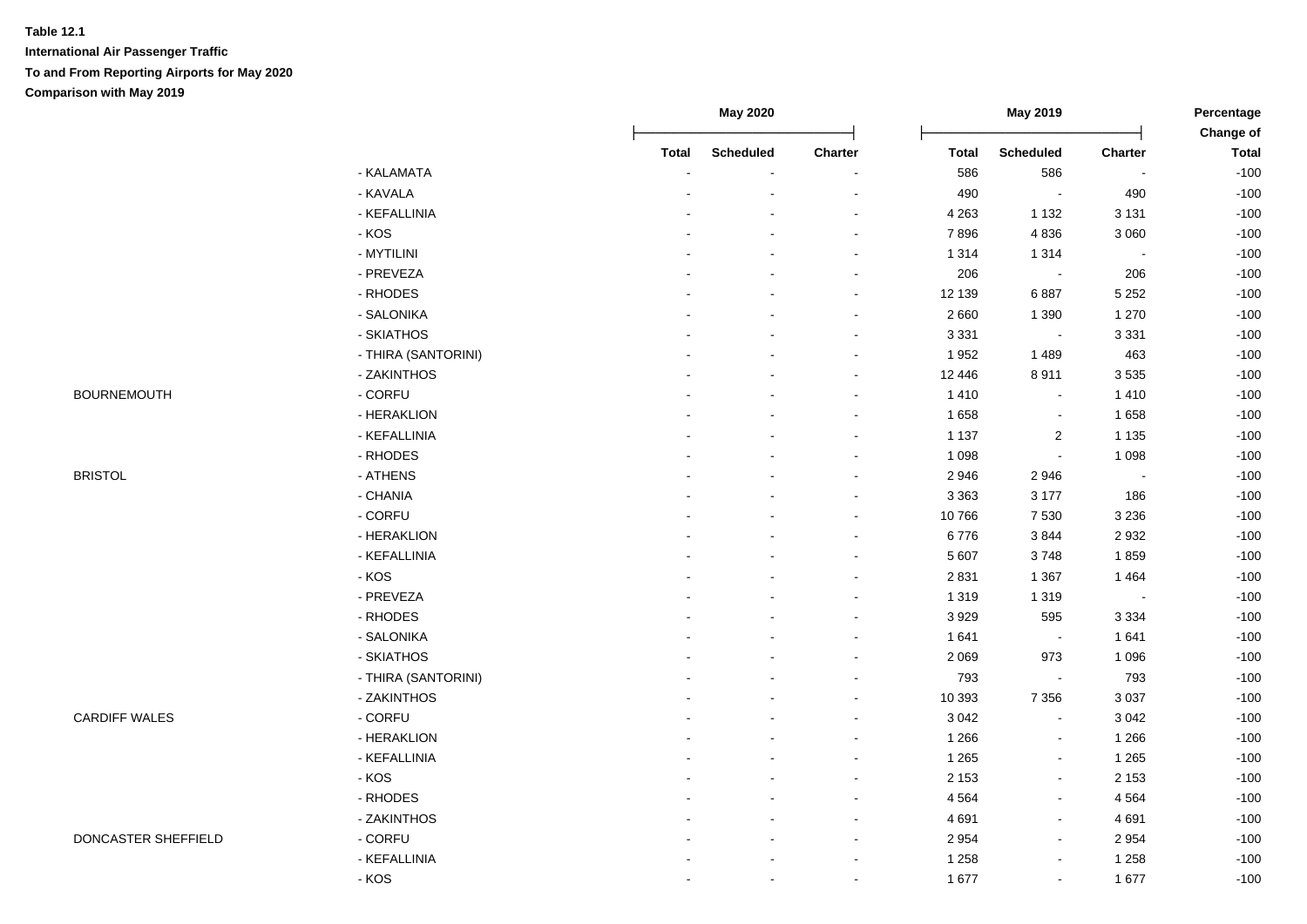|                             |                     |                | May 2020       |                          | May 2019     |                  | Percentage     |                           |
|-----------------------------|---------------------|----------------|----------------|--------------------------|--------------|------------------|----------------|---------------------------|
|                             |                     | <b>Total</b>   | Scheduled      | Charter                  | <b>Total</b> | <b>Scheduled</b> | Charter        | Change of<br><b>Total</b> |
|                             | - RHODES            |                |                |                          | 2974         | $\sim$           | 2974           | $-100$                    |
|                             | - ZAKINTHOS         |                |                | $\sim$                   | 2 9 8 5      | $\blacksquare$   | 2 9 8 5        | $-100$                    |
| EAST MIDLANDS INTERNATIONAL | - CHANIA            |                |                | $\overline{\phantom{a}}$ | 1 3 2 5      | 1 3 2 5          | $\blacksquare$ | $-100$                    |
|                             | - CORFU             |                |                | $\sim$                   | 9 3 0 2      | 7 1 7 0          | 2 1 3 2        | $-100$                    |
|                             | - HERAKLION         |                |                | $\blacksquare$           | 4 4 3 9      | 2696             | 1743           | $-100$                    |
|                             | - KEFALLINIA        |                |                | $\blacksquare$           | 2 0 7 8      | 874              | 1 2 0 4        | $-100$                    |
|                             | - KOS               |                |                | $\sim$                   | 4 3 5 4      | 1 4 8 6          | 2868           | $-100$                    |
|                             | - RHODES            |                |                | $\sim$                   | 10 153       | 7 2 3 1          | 2922           | $-100$                    |
|                             | - SALONIKA          |                |                | $\overline{\phantom{a}}$ | 1 1 6 8      | 1 1 6 8          | $\blacksquare$ | $-100$                    |
|                             | - SKIATHOS          |                |                | $\overline{\phantom{a}}$ | 628          | 628              | $\blacksquare$ | $-100$                    |
|                             | - THIRA (SANTORINI) |                |                | $\sim$                   | 1 1 8 0      | $\blacksquare$   | 1 1 8 0        | $-100$                    |
|                             | - ZAKINTHOS         |                |                | $\overline{\phantom{a}}$ | 10 587       | 6569             | 4 0 18         | $-100$                    |
| EDINBURGH                   | - ATHENS            |                |                | $\overline{\phantom{a}}$ | 5 0 9 0      | 5 0 9 0          | $\blacksquare$ | $-100$                    |
|                             | - CORFU             |                |                |                          | 5 5 9 9      | 3 9 6 7          | 1 6 3 2        | $-100$                    |
|                             | - HERAKLION         |                |                |                          | 5 1 5 0      | 5 1 5 0          |                | $-100$                    |
|                             | - KEFALLINIA        |                |                | $\overline{\phantom{a}}$ | 1 0 1 7      | 1 0 1 7          | $\blacksquare$ | $-100$                    |
|                             | - KOS               |                |                | $\sim$                   | 1 4 5 4      | 1 4 5 4          | $\blacksquare$ | $-100$                    |
|                             | - RHODES            |                |                | $\sim$                   | 2 600        | 2 4 2 1          | 179            | $-100$                    |
|                             | - SALONIKA          |                |                | $\sim$                   | 1 2 4 5      | 1 2 4 5          | $\sim$         | $-100$                    |
|                             | - ZAKINTHOS         |                |                | $\blacksquare$           | 2 4 0 9      | 2 4 0 9          | $\blacksquare$ | $-100$                    |
| <b>EXETER</b>               | - CORFU             |                |                | $\blacksquare$           | 1 6 2 1      | $\sim$           | 1 6 2 1        | $-100$                    |
|                             | - HERAKLION         |                |                | $\overline{\phantom{a}}$ | 1 2 8 6      | $\blacksquare$   | 1 2 8 6        | $-100$                    |
|                             | - RHODES            |                |                | $\sim$                   | 1 6 5 3      | $\sim$           | 1653           | $-100$                    |
|                             | - ZAKINTHOS         |                |                | $\sim$                   | 1 2 8 3      | $\sim$           | 1 2 8 3        | $-100$                    |
| GLASGOW                     | - CORFU             |                |                |                          | 3 2 6 6      | 1644             | 1 6 2 2        | $-100$                    |
|                             | - HERAKLION         |                |                | $\overline{\phantom{a}}$ | 4790         | 3 4 9 5          | 1 2 9 5        | $-100$                    |
|                             | - KEFALLINIA        |                |                | $\blacksquare$           | 1 1 0 9      | 1 1 0 9          | $\sim$         | $-100$                    |
|                             | - KOS               |                |                | $\overline{\phantom{a}}$ | 3 3 7 0      | 3 3 7 0          | $\blacksquare$ | $-100$                    |
|                             | - RHODES            |                |                |                          | 5 3 8 8      | 4 1 2 2          | 1 2 6 6        | $-100$                    |
|                             | - ZAKINTHOS         |                |                |                          | 4 8 31       | 3 4 4 0          | 1 3 9 1        | $-100$                    |
| LEEDS BRADFORD              | - CHANIA            |                |                | $\sim$                   | 3727         | 3727             | $\blacksquare$ | $-100$                    |
|                             | - CORFU             |                |                | $\sim$                   | 5 2 1 9      | 3812             | 1 4 0 7        | $-100$                    |
|                             | - HERAKLION         |                |                | $\overline{\phantom{a}}$ | 3687         | 3687             |                | $-100$                    |
|                             | - KEFALLINIA        |                |                | $\sim$                   | 1 3 7 3      | 1 3 7 3          |                | $-100$                    |
|                             | $-KOS$              |                |                | $\sim$                   | 2789         | 2789             |                | $-100$                    |
|                             | - RHODES            | $\blacksquare$ | $\blacksquare$ | $\blacksquare$           | 3 0 9 4      | 3 0 9 4          |                | $-100$                    |
|                             |                     |                |                |                          |              |                  |                |                           |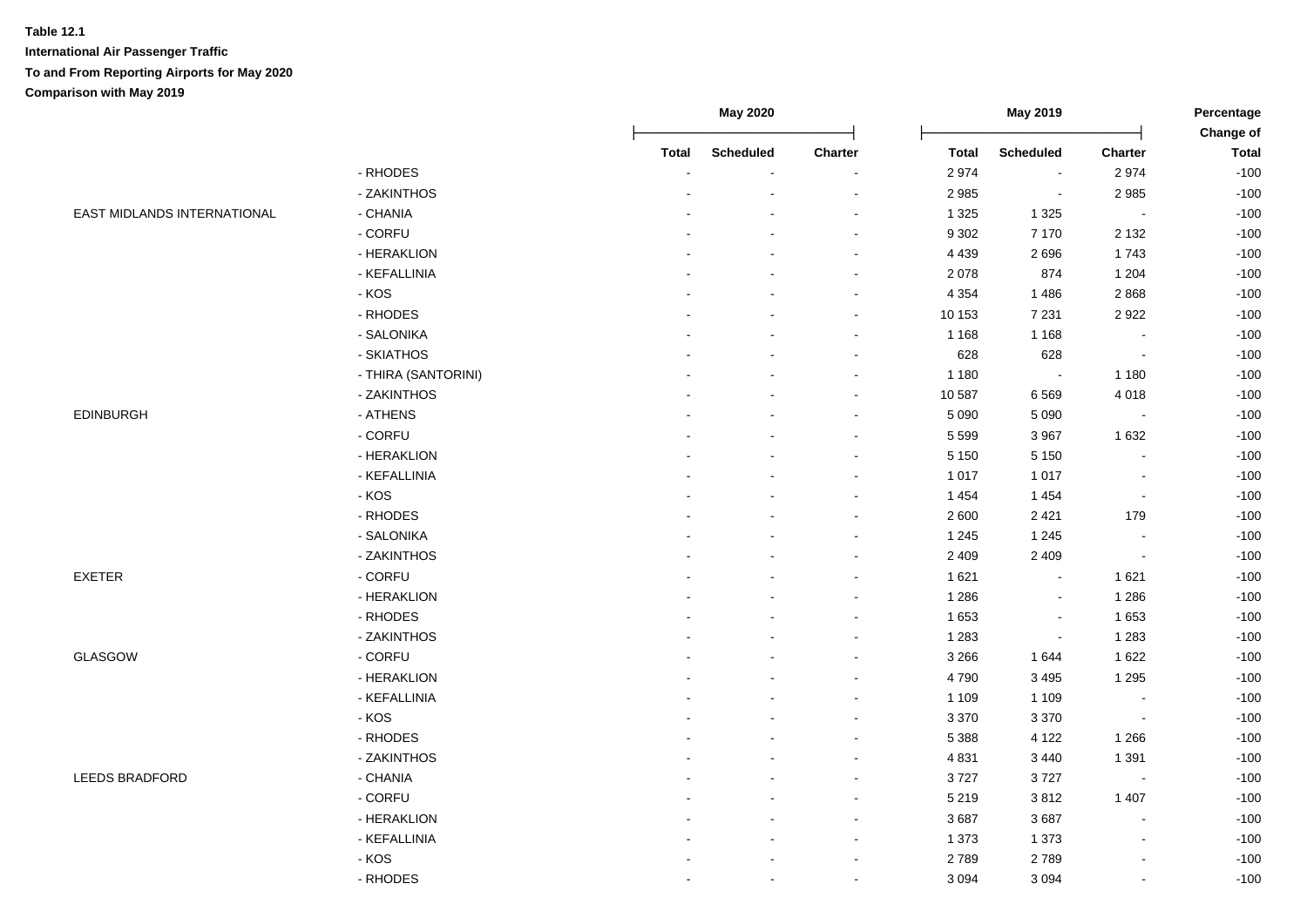|                         |                     |                          | May 2020         |                          |              | May 2019                    |                          | Percentage<br>Change of |  |
|-------------------------|---------------------|--------------------------|------------------|--------------------------|--------------|-----------------------------|--------------------------|-------------------------|--|
|                         |                     | <b>Total</b>             | <b>Scheduled</b> | Charter                  | <b>Total</b> | <b>Scheduled</b>            | Charter                  | <b>Total</b>            |  |
|                         | - SALONIKA          |                          |                  |                          | 1 0 8 9      | 1 0 8 9                     | $\overline{a}$           | $-100$                  |  |
|                         | - ZAKINTHOS         |                          |                  |                          | 1811         | 1811                        | $\sim$                   | $-100$                  |  |
| LIVERPOOL (JOHN LENNON) | - RHODES            |                          |                  |                          | 2694         | 2694                        | $\sim$                   | $-100$                  |  |
|                         | - ZAKINTHOS         |                          |                  | $\blacksquare$           | 2740         | 2740                        | $\blacksquare$           | $-100$                  |  |
| <b>MANCHESTER</b>       | - ATHENS            |                          |                  | $\overline{\phantom{a}}$ | 7836         | 7836                        | $\blacksquare$           | $-100$                  |  |
|                         | - CHANIA            |                          |                  | $\sim$                   | 8 4 2 3      | 6 0 5 4                     | 2 3 6 9                  | $-100$                  |  |
|                         | - CORFU             |                          |                  |                          | 22 791       | 16 330                      | 6461                     | $-100$                  |  |
|                         | - HERAKLION         |                          |                  | $\sim$                   | 23 033       | 16811                       | 6 2 2 2                  | $-100$                  |  |
|                         | - KALAMATA          |                          |                  | $\sim$                   | 2647         | 2647                        | $\overline{\phantom{a}}$ | $-100$                  |  |
|                         | - KAVALA            |                          |                  | $\overline{\phantom{a}}$ | 1926         | 816                         | 1 1 1 0                  | $-100$                  |  |
|                         | - KEFALLINIA        |                          |                  |                          | 12812        | 8 0 3 4                     | 4778                     | $-100$                  |  |
|                         | - KOS               |                          |                  | $\sim$                   | 13 976       | 7594                        | 6 3 8 2                  | $-100$                  |  |
|                         | - MIKONOS           |                          |                  |                          | 4 3 4 6      | 4 3 4 6                     |                          | $-100$                  |  |
|                         | - MYTILINI          |                          |                  | $\sim$                   | 1 3 2 5      | 1 3 2 5                     | $\sim$                   | $-100$                  |  |
|                         | - PREVEZA           |                          |                  | $\sim$                   | 6411         | 4 5 0 8                     | 1 9 0 3                  | $-100$                  |  |
|                         | - RHODES            |                          |                  |                          | 20 29 6      | 14 002                      | 6 2 9 4                  | $-100$                  |  |
|                         | - SALONIKA          |                          |                  | $\blacksquare$           | 14 098       | 12 204                      | 1894                     | $-100$                  |  |
|                         | - SKIATHOS          |                          |                  | $\overline{\phantom{a}}$ | 8 1 6 3      | 4 9 2 3                     | 3 2 4 0                  | $-100$                  |  |
|                         | - THIRA (SANTORINI) |                          |                  | $\overline{\phantom{a}}$ | 11756        | 9 1 4 9                     | 2607                     | $-100$                  |  |
|                         | - ZAKINTHOS         |                          |                  | $\blacksquare$           | 12 675       | 8 2 9 7                     | 4 3 7 8                  | $-100$                  |  |
| <b>NEWCASTLE</b>        | - CORFU             |                          |                  | $\sim$                   | 9 0 3 2      | 9 0 3 2                     | $\blacksquare$           | $-100$                  |  |
|                         | - HERAKLION         |                          |                  | $\blacksquare$           | 4 4 9 7      | 4 4 9 7                     | $\overline{\phantom{a}}$ | $-100$                  |  |
|                         | - KEFALLINIA        |                          |                  | $\blacksquare$           | 511          | 511                         | $\blacksquare$           | $-100$                  |  |
|                         | $-KOS$              |                          |                  |                          | 2628         | 2628                        | $\blacksquare$           | $-100$                  |  |
|                         | - RHODES            |                          |                  |                          | 6971         | 6971                        | $\blacksquare$           | $-100$                  |  |
|                         | - SALONIKA          |                          |                  |                          | 1 0 6 6      | 1 0 6 6                     | $\overline{a}$           | $-100$                  |  |
|                         | - SKIATHOS          |                          |                  |                          | 1741         | 1741                        | $\overline{a}$           | $-100$                  |  |
|                         | - THIRA (SANTORINI) |                          |                  |                          | 1 0 3 3      | 1 0 3 3                     | $\blacksquare$           | $-100$                  |  |
|                         | - ZAKINTHOS         |                          |                  |                          | 6 1 1 3      | 6 1 1 3                     | $\tilde{\phantom{a}}$    | $-100$                  |  |
| <b>NORWICH</b>          | - CORFU             |                          |                  | $\blacksquare$           | 1 5 9 8      | $\mathcal{L}_{\mathcal{A}}$ | 1598                     | $-100$                  |  |
|                         | - HERAKLION         | $\overline{\phantom{a}}$ | $\blacksquare$   | $\blacksquare$           | 1 2 6 1      | $\sim$                      | 1 2 6 1                  | $-100$                  |  |
|                         | - RHODES            |                          | $\sim$           | $\sim$                   | 1 607        | $\mathcal{L}_{\mathcal{A}}$ | 1607                     | $-100$                  |  |
| <b>Total GREECE</b>     |                     | 746                      | 331              | 415                      | 1 002 302    | 756 654                     | 245 648                  | $-100$                  |  |
| <b>IRISH REPUBLIC</b>   |                     |                          |                  |                          |              |                             |                          |                         |  |
| <b>GATWICK</b>          | - CORK              |                          |                  |                          | 10 922       | 10 922                      |                          | $-100$                  |  |
|                         | - DUBLIN            | 2486                     | 2486             | $\sim$                   | 111 059      | 111 059                     | $\blacksquare$           | $-98$                   |  |
|                         |                     |                          |                  |                          |              |                             |                          |                         |  |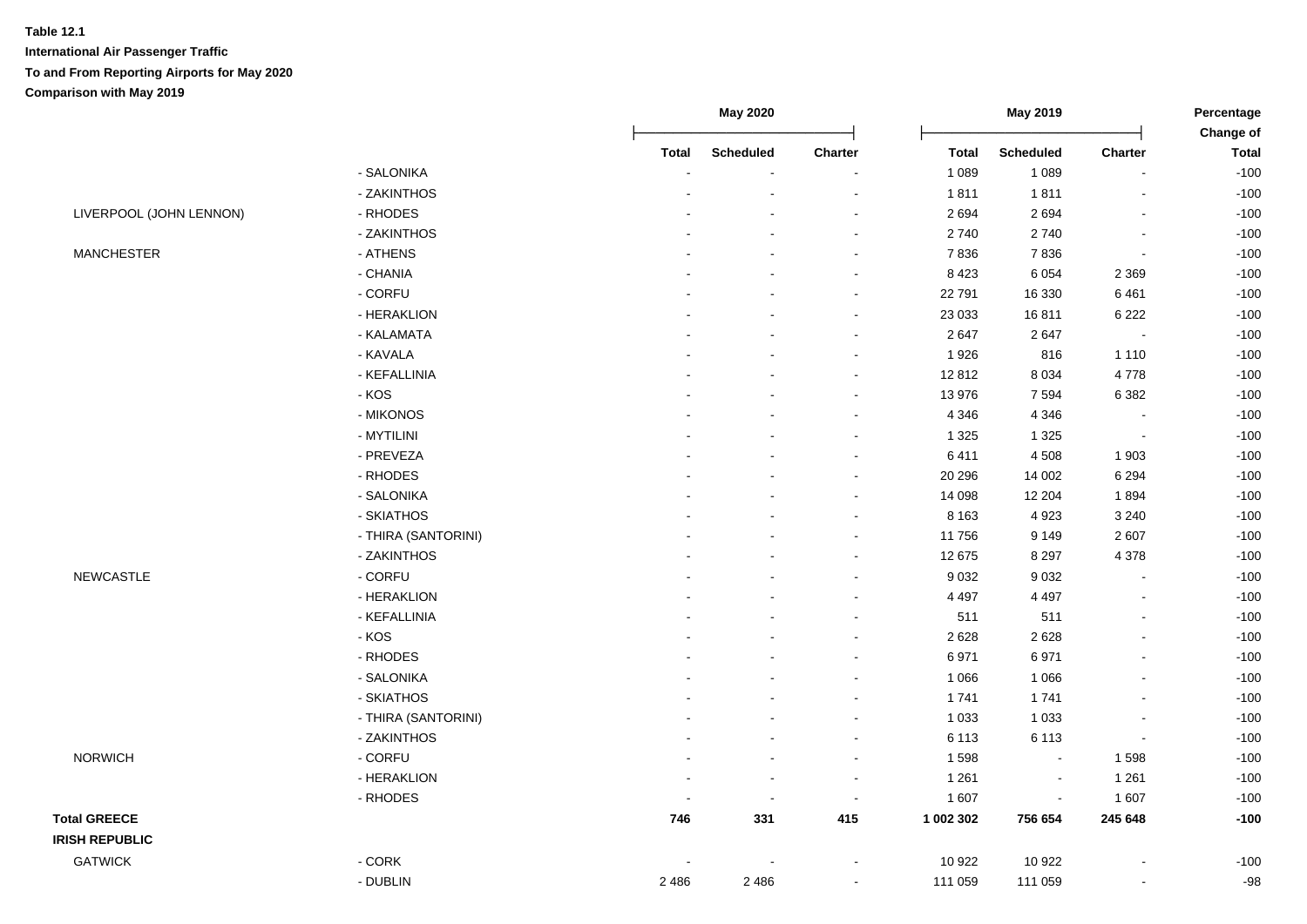|                             |                         |                          | <b>May 2020</b>          |                          | May 2019     |                  |                | Percentage                |  |
|-----------------------------|-------------------------|--------------------------|--------------------------|--------------------------|--------------|------------------|----------------|---------------------------|--|
|                             |                         | <b>Total</b>             | <b>Scheduled</b>         | Charter                  | <b>Total</b> | <b>Scheduled</b> | Charter        | Change of<br><b>Total</b> |  |
|                             | - IRELAND WEST(KNOCK)   |                          | $\sim$                   |                          | 7456         | 7456             | $\sim$         | $-100$                    |  |
|                             | - SHANNON               |                          | L,                       | $\blacksquare$           | 10 650       | 10 650           | ä,             | $-100$                    |  |
| <b>HEATHROW</b>             | - CORK                  | 1 0 0 9                  | 1 0 0 9                  |                          | 32 495       | 32 495           |                | $-97$                     |  |
|                             | - DUBLIN                | 6 1 6 9                  | 6 1 6 9                  |                          | 165 517      | 165 517          | $\blacksquare$ | $-96$                     |  |
|                             | - SHANNON               | ÷                        |                          | $\sim$                   | 23 440       | 23 440           | $\overline{a}$ | $-100$                    |  |
| <b>LONDON CITY</b>          | - DUBLIN                | $\overline{a}$           |                          | $\sim$                   | 40 930       | 40 930           | $\sim$         | $-100$                    |  |
| <b>LUTON</b>                | $-CORK$                 |                          |                          | $\sim$                   | 9 1 3 9      | 9 1 3 9          | $\overline{a}$ | $-100$                    |  |
|                             | - DUBLIN                |                          |                          | $\sim$                   | 33 626       | 33 6 26          | $\blacksquare$ | $-100$                    |  |
|                             | - IRELAND WEST(KNOCK)   |                          |                          | $\sim$                   | 13 4 48      | 13 4 48          | $\blacksquare$ | $-100$                    |  |
|                             | - KERRY COUNTY          |                          |                          | $\blacksquare$           | 10 127       | 10 127           | ä,             | $-100$                    |  |
| SOUTHEND                    | - DUBLIN                |                          | $\overline{a}$           | $\sim$                   | 15 345       | 15 345           | $\blacksquare$ | $-100$                    |  |
| <b>STANSTED</b>             | - CORK                  | 1 1 3 2                  | 1 1 3 2                  | $\sim$                   | 29 809       | 29 809           | $\blacksquare$ | $-96$                     |  |
|                             | - DUBLIN                | 2850                     | 2850                     |                          | 76 004       | 76 004           | ä,             | $-96$                     |  |
|                             | - IRELAND WEST(KNOCK)   | $\blacksquare$           |                          | $\sim$                   | 13742        | 13742            | ä,             | $-100$                    |  |
|                             | - KERRY COUNTY          |                          |                          |                          | 7 2 3 9      | 7 2 3 9          |                | $-100$                    |  |
|                             | - SHANNON               |                          |                          |                          | 16 506       | 16 506           |                | $-100$                    |  |
| <b>ABERDEEN</b>             | - DUBLIN                |                          |                          | $\sim$                   | 4 3 3 5      | 4 3 3 5          | $\sim$         | $-100$                    |  |
|                             | - KERRY COUNTY          |                          |                          | $\overline{\phantom{a}}$ | 116          | $\sim$           | 116            | $-100$                    |  |
| <b>BIRMINGHAM</b>           | $\text{-}\mathsf{CORK}$ |                          |                          | $\overline{\phantom{a}}$ | 7 2 5 7      | 7 2 5 7          | $\sim$         | $-100$                    |  |
|                             | - DUBLIN                | 1 0 5 5                  | 1 0 5 5                  | $\sim$                   | 75 594       | 75 594           | $\overline{a}$ | $-99$                     |  |
|                             | - IRELAND WEST(KNOCK)   | $\blacksquare$           |                          | $\blacksquare$           | 2 9 6 7      | 2967             | $\overline{a}$ | $-100$                    |  |
|                             | - SHANNON               |                          |                          | $\blacksquare$           | 3 0 38       | 3 0 38           | ä,             | $-100$                    |  |
| <b>BOURNEMOUTH</b>          | - DUBLIN                |                          | $\blacksquare$           | $\sim$                   | 4 9 5 9      | 4 9 5 9          | $\blacksquare$ | $-100$                    |  |
| <b>BRISTOL</b>              | - CORK                  | $\overline{\phantom{a}}$ | $\overline{\phantom{a}}$ | $\sim$                   | 3599         | 3599             | $\blacksquare$ | $-100$                    |  |
|                             | - DUBLIN                | 678                      | 678                      | $\sim$                   | 36 087       | 36 087           | $\overline{a}$ | $-98$                     |  |
|                             | - IRELAND WEST(KNOCK)   | $\blacksquare$           |                          |                          | 3852         | 3852             | $\blacksquare$ | $-100$                    |  |
|                             | - SHANNON               |                          |                          | $\sim$                   | 1 4 2 2      | 1 4 2 2          | ä,             | $-100$                    |  |
| <b>CARDIFF WALES</b>        | - CORK                  |                          |                          |                          | 932          | 932              | $\overline{a}$ | $-100$                    |  |
|                             | - DUBLIN                |                          |                          | $\sim$                   | 8 1 8 4      | 8 1 8 4          | ÷.             | $-100$                    |  |
| DONCASTER SHEFFIELD         | - DUBLIN                |                          |                          | $\sim$                   | 3 6 6 7      | 3667             | $\overline{a}$ | $-100$                    |  |
| EAST MIDLANDS INTERNATIONAL | - DUBLIN                |                          |                          | $\sim$                   | 15 244       | 15 244           | $\blacksquare$ | $-100$                    |  |
|                             | - IRELAND WEST(KNOCK)   |                          |                          | $\sim$                   | 6676         | 6676             | ä,             | $-100$                    |  |
|                             | - SHANNON               |                          | $\sim$                   | $\sim$                   | 1 9 9 0      | 1990             | $\blacksquare$ | $-100$                    |  |
| <b>EDINBURGH</b>            | - CORK                  | $\sim$                   | $\sim$                   | $\sim$                   | 5 0 3 5      | 5 0 3 5          | $\blacksquare$ | $-100$                    |  |
|                             | - DUBLIN                | 730                      | 730                      | $\sim$                   | 58 701       | 58 701           |                | $-99$                     |  |
|                             | - IRELAND WEST(KNOCK)   | $\sim$                   | $\sim$                   | $\sim$                   | 2942         | 2942             | $\blacksquare$ | $-100$                    |  |
|                             |                         |                          |                          |                          |              |                  |                |                           |  |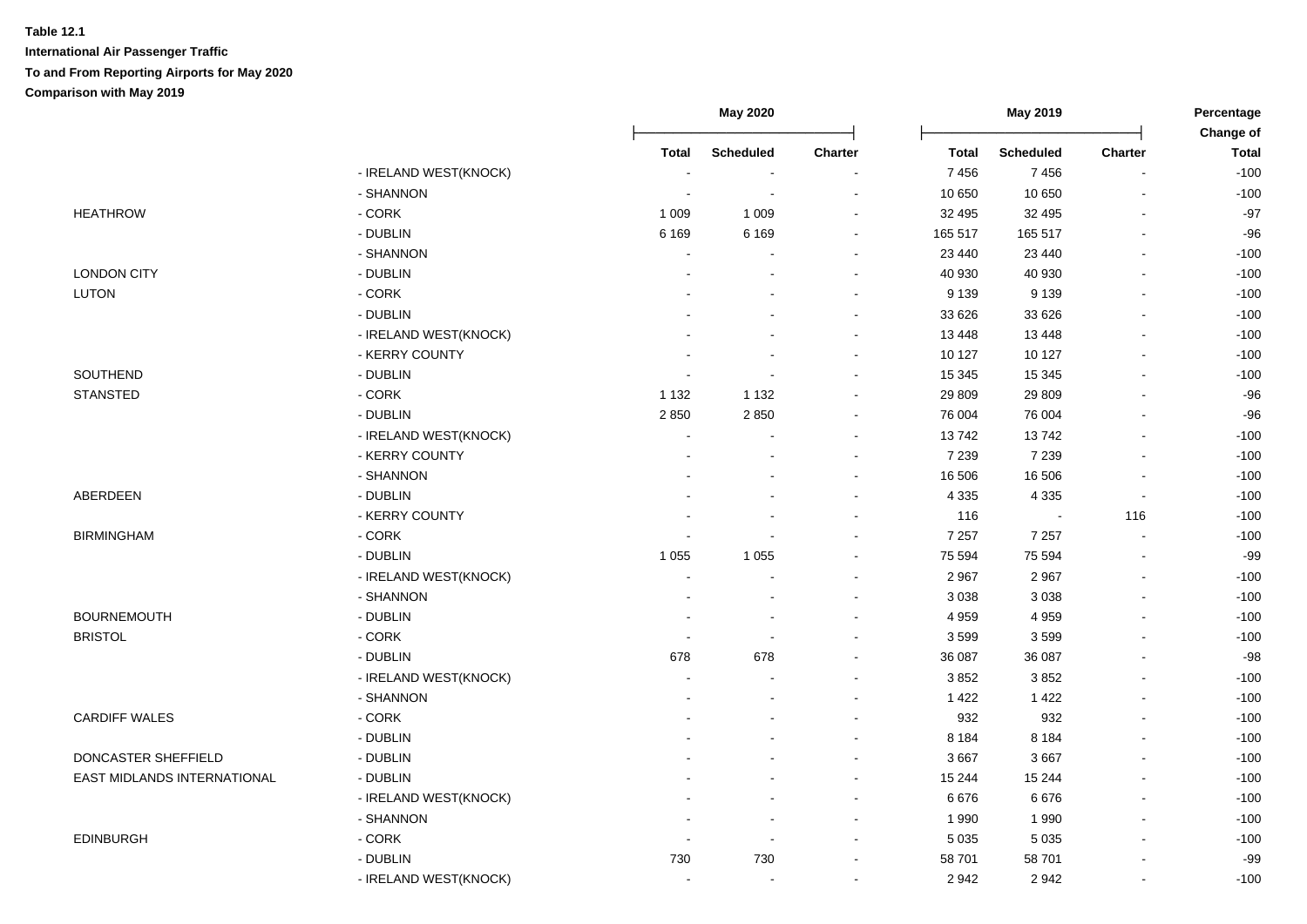|                             |                          |                | May 2020                 | May 2019                 |              |                  | Percentage                   |                           |
|-----------------------------|--------------------------|----------------|--------------------------|--------------------------|--------------|------------------|------------------------------|---------------------------|
|                             |                          | <b>Total</b>   | <b>Scheduled</b>         | <b>Charter</b>           | <b>Total</b> | <b>Scheduled</b> | <b>Charter</b>               | Change of<br><b>Total</b> |
|                             | - SHANNON                |                |                          |                          | 2828         | 2828             |                              | $-100$                    |
| <b>EXETER</b>               | - DUBLIN                 |                |                          |                          | 3 2 4 9      | 3 2 4 9          |                              | $-100$                    |
| <b>GLASGOW</b>              | - CORK                   |                | $\overline{a}$           | ÷,                       | 2 4 3 3      | 2 4 3 3          | $\overline{a}$               | $-100$                    |
|                             | - DONEGAL                |                | $\sim$                   | $\blacksquare$           | 885          | 885              | $\blacksquare$               | $-100$                    |
|                             | - DUBLIN                 | 558            | 558                      | $\sim$                   | 44 918       | 44 489           | 429                          | $-99$                     |
| <b>INVERNESS</b>            | - DUBLIN                 | $\sim$         | $\overline{\phantom{a}}$ | $\blacksquare$           | 1696         | 1696             | $\blacksquare$               | $-100$                    |
| <b>ISLE OF MAN</b>          | - DUBLIN                 |                | $\blacksquare$           | $\sim$                   | 4 6 0 2      | 4 6 0 2          | $\blacksquare$               | $-100$                    |
| <b>JERSEY</b>               | - DUBLIN                 |                |                          |                          | 2 0 4 8      | 2 0 4 8          | ä,                           | $-100$                    |
| LEEDS BRADFORD              | - DUBLIN                 |                |                          | ä,                       | 25 382       | 25 382           | $\blacksquare$               | $-100$                    |
| LIVERPOOL (JOHN LENNON)     | - CORK                   |                |                          | $\blacksquare$           | 5 3 6 9      | 5 3 6 9          | $\blacksquare$               | $-100$                    |
|                             | - DUBLIN                 |                |                          | $\blacksquare$           | 33 033       | 33 033           | $\blacksquare$               | $-100$                    |
|                             | - IRELAND WEST(KNOCK)    |                |                          | $\overline{\phantom{a}}$ | 6561         | 6561             | $\blacksquare$               | $-100$                    |
|                             | - SHANNON                |                |                          |                          | 22           |                  | 22                           | $-100$                    |
| <b>MANCHESTER</b>           | - CORK                   |                |                          |                          | 9632         | 9632             |                              | $-100$                    |
|                             | - DUBLIN                 | 1569           | 1569                     | $\overline{a}$           | 79 685       | 79 685           | ÷.                           | $-98$                     |
|                             | - IRELAND WEST(KNOCK)    | $\overline{a}$ | $\overline{a}$           | $\sim$                   | 3740         | 3740             | ÷.                           | $-100$                    |
|                             | - SHANNON                |                |                          | $\sim$                   | 6796         | 6796             | L,                           | $-100$                    |
| <b>NEWCASTLE</b>            | - DUBLIN                 |                |                          | $\blacksquare$           | 23 790       | 19 008           | 4782                         | $-100$                    |
| NEWQUAY                     | - CORK                   |                |                          | ٠                        | 454          | 454              | $\qquad \qquad \blacksquare$ | $-100$                    |
|                             | - DUBLIN                 |                |                          | ä,                       | 2810         | 2810             | $\blacksquare$               | $-100$                    |
| SOUTHAMPTON                 | - CORK                   |                |                          | $\blacksquare$           | 1 370        | 1 3 7 0          | $\overline{a}$               | $-100$                    |
|                             | - DUBLIN                 |                |                          | ٠                        | 11 236       | 11 236           | $\blacksquare$               | $-100$                    |
| <b>Total IRISH REPUBLIC</b> |                          | 18 236         | 18 236                   | $\overline{\phantom{a}}$ | 1 146 590    | 1 141 241        | 5 3 4 9                      | $-98$                     |
| <b>ITALY</b>                |                          |                |                          |                          |              |                  |                              |                           |
| <b>GATWICK</b>              | - ALGHERO (FERTILIA)     |                |                          | $\blacksquare$           | 1 1 3 3      | $\blacksquare$   | 1 1 3 3                      | $-100$                    |
|                             | - BARI (PALESE)          |                |                          | ۰                        | 11 699       | 11 699           | $\blacksquare$               | $-100$                    |
|                             | - BERGAMO                |                |                          |                          | 64           |                  | 64                           | $-100$                    |
|                             | - BOLOGNA                |                |                          |                          | 8 4 5 7      | 8 4 5 7          |                              | $-100$                    |
|                             | - BRINDISI               |                |                          | $\overline{\phantom{a}}$ | 2 5 5 4      | 2 5 5 4          |                              | $-100$                    |
|                             | - CAGLIARI (ELMAS)       |                |                          | $\overline{\phantom{a}}$ | 5 0 36       | 5 0 3 6          | L,                           | $-100$                    |
|                             | - CATANIA (FONTANAROSSA) |                |                          | $\sim$                   | 24 8 65      | 23510            | 1 3 5 5                      | $-100$                    |
|                             | - FLORENCE               |                |                          | $\blacksquare$           | 11 376       | 11 376           | $\blacksquare$               | $-100$                    |
|                             | - GENOA                  |                |                          | $\blacksquare$           | 7 2 9 9      | 7 2 9 9          | $\sim$                       | $-100$                    |
|                             | - LAMETIA-TERME          |                |                          | $\blacksquare$           | 884          |                  | 884                          | $-100$                    |
|                             | - MILAN (LINATE)         |                |                          | $\blacksquare$           | 24 478       | 24 478           | $\blacksquare$               | $-100$                    |
|                             | - MILAN (MALPENSA)       |                |                          | $\blacksquare$           | 51 130       | 51 130           | $\blacksquare$               | $-100$                    |
|                             |                          |                |                          |                          |              |                  |                              |                           |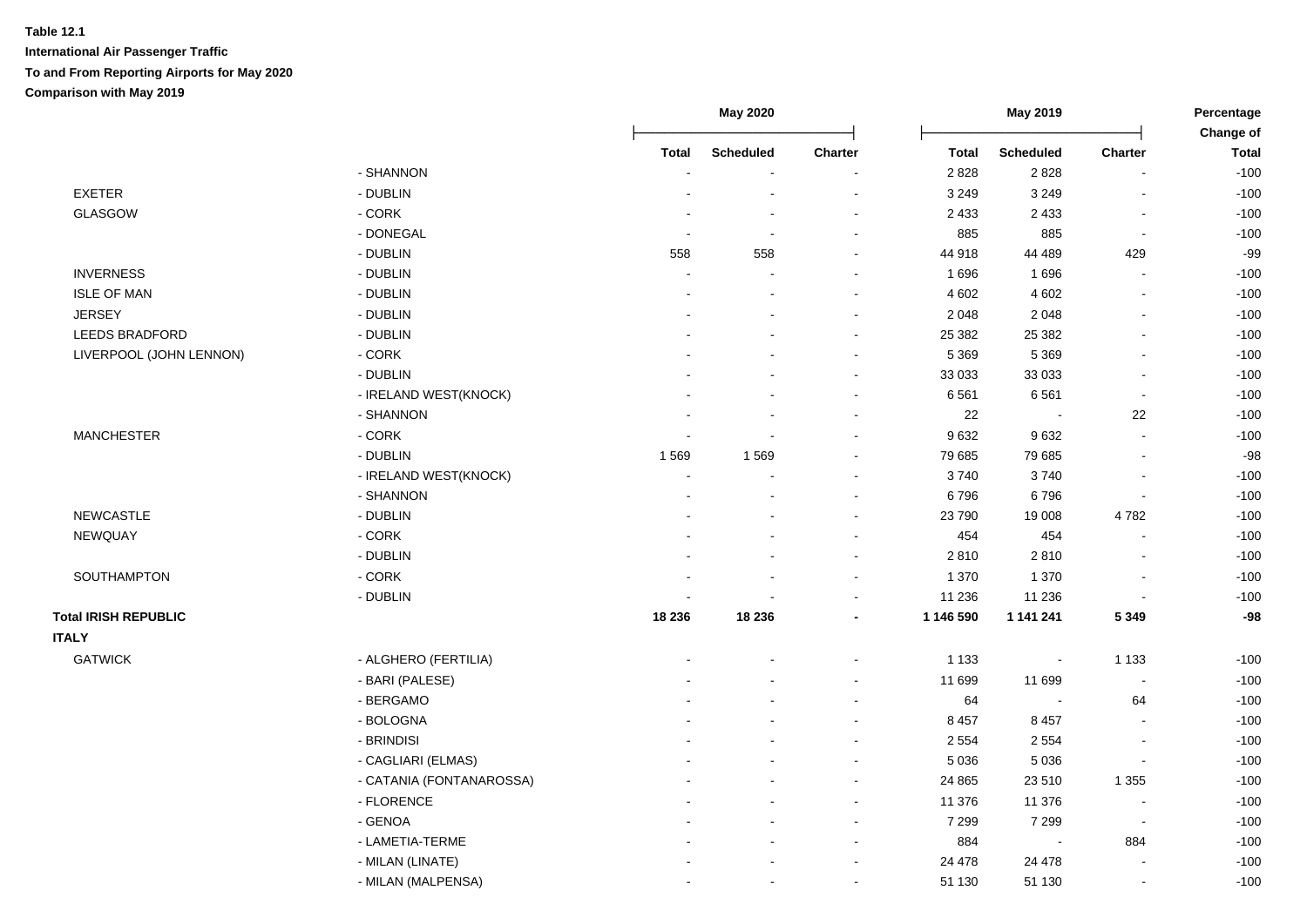|                    |                          |              | May 2020         |                          |              | May 2019                 |                          | Percentage<br>Change of |  |
|--------------------|--------------------------|--------------|------------------|--------------------------|--------------|--------------------------|--------------------------|-------------------------|--|
|                    |                          | <b>Total</b> | <b>Scheduled</b> | Charter                  | <b>Total</b> | <b>Scheduled</b>         | <b>Charter</b>           | <b>Total</b>            |  |
|                    | - NAPLES                 |              |                  |                          | 50 060       | 43 4 86                  | 6574                     | $-100$                  |  |
|                    | - OLBIA                  |              |                  |                          | 8 6 4 2      | 7 3 3 1                  | 1 3 1 1                  | $-100$                  |  |
|                    | - PALERMO                |              |                  | ÷                        | 5 6 8 4      | 5 6 8 4                  | L,                       | $-100$                  |  |
|                    | - PISA                   |              |                  | $\blacksquare$           | 15 5 31      | 15 5 31                  | $\blacksquare$           | $-100$                  |  |
|                    | - ROME (FIUMICINO)       |              |                  | $\blacksquare$           | 63 948       | 63 948                   | $\overline{a}$           | $-100$                  |  |
|                    | - TURIN                  |              |                  | $\blacksquare$           | 10 363       | 10 363                   | $\blacksquare$           | $-100$                  |  |
|                    | - VENICE                 |              |                  | $\blacksquare$           | 63 219       | 61 669                   | 1 5 5 0                  | $-100$                  |  |
|                    | - VERONA VILLAFRANCA     |              |                  | $\blacksquare$           | 26 7 26      | 25 033                   | 1693                     | $-100$                  |  |
| <b>HEATHROW</b>    | - BOLOGNA                |              |                  | $\overline{\phantom{a}}$ | 29 3 21      | 29 3 21                  | $\overline{\phantom{a}}$ | $-100$                  |  |
|                    | - BRINDISI               |              |                  |                          | 508          | 508                      | $\blacksquare$           | $-100$                  |  |
|                    | - CAGLIARI (ELMAS)       |              |                  | $\blacksquare$           | 142          | $\blacksquare$           | 142                      | $-100$                  |  |
|                    | - LAMETIA-TERME          |              |                  | $\blacksquare$           | 617          | $\overline{\phantom{a}}$ | 617                      | $-100$                  |  |
|                    | - MILAN (LINATE)         |              |                  | $\blacksquare$           | 55 223       | 55 223                   |                          | $-100$                  |  |
|                    | - MILAN (MALPENSA)       |              |                  | $\blacksquare$           | 25 380       | 25 380                   | $\overline{\phantom{a}}$ | $-100$                  |  |
|                    | - OLBIA                  |              |                  | $\blacksquare$           | 2713         | 2 0 6 6                  | 647                      | $-100$                  |  |
|                    | - PALERMO                |              |                  |                          | 5 1 8 3      | 5 1 8 3                  |                          | $-100$                  |  |
|                    | $-$ PISA                 |              |                  |                          | 20 457       | 20 457                   |                          | $-100$                  |  |
|                    | - ROME (FIUMICINO)       | 10 650       | 10 650           |                          | 80 528       | 80 528                   |                          | $-87$                   |  |
|                    | - VENICE                 |              |                  | $\overline{a}$           | 15712        | 15712                    | $\overline{a}$           | $-100$                  |  |
| <b>LONDON CITY</b> | - FLORENCE               |              |                  | $\blacksquare$           | 5787         | 5787                     | $\overline{\phantom{a}}$ | $-100$                  |  |
|                    | - MILAN (LINATE)         |              |                  | $\blacksquare$           | 30 539       | 30 539                   | $\blacksquare$           | $-100$                  |  |
|                    | - ROME (FIUMICINO)       |              |                  | $\blacksquare$           | 3759         | 3759                     |                          | $-100$                  |  |
|                    | - VENICE                 |              |                  | $\blacksquare$           | 2 1 3 1      | 2 1 3 1                  |                          | $-100$                  |  |
| LUTON              | - ALGHERO (FERTILIA)     |              |                  | $\blacksquare$           | 2 5 2 9      | 2 5 2 9                  |                          | $-100$                  |  |
|                    | - BARI (PALESE)          |              |                  | $\blacksquare$           | 6 2 3 4      | 6 2 3 4                  |                          | $-100$                  |  |
|                    | - BOLOGNA                |              |                  | $\blacksquare$           | 10 247       | 10 247                   |                          | $-100$                  |  |
|                    | - CATANIA (FONTANAROSSA) |              |                  | $\blacksquare$           | 5923         | 5923                     |                          | $-100$                  |  |
|                    | - FLORENCE               |              |                  | $\blacksquare$           | 1568         | 1568                     | $\blacksquare$           | $-100$                  |  |
|                    | - GENOA                  |              |                  | $\blacksquare$           | 2 0 2 9      | 2 0 2 9                  |                          | $-100$                  |  |
|                    | - MILAN (MALPENSA)       |              |                  | $\blacksquare$           | 17 123       | 17 123                   |                          | $-100$                  |  |
|                    | - NAPLES                 |              |                  | $\blacksquare$           | 12 8 94      | 12 8 94                  |                          | $-100$                  |  |
|                    | - OLBIA                  |              |                  |                          | 2 0 1 7      | 2017                     |                          | $-100$                  |  |
|                    | - PALERMO                |              |                  |                          | 4 3 0 9      | 4 3 0 9                  |                          | $-100$                  |  |
|                    | $-$ PISA                 |              |                  |                          | 10 443       | 10 443                   |                          | $-100$                  |  |
|                    | - ROME (FIUMICINO)       |              |                  | $\overline{a}$           | 8 0 2 5      | 8 0 2 5                  |                          | $-100$                  |  |
|                    | - VENICE                 |              |                  | $\blacksquare$           | 9580         | 9580                     | $\mathbf{r}$             | $-100$                  |  |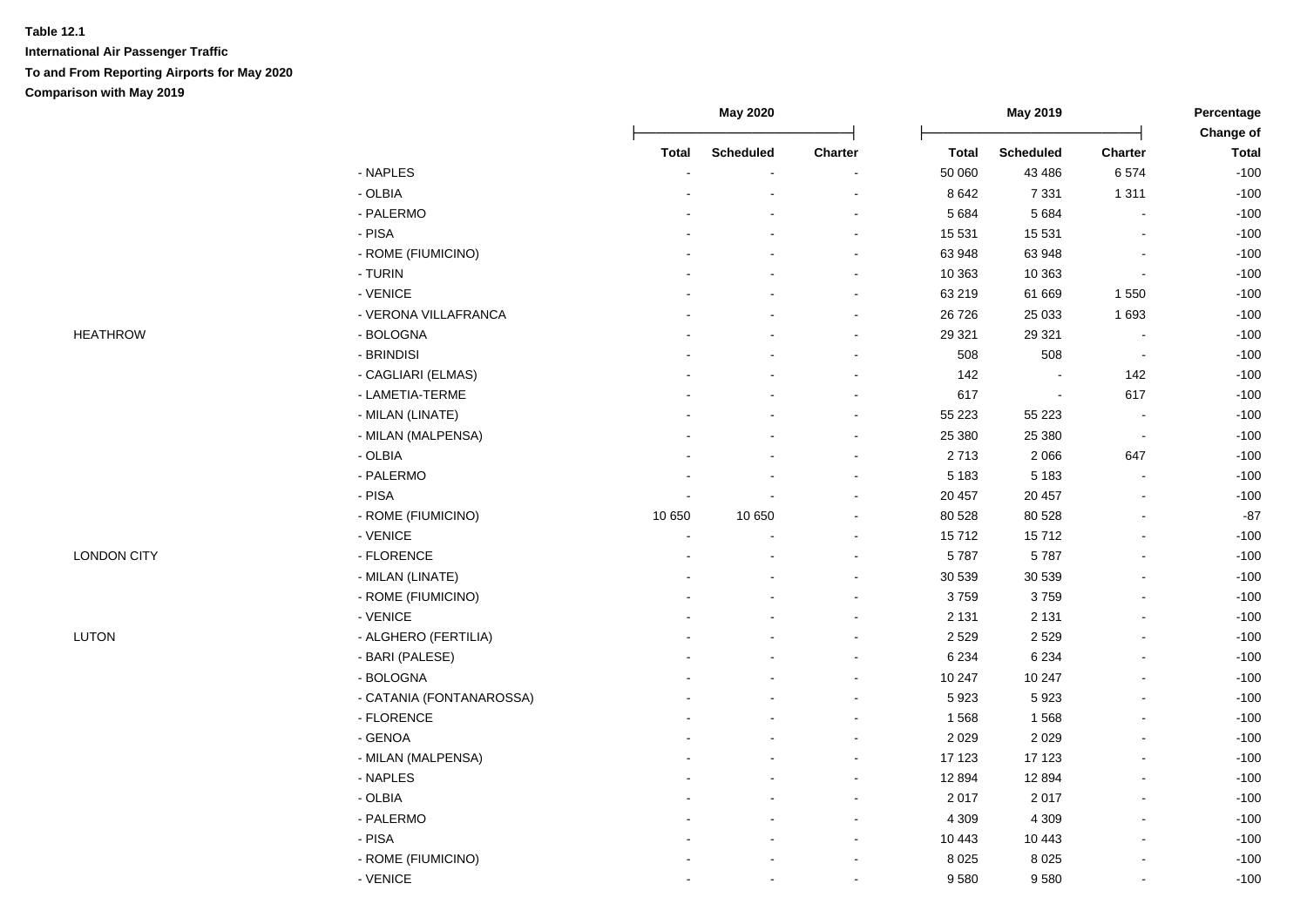|                       |                                  |              | <b>May 2020</b>  |                          |              | May 2019                 |                | Percentage                |
|-----------------------|----------------------------------|--------------|------------------|--------------------------|--------------|--------------------------|----------------|---------------------------|
|                       |                                  | <b>Total</b> | <b>Scheduled</b> | Charter                  | <b>Total</b> | <b>Scheduled</b>         | <b>Charter</b> | Change of<br><b>Total</b> |
| SOUTHEND              | - BERGAMO                        |              |                  |                          | 5 2 5 9      | 5 2 5 9                  |                | $-100$                    |
|                       | - CATANIA (FONTANAROSSA)         |              |                  |                          | 51           | 51                       |                | $-100$                    |
|                       | - VENICE                         |              |                  | $\blacksquare$           | 5 6 18       | 5618                     |                | $-100$                    |
| <b>STANSTED</b>       | - ALGHERO (FERTILIA)             |              |                  |                          | 4 0 26       | 4 0 2 6                  |                | $-100$                    |
|                       | - ANCONA                         |              |                  |                          | 10 523       | 10 523                   |                | $-100$                    |
|                       | - BARI (PALESE)                  |              |                  |                          | 10 334       | 10 3 34                  |                | $-100$                    |
|                       | - BERGAMO                        |              |                  | $\blacksquare$           | 41 808       | 41 808                   |                | $-100$                    |
|                       | - BOLOGNA                        |              |                  | $\blacksquare$           | 24 051       | 24 051                   | $\blacksquare$ | $-100$                    |
|                       | - BRINDISI                       |              |                  | $\blacksquare$           | 7516         | 7516                     | $\blacksquare$ | $-100$                    |
|                       | - CAGLIARI (ELMAS)               |              |                  | $\blacksquare$           | 12 501       | 12 501                   | $\overline{a}$ | $-100$                    |
|                       | - COMISO                         |              |                  | $\overline{\phantom{a}}$ | 2 9 9 5      | 2 9 9 5                  |                | $-100$                    |
|                       | - FLORENCE                       |              |                  | $\blacksquare$           | 589          | 589                      |                | $-100$                    |
|                       | - GENOA                          |              |                  | $\blacksquare$           | 8 4 3 8      | 8 4 3 8                  |                | $-100$                    |
|                       | - LAMETIA-TERME                  |              |                  |                          | 6 2 2 1      | 6 2 2 1                  |                | $-100$                    |
|                       | - MILAN (MALPENSA)               |              |                  | $\blacksquare$           | 20 092       | 20 092                   |                | $-100$                    |
|                       | - NAPLES                         |              |                  | $\blacksquare$           | 31 007       | 31 007                   | $\blacksquare$ | $-100$                    |
|                       | - PALERMO                        |              |                  | $\blacksquare$           | 10 410       | 10 410                   | $\blacksquare$ | $-100$                    |
|                       | - PERUGIA                        |              |                  | $\blacksquare$           | 9 2 8 8      | 9 2 8 8                  |                | $-100$                    |
|                       | - PESCARA                        |              |                  | $\blacksquare$           | 7649         | 7649                     |                | $-100$                    |
|                       | $-$ PISA                         |              |                  | $\blacksquare$           | 31 2 20      | 31 2 20                  |                | $-100$                    |
|                       | - RIMINI                         |              |                  |                          | 2 5 0 7      | 2 5 0 7                  |                | $-100$                    |
|                       | - ROME (CIAMPINO)                |              |                  |                          | 53 849       | 53 849                   |                | $-100$                    |
|                       | - TRIESTE (RONCHI DEI LEGIONARI) |              |                  | ÷                        | 5 8 2 5      | 5825                     |                | $-100$                    |
|                       | - TURIN                          |              |                  | $\blacksquare$           | 11 161       | 11 161                   |                | $-100$                    |
|                       | - VENICE                         |              |                  | $\overline{a}$           | 28 4 23      | 28 4 23                  |                | $-100$                    |
|                       | - VERONA VILLAFRANCA             |              |                  | $\blacksquare$           | 9 1 3 0      | 9 1 3 0                  |                | $-100$                    |
| BELFAST INTERNATIONAL | - BERGAMO                        |              |                  | $\blacksquare$           | 2846         | 2846                     |                | $-100$                    |
|                       | - NAPLES                         |              |                  | $\blacksquare$           | 3 2 5 9      | 3 2 5 9                  |                | $-100$                    |
|                       | - VENICE                         |              |                  | $\blacksquare$           | 2684         | 2684                     | $\blacksquare$ | $-100$                    |
| <b>BIRMINGHAM</b>     | - ALGHERO (FERTILIA)             |              |                  |                          | 715          | $\overline{\phantom{a}}$ | 715            | $-100$                    |
|                       | - CATANIA (FONTANAROSSA)         |              |                  | $\blacksquare$           | 536          | $\blacksquare$           | 536            | $-100$                    |
|                       | - MILAN (MALPENSA)               |              |                  | $\blacksquare$           | 5 3 9 9      | 5 3 9 9                  |                | $-100$                    |
|                       | - NAPLES                         |              |                  | $\blacksquare$           | 8 0 9 3      | 2695                     | 5 3 9 8        | $-100$                    |
|                       | - PISA                           |              |                  | $\overline{\phantom{a}}$ | 2 0 2 7      | 2 0 2 7                  |                | $-100$                    |
|                       | - ROME (FIUMICINO)               |              |                  |                          | 6 2 8 1      | 6 2 8 1                  |                | $-100$                    |
|                       | - VENICE                         |              |                  |                          | 2910         | 2910                     |                | $-100$                    |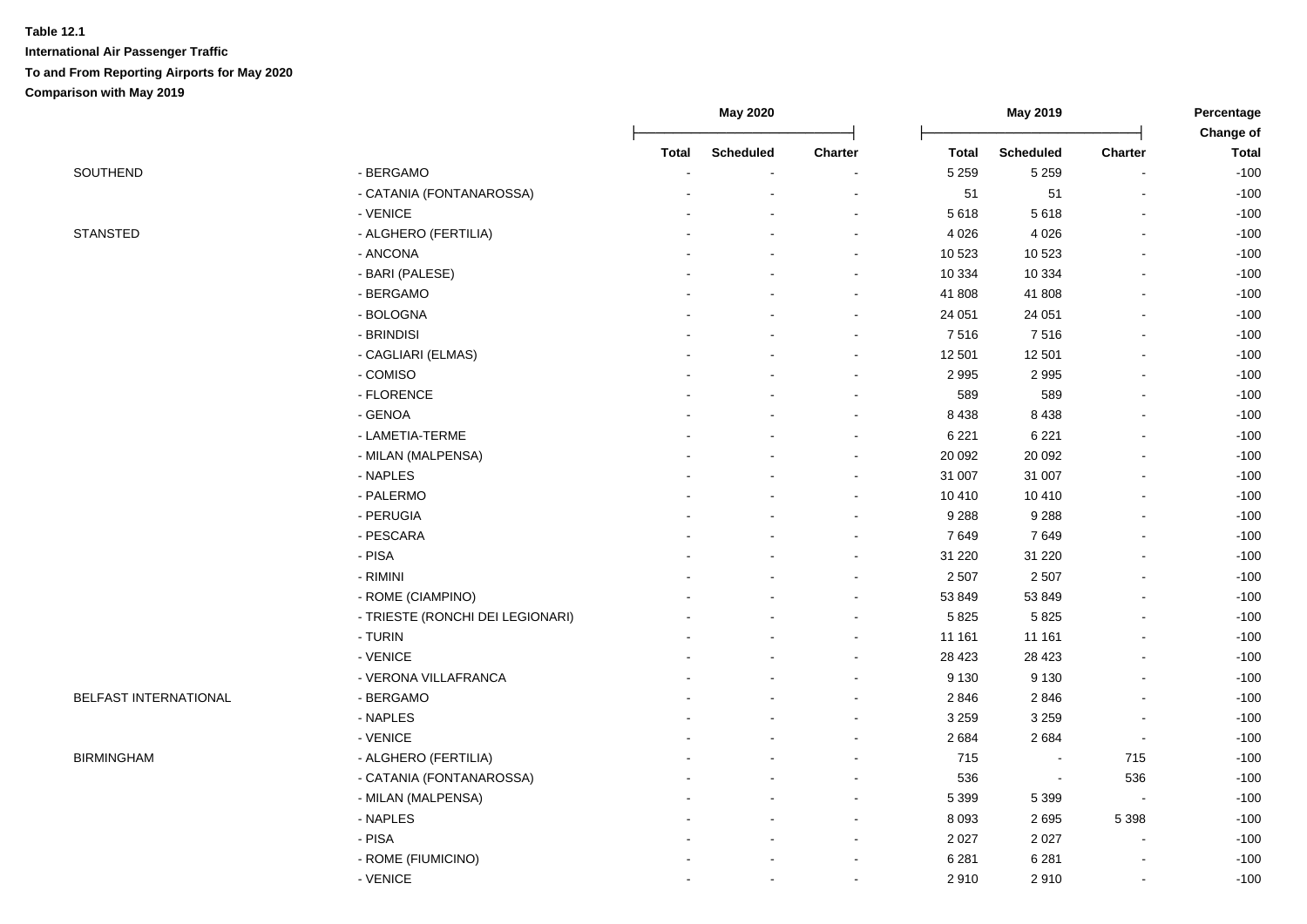|                             |                          |              | May 2020         |                          |              | May 2019                 |                          | Percentage                |
|-----------------------------|--------------------------|--------------|------------------|--------------------------|--------------|--------------------------|--------------------------|---------------------------|
|                             |                          | <b>Total</b> | <b>Scheduled</b> | Charter                  | <b>Total</b> | <b>Scheduled</b>         | <b>Charter</b>           | Change of<br><b>Total</b> |
|                             | - VERONA VILLAFRANCA     |              |                  |                          | 6 2 5 7      | 3847                     | 2410                     | $-100$                    |
| <b>BOURNEMOUTH</b>          | - BERGAMO                |              |                  |                          | 378          |                          | 378                      | $-100$                    |
| <b>BRISTOL</b>              | - BERGAMO                |              |                  | ÷.                       | 4 2 8 9      | 4 2 8 9                  |                          | $-100$                    |
|                             | - BOLOGNA                |              |                  | $\sim$                   | 2 9 0 7      | 2 9 0 7                  | $\blacksquare$           | $-100$                    |
|                             | - CATANIA (FONTANAROSSA) |              |                  | $\blacksquare$           | 2619         | 2619                     | $\blacksquare$           | $-100$                    |
|                             | - GENOA                  |              |                  | $\blacksquare$           | 1956         | 1956                     | $\overline{\phantom{a}}$ | $-100$                    |
|                             | - MILAN (MALPENSA)       |              |                  | $\overline{a}$           | 524          | 524                      | $\overline{\phantom{a}}$ | $-100$                    |
|                             | - NAPLES                 |              |                  | $\sim$                   | 8 2 4 8      | 3871                     | 4 3 7 7                  | $-100$                    |
|                             | - OLBIA                  |              |                  |                          | 2 3 8 8      | 2 3 8 8                  | $\blacksquare$           | $-100$                    |
|                             | - PISA                   |              |                  |                          | 9 2 2 9      | 9 2 2 9                  | $\overline{\phantom{a}}$ | $-100$                    |
|                             | - ROME (FIUMICINO)       |              |                  | $\blacksquare$           | 10 554       | 10 554                   |                          | $-100$                    |
|                             | - VENICE                 |              |                  | $\overline{\phantom{a}}$ | 14 748       | 14748                    | $\overline{\phantom{a}}$ | $-100$                    |
|                             | - VERONA VILLAFRANCA     |              |                  |                          | 1 1 3 4      | $\overline{\phantom{a}}$ | 1 1 3 4                  | $-100$                    |
| <b>CARDIFF WALES</b>        | - MILAN (MALPENSA)       |              |                  |                          | 1 1 3 5      | 1 1 3 5                  | $\overline{\phantom{a}}$ | $-100$                    |
|                             | - NAPLES                 |              |                  |                          | 1734         | $\sim$                   | 1734                     | $-100$                    |
|                             | - ROME (FIUMICINO)       |              |                  |                          | 970          | 970                      |                          | $-100$                    |
|                             | - VENICE                 |              |                  |                          | 697          | 697                      | $\blacksquare$           | $-100$                    |
|                             | - VERONA VILLAFRANCA     |              |                  | $\sim$                   | 950          | 950                      | $\blacksquare$           | $-100$                    |
| DONCASTER SHEFFIELD         | - NAPLES                 |              |                  |                          | 1855         | $\blacksquare$           | 1855                     | $-100$                    |
| EAST MIDLANDS INTERNATIONAL | - BERGAMO                |              |                  | $\overline{\phantom{a}}$ | 4 4 6 7      | 4 4 6 7                  | $\blacksquare$           | $-100$                    |
|                             | - NAPLES                 |              |                  | $\sim$                   | 5 3 1 6      | 2667                     | 2649                     | $-100$                    |
|                             | - PISA                   |              |                  |                          | 3 1 0 6      | 3 1 0 6                  |                          | $-100$                    |
|                             | - ROME (CIAMPINO)        |              |                  |                          | 3 1 7 3      | 3 1 7 3                  | $\overline{\phantom{a}}$ | $-100$                    |
|                             | - TREVISO                |              |                  |                          | 4 4 1 0      | 4 4 1 0                  |                          | $-100$                    |
|                             | - VERONA VILLAFRANCA     |              |                  |                          | 792          | 792                      |                          | $-100$                    |
| <b>EDINBURGH</b>            | - BERGAMO                |              |                  |                          | 7519         | 7519                     |                          | $-100$                    |
|                             | - BOLOGNA                |              |                  |                          | 3 1 9 6      | 3 1 9 6                  |                          | $-100$                    |
|                             | - FLORENCE               |              |                  |                          | 259          | 259                      | $\blacksquare$           | $-100$                    |
|                             | - MILAN (MALPENSA)       |              |                  |                          | 14 636       | 14 636                   |                          | $-100$                    |
|                             | - NAPLES                 |              |                  |                          | 6 4 3 9      | 6439                     |                          | $-100$                    |
|                             | - PISA                   |              |                  | $\overline{a}$           | 4 3 0 5      | 4 3 0 5                  | $\overline{\phantom{a}}$ | $-100$                    |
|                             | - ROME (CIAMPINO)        |              |                  | $\sim$                   | 7788         | 7788                     | $\sim$                   | $-100$                    |
|                             | - ROME (FIUMICINO)       |              |                  | $\overline{\phantom{a}}$ | 304          |                          | 304                      | $-100$                    |
|                             | - TREVISO                |              |                  | $\blacksquare$           | 4 4 1 3      | 4 4 1 3                  | $\blacksquare$           | $-100$                    |
|                             | - VENICE                 |              |                  | $\sim$                   | 8729         | 8729                     | $\overline{\phantom{a}}$ | $-100$                    |
|                             | - VERONA VILLAFRANCA     |              | $\blacksquare$   | $\overline{\phantom{a}}$ | 1763         | 1763                     | $\blacksquare$           | $-100$                    |
|                             |                          |              |                  |                          |              |                          |                          |                           |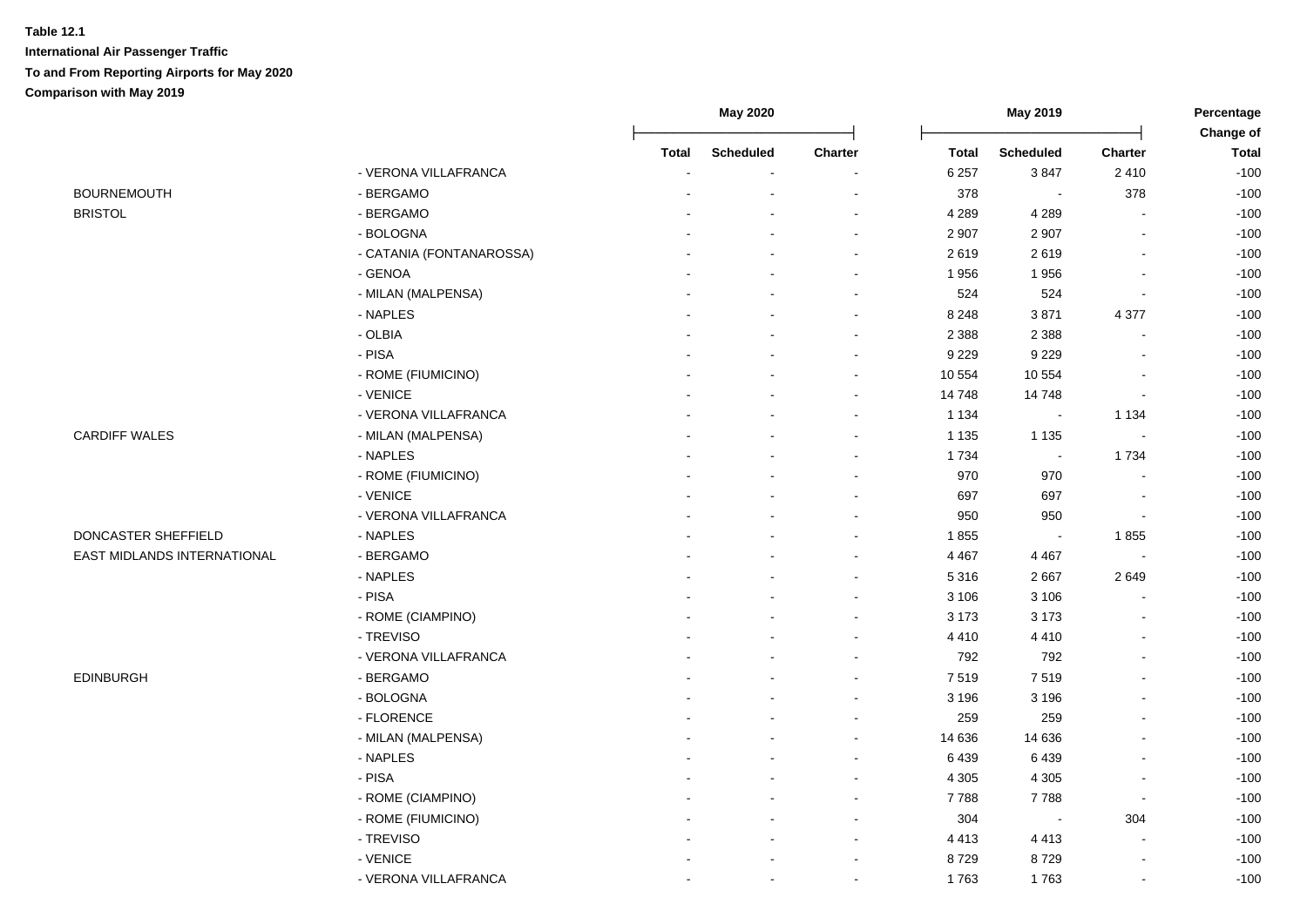|                         |                          |              | <b>May 2020</b>  |                          | May 2019     |                          | Percentage               |                           |
|-------------------------|--------------------------|--------------|------------------|--------------------------|--------------|--------------------------|--------------------------|---------------------------|
|                         |                          | <b>Total</b> | <b>Scheduled</b> | Charter                  | <b>Total</b> | <b>Scheduled</b>         | Charter                  | Change of<br><b>Total</b> |
| <b>EXETER</b>           | - NAPLES                 |              |                  |                          | 2414         | 2414                     |                          | $-100$                    |
| <b>GLASGOW</b>          | - GENOA                  |              |                  |                          | 96           |                          | 96                       | $-100$                    |
|                         | - MILAN (MALPENSA)       |              |                  |                          | 96           |                          | 96                       | $-100$                    |
|                         | - NAPLES                 |              |                  | $\overline{\phantom{a}}$ | 4 8 4 7      | 1 1 4 2                  | 3705                     | $-100$                    |
|                         | - ROME (FIUMICINO)       |              |                  | $\sim$                   | 3 0 4 9      | 3 0 4 9                  |                          | $-100$                    |
|                         | - VENICE                 |              |                  | $\blacksquare$           | 2 2 8 4      | 2 2 8 4                  | $\blacksquare$           | $-100$                    |
|                         | - VERONA VILLAFRANCA     |              |                  | $\blacksquare$           | 1855         | $\blacksquare$           | 1855                     | $-100$                    |
| <b>HUMBERSIDE</b>       | - VENICE                 |              |                  | $\sim$                   | 86           | $\overline{\phantom{a}}$ | 86                       | $-100$                    |
| <b>ISLE OF MAN</b>      | - MILAN (MALPENSA)       |              |                  | $\overline{\phantom{a}}$ | 206          | $\blacksquare$           | 206                      | $-100$                    |
| LEEDS BRADFORD          | - NAPLES                 |              |                  | $\blacksquare$           | 2 4 3 5      | 2 4 3 5                  |                          | $-100$                    |
|                         | - PISA                   |              |                  | $\overline{\phantom{a}}$ | 3868         | 3868                     | $\overline{a}$           | $-100$                    |
|                         | - ROME (FIUMICINO)       |              |                  | $\blacksquare$           | 2876         | 2876                     | $\blacksquare$           | $-100$                    |
|                         | - VENICE                 |              |                  | $\blacksquare$           | 2 3 8 9      | 2 3 8 9                  | $\blacksquare$           | $-100$                    |
|                         | - VERONA VILLAFRANCA     |              |                  | $\overline{a}$           | 917          | 917                      | $\blacksquare$           | $-100$                    |
| LIVERPOOL (JOHN LENNON) | - BARI (PALESE)          |              |                  | $\sim$                   | 2498         | 2 4 9 8                  | $\blacksquare$           | $-100$                    |
|                         | - MILAN (MALPENSA)       |              |                  |                          | 3720         | 3720                     |                          | $-100$                    |
|                         | - NAPLES                 |              |                  | $\overline{\phantom{a}}$ | 3813         | 3813                     |                          | $-100$                    |
|                         | - PALERMO                |              |                  | $\sim$                   | 2 3 4 9      | 2 3 4 9                  |                          | $-100$                    |
|                         | - PISA                   |              |                  | $\sim$                   | 2 9 9 1      | 2991                     |                          | $-100$                    |
|                         | - VENICE                 |              |                  | $\overline{a}$           | 3 0 4 5      | 3 0 4 5                  | L,                       | $-100$                    |
| <b>MANCHESTER</b>       | - ALGHERO (FERTILIA)     |              |                  | $\overline{\phantom{a}}$ | 1 1 7 5      | $\bullet$                | 1 1 7 5                  | $-100$                    |
|                         | - BERGAMO                |              |                  |                          | 13 997       | 13 997                   | $\mathbf{r}$             | $-100$                    |
|                         | - BOLOGNA                |              |                  |                          | 6423         | 6423                     |                          | $-100$                    |
|                         | - BRINDISI               |              |                  | $\blacksquare$           | 2979         | 2979                     | $\blacksquare$           | $-100$                    |
|                         | - CAGLIARI (ELMAS)       |              |                  | $\sim$                   | 2 2 9 3      | 2 2 9 3                  | $\overline{a}$           | $-100$                    |
|                         | - CATANIA (FONTANAROSSA) |              |                  | $\overline{\phantom{a}}$ | 7 0 7 5      | 5748                     | 1 3 2 7                  | $-100$                    |
|                         | - FLORENCE               |              |                  | $\overline{\phantom{a}}$ | 251          | 251                      | $\overline{a}$           | $-100$                    |
|                         | - GENOA                  |              |                  |                          | 3 2 2 6      | 3 2 2 6                  | $\overline{\phantom{a}}$ | $-100$                    |
|                         | - LAMETIA-TERME          |              |                  |                          | 979          |                          | 979                      | $-100$                    |
|                         | - MILAN (MALPENSA)       |              |                  | $\blacksquare$           | 15 440       | 15 4 40                  |                          | $-100$                    |
|                         | - NAPLES                 |              |                  | $\blacksquare$           | 18727        | 11 909                   | 6818                     | $-100$                    |
|                         | - OLBIA                  |              |                  | $\blacksquare$           | 4 2 6 6      | 3743                     | 523                      | $-100$                    |
|                         | - PALERMO                |              |                  | $\blacksquare$           | 2 9 9 2      | 2992                     | $\overline{a}$           | $-100$                    |
|                         | - PISA                   |              |                  | $\overline{\phantom{a}}$ | 8 1 3 2      | 8 1 3 2                  | $\blacksquare$           | $-100$                    |
|                         | - ROME (CIAMPINO)        |              |                  | $\overline{\phantom{a}}$ | 15 8 86      | 15886                    | $\blacksquare$           | $-100$                    |
|                         | - ROME (FIUMICINO)       |              |                  | $\sim$                   | 10 596       | 10 596                   | $\sim$                   | $-100$                    |
|                         |                          |              |                  |                          |              |                          |                          |                           |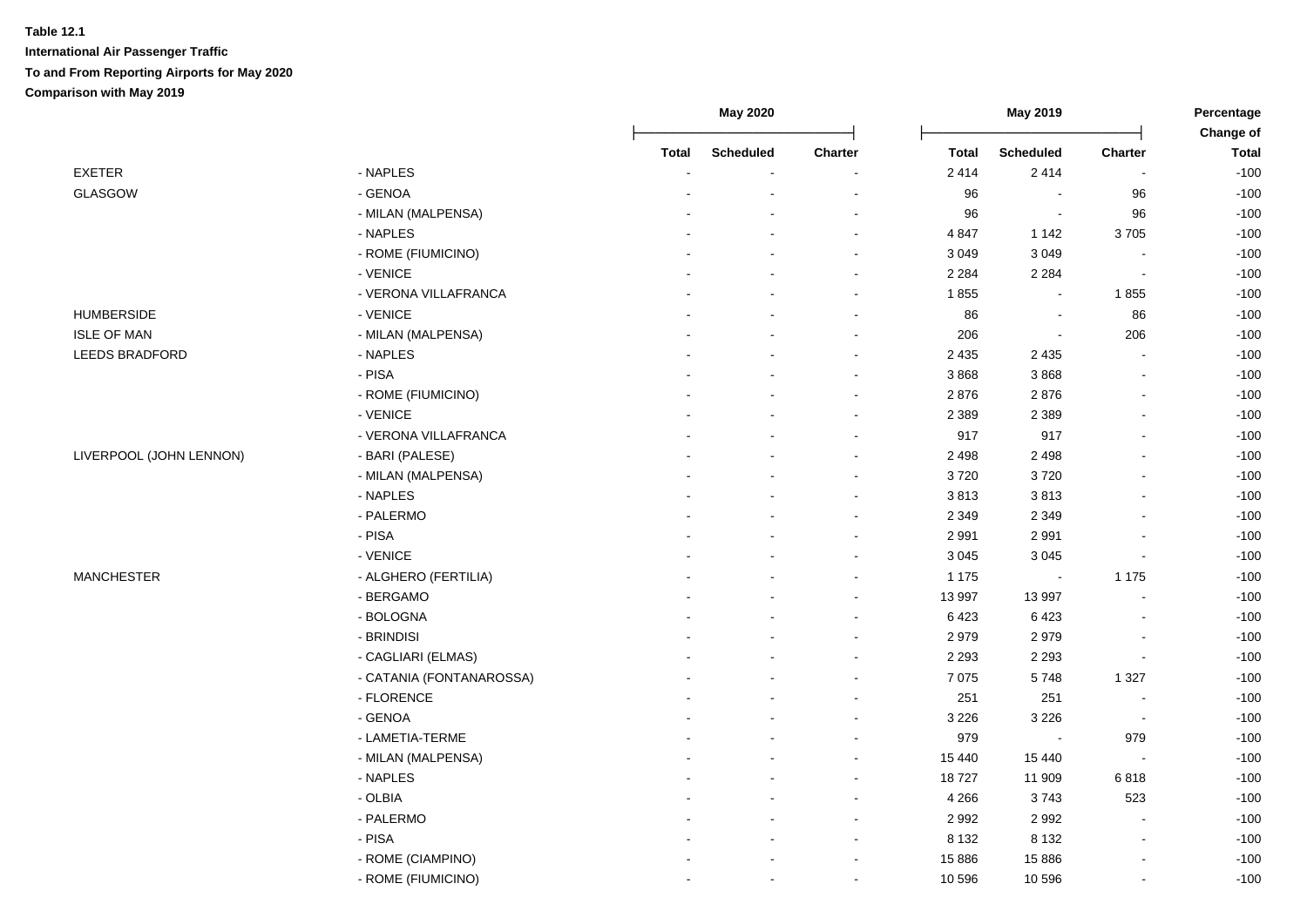|                             |                      |        | May 2020         |                          |              | May 2019         |                          | Percentage<br>Change of |  |
|-----------------------------|----------------------|--------|------------------|--------------------------|--------------|------------------|--------------------------|-------------------------|--|
|                             |                      | Total  | <b>Scheduled</b> | <b>Charter</b>           | <b>Total</b> | <b>Scheduled</b> | Charter                  | <b>Total</b>            |  |
|                             | - TREVISO            |        |                  |                          | 4 3 2 8      | 4 3 2 8          |                          | $-100$                  |  |
|                             | - VENICE             |        |                  | ÷.                       | 12 596       | 11 0 35          | 1561                     | $-100$                  |  |
|                             | - VERONA VILLAFRANCA |        |                  | $\overline{\phantom{a}}$ | 4 6 5 4      | 1871             | 2783                     | $-100$                  |  |
| <b>NEWCASTLE</b>            | - NAPLES             |        |                  | $\blacksquare$           | 4 4 5 0      | 4 4 5 0          | $\blacksquare$           | $-100$                  |  |
|                             | - PISA               |        |                  | $\blacksquare$           | 1 3 9 4      | 1 3 9 4          |                          | $-100$                  |  |
|                             | - ROME (FIUMICINO)   |        |                  | $\sim$                   | 3 0 7 3      | 3073             | $\overline{\phantom{a}}$ | $-100$                  |  |
|                             | - VERONA VILLAFRANCA |        |                  | $\blacksquare$           | 2 2 7 3      | 2 2 7 3          | $\blacksquare$           | $-100$                  |  |
| NEWQUAY                     | - BERGAMO            |        |                  | $\blacksquare$           | 187          | $\blacksquare$   | 187                      | $-100$                  |  |
| <b>NORWICH</b>              | - BERGAMO            |        |                  | $\blacksquare$           | 338          | $\blacksquare$   | 338                      | $-100$                  |  |
| <b>PRESTWICK</b>            | - PISA               |        |                  | $\blacksquare$           | 2823         | 2823             | $\blacksquare$           | $-100$                  |  |
|                             | - ROME (CIAMPINO)    |        |                  | $\blacksquare$           | 2798         | 2798             |                          | $-100$                  |  |
| SOUTHAMPTON                 | - VERONA VILLAFRANCA |        |                  | $\overline{a}$           | 762          | 762              |                          | $-100$                  |  |
| <b>Total ITALY</b>          |                      | 10 650 | 10 650           | $\blacksquare$           | 1512444      | 1 453 249        | 59 195                   | $-99$                   |  |
| <b>LUXEMBOURG</b>           |                      |        |                  |                          |              |                  |                          |                         |  |
| <b>GATWICK</b>              | - LUXEMBOURG         |        |                  | $\blacksquare$           | 5 3 4 5      | 5 3 4 5          |                          | $-100$                  |  |
| <b>HEATHROW</b>             | - LUXEMBOURG         |        |                  | $\blacksquare$           | 14 285       | 14 28 5          |                          | $-100$                  |  |
| <b>LONDON CITY</b>          | - LUXEMBOURG         |        |                  | $\blacksquare$           | 15 800       | 15 800           |                          | $-100$                  |  |
| <b>STANSTED</b>             | - LUXEMBOURG         |        |                  | $\blacksquare$           | 9704         | 9704             |                          | $-100$                  |  |
| <b>EDINBURGH</b>            | - LUXEMBOURG         |        |                  | $\blacksquare$           | 3 9 5 1      | 3 9 5 1          |                          | $-100$                  |  |
| <b>MANCHESTER</b>           | - LUXEMBOURG         |        |                  | $\blacksquare$           | 2 1 2 1      | 2 1 2 1          |                          | $-100$                  |  |
| <b>Total LUXEMBOURG</b>     |                      |        |                  | $\overline{a}$           | 51 206       | 51 206           |                          | $-100$                  |  |
| <b>MALTA</b>                |                      |        |                  |                          |              |                  |                          |                         |  |
| <b>GATWICK</b>              | - MALTA              |        |                  |                          | 40 164       | 36 882           | 3 2 8 2                  | $-100$                  |  |
| <b>HEATHROW</b>             | - MALTA              | 491    | 491              |                          | 16 204       | 16 204           |                          | $-97$                   |  |
| <b>LUTON</b>                | - MALTA              |        |                  | $\blacksquare$           | 12 470       | 12 470           |                          | $-100$                  |  |
| SOUTHEND                    | - MALTA              |        |                  | $\blacksquare$           | 6533         | 6533             |                          | $-100$                  |  |
| <b>STANSTED</b>             | - MALTA              |        |                  | $\sim$                   | 11 122       | 11 122           |                          | $-100$                  |  |
| ABERDEEN                    | - MALTA              |        |                  | $\blacksquare$           | 2 9 0 5      | 2 9 0 5          |                          | $-100$                  |  |
| BELFAST INTERNATIONAL       | - MALTA              |        |                  | $\blacksquare$           | 3612         | 3612             | $\overline{\phantom{a}}$ | $-100$                  |  |
| <b>BIRMINGHAM</b>           | - MALTA              |        |                  | $\blacksquare$           | 10 200       | 8 3 4 9          | 1851                     | $-100$                  |  |
| <b>BOURNEMOUTH</b>          | - MALTA              |        |                  | $\blacksquare$           | 3 0 1 2      | 3012             | $\sim$                   | $-100$                  |  |
| <b>BRISTOL</b>              | - MALTA              |        |                  | $\blacksquare$           | 7457         | 7457             | $\overline{\phantom{a}}$ | $-100$                  |  |
| <b>CARDIFF WALES</b>        | - MALTA              |        |                  | $\blacksquare$           | 2 9 5 0      | 2 9 5 0          |                          | $-100$                  |  |
| EAST MIDLANDS INTERNATIONAL | - MALTA              |        |                  | $\blacksquare$           | 6 3 4 3      | 6 3 4 3          |                          | $-100$                  |  |
| EDINBURGH                   | - MALTA              |        |                  |                          | 6 1 6 5      | 6 1 6 5          |                          | $-100$                  |  |
| <b>EXETER</b>               | - MALTA              |        |                  | $\blacksquare$           | 2 5 2 3      | 2 5 2 3          |                          | $-100$                  |  |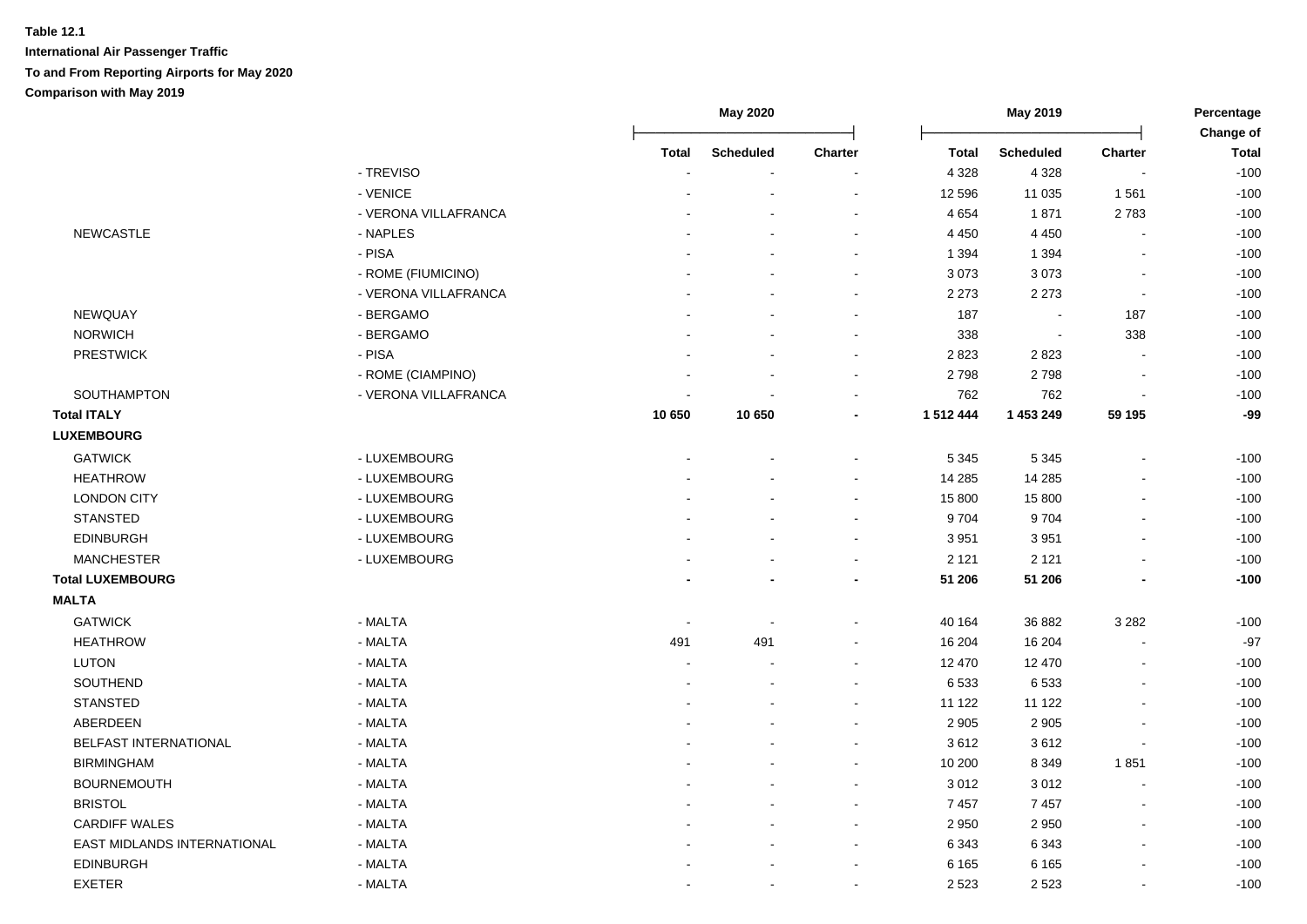|                                   |             |            | <b>May 2020</b>  |                          | May 2019     |                  | Percentage<br>Change of  |              |
|-----------------------------------|-------------|------------|------------------|--------------------------|--------------|------------------|--------------------------|--------------|
|                                   |             | Total      | <b>Scheduled</b> | <b>Charter</b>           | <b>Total</b> | <b>Scheduled</b> | <b>Charter</b>           | <b>Total</b> |
| <b>GLASGOW</b>                    | - MALTA     |            |                  | $\blacksquare$           | 3 0 2 4      | 3 0 2 4          |                          | $-100$       |
| <b>LEEDS BRADFORD</b>             | - MALTA     |            |                  | $\overline{a}$           | 5717         | 5717             |                          | $-100$       |
| LIVERPOOL (JOHN LENNON)           | - MALTA     |            |                  | $\overline{a}$           | 2 9 3 6      | 2936             |                          | $-100$       |
| <b>MANCHESTER</b>                 | - MALTA     | $\sqrt{5}$ | $\,$ 5 $\,$      | $\overline{\phantom{a}}$ | 25 039       | 21 339           | 3700                     | $-100$       |
| <b>NEWCASTLE</b>                  | - MALTA     |            |                  | $\overline{a}$           | 4 3 9 4      | 4 3 9 4          |                          | $-100$       |
| <b>Total MALTA</b>                |             | 496        | 496              | $\blacksquare$           | 172 770      | 163 937          | 8833                     | $-100$       |
| <b>NETHERLANDS</b>                |             |            |                  |                          |              |                  |                          |              |
| <b>GATWICK</b>                    | - AMSTERDAM |            |                  |                          | 96 777       | 96 777           |                          | $-100$       |
| <b>HEATHROW</b>                   | - AMSTERDAM | 9505       | 9505             | $\blacksquare$           | 145 837      | 145 837          |                          | $-93$        |
| <b>LONDON CITY</b>                | - AMSTERDAM | $\sim$     |                  | $\sim$                   | 60 709       | 60709            |                          | $-100$       |
|                                   | - ROTTERDAM |            |                  | $\sim$                   | 17 400       | 17 400           |                          | $-100$       |
| <b>LUTON</b>                      | - AMSTERDAM |            |                  | $\sim$                   | 72 477       | 72 477           |                          | $-100$       |
| <b>SOUTHEND</b>                   | - AMSTERDAM |            |                  | $\blacksquare$           | 16 547       | 16 547           |                          | $-100$       |
|                                   | - GRONINGEN |            |                  | $\overline{\phantom{a}}$ | 3 3 7 4      | 3 3 7 4          | $\overline{\phantom{a}}$ | $-100$       |
| <b>STANSTED</b>                   | - AMSTERDAM |            |                  | $\blacksquare$           | 30 622       | 30 501           | 121                      | $-100$       |
|                                   | - EINDHOVEN | 1 0 7 0    | 1 0 7 0          | $\sim$                   | 28 508       | 28 508           | $\sim$                   | $-96$        |
| ABERDEEN                          | - AMSTERDAM | 2969       | 2969             | $\sim$                   | 29 504       | 29 504           | $\sim$                   | $-90$        |
|                                   | - ROTTERDAM | 101        |                  | 101                      | $\sim$       |                  |                          |              |
| <b>BELFAST CITY (GEORGE BEST)</b> | - AMSTERDAM |            |                  | $\overline{\phantom{a}}$ | 4599         | 4599             |                          | $-100$       |
| <b>BELFAST INTERNATIONAL</b>      | - AMSTERDAM |            |                  | $\overline{\phantom{a}}$ | 12719        | 12719            |                          | $-100$       |
| <b>BIRMINGHAM</b>                 | - AMSTERDAM | 1580       | 1580             | $\overline{\phantom{a}}$ | 58 195       | 58 195           |                          | $-97$        |
| <b>BRISTOL</b>                    | - AMSTERDAM |            |                  |                          | 39 976       | 39 976           |                          | $-100$       |
| <b>CARDIFF WALES</b>              | - AMSTERDAM |            |                  | $\sim$                   | 13799        | 13799            |                          | $-100$       |
| DONCASTER SHEFFIELD               | - AMSTERDAM |            |                  | $\sim$                   | 4783         | 4783             |                          | $-100$       |
| EAST MIDLANDS INTERNATIONAL       | - AMSTERDAM |            |                  | $\sim$                   | 4 0 5 8      | 4 0 5 8          |                          | $-100$       |
| <b>EDINBURGH</b>                  | - AMSTERDAM | 3 2 8 2    | 3 2 4 9          | 33                       | 62 556       | 62 556           |                          | $-95$        |
|                                   | - EINDHOVEN |            |                  | $\sim$                   | 4 2 6 2      | 4 2 6 2          |                          | $-100$       |
| <b>EXETER</b>                     | - AMSTERDAM |            |                  | $\blacksquare$           | 4 5 5 4      | 4 5 5 4          |                          | $-100$       |
| GLASGOW                           | - AMSTERDAM |            |                  | $\blacksquare$           | 39 580       | 39 580           | $\overline{\phantom{a}}$ | $-100$       |
|                                   | - EINDHOVEN |            |                  | $\overline{\phantom{a}}$ | 310          | $\blacksquare$   | 310                      | $-100$       |
| <b>GUERNSEY</b>                   | - GRONINGEN |            |                  | $\blacksquare$           | 527          | $\blacksquare$   | 527                      | $-100$       |
|                                   | - ROTTERDAM |            |                  | $\sim$                   | 236          | $\sim$           | 236                      | $-100$       |
| <b>HUMBERSIDE</b>                 | - AMSTERDAM |            |                  | $\sim$                   | 12 016       | 12 016           | $\sim$                   | $-100$       |
| <b>INVERNESS</b>                  | - AMSTERDAM |            |                  | $\overline{a}$           | 9644         | 9644             | $\blacksquare$           | $-100$       |
|                                   | - ROTTERDAM |            |                  |                          | 59           |                  | 59                       | $-100$       |
| <b>JERSEY</b>                     | - ROTTERDAM |            |                  |                          | 64           | $\blacksquare$   | 64                       | $-100$       |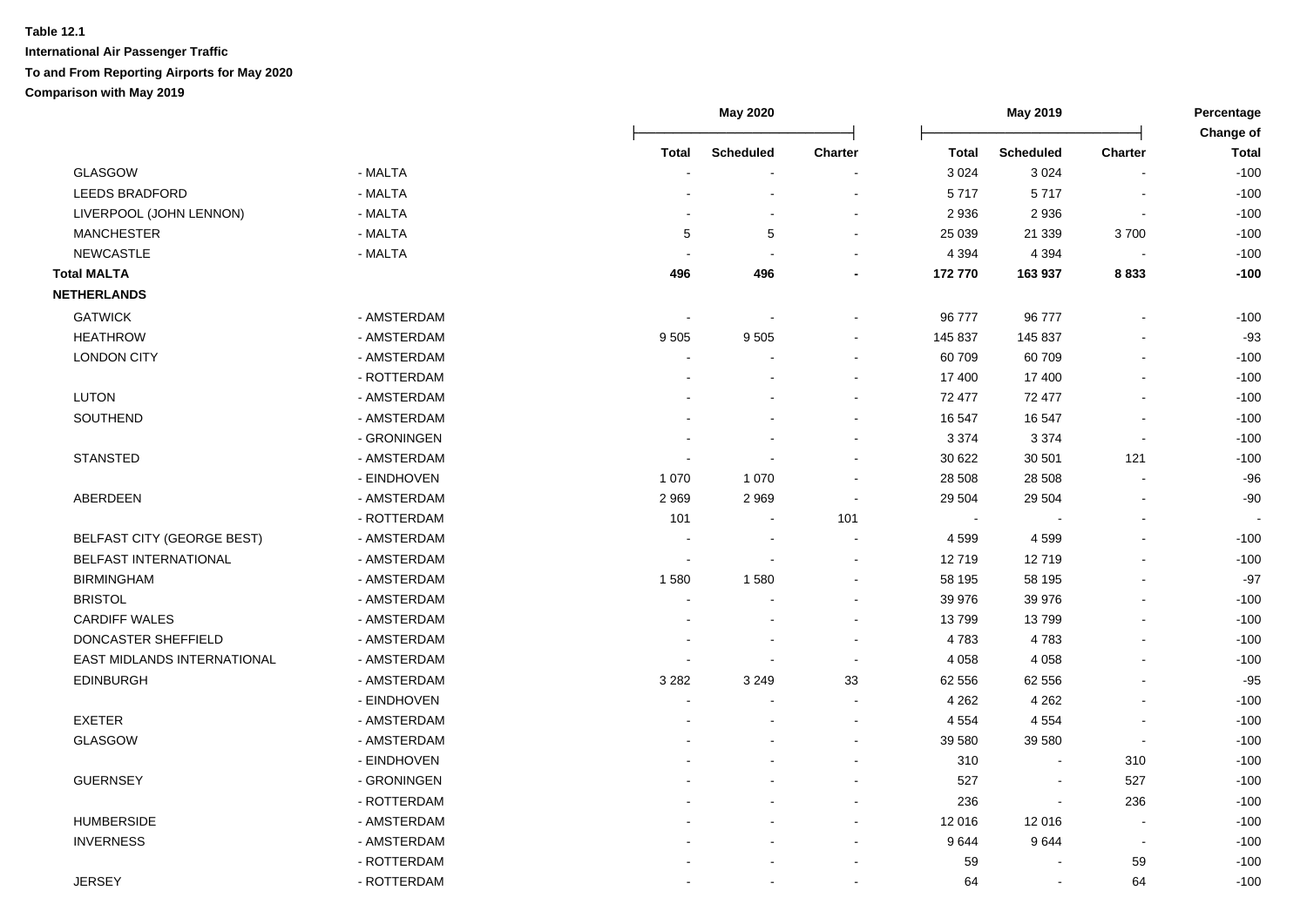|                                |                        |                | May 2020         |                |                | May 2019         |                          | Percentage<br>Change of |
|--------------------------------|------------------------|----------------|------------------|----------------|----------------|------------------|--------------------------|-------------------------|
|                                |                        | <b>Total</b>   | <b>Scheduled</b> | <b>Charter</b> | <b>Total</b>   | <b>Scheduled</b> | Charter                  | <b>Total</b>            |
| <b>LEEDS BRADFORD</b>          | - AMSTERDAM            |                |                  |                | 23 107         | 23 107           |                          | $-100$                  |
| LIVERPOOL (JOHN LENNON)        | - AMSTERDAM            | ÷              | ÷                |                | 19 274         | 19 274           | $\overline{a}$           | $-100$                  |
| <b>MANCHESTER</b>              | - AMSTERDAM            | 4 5 8 4        | 4584             | $\sim$         | 86 232         | 86 232           |                          | $-95$                   |
|                                | - EINDHOVEN            |                |                  | $\sim$         | 6 0 8 0        | 6 0 8 0          |                          | $-100$                  |
|                                | - GRONINGEN            | 42             | $\blacksquare$   | 42             | $\blacksquare$ | $\blacksquare$   | $\overline{a}$           |                         |
| <b>NEWCASTLE</b>               | - AMSTERDAM            | 67             | 67               | $\sim$         | 30 892         | 30 892           | $\overline{a}$           | $-100$                  |
| <b>NORWICH</b>                 | - AMSTERDAM            |                | $\blacksquare$   |                | 14 800         | 14 800           | $\overline{\phantom{a}}$ | $-100$                  |
| <b>PRESTWICK</b>               | - AMSTERDAM            |                |                  |                | 112            | $\sim$           | 112                      | $-100$                  |
| <b>SOUTHAMPTON</b>             | - AMSTERDAM            |                |                  | $\sim$         | 13725          | 13725            |                          | $-100$                  |
| TEESSIDE INTERNATIONAL AIRPORT | - AMSTERDAM            |                |                  | $\sim$         | 11 0 26        | 11 0 26          |                          | $-100$                  |
| <b>Total NETHERLANDS</b>       |                        | 23 200         | 23 0 24          | 176            | 978 940        | 977 511          | 1 4 2 9                  | -98                     |
| PORTUGAL(EXCLUDING MADEIRA)    |                        |                |                  |                |                |                  |                          |                         |
| <b>GATWICK</b>                 | - AZORES PONTA DELGADA |                |                  |                | 288            | 288              |                          | $-100$                  |
|                                | - FARO                 |                |                  | $\sim$         | 77 783         | 74 504           | 3 2 7 9                  | $-100$                  |
|                                | - LISBON               |                |                  | $\sim$         | 33 080         | 32 987           | 93                       | $-100$                  |
|                                | - OPORTO (PORTUGAL)    |                | $\sim$           | $\sim$         | 38 114         | 38 114           |                          | $-100$                  |
| <b>HEATHROW</b>                | - FARO                 | 305            | $\sim$           | 305            | 8657           | 8657             | $\sim$                   | $-96$                   |
|                                | - LISBON               | 4596           | 4596             |                | 84 728         | 84728            |                          | $-95$                   |
| <b>LONDON CITY</b>             | - FARO                 | $\sim$         |                  |                | 683            | 683              |                          | $-100$                  |
|                                | - LISBON               |                |                  |                | 6 1 4 8        | 6 1 4 8          |                          | $-100$                  |
|                                | - OPORTO (PORTUGAL)    |                |                  |                | 3 3 4 0        | 3 3 4 0          |                          | $-100$                  |
| <b>LUTON</b>                   | - FARO                 |                |                  |                | 34 238         | 34 238           |                          | $-100$                  |
|                                | - LISBON               | 1658           | 1658             |                | 38 393         | 38 393           |                          | $-96$                   |
|                                | - OPORTO (PORTUGAL)    | $\sim$         |                  |                | 5721           | 5721             |                          | $-100$                  |
| SOUTHEND                       | - FARO                 |                |                  |                | 19862          | 19862            |                          | $-100$                  |
| <b>STANSTED</b>                | - AZORES PONTA DELGADA |                |                  |                | 1 2 6 0        | 1 2 6 0          |                          | $-100$                  |
|                                | - FARO                 |                |                  |                | 41 168         | 38 066           | 3 1 0 2                  | $-100$                  |
|                                | - LISBON               | 4923           | 4923             |                | 41 469         | 41 469           |                          | $-88$                   |
|                                | - OPORTO (PORTUGAL)    | 1 0 4 8        | 1 0 4 8          |                | 30 112         | 30 112           |                          | $-97$                   |
| <b>ABERDEEN</b>                | - FARO                 | $\blacksquare$ |                  |                | 2847           | 2847             | $\overline{\phantom{a}}$ | $-100$                  |
| BELFAST CITY (GEORGE BEST)     | - FARO                 |                |                  |                | 6 1 5 0        | 6 1 5 0          |                          | $-100$                  |
| BELFAST INTERNATIONAL          | - FARO                 |                |                  |                | 26 656         | 26 5 24          | 132                      | $-100$                  |
| <b>BIRMINGHAM</b>              | - FARO                 |                |                  |                | 34 358         | 31 134           | 3 2 2 4                  | $-100$                  |
|                                | - OPORTO (PORTUGAL)    |                |                  |                | 3 1 7 0        | 3 1 7 0          | $\overline{\phantom{a}}$ | $-100$                  |
| <b>BOURNEMOUTH</b>             | - FARO                 |                |                  |                | 6 5 0 2        | 6 5 0 2          |                          | $-100$                  |
| <b>BRISTOL</b>                 | - FARO                 |                |                  |                | 35 0 26        | 33752            | 1 2 7 4                  | $-100$                  |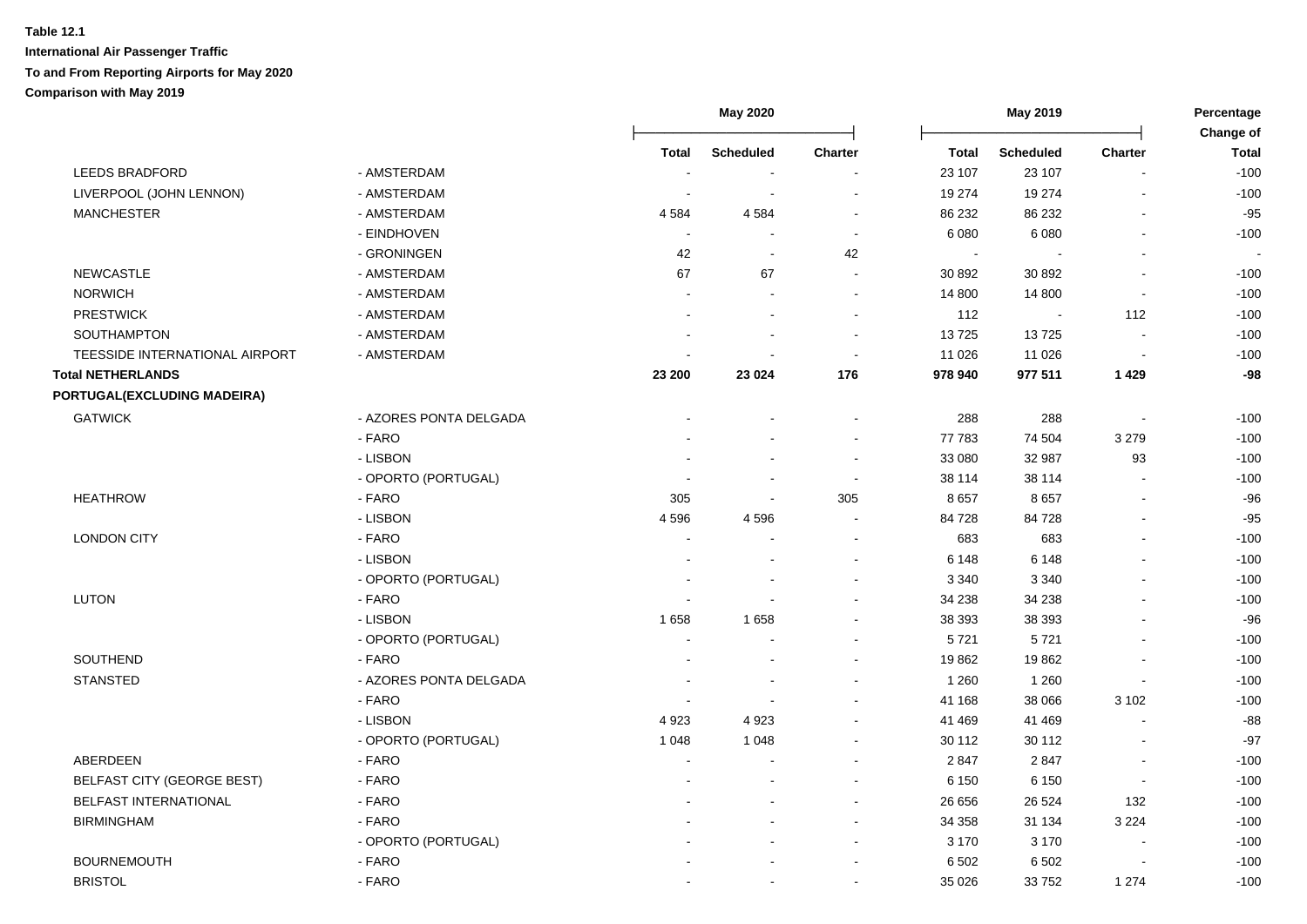|                                          |                        |                | May 2020         |                |              | May 2019         |                          | Percentage<br>Change of |
|------------------------------------------|------------------------|----------------|------------------|----------------|--------------|------------------|--------------------------|-------------------------|
|                                          |                        | <b>Total</b>   | <b>Scheduled</b> | <b>Charter</b> | <b>Total</b> | <b>Scheduled</b> | <b>Charter</b>           | <b>Total</b>            |
|                                          | - LISBON               |                |                  |                | 7805         | 7805             |                          | $-100$                  |
|                                          | - OPORTO (PORTUGAL)    |                |                  |                | 3873         | 3873             |                          | $-100$                  |
| <b>CARDIFF WALES</b>                     | - FARO                 |                |                  |                | 7 1 4 5      | 5 5 3 1          | 1614                     | $-100$                  |
| DONCASTER SHEFFIELD                      | - FARO                 |                |                  |                | 2 5 6 5      | 1 2 4 8          | 1 3 1 7                  | $-100$                  |
| EAST MIDLANDS INTERNATIONAL              | - FARO                 |                |                  | $\sim$         | 31 281       | 30 0 24          | 1 2 5 7                  | $-100$                  |
| <b>EDINBURGH</b>                         | - FARO                 |                |                  |                | 15737        | 15737            |                          | $-100$                  |
|                                          | - LISBON               |                |                  |                | 7 0 63       | 7 0 6 3          | $\blacksquare$           | $-100$                  |
|                                          | - OPORTO (PORTUGAL)    |                |                  |                | 2783         | 2783             | $\blacksquare$           | $-100$                  |
| <b>EXETER</b>                            | - FARO                 |                |                  |                | 3 1 8 5      | 1592             | 1593                     | $-100$                  |
| <b>GLASGOW</b>                           | - FARO                 |                |                  | $\sim$         | 12758        | 12758            |                          | $-100$                  |
| <b>LEEDS BRADFORD</b>                    | - FARO                 |                |                  | $\sim$         | 23 4 76      | 23 4 76          | $\overline{\phantom{a}}$ | $-100$                  |
| LIVERPOOL (JOHN LENNON)                  | - FARO                 |                |                  | $\sim$         | 23 8 28      | 23 8 28          |                          | $-100$                  |
|                                          | - OPORTO (PORTUGAL)    |                |                  |                | 3 0 6 4      | 3 0 6 4          | $\overline{a}$           | $-100$                  |
| <b>MANCHESTER</b>                        | - AZORES PONTA DELGADA |                |                  |                | 1 3 8 2      | 1 3 8 2          |                          | $-100$                  |
|                                          | - FARO                 |                |                  |                | 56 424       | 53 044           | 3 3 8 0                  | $-100$                  |
|                                          | - LISBON               |                |                  |                | 29 170       | 29 170           |                          | $-100$                  |
|                                          | - OPORTO (PORTUGAL)    |                |                  | $\sim$         | 8 8 0 4      | 8 8 0 4          |                          | $-100$                  |
| <b>NEWCASTLE</b>                         | - FARO                 |                |                  |                | 24 580       | 24 580           |                          | $-100$                  |
| <b>NEWQUAY</b>                           | - FARO                 |                |                  |                | 2762         | 2762             |                          | $-100$                  |
| <b>PRESTWICK</b>                         | - FARO                 |                |                  | $\sim$         | 7785         | 7785             | $\overline{a}$           | $-100$                  |
| SOUTHAMPTON                              | - FARO                 |                |                  | $\sim$         | 2 3 9 6      | 2 3 9 6          | $\overline{\phantom{a}}$ | $-100$                  |
| <b>Total PORTUGAL(EXCLUDING MADEIRA)</b> |                        | 12 530         | 12 2 2 5         | 305            | 857 619      | 837 354          | 20 265                   | -99                     |
| PORTUGAL(MADEIRA)                        |                        |                |                  |                |              |                  |                          |                         |
| <b>GATWICK</b>                           | - FUNCHAL              |                |                  |                | 23 4 16      | 20 361           | 3 0 5 5                  | $-100$                  |
|                                          | - PORTO SANTO          |                |                  |                | 1 0 6 2      | $\blacksquare$   | 1 0 6 2                  | $-100$                  |
| <b>STANSTED</b>                          | - FUNCHAL              |                |                  |                | 4702         | 4702             |                          | $-100$                  |
| <b>BELFAST INTERNATIONAL</b>             | - FUNCHAL              |                |                  |                | 971          | 971              | $\overline{\phantom{a}}$ | $-100$                  |
| <b>BIRMINGHAM</b>                        | - FUNCHAL              |                |                  |                | 2812         | 2812             | $\overline{\phantom{a}}$ | $-100$                  |
|                                          | - PORTO SANTO          |                |                  |                | 532          | $\blacksquare$   | 532                      | $-100$                  |
| <b>BRISTOL</b>                           | - FUNCHAL              |                |                  |                | 3 1 1 4      | 3 1 1 4          |                          | $-100$                  |
| EAST MIDLANDS INTERNATIONAL              | - FUNCHAL              |                |                  |                | 2 4 7 4      | 1 1 7 0          | 1 3 0 4                  | $-100$                  |
| <b>EDINBURGH</b>                         | - FUNCHAL              |                |                  |                | 1 2 5 2      | 1 2 5 2          |                          | $-100$                  |
| <b>GLASGOW</b>                           | - FUNCHAL              |                |                  |                | 1 2 1 1      | 1 2 1 1          |                          | $-100$                  |
| <b>LEEDS BRADFORD</b>                    | - FUNCHAL              |                |                  |                | 1 2 5 5      | 1 2 5 5          | $\overline{a}$           | $-100$                  |
| <b>MANCHESTER</b>                        | - FUNCHAL              |                |                  |                | 9 3 5 9      | 6 3 4 8          | 3011                     | $-100$                  |
|                                          | - PORTO SANTO          | $\blacksquare$ | $\sim$           |                | 186          | $\mathbf{r}$     | 186                      | $-100$                  |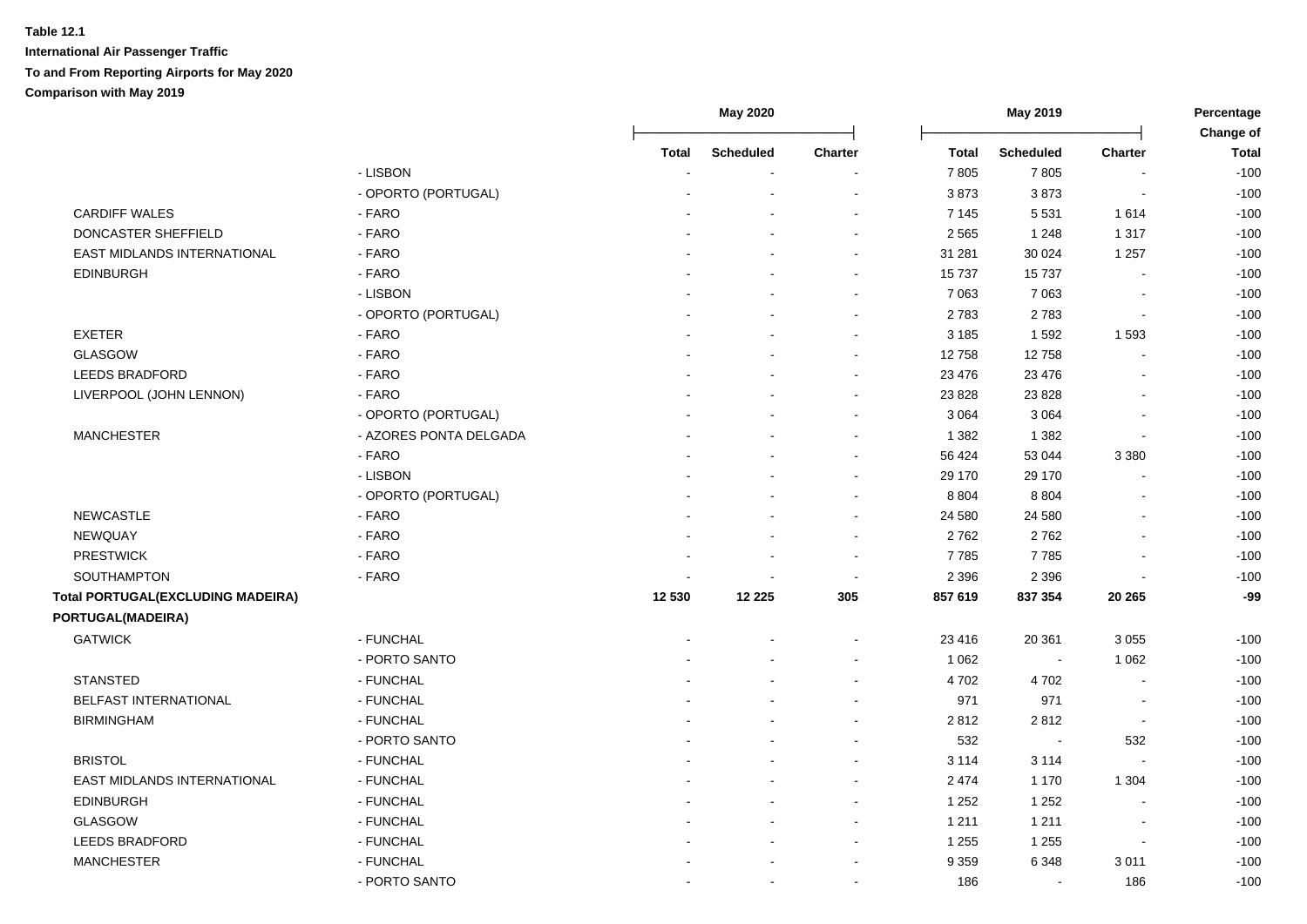|                                |                                  |                | May 2020                 |                          |              | May 2019         |                          | Percentage<br>Change of |
|--------------------------------|----------------------------------|----------------|--------------------------|--------------------------|--------------|------------------|--------------------------|-------------------------|
|                                |                                  | <b>Total</b>   | <b>Scheduled</b>         | Charter                  | <b>Total</b> | <b>Scheduled</b> | <b>Charter</b>           | <b>Total</b>            |
| <b>NEWCASTLE</b>               | - FUNCHAL                        |                | $\sim$                   |                          | 1 2 2 2      | 1 2 2 2          |                          | $-100$                  |
| <b>Total PORTUGAL(MADEIRA)</b> |                                  |                |                          | ٠                        | 53 568       | 44 418           | 9 1 5 0                  | $-100$                  |
| <b>SLOVENIA</b>                |                                  |                |                          |                          |              |                  |                          |                         |
| <b>GATWICK</b>                 | - LJUBLJANA                      |                |                          | $\blacksquare$           | 5 5 6 1      | 5 5 6 1          | $\overline{a}$           | $-100$                  |
| <b>LUTON</b>                   | - LJUBLJANA                      |                |                          |                          | 3 5 6 0      | 3560             |                          | $-100$                  |
| <b>STANSTED</b>                | - LJUBLJANA                      |                |                          | $\blacksquare$           | 13 143       | 13 143           | $\blacksquare$           | $-100$                  |
| <b>MANCHESTER</b>              | - LJUBLJANA                      |                |                          | ÷                        | 88           | 88               | $\mathbf{r}$             | $-100$                  |
| <b>Total SLOVENIA</b>          |                                  |                |                          |                          | 22 352       | 22 352           |                          | $-100$                  |
| <b>SPAIN</b>                   |                                  |                |                          |                          |              |                  |                          |                         |
| <b>GATWICK</b>                 | - ALICANTE                       |                | ۰                        | $\blacksquare$           | 88 600       | 85 987           | 2613                     | $-100$                  |
|                                | - ALMERIA                        |                |                          |                          | 15 227       | 14 673           | 554                      | $-100$                  |
|                                | - ASTURIAS                       |                |                          | $\blacksquare$           | 4 2 1 4      | 4 2 1 4          | $\overline{a}$           | $-100$                  |
|                                | - BARCELONA                      |                |                          | $\blacksquare$           | 146 365      | 146 365          | $\overline{a}$           | $-100$                  |
|                                | - BILBAO                         |                |                          | $\overline{\phantom{a}}$ | 20 833       | 20 833           | $\overline{\phantom{a}}$ | $-100$                  |
|                                | - GIRONA                         |                |                          |                          | 2 1 5 0      | $\blacksquare$   | 2 1 5 0                  | $-100$                  |
|                                | - GRANADA                        |                |                          | $\blacksquare$           | 4 3 3 2      | 4 3 3 2          |                          | $-100$                  |
|                                | - IBIZA                          |                |                          | $\sim$                   | 30 622       | 24 237           | 6 3 8 5                  | $-100$                  |
|                                | - JEREZ                          | $\sim$         | $\sim$                   | $\sim$                   | 5 4 7 8      | 3792             | 1686                     | $-100$                  |
|                                | - MADRID                         | 72             |                          | 72                       | 95 219       | 95 219           | $\blacksquare$           | $-100$                  |
|                                | - MAHON                          |                | $\blacksquare$           | L,                       | 22 990       | 17855            | 5 1 3 5                  | $-100$                  |
|                                | - MALAGA                         | ÷              | ÷                        | $\sim$                   | 109 503      | 104 519          | 4 9 8 4                  | $-100$                  |
|                                | - MURCIA INTERNATIONAL           |                |                          | $\overline{\phantom{a}}$ | 20 7 25      | 20725            | $\overline{\phantom{a}}$ | $-100$                  |
|                                | - PALMA DE MALLORCA              |                | $\sim$                   | $\sim$                   | 86 0 24      | 75 880           | 10 144                   | $-100$                  |
|                                | - REUS                           |                |                          | $\sim$                   | 7 0 20       | 2687             | 4 3 3 3                  | $-100$                  |
|                                | - SANTIAGO DE COMPOSTELA (SPAIN) |                | $\overline{\phantom{a}}$ | $\blacksquare$           | 2 3 8 2      | 2 3 8 2          | L.                       | $-100$                  |
|                                | - SEVILLE                        | $\blacksquare$ | $\blacksquare$           | $\blacksquare$           | 20 970       | 20 970           | $\overline{a}$           | $-100$                  |
|                                | - VALENCIA                       | $\blacksquare$ | $\blacksquare$           | $\blacksquare$           | 27 174       | 27 174           | $\overline{\phantom{a}}$ | $-100$                  |
| <b>HEATHROW</b>                | - A CORUNA                       | $\blacksquare$ | $\blacksquare$           | $\blacksquare$           | 9768         | 9768             | $\overline{\phantom{a}}$ | $-100$                  |
|                                | - BARCELONA                      | 3721           | 3721                     | $\sim$                   | 67 138       | 67 138           | $\blacksquare$           | $-94$                   |
|                                | - IBIZA                          | $\sim$         | $\sim$                   | $\sim$                   | 9864         | 9864             | $\sim$                   | $-100$                  |
|                                | - MADRID                         | 6758           | 6626                     | 132                      | 125 961      | 125 633          | 328                      | $-95$                   |
|                                | - MALAGA                         | $\blacksquare$ | $\blacksquare$           | $\blacksquare$           | 13 5 34      | 13 5 34          | $\sim$                   | $-100$                  |
|                                | - PALMA DE MALLORCA              |                | $\blacksquare$           | $\sim$                   | 18877        | 18877            | $\sim$                   | $-100$                  |
|                                | - VALENCIA                       |                | $\blacksquare$           | $\blacksquare$           | 8 4 5 4      | 8 4 5 4          | $\overline{\phantom{a}}$ | $-100$                  |
| <b>LONDON CITY</b>             | - GRANADA                        |                | ۰                        | $\blacksquare$           | 1728         | 1728             | $\blacksquare$           | $-100$                  |
|                                |                                  |                |                          |                          |              |                  |                          |                         |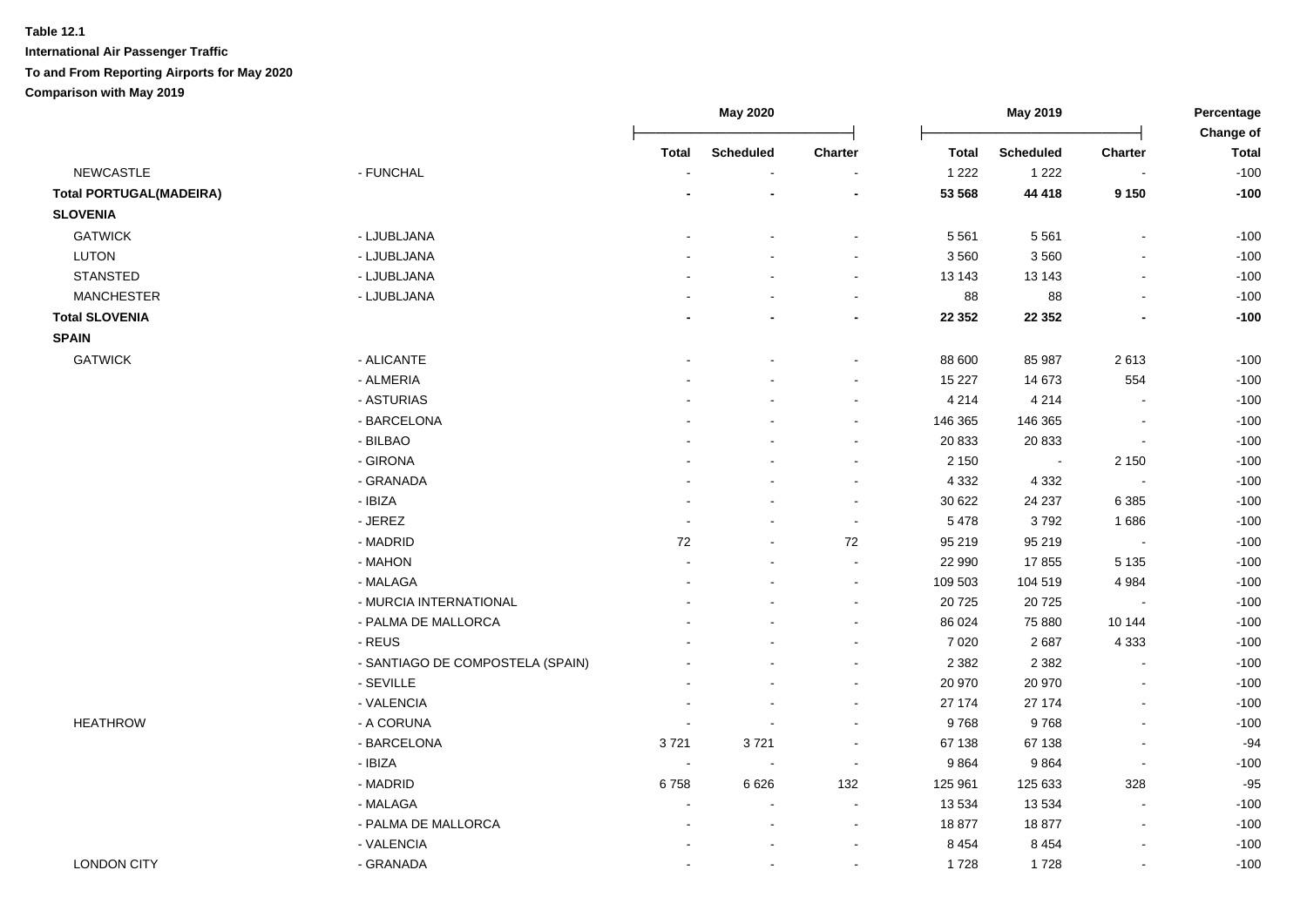| : ש. | ı | UN |  |
|------|---|----|--|
|      |   |    |  |

|                 |                                 |        | <b>May 2020</b>  |                          |         | May 2019         |                          | Percentage<br>Change of |
|-----------------|---------------------------------|--------|------------------|--------------------------|---------|------------------|--------------------------|-------------------------|
|                 |                                 | Total  | <b>Scheduled</b> | Charter                  | Total   | <b>Scheduled</b> | Charter                  | <b>Total</b>            |
|                 | - IBIZA                         | $\sim$ | $\sim$           |                          | 8 2 6 2 | 8 2 6 2          | $\blacksquare$           | $-100$                  |
|                 | - MALAGA                        |        |                  |                          | 5 0 27  | 5 0 27           | $\blacksquare$           | $-100$                  |
|                 | - PALMA DE MALLORCA             |        |                  |                          | 2 9 9 0 | 2 9 9 0          | $\blacksquare$           | $-100$                  |
| LUTON           | - ALICANTE                      |        |                  | $\overline{\phantom{a}}$ | 32 262  | 32 26 2          |                          | $-100$                  |
|                 | - BARCELONA                     |        |                  |                          | 40 903  | 40 903           | $\blacksquare$           | $-100$                  |
|                 | - CASTELLON COSTA AZAHAR        |        |                  |                          | 154     | 154              |                          | $-100$                  |
|                 | - GIRONA                        |        |                  |                          | 4 4 5 4 | 4 4 5 4          |                          | $-100$                  |
|                 | - IBIZA                         |        |                  |                          | 11 723  | 10 222           | 1501                     | $-100$                  |
|                 | - MADRID                        |        |                  |                          | 13 258  | 12 9 22          | 336                      | $-100$                  |
|                 | - MAHON                         |        |                  | $\sim$                   | 4 1 0 3 | 4 1 0 3          | $\blacksquare$           | $-100$                  |
|                 | - MALAGA                        |        |                  | $\sim$                   | 39 751  | 39 751           | $\overline{\phantom{a}}$ | $-100$                  |
|                 | - MURCIA INTERNATIONAL          |        |                  | $\blacksquare$           | 9 1 6 4 | 9 1 6 4          | $\blacksquare$           | $-100$                  |
|                 | - PALMA DE MALLORCA             |        |                  | $\sim$                   | 29 217  | 25 975           | 3 2 4 2                  | $-100$                  |
|                 | - REUS                          |        |                  | $\sim$                   | 2 1 0 2 | 2 1 0 2          | $\blacksquare$           | $-100$                  |
|                 | - SEVILLE                       |        |                  |                          | 4 0 7 6 | 4 0 7 6          | $\blacksquare$           | $-100$                  |
|                 | - VALENCIA                      |        |                  | $\sim$                   | 3603    | 3603             | $\blacksquare$           | $-100$                  |
| SOUTHEND        | - ALICANTE                      |        |                  | $\overline{\phantom{a}}$ | 22 079  | 22 079           | $\blacksquare$           | $-100$                  |
|                 | - BARCELONA                     |        |                  | $\overline{\phantom{a}}$ | 5 1 5 0 | 5 1 5 0          | $\blacksquare$           | $-100$                  |
|                 | - BILBAO                        |        |                  |                          | 4 180   | 4 1 8 0          | $\blacksquare$           | $-100$                  |
|                 | - IBIZA                         |        |                  |                          | 3697    | 3697             |                          | $-100$                  |
|                 | - MAHON                         |        |                  |                          | 2890    | 2890             |                          | $-100$                  |
|                 | - MALAGA                        |        |                  | ÷                        | 16 960  | 16 960           |                          | $-100$                  |
|                 | - MURCIA INTERNATIONAL          |        |                  | ÷                        | 2 4 1 6 | 2 4 1 6          |                          | $-100$                  |
|                 | - PALMA DE MALLORCA             |        |                  | $\overline{\phantom{a}}$ | 19 9 54 | 19 954           |                          | $-100$                  |
|                 | - REUS                          |        |                  | $\blacksquare$           | 2895    | 2895             |                          | $-100$                  |
| <b>STANSTED</b> | - ALICANTE                      |        |                  | $\sim$                   | 32 060  | 32 060           | $\sim$                   | $-100$                  |
|                 | - ALMERIA                       |        |                  |                          | 5 4 7 2 | 5 4 7 2          | $\blacksquare$           | $-100$                  |
|                 | - BARCELONA                     |        |                  |                          | 41 501  | 41 501           |                          | $-100$                  |
|                 | - BILBAO                        |        |                  | $\blacksquare$           | 13 901  | 13 901           |                          | $-100$                  |
|                 | - CASTELLON COSTA AZAHAR        |        |                  | $\blacksquare$           | 2749    | 2749             |                          | $-100$                  |
|                 | - CASTELLON DE LA PLANA AIRPORT |        |                  | $\overline{\phantom{a}}$ | 1 2 5 6 | 1 2 5 6          | $\overline{\phantom{a}}$ | $-100$                  |
|                 | - GIRONA                        |        |                  |                          | 10 253  | 10 253           | $\blacksquare$           | $-100$                  |
|                 | - IBIZA                         |        |                  |                          | 38 825  | 36 982           | 1843                     | $-100$                  |
|                 | - JEREZ                         |        |                  |                          | 6312    | 6312             | $\blacksquare$           | $-100$                  |
|                 | - MADRID                        |        |                  |                          | 43 402  | 42 948           | 454                      | $-100$                  |
|                 | - MAHON                         |        | $\blacksquare$   | $\sim$                   | 10 530  | 7739             | 2791                     | $-100$                  |
|                 |                                 |        |                  |                          |         |                  |                          |                         |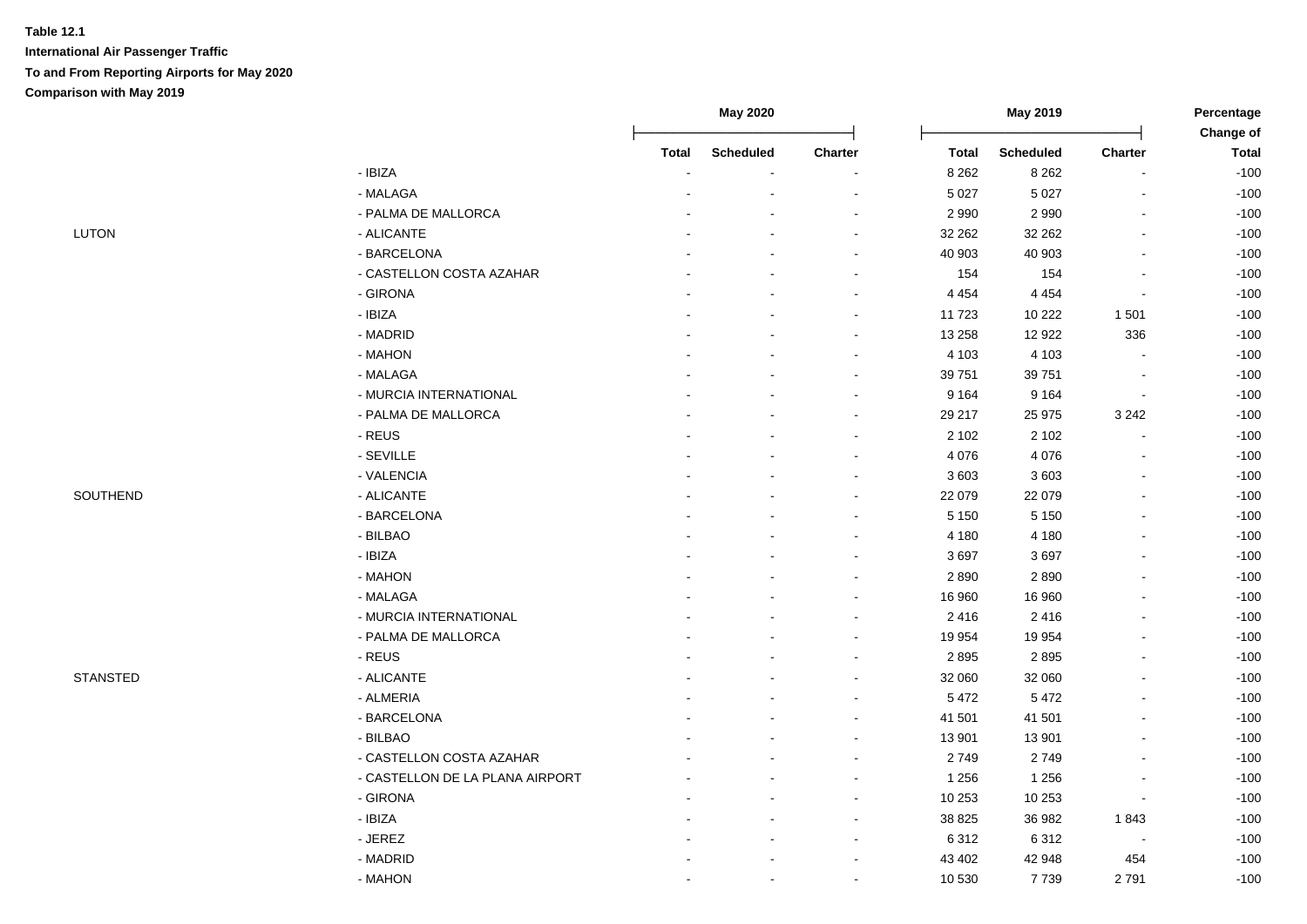|                                   |                                  |              | May 2020         |         |         | May 2019                 |                          | Percentage                |
|-----------------------------------|----------------------------------|--------------|------------------|---------|---------|--------------------------|--------------------------|---------------------------|
|                                   |                                  | <b>Total</b> | <b>Scheduled</b> | Charter | Total   | <b>Scheduled</b>         | Charter                  | Change of<br><b>Total</b> |
|                                   | - MALAGA                         |              |                  |         | 49 679  | 49 679                   |                          | $-100$                    |
|                                   | - MURCIA INTERNATIONAL           |              |                  |         | 12 940  | 12 940                   | $\blacksquare$           | $-100$                    |
|                                   | - PALMA DE MALLORCA              |              |                  |         | 52 730  | 50 058                   | 2672                     | $-100$                    |
|                                   | - REUS                           |              |                  |         | 7 1 2 9 | 7 1 2 9                  | $\mathbf{r}$             | $-100$                    |
|                                   | - SANTANDER                      |              |                  |         | 6675    | 6675                     | $\blacksquare$           | $-100$                    |
|                                   | - SANTIAGO DE COMPOSTELA (SPAIN) |              |                  |         | 12 313  | 12 3 13                  | ä,                       | $-100$                    |
|                                   | - SEVILLE                        |              |                  |         | 14 451  | 14 451                   | $\blacksquare$           | $-100$                    |
|                                   | - VALENCIA                       |              |                  |         | 13 2 64 | 13 2 64                  | $\blacksquare$           | $-100$                    |
|                                   | - VIGO                           |              |                  |         | 613     | 613                      | $\blacksquare$           | $-100$                    |
|                                   | - ZARAGOZA                       |              |                  |         | 7653    | 7653                     | ä,                       | $-100$                    |
| ABERDEEN                          | - ALICANTE                       |              |                  |         | 3 2 7 0 | 3 2 7 0                  | $\blacksquare$           | $-100$                    |
|                                   | - IBIZA                          |              |                  |         | 831     | $\overline{\phantom{a}}$ | 831                      | $-100$                    |
|                                   | - MALAGA                         |              |                  |         | 3 1 6 2 | 3 1 6 2                  | $\overline{\phantom{a}}$ | $-100$                    |
|                                   | - PALMA DE MALLORCA              |              |                  |         | 2 3 7 2 | $\sim$                   | 2 3 7 2                  | $-100$                    |
|                                   | - REUS                           |              |                  |         | 1 3 2 8 | $\bullet$                | 1 3 2 8                  | $-100$                    |
| <b>BELFAST CITY (GEORGE BEST)</b> | - MALAGA                         |              |                  |         | 6422    | 6422                     |                          | $-100$                    |
| BELFAST INTERNATIONAL             | - ALICANTE                       |              |                  |         | 26 728  | 26 7 28                  | $\blacksquare$           | $-100$                    |
|                                   | - ALMERIA                        |              |                  |         | 427     | 427                      |                          | $-100$                    |
|                                   | - BARCELONA                      |              |                  |         | 6760    | 6760                     | $\blacksquare$           | $-100$                    |
|                                   | - GIRONA                         |              |                  |         | 4 2 8 4 | 4 2 8 4                  | $\overline{\phantom{a}}$ | $-100$                    |
|                                   | - IBIZA                          |              |                  |         | 5 5 3 1 | 5 0 1 3                  | 518                      | $-100$                    |
|                                   | - MAHON                          |              |                  |         | 2 2 6 8 | 1761                     | 507                      | $-100$                    |
|                                   | - MALAGA                         |              |                  |         | 24 122  | 23 600                   | 522                      | $-100$                    |
|                                   | - PALMA DE MALLORCA              |              |                  |         | 25 3 25 | 22 233                   | 3 0 9 2                  | $-100$                    |
|                                   | - REUS                           |              |                  |         | 8 1 4 2 | 6673                     | 1 4 6 9                  | $-100$                    |
|                                   | - VALENCIA                       |              |                  |         | 2 5 2 4 | 2 5 2 4                  | $\sim$                   | $-100$                    |
| <b>BIRMINGHAM</b>                 | - ALICANTE                       |              |                  |         | 40 215  | 37 079                   | 3 1 3 6                  | $-100$                    |
|                                   | - ALMERIA                        |              |                  |         | 4 8 0 1 | 4 8 0 1                  | $\overline{\phantom{a}}$ | $-100$                    |
|                                   | - BARCELONA                      |              |                  |         | 22 6 20 | 22 6 20                  | ÷,                       | $-100$                    |
|                                   | - GIRONA                         |              |                  |         | 8965    | 7918                     | 1 0 4 7                  | $-100$                    |
|                                   | - IBIZA                          |              |                  |         | 19741   | 13 4 08                  | 6 3 3 3                  | $-100$                    |
|                                   | - MADRID                         |              |                  |         | 11 653  | 11 653                   | $\overline{\phantom{a}}$ | $-100$                    |
|                                   | - MAHON                          |              |                  |         | 13 4 30 | 7567                     | 5863                     | $-100$                    |
|                                   | - MALAGA                         |              |                  |         | 39 786  | 34 8 20                  | 4 9 6 6                  | $-100$                    |
|                                   | - MURCIA INTERNATIONAL           |              |                  |         | 5 9 5 1 | 5951                     |                          | $-100$                    |
|                                   | - PALMA DE MALLORCA              |              |                  |         | 52 093  | 37 954                   | 14 139                   | $-100$                    |

### BELFAST CITY (GEORGE BEST) BELFAST INTERNATIONAL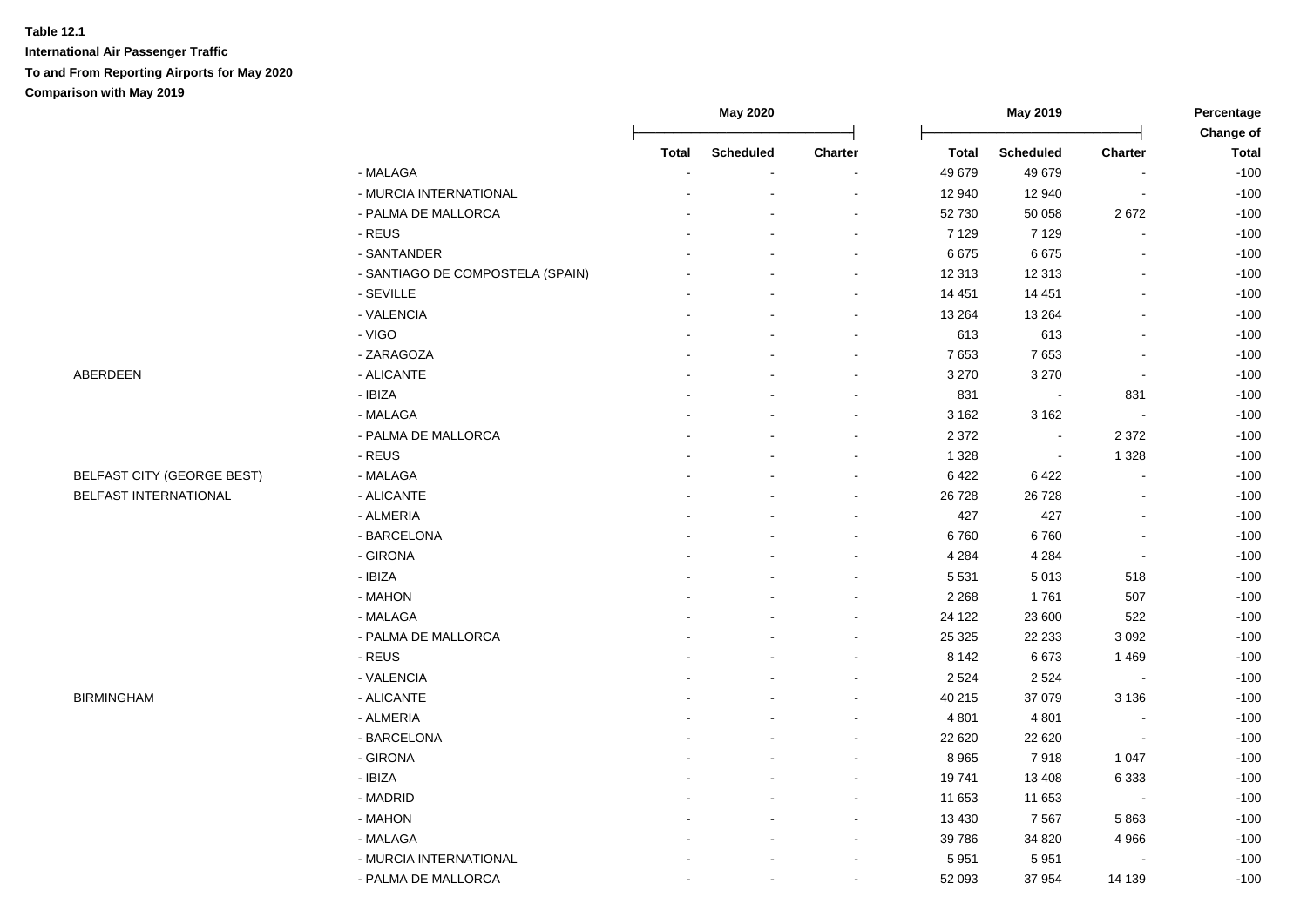|                      |                                  |                | <b>May 2020</b>  |                          |              | May 2019<br>Percentage<br>Change of |                          |              |
|----------------------|----------------------------------|----------------|------------------|--------------------------|--------------|-------------------------------------|--------------------------|--------------|
|                      |                                  | <b>Total</b>   | <b>Scheduled</b> | Charter                  | <b>Total</b> | <b>Scheduled</b>                    | <b>Charter</b>           | <b>Total</b> |
|                      | - REUS                           |                |                  |                          | 8943         | 5976                                | 2967                     | $-100$       |
| <b>BOURNEMOUTH</b>   | - ALICANTE                       |                |                  |                          | 6479         | 6479                                |                          | $-100$       |
|                      | - GIRONA                         |                |                  |                          | 5895         | 5895                                |                          | $-100$       |
|                      | - IBIZA                          |                |                  |                          | 1515         | $\ensuremath{\mathsf{3}}$           | 1512                     | $-100$       |
|                      | - MAHON                          |                |                  |                          | 1 1 2 8      | 9                                   | 1 1 1 9                  | $-100$       |
|                      | - MALAGA                         |                |                  |                          | 8914         | 8914                                | $\overline{\phantom{a}}$ | $-100$       |
|                      | - MURCIA INTERNATIONAL           |                |                  | $\sim$                   | 6 1 4 5      | 6 1 4 5                             | $\sim$                   | $-100$       |
|                      | - PALMA DE MALLORCA              |                |                  | $\sim$                   | 14 9 29      | 9 1 8 5                             | 5744                     | $-100$       |
| <b>BRISTOL</b>       | - ALICANTE                       |                |                  |                          | 35 30 6      | 33 876                              | 1 4 3 0                  | $-100$       |
|                      | - ALMERIA                        |                |                  |                          | 1 3 1 9      | 1 3 1 9                             | $\overline{a}$           | $-100$       |
|                      | - BARCELONA                      |                |                  |                          | 20 313       | 20 31 3                             | $\blacksquare$           | $-100$       |
|                      | - BILBAO                         |                |                  | $\sim$                   | 3769         | 3769                                | $\blacksquare$           | $-100$       |
|                      | - GIRONA                         |                |                  |                          | 9 0 5 3      | 8 8 3 3                             | 220                      | $-100$       |
|                      | - IBIZA                          |                |                  |                          | 11 555       | 9 3 0 3                             | 2 2 5 2                  | $-100$       |
|                      | - MADRID                         |                |                  |                          | 8 8 3 8      | 8838                                | $\blacksquare$           | $-100$       |
|                      | - MAHON                          |                |                  |                          | 10 350       | 8 4 4 5                             | 1905                     | $-100$       |
|                      | - MALAGA                         |                |                  |                          | 35 953       | 33 089                              | 2864                     | $-100$       |
|                      | - MURCIA INTERNATIONAL           |                |                  |                          | 10 440       | 10 440                              | $\overline{a}$           | $-100$       |
|                      | - PALMA DE MALLORCA              |                |                  |                          | 45 722       | 40 990                              | 4732                     | $-100$       |
|                      | - REUS                           |                |                  |                          | 1 2 9 6      | $\sim$                              | 1 2 9 6                  | $-100$       |
|                      | - SEVILLE                        |                |                  |                          | 5 1 8 7      | 5 1 8 7                             | $\sim$                   | $-100$       |
|                      | - VALENCIA                       |                |                  |                          | 3 0 8 0      | 3 0 8 0                             | $\blacksquare$           | $-100$       |
| <b>CARDIFF WALES</b> | - ALICANTE                       |                |                  |                          | 11 435       | 8 4 4 6                             | 2989                     | $-100$       |
|                      | - BARCELONA                      |                |                  |                          | 2 4 2 6      | 2 4 2 6                             | $\blacksquare$           | $-100$       |
|                      | - IBIZA                          |                |                  |                          | 2 9 3 8      | $\sim$                              | 2938                     | $-100$       |
|                      | - MAHON                          |                |                  | $\sim$                   | 4 2 2 2      | $\sim$                              | 4 2 2 2                  | $-100$       |
|                      | - MALAGA                         |                |                  | $\sim$                   | 9884         | 6713                                | 3 1 7 1                  | $-100$       |
|                      | - PALMA DE MALLORCA              |                |                  | $\sim$                   | 14 998       | 5 0 6 3                             | 9935                     | $-100$       |
|                      | - REUS                           |                |                  |                          | 2728         | $\sim$                              | 2728                     | $-100$       |
|                      | - SANTIAGO DE COMPOSTELA (SPAIN) |                |                  |                          | 272          | $\blacksquare$                      | 272                      | $-100$       |
|                      | - SEVILLE                        | 72             |                  | $72\,$                   |              | $\blacksquare$                      | $\blacksquare$           |              |
| DONCASTER SHEFFIELD  | - ALICANTE                       |                |                  | $\sim$                   | 7 0 0 8      | 2 2 0 3                             | 4 8 0 5                  | $-100$       |
|                      | - IBIZA                          |                |                  | $\sim$                   | 1 3 2 8      | $\sim$                              | 1 3 2 8                  | $-100$       |
|                      | - MAHON                          |                |                  | $\sim$                   | 3 0 9 9      | $\sim$                              | 3 0 9 9                  | $-100$       |
|                      | - MALAGA                         |                |                  |                          | 4742         | 1 3 2 2                             | 3 4 2 0                  | $-100$       |
|                      | - PALMA DE MALLORCA              | $\blacksquare$ | $\sim$           | $\overline{\phantom{a}}$ | 6 6 8 2      | 168                                 | 6514                     | $-100$       |
|                      |                                  |                |                  |                          |              |                                     |                          |              |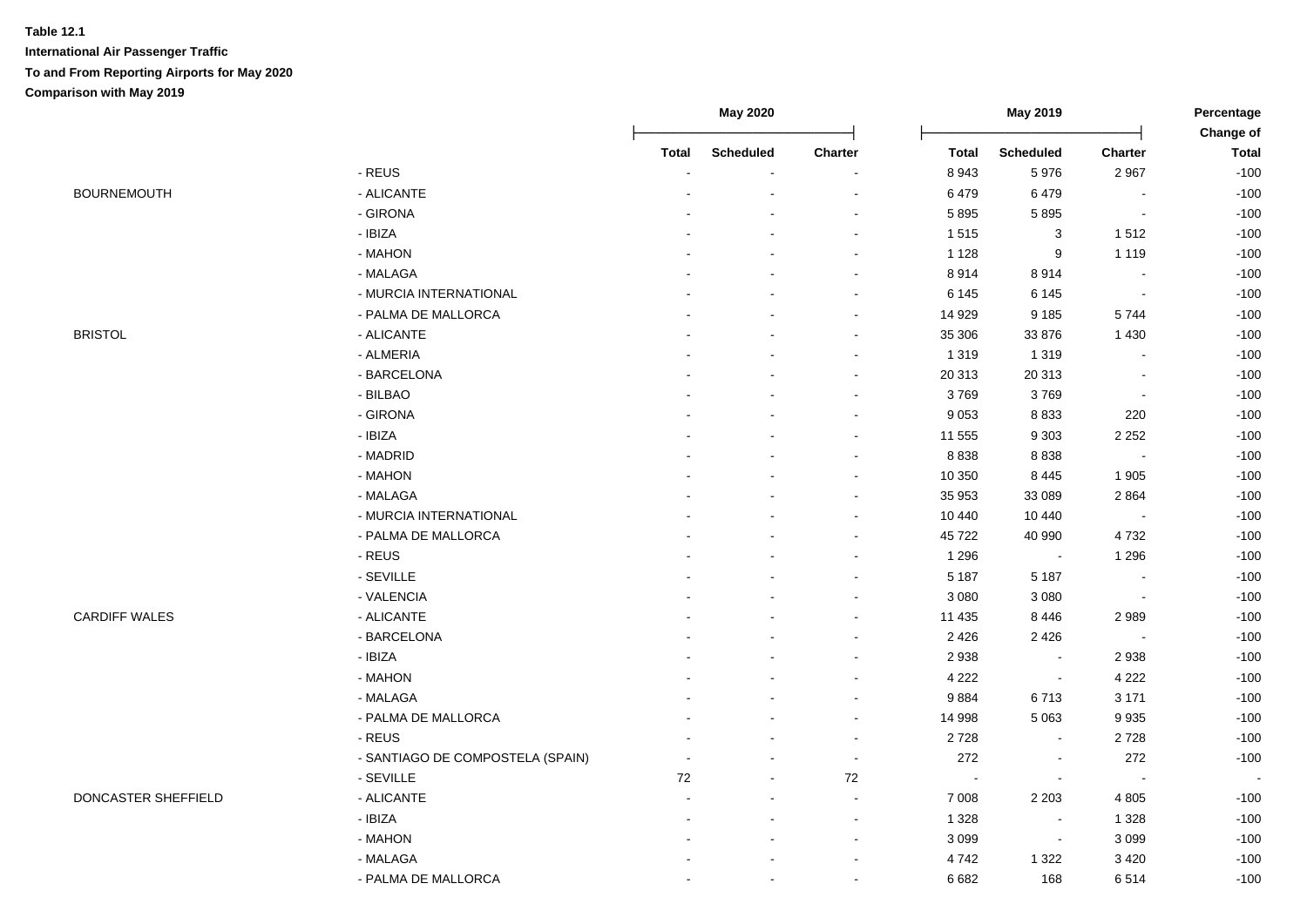|                                    |                        |              | May 2020         |         |              | May 2019         |                          | Percentage                |
|------------------------------------|------------------------|--------------|------------------|---------|--------------|------------------|--------------------------|---------------------------|
|                                    |                        | <b>Total</b> | <b>Scheduled</b> | Charter | <b>Total</b> | <b>Scheduled</b> | Charter                  | Change of<br><b>Total</b> |
|                                    | - REUS                 |              |                  |         | 1 3 2 1      | $\bullet$        | 1 3 2 1                  | $-100$                    |
| <b>EAST MIDLANDS INTERNATIONAL</b> | - ALICANTE             |              |                  |         | 42 462       | 39 501           | 2 9 6 1                  | $-100$                    |
|                                    | - ALMERIA              |              |                  |         | 1 4 5 4      | 1 4 5 4          | $\blacksquare$           | $-100$                    |
|                                    | - BARCELONA            |              |                  |         | 10 4 23      | 10 4 23          | $\blacksquare$           | $-100$                    |
|                                    | - GIRONA               |              |                  |         | 4 8 7 8      | 4878             | $\blacksquare$           | $-100$                    |
|                                    | - IBIZA                |              |                  | $\sim$  | 13 547       | 10 687           | 2860                     | $-100$                    |
|                                    | - MAHON                |              |                  | $\sim$  | 12 263       | 9 3 4 7          | 2916                     | $-100$                    |
|                                    | - MALAGA               |              |                  | $\sim$  | 33 509       | 30 278           | 3 2 3 1                  | $-100$                    |
|                                    | - MURCIA INTERNATIONAL |              |                  |         | 10 976       | 10 976           | $\overline{\phantom{a}}$ | $-100$                    |
|                                    | - PALMA DE MALLORCA    |              |                  | $\sim$  | 44 411       | 39720            | 4691                     | $-100$                    |
|                                    | - REUS                 |              |                  | $\sim$  | 5 3 0 3      | 5 3 0 3          | ÷,                       | $-100$                    |
|                                    | - SEVILLE              |              |                  |         | 2 5 4 8      | 2548             | $\blacksquare$           | $-100$                    |
|                                    | - VALENCIA             |              |                  | $\sim$  | 5869         | 5869             | $\blacksquare$           | $-100$                    |
| <b>EDINBURGH</b>                   | - ALICANTE             |              |                  | $\sim$  | 21 841       | 21 841           | $\blacksquare$           | $-100$                    |
|                                    | - ALMERIA              |              |                  |         | 1 604        | 1 604            | $\blacksquare$           | $-100$                    |
|                                    | - BARCELONA            |              |                  |         | 16 960       | 16 960           | $\overline{a}$           | $-100$                    |
|                                    | - BILBAO               |              |                  |         | 3 0 28       | 3 0 28           | $\sim$                   | $-100$                    |
|                                    | - GIRONA               |              |                  |         | 4 8 0 4      | 4 8 0 4          | $\sim$                   | $-100$                    |
|                                    | - IBIZA                |              |                  |         | 6 141        | 6 1 4 1          | $\blacksquare$           | $-100$                    |
|                                    | - MADRID               | ٠            |                  | $\sim$  | 12 973       | 12 973           | $\blacksquare$           | $-100$                    |
|                                    | - MAHON                |              |                  |         | 2993         | 2722             | 271                      | $-100$                    |
|                                    | - MALAGA               |              |                  |         | 21 012       | 20 4 75          | 537                      | $-100$                    |
|                                    | - PALMA DE MALLORCA    |              |                  |         | 28 199       | 24 060           | 4 1 3 9                  | $-100$                    |
|                                    | - REUS                 |              |                  |         | 3 3 3 2      | 3 3 3 2          | $\blacksquare$           | $-100$                    |
|                                    | - SANTANDER            |              |                  | $\sim$  | 2 5 2 6      | 2526             | $\blacksquare$           | $-100$                    |
|                                    | - SEVILLE              |              |                  |         | 5 9 3 0      | 5 9 3 0          | $\blacksquare$           | $-100$                    |
|                                    | - VALENCIA             |              |                  |         | 4 3 3 2      | 4 3 3 2          | $\overline{a}$           | $-100$                    |
| <b>EXETER</b>                      | - ALICANTE             |              |                  |         | 3553         | 3553             | $\blacksquare$           | $-100$                    |
|                                    | - IBIZA                |              |                  |         | 1 6 5 4      | $\bullet$        | 1654                     | $-100$                    |
|                                    | - MAHON                |              |                  |         | 2 9 3 5      | $\sim$           | 2935                     | $-100$                    |
|                                    | - MALAGA               |              |                  |         | 6318         | 6318             | $\overline{\phantom{a}}$ | $-100$                    |
|                                    | - PALMA DE MALLORCA    |              |                  |         | 5 5 28       | 1727             | 3801                     | $-100$                    |
| GLASGOW                            | - ALICANTE             |              |                  |         | 29 804       | 27 551           | 2 2 5 3                  | $-100$                    |
|                                    | - BARCELONA            |              |                  | $\sim$  | 3 1 5 1      | 3 0 5 0          | 101                      | $-100$                    |
|                                    | - GIRONA               |              | $\sim$           | $\sim$  | 2 0 5 7      | 2 0 5 7          | $\blacksquare$           | $-100$                    |
|                                    | - IBIZA                |              | $\blacksquare$   | $\sim$  | 12 140       | 9 0 5 4          | 3 0 8 6                  | $-100$                    |
|                                    |                        |              |                  |         |              |                  |                          |                           |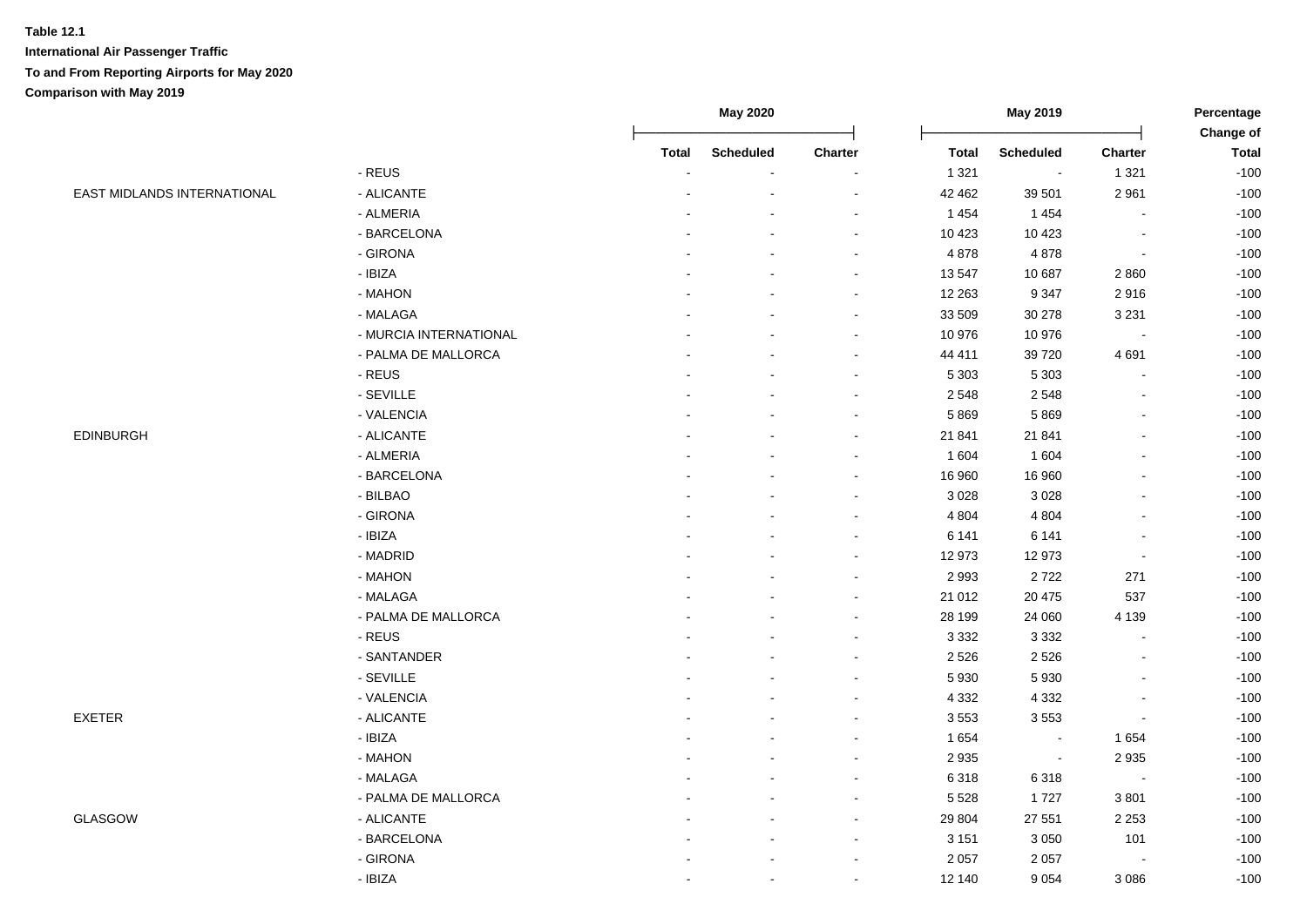|                         |                               |                          | May 2020                 |                          |                | May 2019         |                | Percentage<br>Change of |
|-------------------------|-------------------------------|--------------------------|--------------------------|--------------------------|----------------|------------------|----------------|-------------------------|
|                         |                               | <b>Total</b>             | <b>Scheduled</b>         | Charter                  | <b>Total</b>   | <b>Scheduled</b> | Charter        | <b>Total</b>            |
|                         | - MAHON                       |                          |                          |                          | 5 2 3 5        | 4 9 5 9          | 276            | $-100$                  |
|                         | - MALAGA                      |                          | $\overline{\phantom{a}}$ |                          | 25 972         | 24 45 2          | 1 5 2 0        | $-100$                  |
|                         | - PALMA DE MALLORCA           |                          | $\overline{\phantom{a}}$ | $\sim$                   | 27 137         | 21 814           | 5 3 2 3        | $-100$                  |
|                         | - REUS                        |                          | $\blacksquare$           | $\sim$                   | 10 672         | 7 3 4 4          | 3 3 2 8        | $-100$                  |
| <b>HUMBERSIDE</b>       | - PALMA DE MALLORCA           |                          | $\overline{\phantom{a}}$ | $\blacksquare$           | 1 2 7 6        | $\blacksquare$   | 1 2 7 6        | $-100$                  |
|                         | - VALENCIA                    | 33                       | $\sim$                   | 33                       | $\blacksquare$ | $\mathbf{r}$     | $\blacksquare$ |                         |
| <b>ISLE OF MAN</b>      | - MAHON                       | $\overline{\phantom{a}}$ | $\sim$                   | $\overline{\phantom{a}}$ | 394            | $\blacksquare$   | 394            | $-100$                  |
| <b>JERSEY</b>           | - MALAGA                      |                          |                          | $\blacksquare$           | 357            | $\blacksquare$   | 357            | $-100$                  |
|                         | - PALMA DE MALLORCA           |                          |                          | $\overline{\phantom{a}}$ | 285            | $\overline{a}$   | 285            | $-100$                  |
| LEEDS BRADFORD          | - ALICANTE                    |                          |                          | $\sim$                   | 32 595         | 32 595           | $\blacksquare$ | $-100$                  |
|                         | - ALMERIA                     |                          |                          | $\overline{\phantom{a}}$ | 2 3 1 1        | 2 3 1 1          | $\blacksquare$ | $-100$                  |
|                         | - BARCELONA                   |                          |                          |                          | 5688           | 5 6 8 8          | $\blacksquare$ | $-100$                  |
|                         | - GIRONA                      |                          |                          |                          | 5 0 6 2        | 5 0 6 2          | $\blacksquare$ | $-100$                  |
|                         | - IBIZA                       |                          |                          |                          | 12 3 28        | 12 3 28          |                | $-100$                  |
|                         | - MAHON                       |                          |                          |                          | 3 3 7 2        | 3 3 7 2          |                | $-100$                  |
|                         | - MALAGA                      |                          |                          | ÷                        | 30 716         | 30716            |                | $-100$                  |
|                         | - MURCIA INTERNATIONAL        |                          |                          | $\overline{\phantom{a}}$ | 5745           | 5745             | $\overline{a}$ | $-100$                  |
|                         | - PALMA DE MALLORCA           |                          |                          | $\sim$                   | 29 390         | 27 287           | 2 1 0 3        | $-100$                  |
|                         | $\overline{\phantom{a}}$ REUS |                          |                          | $\blacksquare$           | 3 0 0 7        | 3 0 0 7          | $\blacksquare$ | $-100$                  |
| LIVERPOOL (JOHN LENNON) | - ALICANTE                    |                          |                          | $\blacksquare$           | 25 091         | 25 091           | $\blacksquare$ | $-100$                  |
|                         | - BARCELONA                   |                          |                          | $\overline{\phantom{a}}$ | 28 904         | 25717            | 3 1 8 7        | $-100$                  |
|                         | - GIRONA                      |                          |                          | $\sim$                   | 2 8 0 1        | 2 8 0 1          | $\blacksquare$ | $-100$                  |
|                         | - IBIZA                       |                          |                          | $\overline{\phantom{a}}$ | 4 1 3 9        | 4 1 3 9          | $\blacksquare$ | $-100$                  |
|                         | - MADRID                      |                          |                          | $\sim$                   | 8 6 23         | 7 5 6 5          | 1 0 5 8        | $-100$                  |
|                         | - MALAGA                      |                          |                          | $\overline{\phantom{a}}$ | 28 25 9        | 28 096           | 163            | $-100$                  |
|                         | - PALMA DE MALLORCA           |                          |                          |                          | 29 30 9        | 29 30 9          | $\blacksquare$ | $-100$                  |
|                         | - REUS                        |                          |                          |                          | 3 0 4 6        | 3 0 4 6          | $\blacksquare$ | $-100$                  |
| <b>MANCHESTER</b>       | - ALICANTE                    |                          |                          |                          | 68786          | 65 364           | 3 4 2 2        | $-100$                  |
|                         | - ALMERIA                     |                          |                          |                          | 11 378         | 9773             | 1 605          | $-100$                  |
|                         | - BARCELONA                   |                          |                          | $\sim$                   | 47 656         | 46 933           | 723            | $-100$                  |
|                         | - BILBAO                      |                          | $\overline{a}$           | $\sim$                   | 8 8 3 6        | 8836             | $\overline{a}$ | $-100$                  |
|                         | - GIRONA                      |                          |                          | $\sim$                   | 11 237         | 8956             | 2 2 8 1        | $-100$                  |
|                         | - GRANADA                     |                          |                          | $\blacksquare$           | 2674           | 2674             | $\blacksquare$ | $-100$                  |
|                         | - IBIZA                       |                          | $\blacksquare$           | $\blacksquare$           | 36 561         | 27 8 27          | 8734           | $-100$                  |
|                         | - MADRID                      |                          |                          | $\blacksquare$           | 16 427         | 16 427           | $\blacksquare$ | $-100$                  |
|                         | - MAHON                       |                          |                          | $\blacksquare$           | 19 155         | 11 370           | 7785           | $-100$                  |
|                         |                               |                          |                          |                          |                |                  |                |                         |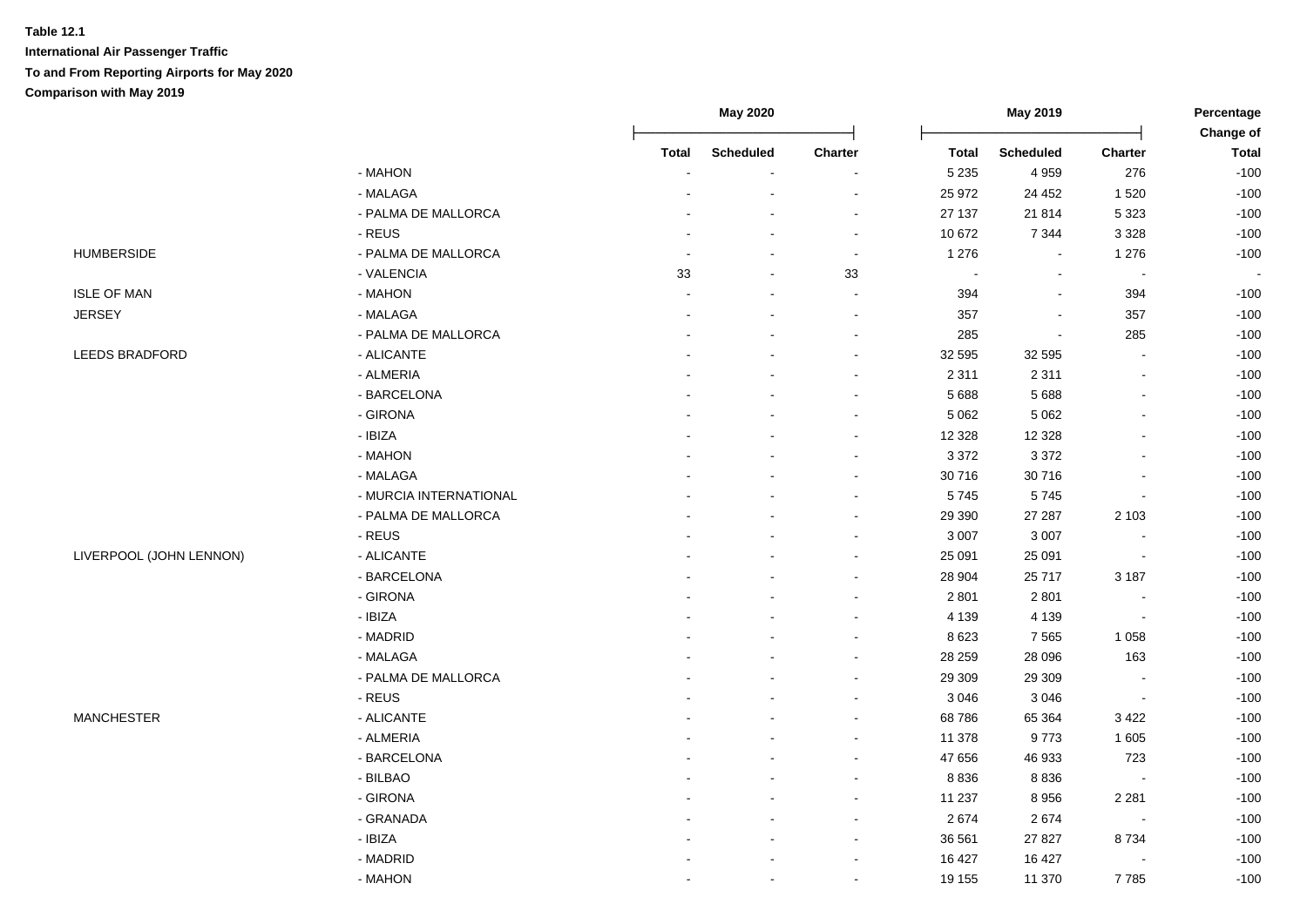|                              |                           |              | <b>May 2020</b>  |         |              | May 2019         |                          | Percentage                |
|------------------------------|---------------------------|--------------|------------------|---------|--------------|------------------|--------------------------|---------------------------|
|                              |                           | <b>Total</b> | <b>Scheduled</b> | Charter | <b>Total</b> | <b>Scheduled</b> | <b>Charter</b>           | Change of<br><b>Total</b> |
|                              | - MALAGA                  |              |                  |         | 57 964       | 51 704           | 6 2 6 0                  | $-100$                    |
|                              | - MURCIA INTERNATIONAL    |              |                  |         | 14 877       | 14 877           | $\blacksquare$           | $-100$                    |
|                              | - PALMA DE MALLORCA       |              |                  |         | 85 061       | 73 978           | 11 083                   | $-100$                    |
|                              | $\text{-}\,\textsf{REUS}$ |              |                  |         | 15 539       | 10 064           | 5 4 7 5                  | $-100$                    |
|                              | - SEVILLE                 |              |                  |         | 4 9 9 6      | 4 9 9 6          | $\sim$                   | $-100$                    |
|                              | - VALENCIA                |              |                  |         | 5 0 4 1      | 5 0 4 1          | $\blacksquare$           | $-100$                    |
| <b>NEWCASTLE</b>             | - ALICANTE                |              |                  |         | 35 966       | 35 966           | $\blacksquare$           | $-100$                    |
|                              | - ALMERIA                 |              |                  |         | 2 0 4 6      | 2 0 4 6          | $\overline{a}$           | $-100$                    |
|                              | - BARCELONA               |              |                  |         | 7637         | 7637             | $\blacksquare$           | $-100$                    |
|                              | - GIRONA                  |              |                  |         | 5 2 0 5      | 5 2 0 5          | $\blacksquare$           | $-100$                    |
|                              | - IBIZA                   |              |                  |         | 12 467       | 12 4 67          | $\blacksquare$           | $-100$                    |
|                              | - MAHON                   |              |                  |         | 4 177        | 4 1 7 7          | $\overline{a}$           | $-100$                    |
|                              | - MALAGA                  |              |                  |         | 27 209       | 27 209           | $\overline{a}$           | $-100$                    |
|                              | - PALMA DE MALLORCA       |              |                  |         | 43 926       | 43 926           |                          | $-100$                    |
|                              | - REUS                    |              |                  |         | 5788         | 5788             | $\blacksquare$           | $-100$                    |
| NEWQUAY                      | - ALICANTE                |              |                  | $\sim$  | 3 1 7 3      | 3 1 7 3          | $\blacksquare$           | $-100$                    |
| <b>NORWICH</b>               | - ALICANTE                |              |                  | $\sim$  | 1769         | 1769             | $\sim$                   | $-100$                    |
|                              | - IBIZA                   |              |                  |         | 1581         | $\sim$           | 1581                     | $-100$                    |
|                              | - MAHON                   |              |                  |         | 1803         | $\blacksquare$   | 1803                     | $-100$                    |
|                              | - MALAGA                  |              |                  |         | 1662         | 1 6 6 2          | $\sim$                   | $-100$                    |
|                              | - PALMA DE MALLORCA       |              |                  |         | 3 3 6 6      | $\blacksquare$   | 3 3 6 6                  | $-100$                    |
| <b>PRESTWICK</b>             | - ALICANTE                |              |                  |         | 7999         | 7999             | $\blacksquare$           | $-100$                    |
|                              | - BARCELONA               |              |                  |         | 8 9 8 0      | 8 9 8 0          | $\blacksquare$           | $-100$                    |
|                              | - GIRONA                  |              |                  |         | 2578         | 2578             | $\blacksquare$           | $-100$                    |
|                              | - IBIZA                   |              |                  |         | 2672         | 2672             | $\blacksquare$           | $-100$                    |
|                              | - MALAGA                  |              |                  | $\sim$  | 9 2 3 9      | 9 2 3 9          | $\blacksquare$           | $-100$                    |
|                              | - MURCIA INTERNATIONAL    |              |                  |         | 3 0 0 5      | 3 0 0 5          | $\blacksquare$           | $-100$                    |
|                              | - PALMA DE MALLORCA       |              |                  | $\sim$  | 9726         | 9726             | $\overline{\phantom{a}}$ | $-100$                    |
| SOUTHAMPTON                  | - ALICANTE                |              |                  |         | 3789         | 3789             | $\sim$                   | $-100$                    |
|                              | - IBIZA                   |              |                  |         | 334          |                  | 334                      | $-100$                    |
|                              | - MAHON                   |              |                  | $\sim$  | 76           | $\sim$           | 76                       | $-100$                    |
|                              | - MALAGA                  |              |                  |         | 3582         | 3582             | $\sim$                   | $-100$                    |
|                              | - PALMA DE MALLORCA       |              |                  | $\sim$  | 2 1 3 5      | 1667             | 468                      | $-100$                    |
| <b>Total SPAIN</b>           |                           | 10 656       | 10 347           | 309     | 3652343      | 3 372 584        | 279 759                  | $-100$                    |
| <b>SPAIN(CANARY ISLANDS)</b> |                           |              |                  |         |              |                  |                          |                           |
| <b>GATWICK</b>               | - ARRECIFE                |              |                  |         | 30 4 20      | 24 138           | 6 2 8 2                  | $-100$                    |
|                              |                           |              |                  |         |              |                  |                          |                           |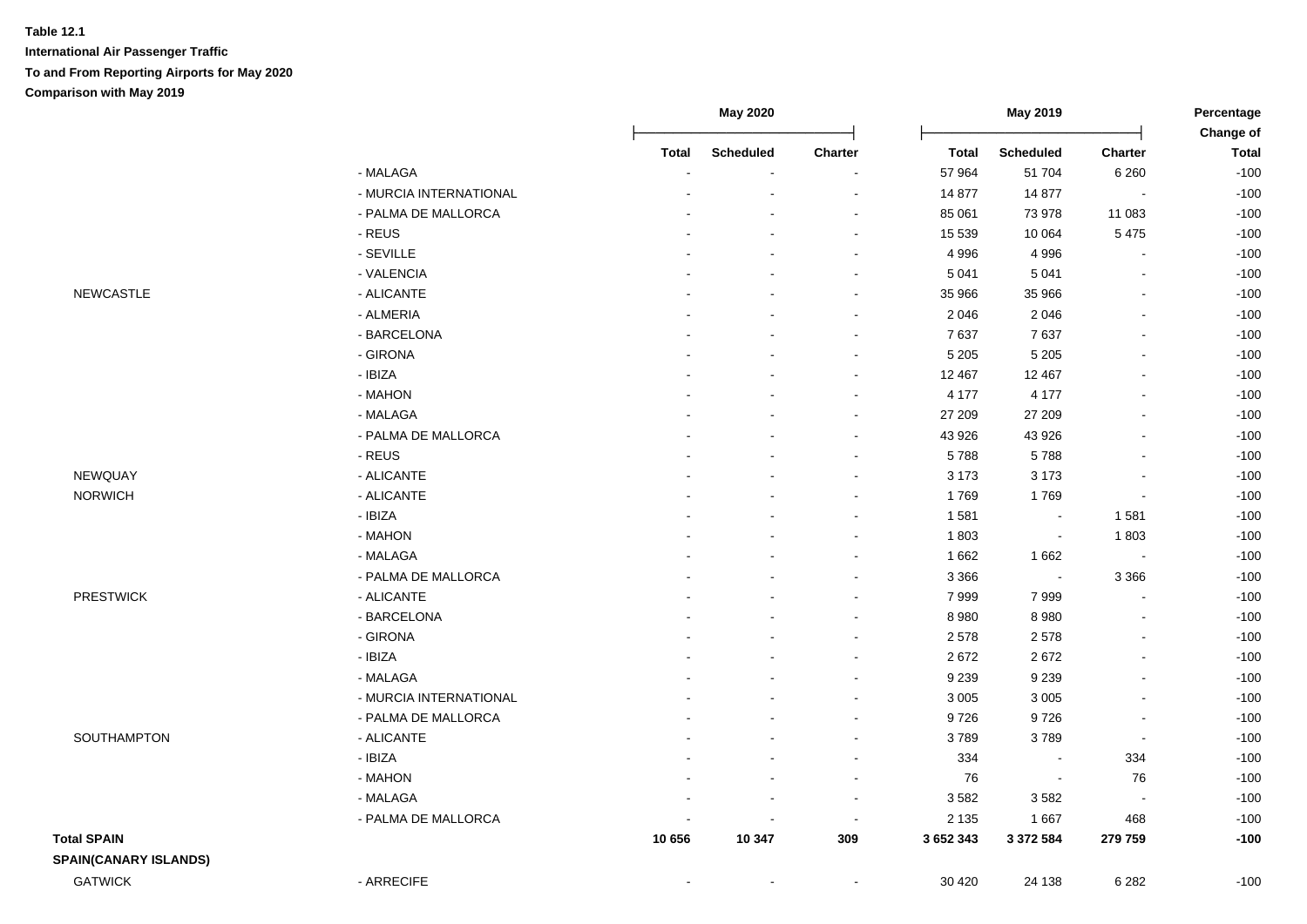|                       |                               |                | May 2020         |                          |              | May 2019         |                          | Percentage<br>Change of |
|-----------------------|-------------------------------|----------------|------------------|--------------------------|--------------|------------------|--------------------------|-------------------------|
|                       |                               | <b>Total</b>   | <b>Scheduled</b> | <b>Charter</b>           | <b>Total</b> | <b>Scheduled</b> | <b>Charter</b>           | <b>Total</b>            |
|                       | - FUERTEVENTURA               |                |                  |                          | 16 4 95      | 11893            | 4 6 0 2                  | $-100$                  |
|                       | - LAS PALMAS                  |                |                  |                          | 20 861       | 14764            | 6 0 9 7                  | $-100$                  |
|                       | - SANTA CRUZ DE LA PALMA      |                |                  |                          | 1791         |                  | 1791                     | $-100$                  |
|                       | - TENERIFE (NORTE LOS RODEOS) |                |                  | $\overline{\phantom{a}}$ | 142          | 142              | $\overline{\phantom{a}}$ | $-100$                  |
|                       | - TENERIFE (SURREINA SOFIA)   |                |                  | $\blacksquare$           | 56 895       | 45 4 86          | 11 409                   | $-100$                  |
| <b>HEATHROW</b>       | - LAS PALMAS                  | 38             | $\overline{a}$   | 38                       | 1 0 3 0      | 1 0 3 0          |                          | $-96$                   |
|                       | - TENERIFE (SURREINA SOFIA)   |                |                  | $\blacksquare$           | 1 0 8 4      | 1 0 8 4          | $\blacksquare$           | $-100$                  |
| <b>LUTON</b>          | - ARRECIFE                    |                |                  |                          | 10 147       | 6 3 8 8          | 3759                     | $-100$                  |
|                       | - FUERTEVENTURA               |                |                  |                          | 2817         | 2817             |                          | $-100$                  |
|                       | - LAS PALMAS                  | $\blacksquare$ |                  |                          | 4767         | 3 1 5 1          | 1616                     | $-100$                  |
|                       | - TENERIFE (SURREINA SOFIA)   | 857            | 857              |                          | 9794         | 7650             | 2 1 4 4                  | $-91$                   |
| <b>STANSTED</b>       | - ARRECIFE                    |                |                  |                          | 21 239       | 21 239           |                          | $-100$                  |
|                       | - FUERTEVENTURA               |                |                  |                          | 11 448       | 11 448           |                          | $-100$                  |
|                       | - LAS PALMAS                  | 197            |                  | 197                      | 16 288       | 14 805           | 1483                     | $-99$                   |
|                       | - TENERIFE (SURREINA SOFIA)   |                |                  |                          | 34 163       | 32 247           | 1916                     | $-100$                  |
| ABERDEEN              | - TENERIFE (SURREINA SOFIA)   |                |                  |                          | 1 509        | $\sim$           | 1509                     | $-100$                  |
| BELFAST INTERNATIONAL | - ARRECIFE                    |                |                  |                          | 8770         | 8 2 6 5          | 505                      | $-100$                  |
|                       | - FUERTEVENTURA               |                |                  |                          | 2 4 6 9      | 2 4 6 9          | $\overline{\phantom{a}}$ | $-100$                  |
|                       | - LAS PALMAS                  |                |                  |                          | 3530         | 3 0 4 0          | 490                      | $-100$                  |
|                       | - TENERIFE (SURREINA SOFIA)   |                |                  |                          | 9598         | 9083             | 515                      | $-100$                  |
| <b>BIRMINGHAM</b>     | - ARRECIFE                    |                |                  |                          | 21 135       | 15723            | 5412                     | $-100$                  |
|                       | - FUERTEVENTURA               |                |                  |                          | 13 134       | 9526             | 3 6 0 8                  | $-100$                  |
|                       | - LAS PALMAS                  |                |                  |                          | 16 846       | 12 194           | 4 6 5 2                  | $-100$                  |
|                       | - TENERIFE (SURREINA SOFIA)   |                |                  |                          | 29 977       | 23 181           | 6796                     | $-100$                  |
| <b>BOURNEMOUTH</b>    | - ARRECIFE                    |                |                  |                          | 2 9 5 7      | 6                | 2951                     | $-100$                  |
|                       | - LAS PALMAS                  |                |                  |                          | 2810         | 1 3 5 2          | 1458                     | $-100$                  |
|                       | - TENERIFE (SURREINA SOFIA)   |                |                  |                          | 3 2 1 1      | 1 602            | 1 609                    | $-100$                  |
| <b>BRISTOL</b>        | - ARRECIFE                    |                |                  |                          | 13 4 27      | 10 0 36          | 3 3 9 1                  | $-100$                  |
|                       | - FUERTEVENTURA               |                |                  |                          | 4 6 6 6      | 3 1 7 4          | 1 4 9 2                  | $-100$                  |
|                       | - LAS PALMAS                  |                |                  |                          | 7966         | 4881             | 3 0 8 5                  | $-100$                  |
|                       | - TENERIFE (SURREINA SOFIA)   |                |                  |                          | 18 0 84      | 14 699           | 3 3 8 5                  | $-100$                  |
| <b>CARDIFF WALES</b>  | - ARRECIFE                    |                |                  |                          | 3 2 7 2      | $\sim$           | 3 2 7 2                  | $-100$                  |
|                       | - LAS PALMAS                  |                |                  |                          | 1 3 9 9      | $\blacksquare$   | 1 3 9 9                  | $-100$                  |
|                       | - TENERIFE (SURREINA SOFIA)   |                |                  | $\sim$                   | 8736         | 1754             | 6982                     | $-100$                  |
| DONCASTER SHEFFIELD   | - ARRECIFE                    |                |                  |                          | 3 4 5 2      | $\Delta$         | 3 4 5 2                  | $-100$                  |
|                       | - LAS PALMAS                  |                |                  | $\sim$                   | 1516         | $\blacksquare$   | 1516                     | $-100$                  |
|                       |                               |                |                  |                          |              |                  |                          |                         |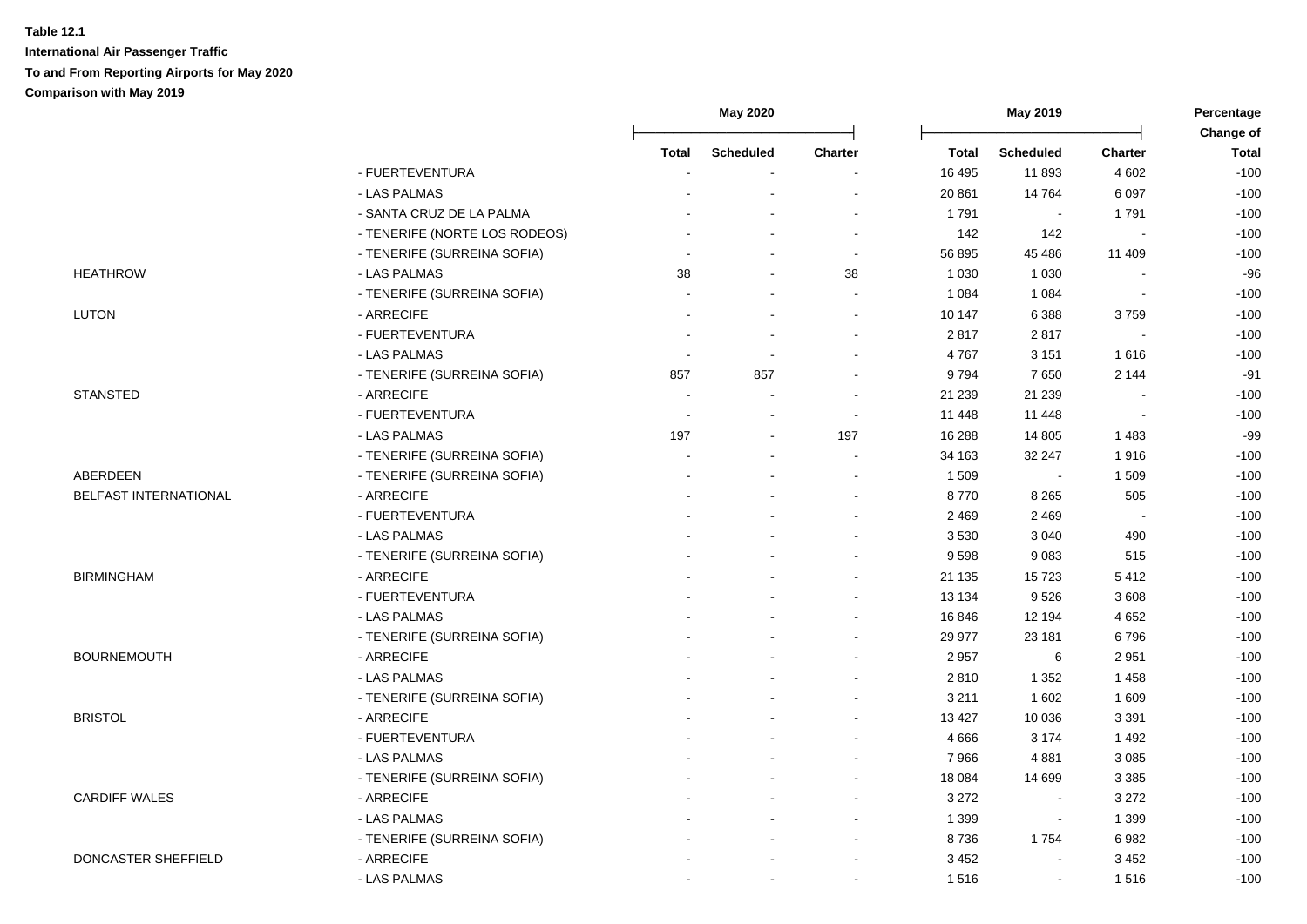|                             |                             |       | May 2019<br><b>May 2020</b> |                | Percentage   |                  |                          |                           |
|-----------------------------|-----------------------------|-------|-----------------------------|----------------|--------------|------------------|--------------------------|---------------------------|
|                             |                             | Total | <b>Scheduled</b>            | <b>Charter</b> | <b>Total</b> | <b>Scheduled</b> | Charter                  | Change of<br><b>Total</b> |
|                             | - TENERIFE (SURREINA SOFIA) |       |                             |                | 3 2 9 5      | $\blacksquare$   | 3 2 9 5                  | $-100$                    |
| EAST MIDLANDS INTERNATIONAL | - ARRECIFE                  |       |                             |                | 15770        | 13 968           | 1802                     | $-100$                    |
|                             | - FUERTEVENTURA             |       |                             |                | 9 1 7 8      | 7 4 0 5          | 1773                     | $-100$                    |
|                             | - LAS PALMAS                |       |                             |                | 5 4 9 9      | 5499             |                          | $-100$                    |
|                             | - TENERIFE (SURREINA SOFIA) |       |                             |                | 27 195       | 22 4 66          | 4729                     | $-100$                    |
| <b>EDINBURGH</b>            | - ARRECIFE                  |       |                             |                | 9 1 9 8      | 7 3 2 6          | 1872                     | $-100$                    |
|                             | - FUERTEVENTURA             |       | ÷                           | $\sim$         | 5757         | 5757             | $\overline{\phantom{a}}$ | $-100$                    |
|                             | - LAS PALMAS                |       |                             |                | 5 3 2 5      | 5 3 2 5          | $\overline{\phantom{a}}$ | $-100$                    |
|                             | - TENERIFE (SURREINA SOFIA) |       |                             | $\sim$         | 20 370       | 17 30 6          | 3 0 6 4                  | $-100$                    |
| <b>EXETER</b>               | - ARRECIFE                  |       |                             | $\sim$         | 3 3 1 5      | $\blacksquare$   | 3 3 1 5                  | $-100$                    |
|                             | - TENERIFE (SURREINA SOFIA) |       |                             | $\sim$         | 1 4 2 3      | $\blacksquare$   | 1 4 2 3                  | $-100$                    |
| <b>GLASGOW</b>              | - ARRECIFE                  |       |                             | $\blacksquare$ | 11 509       | 9657             | 1852                     | $-100$                    |
|                             | - FUERTEVENTURA             |       |                             |                | 4 6 5 4      | 4 6 5 4          |                          | $-100$                    |
|                             | - LAS PALMAS                |       |                             |                | 7691         | 6 1 9 3          | 1498                     | $-100$                    |
|                             | - TENERIFE (SURREINA SOFIA) |       |                             |                | 17 187       | 13769            | 3418                     | $-100$                    |
| <b>LEEDS BRADFORD</b>       | - ARRECIFE                  |       |                             |                | 11 278       | 11 278           |                          | $-100$                    |
|                             | - FUERTEVENTURA             |       |                             |                | 6472         | 6472             |                          | $-100$                    |
|                             | - LAS PALMAS                |       |                             |                | 8 1 9 3      | 8 1 9 3          |                          | $-100$                    |
|                             | - TENERIFE (SURREINA SOFIA) |       |                             |                | 15 187       | 15 187           |                          | $-100$                    |
| LIVERPOOL (JOHN LENNON)     | - ARRECIFE                  |       |                             | $\sim$         | 6 1 8 2      | 6 182            |                          | $-100$                    |
|                             | - FUERTEVENTURA             |       |                             | $\sim$         | 2 6 6 9      | 2 6 6 9          |                          | $-100$                    |
|                             | - LAS PALMAS                |       |                             | $\sim$         | 2979         | 2979             |                          | $-100$                    |
|                             | - TENERIFE (SURREINA SOFIA) |       |                             | $\sim$         | 4 9 6 3      | 4 9 6 3          |                          | $-100$                    |
| <b>MANCHESTER</b>           | - ARRECIFE                  |       |                             |                | 37 123       | 29 082           | 8 0 4 1                  | $-100$                    |
|                             | - FUERTEVENTURA             |       |                             |                | 17 999       | 12 950           | 5 0 4 9                  | $-100$                    |
|                             | - LAS PALMAS                |       |                             |                | 21 838       | 14514            | 7 3 2 4                  | $-100$                    |
|                             | - SANTA CRUZ DE LA PALMA    |       |                             |                | 1 771        |                  | 1771                     | $-100$                    |
|                             | - TENERIFE (SURREINA SOFIA) |       |                             |                | 69 805       | 56 114           | 13691                    | $-100$                    |
| <b>NEWCASTLE</b>            | - ARRECIFE                  |       |                             |                | 12 684       | 12 684           |                          | $-100$                    |
|                             | - FUERTEVENTURA             |       |                             |                | 3630         | 3630             |                          | $-100$                    |
|                             | - LAS PALMAS                |       |                             |                | 4 4 4 9      | 4 4 4 9          |                          | $-100$                    |
|                             | - TENERIFE (SURREINA SOFIA) |       |                             |                | 15 673       | 15 673           |                          | $-100$                    |
| <b>NORWICH</b>              | - TENERIFE (SURREINA SOFIA) |       | $\blacksquare$              | $\blacksquare$ | 1 3 4 4      | $\sim$           | 1 3 4 4                  | $-100$                    |
| <b>PRESTWICK</b>            | - ARRECIFE                  |       |                             | $\blacksquare$ | 2676         | 2676             |                          | $-100$                    |
|                             | - LAS PALMAS                |       |                             | $\sim$         | 2760         | 2760             |                          | $-100$                    |
|                             | - TENERIFE (SURREINA SOFIA) |       | $\blacksquare$              | $\sim$         | 9 3 5 9      | 9 3 5 9          |                          | $-100$                    |
|                             |                             |       |                             |                |              |                  |                          |                           |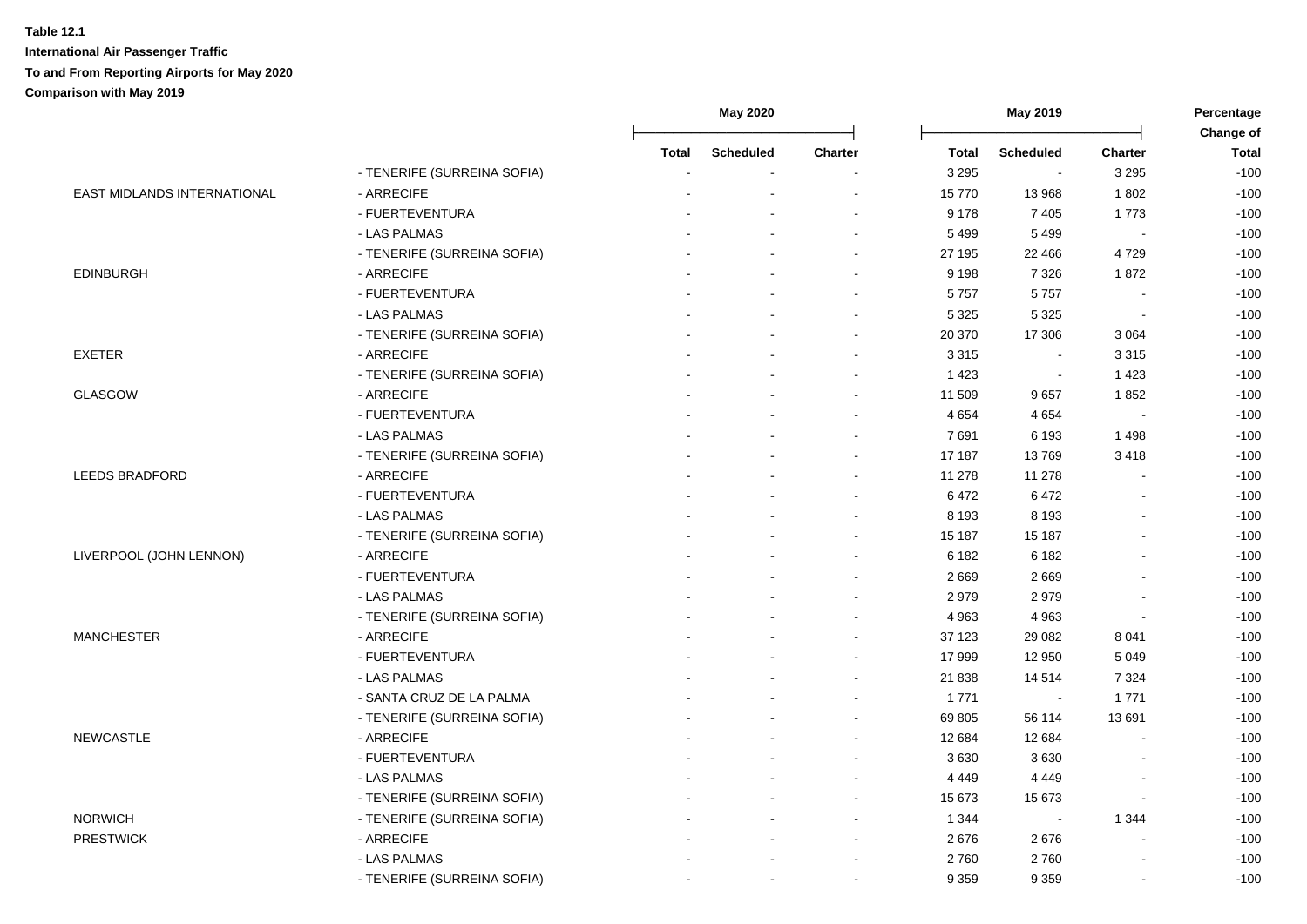|                                    |                         |                          | May 2020         |         |              | May 2019                 |                          | Percentage<br>Change of |  |
|------------------------------------|-------------------------|--------------------------|------------------|---------|--------------|--------------------------|--------------------------|-------------------------|--|
|                                    |                         | <b>Total</b>             | <b>Scheduled</b> | Charter | <b>Total</b> | Scheduled                | <b>Charter</b>           | <b>Total</b>            |  |
| <b>Total SPAIN(CANARY ISLANDS)</b> |                         | 1 0 9 2                  | 857              | 235     | 824 245      | 660 406                  | 163839                   | $-100$                  |  |
| <b>SWEDEN</b>                      |                         |                          |                  |         |              |                          |                          |                         |  |
| <b>GATWICK</b>                     | - GOTEBORG (LANDVETTER) |                          |                  |         | 11 098       | 11 098                   | $\blacksquare$           | $-100$                  |  |
|                                    | - STOCKHOLM (ARLANDA)   |                          |                  |         | 38 390       | 38 390                   |                          | $-100$                  |  |
| <b>HEATHROW</b>                    | - GOTEBORG (LANDVETTER) |                          |                  |         | 21 689       | 21 689                   |                          | $-100$                  |  |
|                                    | - STOCKHOLM (ARLANDA)   | 2959                     | 2959             |         | 89 274       | 89 274                   | L,                       | $-97$                   |  |
| <b>LUTON</b>                       | - STOCKHOLM (ARLANDA)   | $\overline{a}$           |                  |         | 2 5 6 3      | 2 5 6 3                  | $\mathbf{r}$             | $-100$                  |  |
| <b>STANSTED</b>                    | - GOTEBORG (LANDVETTER) | $\overline{a}$           |                  |         | 13 661       | 13 661                   | $\blacksquare$           | $-100$                  |  |
|                                    | - STOCKHOLM (SKAVSTA)   |                          |                  |         | 17 605       | 17 605                   | $\blacksquare$           | $-100$                  |  |
|                                    | - VASTERAS              |                          |                  |         | 6 3 8 0      | 6 3 8 0                  | $\blacksquare$           | $-100$                  |  |
| <b>BRISTOL</b>                     | - STOCKHOLM (ARLANDA)   |                          |                  |         | 2 5 8 1      | 2581                     | $\blacksquare$           | $-100$                  |  |
| <b>EDINBURGH</b>                   | - GOTEBORG (LANDVETTER) |                          |                  |         | 3 1 4 8      | 3 1 4 8                  | $\blacksquare$           | $-100$                  |  |
|                                    | - STOCKHOLM (ARLANDA)   |                          |                  |         | 11 282       | 11 282                   | $\blacksquare$           | $-100$                  |  |
|                                    | - STOCKHOLM (SKAVSTA)   |                          |                  |         | 2749         | 2749                     | $\sim$                   | $-100$                  |  |
| <b>ISLE OF MAN</b>                 | - STOCKHOLM (ARLANDA)   |                          |                  |         | 69           |                          | 69                       | $-100$                  |  |
| <b>MANCHESTER</b>                  | - GOTEBORG (LANDVETTER) |                          |                  | $\sim$  | 2 9 8 5      | 2985                     | $\blacksquare$           | $-100$                  |  |
|                                    | - STOCKHOLM (ARLANDA)   |                          |                  |         | 14 771       | 14771                    | $\overline{\phantom{a}}$ | $-100$                  |  |
| <b>Total SWEDEN</b>                |                         | 2959                     | 2959             |         | 238 245      | 238 176                  | 69                       | -99                     |  |
| Total WESTERN EUROPE-EU            |                         | 127 465                  | 125 100          | 2 3 6 5 | 14 189 183   | 13 287 169               | 902 014                  | -99                     |  |
| <b>WESTERN EUROPE-OTHER</b>        |                         |                          |                  |         |              |                          |                          |                         |  |
| <b>BOSNIA-HERZEGOVINA</b>          |                         |                          |                  |         |              |                          |                          |                         |  |
| <b>HEATHROW</b>                    | - SARAJEVO              | 44                       |                  | 44      |              |                          |                          |                         |  |
| <b>Total BOSNIA-HERZEGOVINA</b>    |                         | 44                       |                  | 44      |              |                          | $\overline{a}$           | Infinity                |  |
| <b>FAROE ISLANDS</b>               |                         |                          |                  |         |              |                          |                          |                         |  |
| <b>EDINBURGH</b>                   | - VAGAR                 |                          |                  |         | 1883         | 1883                     | $\blacksquare$           | $-100$                  |  |
| GLASGOW                            | - VAGAR                 |                          |                  |         | 230          |                          | 230                      | $-100$                  |  |
| <b>Total FAROE ISLANDS</b>         |                         |                          |                  |         | 2 1 1 3      | 1883                     | 230                      | $-100$                  |  |
| <b>ICELAND</b>                     |                         |                          |                  |         |              |                          |                          |                         |  |
| <b>GATWICK</b>                     | - KEFLAVIK              | $\overline{\phantom{a}}$ |                  |         | 11 486       | 11 486                   | $\blacksquare$           | $-100$                  |  |
| <b>HEATHROW</b>                    | - KEFLAVIK              | 1 2 1 4                  | 1 2 1 4          |         | 27 984       | 27 984                   |                          | $-96$                   |  |
| <b>LUTON</b>                       | - KEFLAVIK              |                          |                  |         | 14 648       | 14 648                   |                          | $-100$                  |  |
| <b>EDINBURGH</b>                   | - KEFLAVIK              |                          |                  |         | 3 0 5 5      | 3 0 5 5                  | L,                       | $-100$                  |  |
|                                    | - REYKJAVIK             |                          |                  |         | 195          | $\overline{\phantom{a}}$ | 195                      | $-100$                  |  |
| <b>GLASGOW</b>                     | - KEFLAVIK              |                          |                  |         | 10 578       | 10 578                   |                          | $-100$                  |  |
| <b>MANCHESTER</b>                  | - KEFLAVIK              | $\blacksquare$           |                  | $\sim$  | 9 0 9 2      | 9 0 9 2                  | $\blacksquare$           | $-100$                  |  |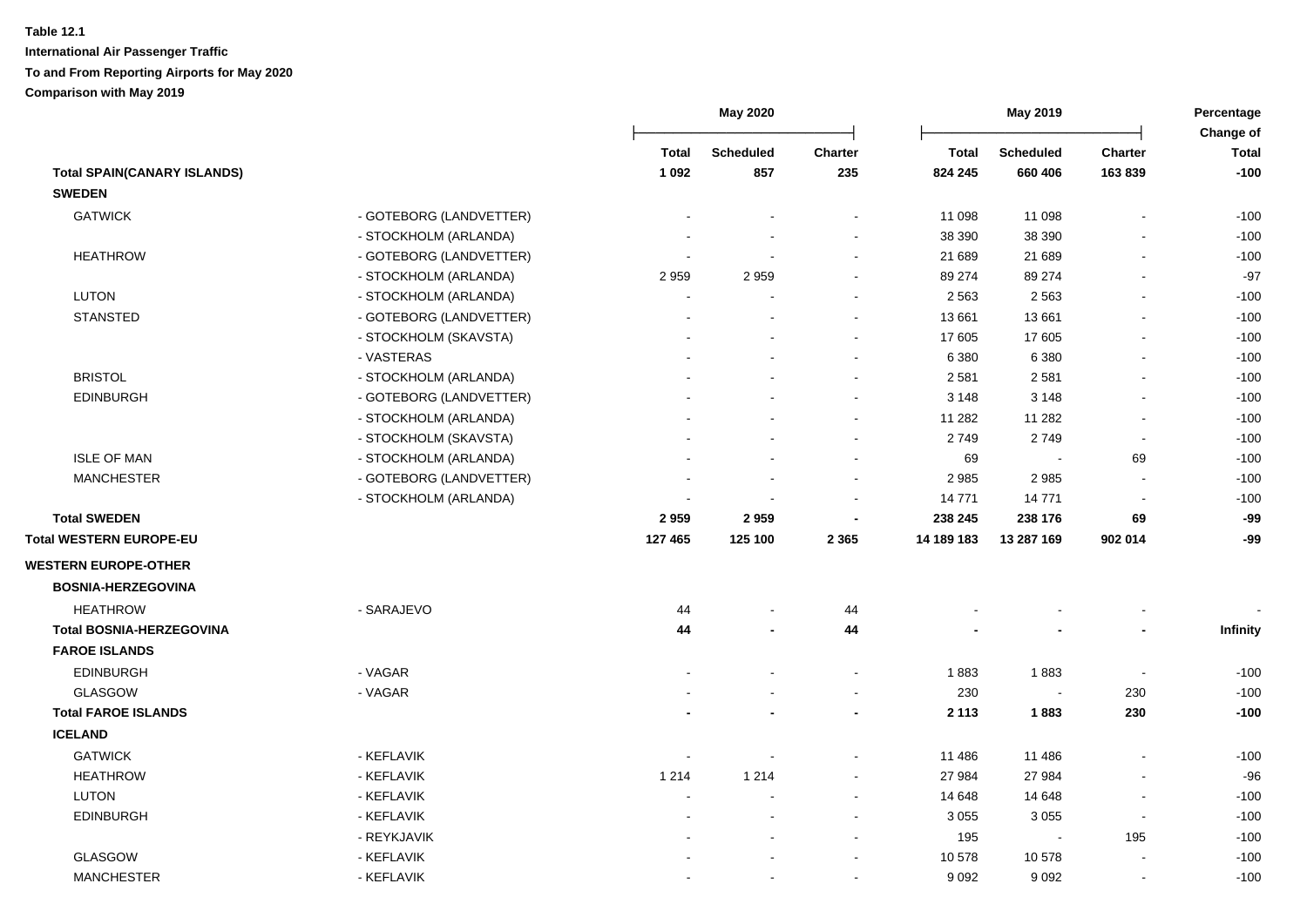|                         |                              |                          | May 2020         |                |              | May 2019                 |                          | Percentage<br>Change of  |
|-------------------------|------------------------------|--------------------------|------------------|----------------|--------------|--------------------------|--------------------------|--------------------------|
|                         |                              | <b>Total</b>             | <b>Scheduled</b> | <b>Charter</b> | <b>Total</b> | <b>Scheduled</b>         | <b>Charter</b>           | <b>Total</b>             |
| <b>Total ICELAND</b>    |                              | 1 2 1 4                  | 1 2 1 4          |                | 77 038       | 76 843                   | 195                      | $-98$                    |
| <b>KOSOVO</b>           |                              |                          |                  |                |              |                          |                          |                          |
| <b>HEATHROW</b>         | - PRISTINA                   | 138                      | 138              |                |              |                          |                          |                          |
| LUTON                   | - PRISTINA                   | $\overline{\phantom{a}}$ |                  |                | 7813         | 7813                     | $\overline{a}$           | $-100$                   |
| <b>Total KOSOVO</b>     |                              | 138                      | 138              | $\blacksquare$ | 7813         | 7813                     | $\blacksquare$           | -98                      |
| <b>MACEDONIA</b>        |                              |                          |                  |                |              |                          |                          |                          |
|                         | - OHRID                      |                          |                  |                | 2610         | 2610                     | $\overline{a}$           | $-100$                   |
|                         | - SKOPJE                     |                          |                  | $\blacksquare$ | 4 9 0 8      | 4 9 0 8                  | $\blacksquare$           | $-100$                   |
| <b>Total MACEDONIA</b>  |                              |                          |                  | $\blacksquare$ | 7518         | 7518                     | $\blacksquare$           | $-100$                   |
| <b>NORWAY</b>           |                              |                          |                  |                |              |                          |                          |                          |
| <b>GATWICK</b>          | - BERGEN                     |                          |                  | ÷.             | 18742        | 18742                    | $\blacksquare$           | $-100$                   |
|                         | - OSLO (GARDERMOEN)          |                          |                  | $\blacksquare$ | 32 136       | 32 136                   | $\blacksquare$           | $-100$                   |
|                         | - STAVANGER                  |                          |                  | $\blacksquare$ | 8 4 3 0      | 8 4 3 0                  | $\blacksquare$           | $-100$                   |
|                         | - TRONDHEIM (VAERNES)        |                          |                  | $\blacksquare$ | 5 4 9 0      | 5 4 9 0                  | ä,                       | $-100$                   |
| <b>HEATHROW</b>         | - OSLO (GARDERMOEN)          |                          |                  | $\sim$         | 56 652       | 56 652                   | $\blacksquare$           | $-100$                   |
|                         | - STAVANGER                  |                          |                  | $\blacksquare$ | 4 9 5 3      | 4 9 5 3                  | $\blacksquare$           | $-100$                   |
| <b>STANSTED</b>         | - KRISTIANSAND (KJEVIK)      |                          |                  | $\sim$         | 1 9 3 4      | 1934                     | $\blacksquare$           | $-100$                   |
|                         | - OSLO (GARDERMOEN)          |                          |                  | $\sim$         | 26 8 24      | 26 8 24                  |                          | $-100$                   |
|                         | - SANDEFJORD(TORP)           |                          |                  | $\sim$         | 5 6 8 5      | 5 6 8 5                  |                          | $-100$                   |
| ABERDEEN                | - ALESUND                    | 26                       |                  | 26             | $\sim$       |                          | $\blacksquare$           |                          |
|                         | - BERGEN                     | 2 2 1 8                  | 2 2 1 8          | $\sim$         | 3674         | 3674                     | $\blacksquare$           | $-40$                    |
|                         | - OSLO (GARDERMOEN)          | 48                       |                  | 48             | 3 3 0 2      | 3 3 0 2                  | ä,                       | $-99$                    |
|                         | - STAVANGER                  | 24                       | $\sim$           | 24             | 9 4 7 2      | 9472                     | $\blacksquare$           | $-100$                   |
|                         | - TRONDHEIM (VAERNES)        | 59                       |                  | 59             | $\sim$       |                          |                          | $\overline{\phantom{a}}$ |
| <b>EDINBURGH</b>        | - BERGEN                     |                          |                  | $\sim$         | 554          | 554                      | $\blacksquare$           | $-100$                   |
|                         | - OSLO (GARDERMOEN)          |                          |                  | $\sim$         | 11 697       | 11 697                   | $\blacksquare$           | $-100$                   |
|                         | - STAVANGER                  |                          |                  | $\blacksquare$ | 704          | 704                      | L,                       | $-100$                   |
| <b>INVERNESS</b>        | - BERGEN                     |                          |                  |                | 135          | 135                      |                          | $-100$                   |
| LIVERPOOL (JOHN LENNON) | - BERGEN                     | 60                       | 60               |                | 557          | 557                      | $\blacksquare$           | $-89$                    |
|                         | - EVENES                     |                          |                  |                | 230          | $\sim$                   | 230                      | $-100$                   |
|                         | - OSLO (GARDERMOEN)          |                          |                  | $\sim$         | 1 4 7 4      | $\blacksquare$           | 1 4 7 4                  | $-100$                   |
| <b>MANCHESTER</b>       | - BERGEN                     |                          |                  | $\blacksquare$ | 1 5 9 9      | 1599                     | $\blacksquare$           | $-100$                   |
|                         | - KRISTIANSUND (KUERNBERGET) |                          |                  | $\sim$         | 362          | $\overline{\phantom{a}}$ | 362                      | $-100$                   |
|                         | - OSLO (GARDERMOEN)          |                          |                  | $\sim$         | 10 986       | 10 986                   | $\sim$                   | $-100$                   |
|                         | - SANDEFJORD(TORP)           |                          |                  | ۰              | 5616         | 5616                     | $\overline{\phantom{a}}$ | $-100$                   |
|                         | - STAVANGER                  |                          |                  | $\blacksquare$ | 1 1 3 9      | 1 1 3 9                  | $\blacksquare$           | $-100$                   |
|                         |                              |                          |                  |                |              |                          |                          |                          |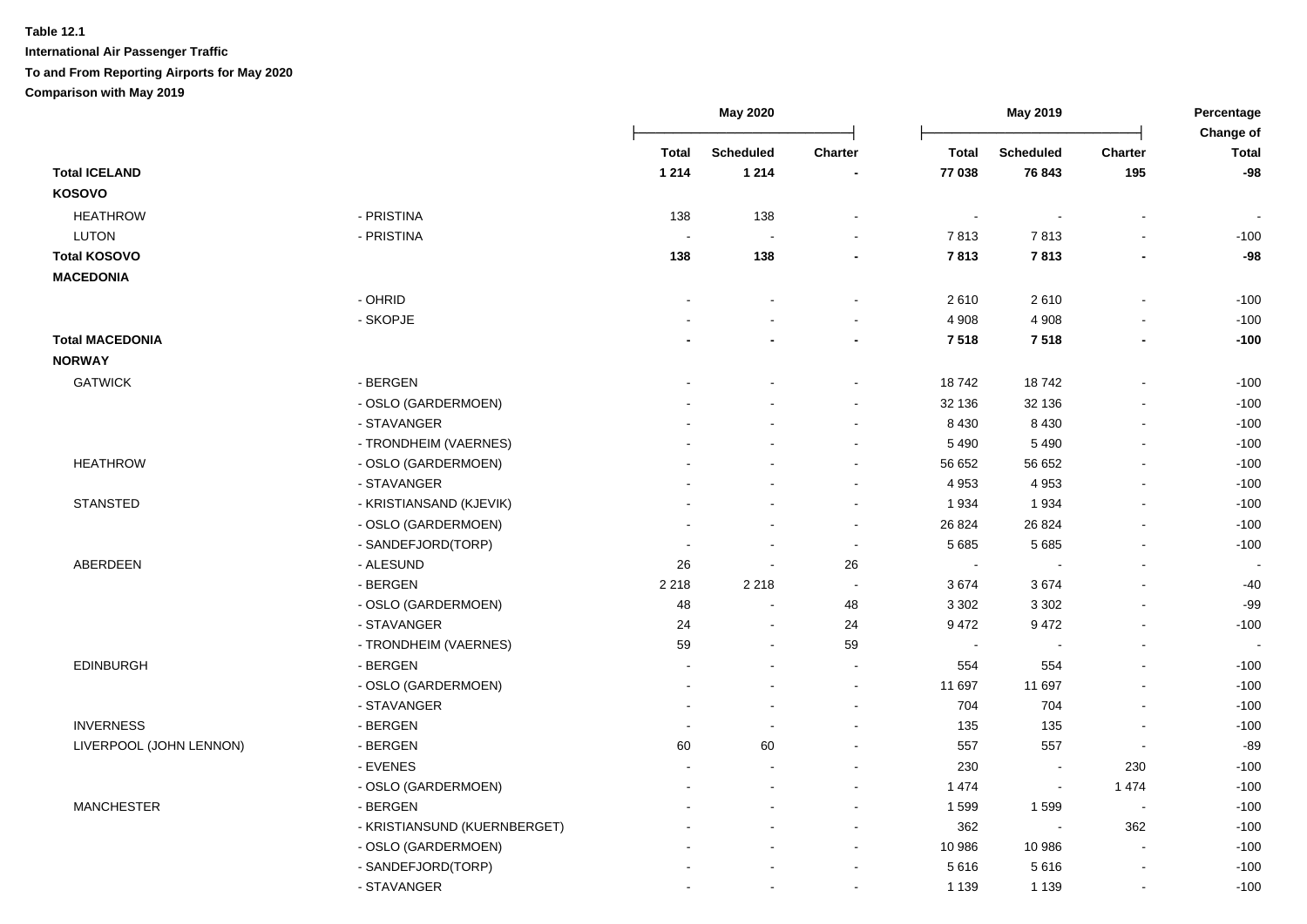|                                     |                 |              | <b>May 2020</b>  |                          |              | May 2019                 |                          | Percentage                |
|-------------------------------------|-----------------|--------------|------------------|--------------------------|--------------|--------------------------|--------------------------|---------------------------|
|                                     |                 | <b>Total</b> | <b>Scheduled</b> | Charter                  | <b>Total</b> | <b>Scheduled</b>         | Charter                  | Change of<br><b>Total</b> |
| <b>NEWCASTLE</b>                    | - STAVANGER     |              |                  | ÷,                       | 1 1 6 7      | 1 1 6 7                  |                          | $-100$                    |
| <b>NORWICH</b>                      | - BERGEN        |              |                  | $\overline{a}$           | 24           | 24                       |                          | $-100$                    |
|                                     | - STAVANGER     |              |                  | $\overline{\phantom{a}}$ | 32           | 32                       | $\sim$                   | $-100$                    |
| <b>SUMBURGH</b>                     | - BERGEN        |              |                  | $\overline{\phantom{a}}$ | 74           | 74                       | $\sim$                   | $-100$                    |
| <b>Total NORWAY</b>                 |                 | 2 4 3 5      | 2 2 7 8          | 157                      | 213 644      | 211 578                  | 2066                     | $-99$                     |
| <b>REPUBLIC OF MONTENEGRO</b>       |                 |              |                  |                          |              |                          |                          |                           |
| <b>GATWICK</b>                      | - PODGORICA     |              |                  |                          | 1647         | $\overline{\phantom{a}}$ | 1647                     | $-100$                    |
|                                     | - TIVAT         |              |                  | $\sim$                   | 4 3 9 8      | 4 3 9 8                  | $\sim$                   | $-100$                    |
| <b>STANSTED</b>                     | - PODGORICA     |              |                  | $\sim$                   | 3 2 4 8      | 3 2 4 8                  | $\sim$                   | $-100$                    |
| <b>MANCHESTER</b>                   | - PODGORICA     |              |                  | $\sim$                   | 2 0 8 9      | $\blacksquare$           | 2 0 8 9                  | $-100$                    |
|                                     | - TIVAT         |              |                  | $\sim$                   | 2 9 6 7      | 2 9 6 7                  | $\sim$                   | $-100$                    |
| <b>Total REPUBLIC OF MONTENEGRO</b> |                 |              |                  | $\blacksquare$           | 14 349       | 10 613                   | 3736                     | $-100$                    |
| <b>REPUBLIC OF SERBIA</b>           |                 |              |                  |                          |              |                          |                          |                           |
| <b>HEATHROW</b>                     | - BELGRADE      | 354          | 354              | $\blacksquare$           | 8 3 1 5      | 8 3 1 5                  |                          | $-96$                     |
| <b>LUTON</b>                        | - BELGRADE      | 891          | 891              | $\blacksquare$           | 6 3 5 3      | 6 3 5 3                  |                          | $-86$                     |
| <b>Total REPUBLIC OF SERBIA</b>     |                 | 1 2 4 5      | 1 2 4 5          | $\blacksquare$           | 14 668       | 14 668                   | $\blacksquare$           | $-92$                     |
| <b>SWITZERLAND</b>                  |                 |              |                  |                          |              |                          |                          |                           |
| <b>GATWICK</b>                      | - BALE MULHOUSE |              |                  | $\blacksquare$           | 25 30 5      | 25 30 5                  |                          | $-100$                    |
|                                     | - GENEVA        |              |                  | $\sim$                   | 52 971       | 52 971                   |                          | $-100$                    |
|                                     | - ZURICH        |              |                  | $\blacksquare$           | 13 041       | 13 041                   | $\sim$                   | $-100$                    |
| <b>HEATHROW</b>                     | - BALE MULHOUSE |              |                  | $\blacksquare$           | 23 009       | 23 009                   | $\sim$                   | $-100$                    |
|                                     | - GENEVA        | 3 0 7 1      | 3 0 7 1          | $\blacksquare$           | 72 388       | 72 388                   | $\overline{\phantom{a}}$ | $-96$                     |
|                                     | - ZURICH        | 4637         | 4637             | $\blacksquare$           | 92 222       | 92 222                   |                          | $-95$                     |
| <b>LONDON CITY</b>                  | - GENEVA        | $\sim$       |                  |                          | 14 287       | 14 287                   |                          | $-100$                    |
|                                     | - ZURICH        |              |                  | ÷,                       | 35 968       | 35 968                   |                          | $-100$                    |
| <b>LUTON</b>                        | - BALE MULHOUSE |              |                  | $\sim$                   | 8 3 4 8      | 8 3 4 8                  |                          | $-100$                    |
|                                     | - GENEVA        |              |                  | $\sim$                   | 15 279       | 15 279                   | $\sim$                   | $-100$                    |
|                                     | - ZURICH        |              |                  | $\sim$                   | 16 172       | 16 172                   | $\sim$                   | $-100$                    |
| <b>STANSTED</b>                     | - GENEVA        |              |                  | $\sim$                   | 164          | $\blacksquare$           | 164                      | $-100$                    |
| <b>BIRMINGHAM</b>                   | - GENEVA        |              |                  | $\blacksquare$           | 3 9 3 7      | 3804                     | 133                      | $-100$                    |
|                                     | - ZURICH        |              |                  | $\blacksquare$           | 7466         | 7466                     | $\blacksquare$           | $-100$                    |
| <b>BRISTOL</b>                      | - BALE MULHOUSE |              |                  | $\blacksquare$           | 5 0 5 3      | 5 0 5 3                  | $\sim$                   | $-100$                    |
|                                     | - GENEVA        |              |                  | $\blacksquare$           | 11 475       | 11 455                   | 20                       | $-100$                    |
| <b>EDINBURGH</b>                    | - BALE MULHOUSE |              |                  | $\sim$                   | 12 144       | 12 144                   | $\Delta$                 | $-100$                    |
|                                     | - BERNE         |              |                  | $\overline{\phantom{a}}$ | 147          |                          | 147                      | $-100$                    |
|                                     | - GENEVA        |              |                  |                          | 13772        | 13772                    |                          | $-100$                    |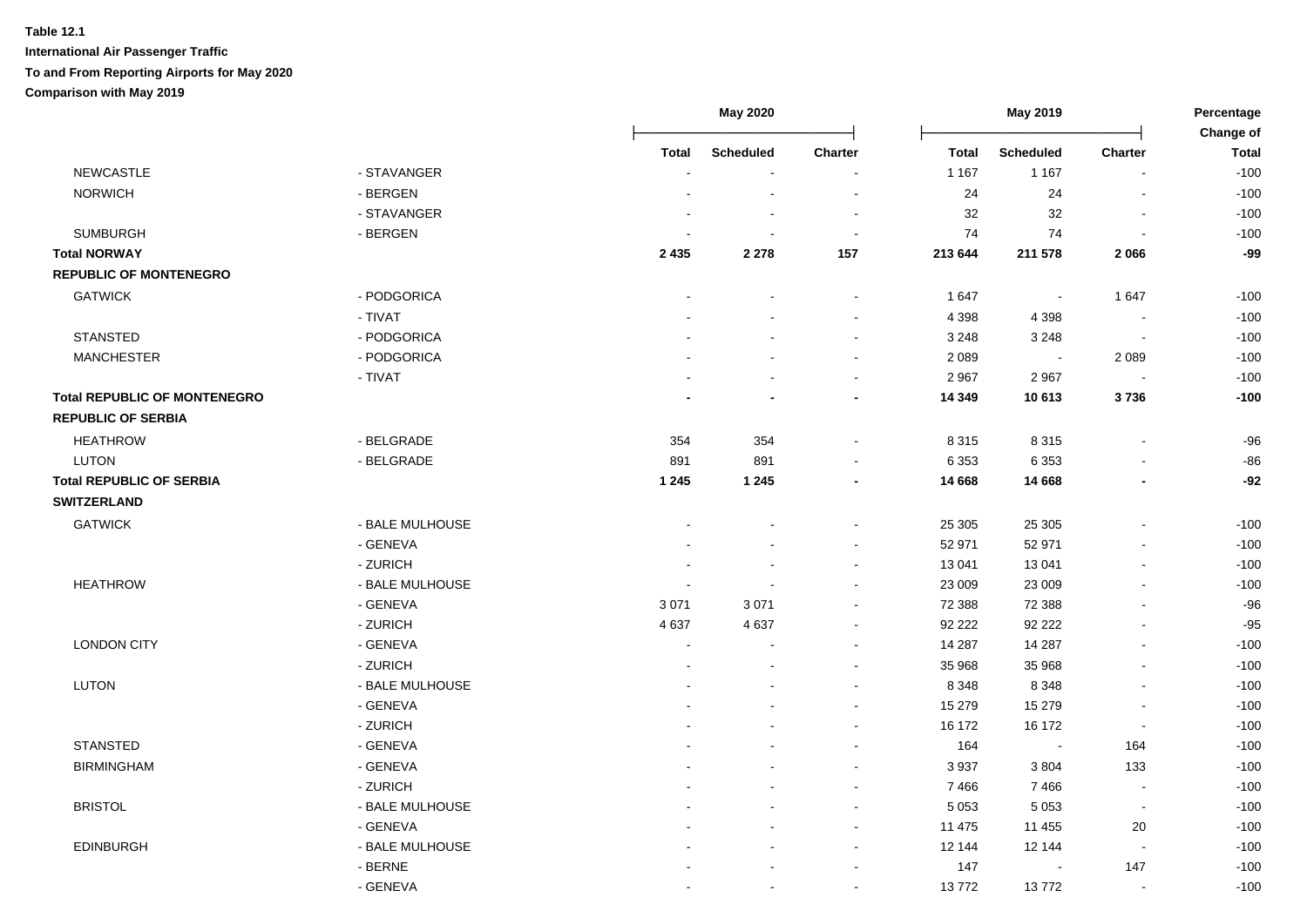|                          |                            | May 2020                 |                          |                | May 2019 |                  | Percentage               |                           |
|--------------------------|----------------------------|--------------------------|--------------------------|----------------|----------|------------------|--------------------------|---------------------------|
|                          |                            | <b>Total</b>             | <b>Scheduled</b>         | Charter        | Total    | <b>Scheduled</b> | Charter                  | Change of<br><b>Total</b> |
|                          | - ZURICH                   |                          |                          |                | 4793     | 4793             |                          | $-100$                    |
| <b>GUERNSEY</b>          | - ZURICH                   |                          |                          |                | 71       | 71               | $\overline{a}$           | $-100$                    |
| <b>JERSEY</b>            | - ZURICH                   |                          |                          |                | 183      | 183              | ä,                       | $-100$                    |
| LIVERPOOL (JOHN LENNON)  | - GENEVA                   |                          |                          |                | 5 5 3 9  | 5 5 3 9          | $\overline{a}$           | $-100$                    |
| <b>MANCHESTER</b>        | - BALE MULHOUSE            |                          |                          |                | 8 2 3 1  | 8 2 3 1          | $\blacksquare$           | $-100$                    |
|                          | - GENEVA                   |                          |                          | $\sim$         | 17 039   | 17 039           | $\blacksquare$           | $-100$                    |
|                          | - ZURICH                   |                          |                          | $\sim$         | 10 897   | 10897            | $\blacksquare$           | $-100$                    |
| <b>NEWCASTLE</b>         | - GENEVA                   |                          |                          |                | 2870     | 2870             | $\sim$                   | $-100$                    |
| <b>Total SWITZERLAND</b> |                            | 7708                     | 7708                     |                | 472 771  | 472 307          | 464                      | $-98$                     |
| <b>TURKEY</b>            |                            |                          |                          |                |          |                  |                          |                           |
| <b>GATWICK</b>           | - ANKARA (ESENBOGA)        |                          |                          |                | 1988     | 1988             | $\overline{\phantom{a}}$ | $-100$                    |
|                          | - ANTALYA                  |                          |                          |                | 40 498   | 30 966           | 9532                     | $-100$                    |
|                          | - BODRUM (MILAS)           |                          |                          |                | 15 3 63  | 13 390           | 1973                     | $-100$                    |
|                          | - DALAMAN                  |                          |                          |                | 43 173   | 35 185           | 7988                     | $-100$                    |
|                          | - ISTANBUL                 |                          |                          |                | 17 685   | 17 685           | $\blacksquare$           | $-100$                    |
|                          | - ISTANBUL (SABIHA GOKCEN) |                          |                          |                | 5 6 8 9  | 5 6 8 9          | $\blacksquare$           | $-100$                    |
|                          | - IZMIR (ADNAN MENDERES)   |                          |                          |                | 8949     | 6444             | 2 5 0 5                  | $-100$                    |
| <b>HEATHROW</b>          | - ISTANBUL                 |                          |                          |                | 84 767   | 84 767           |                          | $-100$                    |
|                          | - IZMIR (ADNAN MENDERES)   |                          |                          |                | 647      | ÷.               | 647                      | $-100$                    |
| <b>LUTON</b>             | - ANTALYA                  |                          |                          |                | 5 2 6 9  | 5 0 8 3          | 186                      | $-100$                    |
|                          | - BODRUM (MILAS)           |                          |                          |                | 3 0 5 6  | 3 0 5 6          | $\overline{\phantom{a}}$ | $-100$                    |
|                          | - DALAMAN                  |                          |                          | $\sim$         | 3 1 2 9  | 2955             | 174                      | $-100$                    |
| <b>STANSTED</b>          | - ANTALYA                  |                          |                          |                | 20 513   | 18896            | 1617                     | $-100$                    |
|                          | - BODRUM (MILAS)           |                          |                          |                | 6 1 3 9  | 6 1 3 9          | $\overline{\phantom{a}}$ | $-100$                    |
|                          | - DALAMAN                  |                          |                          |                | 23 341   | 20 649           | 2692                     | $-100$                    |
|                          | - ISTANBUL                 |                          |                          |                | 7 7 1 3  | 7713             |                          | $-100$                    |
|                          | - ISTANBUL (SABIHA GOKCEN) | 125                      | 125                      | $\sim$         | 34 690   | 34 690           |                          | $-100$                    |
|                          | - IZMIR (ADNAN MENDERES)   | $\sim$                   | $\overline{\phantom{a}}$ | $\sim$         | 7 3 0 7  | 7 3 0 7          | $\blacksquare$           | $-100$                    |
| ABERDEEN                 | - DALAMAN                  | $\overline{\phantom{a}}$ | $\sim$                   | $\blacksquare$ | 1512     | $\sim$           | 1512                     | $-100$                    |
|                          | - ISTANBUL (SABIHA GOKCEN) | 31                       |                          | 31             | $\sim$   |                  |                          |                           |
| BELFAST INTERNATIONAL    | - ANTALYA                  |                          |                          |                | 4 1 1 7  | 4 1 1 7          | $\blacksquare$           | $-100$                    |
|                          | - DALAMAN                  |                          |                          | $\sim$         | 5 5 0 6  | 5 5 0 6          | $\blacksquare$           | $-100$                    |
| <b>BIRMINGHAM</b>        | - ANTALYA                  |                          |                          | $\sim$         | 19 125   | 14 4 13          | 4712                     | $-100$                    |
|                          | - BODRUM (MILAS)           |                          |                          | $\sim$         | 3840     | 2624             | 1 2 1 6                  | $-100$                    |
|                          | - DALAMAN                  |                          |                          | $\sim$         | 16 690   | 11822            | 4868                     | $-100$                    |
|                          | - ISTANBUL                 |                          | $\blacksquare$           | $\sim$         | 12740    | 12740            | $\blacksquare$           | $-100$                    |
|                          |                            |                          |                          |                |          |                  |                          |                           |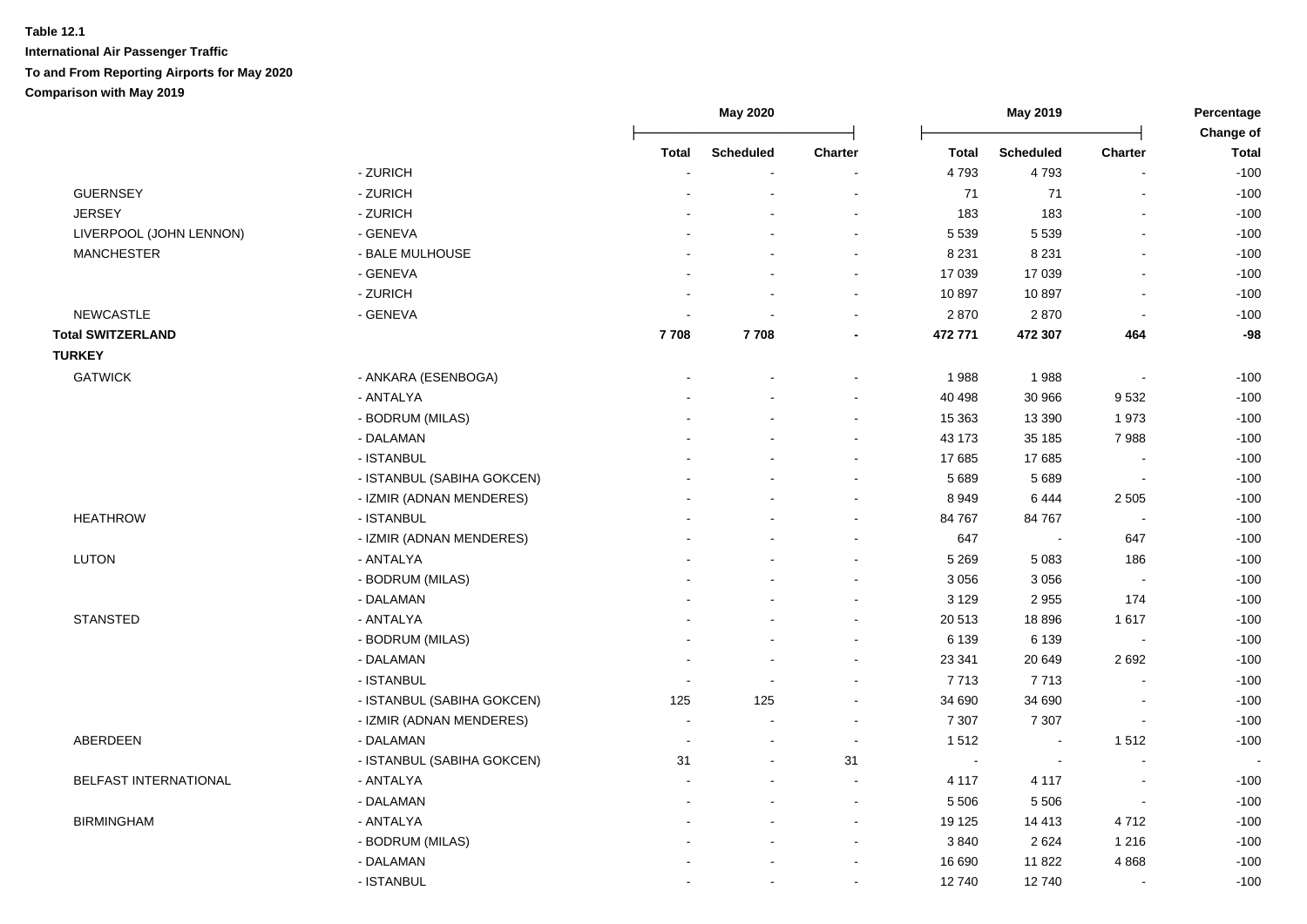|                                    |                          |                | <b>May 2020</b>  |                          | May 2019     |                  | Percentage               |                           |
|------------------------------------|--------------------------|----------------|------------------|--------------------------|--------------|------------------|--------------------------|---------------------------|
|                                    |                          | <b>Total</b>   | <b>Scheduled</b> | <b>Charter</b>           | <b>Total</b> | <b>Scheduled</b> | <b>Charter</b>           | Change of<br><b>Total</b> |
|                                    | - IZMIR (ADNAN MENDERES) |                |                  | $\overline{\phantom{a}}$ | 2797         | 1557             | 1 2 4 0                  | $-100$                    |
| <b>BOURNEMOUTH</b>                 | - ANTALYA                |                |                  | $\overline{a}$           | 183          | $\blacksquare$   | 183                      | $-100$                    |
|                                    | - DALAMAN                |                |                  | $\blacksquare$           | 486          | $\blacksquare$   | 486                      | $-100$                    |
| <b>BRISTOL</b>                     | - ANTALYA                |                |                  | $\overline{a}$           | 9818         | 8 3 1 9          | 1 4 9 9                  | $-100$                    |
|                                    | - BODRUM (MILAS)         |                |                  | $\blacksquare$           | 5 2 7 6      | 4759             | 517                      | $-100$                    |
|                                    | - DALAMAN                |                |                  | $\sim$                   | 15 4 98      | 12736            | 2762                     | $-100$                    |
| <b>CARDIFF WALES</b>               | - ANTALYA                |                |                  | $\sim$                   | 3 0 5 9      | $\sim$           | 3 0 5 9                  | $-100$                    |
|                                    | - DALAMAN                |                |                  | $\blacksquare$           | 7 7 3 4      | $\blacksquare$   | 7734                     | $-100$                    |
| DONCASTER SHEFFIELD                | - ANTALYA                |                |                  | $\blacksquare$           | 1 3 2 5      | $\sim$           | 1 3 2 5                  | $-100$                    |
|                                    | - BODRUM (MILAS)         |                |                  | $\blacksquare$           | 1 3 1 0      | $\blacksquare$   | 1 3 1 0                  | $-100$                    |
|                                    | - DALAMAN                |                |                  | $\sim$                   | 1491         | $\blacksquare$   | 1 4 9 1                  | $-100$                    |
| <b>EAST MIDLANDS INTERNATIONAL</b> | - ANTALYA                |                |                  | $\blacksquare$           | 4 6 9 5      | 4695             |                          | $-100$                    |
|                                    | - BODRUM (MILAS)         |                |                  | $\blacksquare$           | 1 1 1 7      | 1 1 1 7          | $\sim$                   | $-100$                    |
|                                    | - DALAMAN                |                |                  | $\blacksquare$           | 9 0 0 8      | 7 5 5 5          | 1453                     | $-100$                    |
| <b>EDINBURGH</b>                   | - ANTALYA                |                |                  | $\overline{\phantom{a}}$ | 2733         | 2733             |                          | $-100$                    |
|                                    | - BODRUM (MILAS)         |                |                  |                          | 4 2 0 8      | 4 2 0 8          |                          | $-100$                    |
|                                    | - DALAMAN                |                |                  |                          | 6945         | 5 3 6 7          | 1578                     | $-100$                    |
|                                    | - ISTANBUL               |                |                  | $\blacksquare$           | 7 2 3 6      | 7 2 3 6          | $\sim$                   | $-100$                    |
| <b>EXETER</b>                      | - DALAMAN                |                |                  | $\sim$                   | 615          | $\sim$           | 615                      | $-100$                    |
| GLASGOW                            | - ANTALYA                |                |                  | $\sim$                   | 14 985       | 13726            | 1 2 5 9                  | $-100$                    |
|                                    | - BODRUM (MILAS)         |                |                  | $\blacksquare$           | 2929         | 2929             | $\sim$                   | $-100$                    |
|                                    | - DALAMAN                |                |                  | $\blacksquare$           | 15 505       | 12 577           | 2928                     | $-100$                    |
|                                    | - IZMIR (ADNAN MENDERES) |                |                  | $\sim$                   | 1 4 2 5      | 1 4 2 5          |                          | $-100$                    |
| <b>LEEDS BRADFORD</b>              | - ANTALYA                |                |                  | $\blacksquare$           | 6473         | 6473             |                          | $-100$                    |
|                                    | - BODRUM (MILAS)         |                |                  | $\sim$                   | 1 672        | 1672             |                          | $-100$                    |
|                                    | - DALAMAN                |                |                  | $\sim$                   | 5 0 1 7      | 5017             |                          | $-100$                    |
|                                    | - IZMIR (ADNAN MENDERES) |                |                  | $\blacksquare$           | 1 0 5 9      | 1 0 5 9          |                          | $-100$                    |
| LIVERPOOL (JOHN LENNON)            | - BODRUM (MILAS)         |                |                  | $\sim$                   | 3 0 7 0      | 3 0 7 0          |                          | $-100$                    |
|                                    | - DALAMAN                |                |                  | $\blacksquare$           | 2816         | 2816             |                          | $-100$                    |
| <b>MANCHESTER</b>                  | - ANTALYA                |                |                  | $\sim$                   | 42 086       | 33 078           | 9 0 0 8                  | $-100$                    |
|                                    | - BODRUM (MILAS)         |                |                  | $\sim$                   | 10 179       | 8 3 3 0          | 1849                     | $-100$                    |
|                                    | - DALAMAN                | 126            | 126              | $\sim$                   | 49 716       | 42 064           | 7652                     | $-100$                    |
|                                    | - ISTANBUL               | ÷              |                  | $\sim$                   | 18 441       | 18 441           | $\overline{\phantom{a}}$ | $-100$                    |
|                                    | - IZMIR (ADNAN MENDERES) |                |                  | $\sim$                   | 8633         | 6029             | 2604                     | $-100$                    |
| <b>NEWCASTLE</b>                   | - ANTALYA                |                |                  | $\overline{\phantom{a}}$ | 9787         | 9787             |                          | $-100$                    |
|                                    | - BODRUM (MILAS)         | $\blacksquare$ |                  | $\blacksquare$           | 1 4 4 3      | 1443             |                          | $-100$                    |
|                                    |                          |                |                  |                          |              |                  |                          |                           |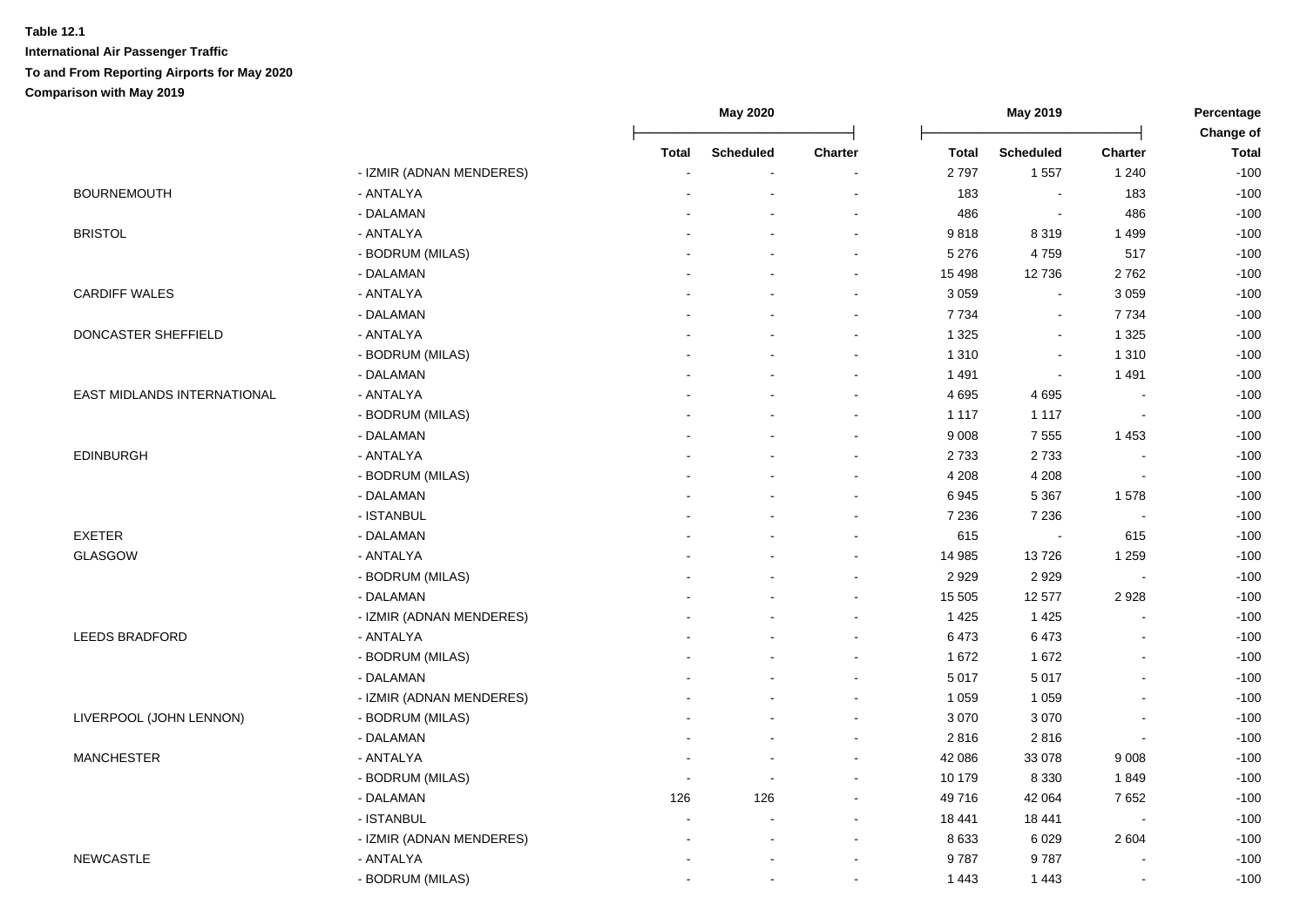|                                   |                          |                | <b>May 2020</b>  |                | May 2019     |                          | Percentage               |                           |
|-----------------------------------|--------------------------|----------------|------------------|----------------|--------------|--------------------------|--------------------------|---------------------------|
|                                   |                          | <b>Total</b>   | <b>Scheduled</b> | Charter        | <b>Total</b> | <b>Scheduled</b>         | <b>Charter</b>           | Change of<br><b>Total</b> |
|                                   | - DALAMAN                |                |                  |                | 16 882       | 16882                    |                          | $-100$                    |
|                                   | - IZMIR (ADNAN MENDERES) |                |                  |                | 1442         | 1 4 4 2                  |                          | $-100$                    |
| <b>NORWICH</b>                    | - DALAMAN                |                | $\blacksquare$   | $\blacksquare$ | 1 1 7 2      | $\sim$                   | 1 1 7 2                  | $-100$                    |
| <b>Total TURKEY</b>               |                          | 282            | 251              | 31             | 693 712      | 602 366                  | 91 346                   | $-100$                    |
| <b>Total WESTERN EUROPE-OTHER</b> |                          | 13 066         | 12834            | 232            | 1 503 626    | 1 405 589                | 98 037                   | $-99$                     |
| <b>EASTERN EUROPE-EU</b>          |                          |                |                  |                |              |                          |                          |                           |
| <b>BULGARIA</b>                   |                          |                |                  |                |              |                          |                          |                           |
| <b>GATWICK</b>                    | - BURGAS                 |                |                  |                | 4 6 22       | 1 4 7 2                  | 3 1 5 0                  | $-100$                    |
|                                   | - SOFIA                  |                |                  |                | 8 4 9 6      | 8 4 2 8                  | 68                       | $-100$                    |
|                                   | - VARNA                  |                |                  |                | 2 3 9 2      | 219                      | 2 1 7 3                  | $-100$                    |
| <b>HEATHROW</b>                   | - SOFIA                  | 5 2 0 3        | 5 2 0 3          |                | 15 931       | 15 931                   |                          | $-67$                     |
| <b>LUTON</b>                      | - BURGAS                 | 1635           | 1 6 3 5          |                | 4720         | 4720                     | ä,                       | $-65$                     |
|                                   | - SOFIA                  | 16 607         | 16 607           |                | 31 504       | 31 504                   | ä,                       | $-47$                     |
|                                   | - VARNA                  | 3 4 8 5        | 3 4 8 5          |                | 10894        | 10894                    | $\blacksquare$           | $-68$                     |
| <b>STANSTED</b>                   | - BURGAS                 | $\blacksquare$ |                  |                | 3 0 6 3      | 2517                     | 546                      | $-100$                    |
|                                   | - PLOVDIV                | ä,             | $\overline{a}$   |                | 5 0 6 6      | 5 0 6 6                  | $\blacksquare$           | $-100$                    |
|                                   | - SOFIA                  | 1 4 5 3        | 1 4 5 3          |                | 22 113       | 22 113                   | $\sim$                   | $-93$                     |
| BELFAST INTERNATIONAL             | - BURGAS                 |                |                  |                | 905          | 205                      | 700                      | $-100$                    |
| <b>BIRMINGHAM</b>                 | - BURGAS                 |                |                  |                | 6 3 7 2      | 3748                     | 2624                     | $-100$                    |
|                                   | - SOFIA                  |                |                  |                | 4651         | 4651                     |                          | $-100$                    |
| <b>BRISTOL</b>                    | - BURGAS                 |                |                  |                | 1776         | 683                      | 1 0 9 3                  | $-100$                    |
| <b>CARDIFF WALES</b>              | - BURGAS                 |                |                  |                | 960          | $\blacksquare$           | 960                      | $-100$                    |
| DONCASTER SHEFFIELD               | - BURGAS                 |                |                  |                | 1733         | $\sim$                   | 1733                     | $-100$                    |
| EAST MIDLANDS INTERNATIONAL       | - BURGAS                 |                |                  |                | 2944         | 1755                     | 1 1 8 9                  | $-100$                    |
| <b>EDINBURGH</b>                  | - BURGAS                 |                |                  |                | 1875         | 941                      | 934                      | $-100$                    |
|                                   | - SOFIA                  |                |                  |                | 3 2 9 0      | 3 2 9 0                  | $\overline{\phantom{a}}$ | $-100$                    |
| <b>GLASGOW</b>                    | - BURGAS                 |                |                  |                | 2728         | 1941                     | 787                      | $-100$                    |
| <b>HUMBERSIDE</b>                 | - BURGAS                 |                |                  |                | 845          | $\overline{\phantom{a}}$ | 845                      | $-100$                    |
| <b>LEEDS BRADFORD</b>             | - BURGAS                 |                |                  |                | 1 5 4 3      | 1 1 8 9                  | 354                      | $-100$                    |
| LIVERPOOL (JOHN LENNON)           | - SOFIA                  |                |                  |                | 2852         | 2852                     | ÷,                       | $-100$                    |
| <b>MANCHESTER</b>                 | - BURGAS                 |                |                  |                | 10 222       | 5 0 0 7                  | 5 2 1 5                  | $-100$                    |
|                                   | - SOFIA                  |                |                  |                | 4 3 6 0      | 4 3 6 0                  |                          | $-100$                    |
|                                   | - VARNA                  |                |                  |                | 2 4 2 0      | 708                      | 1712                     | $-100$                    |
| <b>NEWCASTLE</b>                  | - BURGAS                 |                |                  |                | 4 2 8 4      | 4 2 8 4                  | $\sim$                   | $-100$                    |
| <b>NORWICH</b>                    | - BURGAS                 |                |                  |                | 565          |                          | 565                      | $-100$                    |
| <b>Total BULGARIA</b>             |                          | 28 383         | 28 3 8 3         |                | 163 126      | 138 478                  | 24 648                   | $-83$                     |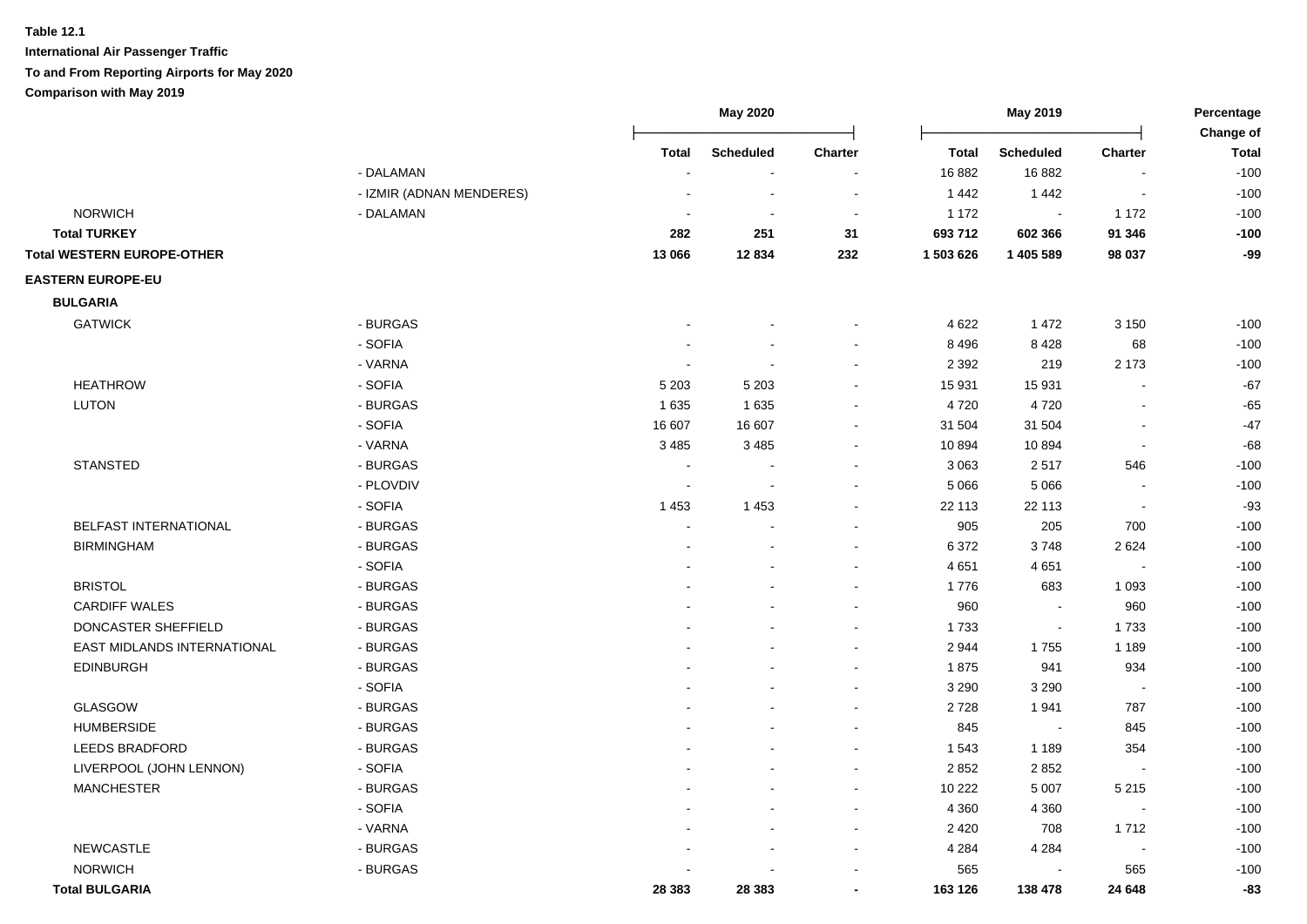|                             |                 |                | <b>May 2020</b>  |                          | May 2019     |                  | Percentage<br>Change of  |              |
|-----------------------------|-----------------|----------------|------------------|--------------------------|--------------|------------------|--------------------------|--------------|
|                             |                 | Total          | <b>Scheduled</b> | <b>Charter</b>           | <b>Total</b> | <b>Scheduled</b> | <b>Charter</b>           | <b>Total</b> |
| <b>CZECH REPUBLIC</b>       |                 |                |                  |                          |              |                  |                          |              |
| <b>GATWICK</b>              | - PRAGUE        |                |                  |                          | 21 4 23      | 21 4 23          | $\blacksquare$           | $-100$       |
| <b>HEATHROW</b>             | - PRAGUE        |                |                  |                          | 39 518       | 39 518           |                          | $-100$       |
| <b>LONDON CITY</b>          | - PRAGUE        |                |                  |                          | 3572         | 3572             | $\overline{\phantom{a}}$ | $-100$       |
| <b>LUTON</b>                | - PRAGUE        |                |                  |                          | 9687         | 9687             | $\overline{\phantom{a}}$ | $-100$       |
| SOUTHEND                    | - PRAGUE        |                |                  |                          | 4 5 5 6      | 4556             | $\sim$                   | $-100$       |
| <b>STANSTED</b>             | - BRNO (TURANY) |                |                  | $\blacksquare$           | 10873        | 10873            | $\blacksquare$           | $-100$       |
|                             | - OSTRAVA       |                |                  | $\blacksquare$           | 4 4 7 2      | 4 4 7 2          | $\blacksquare$           | $-100$       |
|                             | - PARDUBICE     |                |                  |                          | 4 2 2 2      | 4 2 2 2          | $\overline{a}$           | $-100$       |
|                             | - PRAGUE        |                |                  | $\sim$                   | 38 793       | 38793            | $\sim$                   | $-100$       |
| <b>BIRMINGHAM</b>           | - PRAGUE        |                |                  | $\sim$                   | 9 1 2 7      | 9 1 2 7          | $\blacksquare$           | $-100$       |
| <b>BOURNEMOUTH</b>          | - PRAGUE        |                |                  |                          | 2 9 5 0      | 2 9 5 0          | $\overline{a}$           | $-100$       |
| <b>BRISTOL</b>              | - PRAGUE        |                |                  | $\sim$                   | 7 3 6 8      | 7 3 6 8          | $\blacksquare$           | $-100$       |
| EAST MIDLANDS INTERNATIONAL | - PRAGUE        |                |                  |                          | 2 2 5 4      | 2 2 5 4          |                          | $-100$       |
| <b>EDINBURGH</b>            | - PRAGUE        |                |                  |                          | 14 534       | 14 534           | L,                       | $-100$       |
| <b>GLASGOW</b>              | - PRAGUE        |                |                  |                          | 2857         | 2857             | ÷.                       | $-100$       |
| <b>LEEDS BRADFORD</b>       | - PRAGUE        |                |                  |                          | 2 2 7 8      | 2 2 7 8          | $\overline{a}$           | $-100$       |
| LIVERPOOL (JOHN LENNON)     | - PRAGUE        |                |                  | $\sim$                   | 4836         | 4836             | $\overline{a}$           | $-100$       |
| <b>MANCHESTER</b>           | - PRAGUE        |                |                  | $\sim$                   | 14 661       | 14 661           | $\blacksquare$           | $-100$       |
| <b>NEWCASTLE</b>            | - PRAGUE        |                |                  | $\overline{\phantom{a}}$ | 2 9 6 1      | 2961             | $\blacksquare$           | $-100$       |
| <b>Total CZECH REPUBLIC</b> |                 |                |                  |                          | 200 942      | 200 942          | ٠                        | $-100$       |
| <b>ESTONIA</b>              |                 |                |                  |                          |              |                  |                          |              |
| <b>GATWICK</b>              | - TALLIN        |                |                  |                          | 5 4 8 4      | 5 4 8 4          |                          | $-100$       |
| <b>LUTON</b>                | - TALLIN        |                |                  |                          | 5 1 5 7      | 5 1 5 7          | $\blacksquare$           | $-100$       |
| <b>STANSTED</b>             | - TALLIN        |                |                  | $\sim$                   | 6 3 6 2      | 6 3 6 2          | $\blacksquare$           | $-100$       |
| <b>EDINBURGH</b>            | - TALLIN        |                |                  |                          | 3 0 5 5      | 3 0 5 5          | $\overline{a}$           | $-100$       |
| <b>Total ESTONIA</b>        |                 |                |                  |                          | 20 058       | 20 058           | ٠                        | $-100$       |
| <b>HUNGARY</b>              |                 |                |                  |                          |              |                  |                          |              |
| <b>GATWICK</b>              | - BUDAPEST      |                |                  |                          | 27 485       | 27 485           |                          | $-100$       |
| <b>HEATHROW</b>             | - BUDAPEST      |                |                  |                          | 37 297       | 37 297           | L,                       | $-100$       |
| <b>LONDON CITY</b>          | - BUDAPEST      |                |                  |                          | 4 9 5 8      | 4 9 5 8          |                          | $-100$       |
| <b>LUTON</b>                | - BUDAPEST      | 5 5 2 2        | 5 5 2 2          |                          | 49 583       | 49 583           | $\overline{a}$           | $-89$        |
|                             | - DEBRECEN      | $\overline{a}$ |                  |                          | 14 5 67      | 14 5 67          | $\overline{\phantom{a}}$ | $-100$       |
| <b>STANSTED</b>             | - BUDAPEST      | 1689           | 1689             |                          | 38 622       | 38 592           | 30                       | $-96$        |
| <b>BIRMINGHAM</b>           | - BUDAPEST      | 848            | 848              |                          | 4 1 4 3      | 4 1 4 3          | L,                       | $-80$        |
| <b>BRISTOL</b>              | - BUDAPEST      | $\overline{a}$ | $\overline{a}$   | $\sim$                   | 4685         | 4685             | $\blacksquare$           | $-100$       |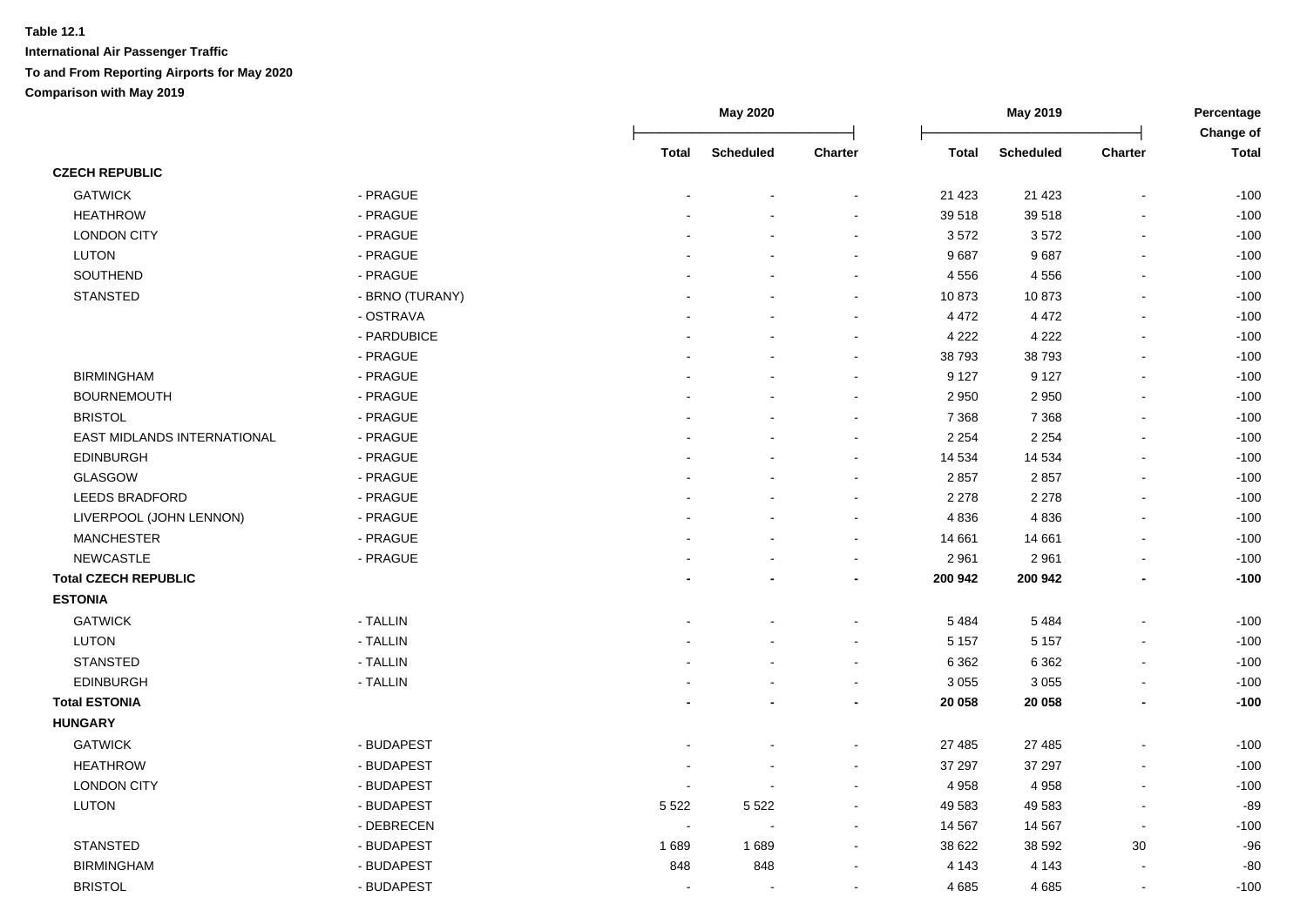|                              |            |              | May 2020         |                |              | May 2019         |                          | Percentage<br>Change of |  |
|------------------------------|------------|--------------|------------------|----------------|--------------|------------------|--------------------------|-------------------------|--|
|                              |            | <b>Total</b> | <b>Scheduled</b> | <b>Charter</b> | <b>Total</b> | <b>Scheduled</b> | <b>Charter</b>           | <b>Total</b>            |  |
| DONCASTER SHEFFIELD          | - BUDAPEST |              |                  |                | 2 3 3 7      | 2 3 3 7          | $\blacksquare$           | $-100$                  |  |
|                              | - DEBRECEN |              |                  |                | 2863         | 2863             | ÷,                       | $-100$                  |  |
| EAST MIDLANDS INTERNATIONAL  | - BUDAPEST |              |                  |                | 7511         | 7511             | $\blacksquare$           | $-100$                  |  |
| <b>EDINBURGH</b>             | - BUDAPEST |              |                  |                | 8 2 8 9      | 8 2 8 9          | $\blacksquare$           | $-100$                  |  |
| <b>GLASGOW</b>               | - BUDAPEST |              |                  |                | 3 1 1 4      | 3 1 1 4          | $\blacksquare$           | $-100$                  |  |
| <b>LEEDS BRADFORD</b>        | - BUDAPEST |              |                  |                | 2666         | 2666             | $\blacksquare$           | $-100$                  |  |
| LIVERPOOL (JOHN LENNON)      | - BUDAPEST | 687          | 687              |                | 4411         | 4411             | $\blacksquare$           | $-84$                   |  |
| <b>MANCHESTER</b>            | - BUDAPEST |              |                  |                | 15 505       | 15 505           | $\blacksquare$           | $-100$                  |  |
| <b>Total HUNGARY</b>         |            | 8746         | 8746             |                | 228 036      | 228 006          | $30\,$                   | $-96$                   |  |
| <b>LATVIA</b>                |            |              |                  |                |              |                  |                          |                         |  |
| <b>GATWICK</b>               | - RIGA     |              |                  |                | 14 216       | 14 216           | $\blacksquare$           | $-100$                  |  |
| <b>LUTON</b>                 | - RIGA     |              |                  |                | 17 404       | 17 404           | $\blacksquare$           | $-100$                  |  |
| <b>STANSTED</b>              | - RIGA     |              |                  |                | 21 885       | 21 885           | $\blacksquare$           | $-100$                  |  |
| ABERDEEN                     | - RIGA     | 111          |                  | 111            | 1 2 9 8      | 1 2 9 8          | $\overline{\phantom{a}}$ | $-91$                   |  |
| DONCASTER SHEFFIELD          | - RIGA     |              |                  |                | 2789         | 2789             | $\sim$                   | $-100$                  |  |
| EAST MIDLANDS INTERNATIONAL  | - RIGA     |              |                  |                | 5 0 0 6      | 5 0 0 6          |                          | $-100$                  |  |
| <b>EDINBURGH</b>             | - RIGA     |              |                  |                | 1786         | 1786             | $\blacksquare$           | $-100$                  |  |
| <b>LEEDS BRADFORD</b>        | - RIGA     |              |                  |                | 3 1 8 4      | 3 1 8 4          | $\blacksquare$           | $-100$                  |  |
| <b>MANCHESTER</b>            | - RIGA     |              |                  | $\sim$         | 4 6 4 1      | 4 6 4 1          |                          | $-100$                  |  |
| <b>Total LATVIA</b>          |            | 111          |                  | 111            | 72 209       | 72 209           |                          | $-100$                  |  |
| <b>LITHUANIA</b>             |            |              |                  |                |              |                  |                          |                         |  |
| <b>LONDON CITY</b>           | - VILNIUS  |              |                  |                | 5939         | 5939             | $\overline{\phantom{a}}$ | $-100$                  |  |
| LUTON                        | - KAUNAS   |              |                  | $\sim$         | 18 557       | 18 557           |                          | $-100$                  |  |
|                              | - PALANGA  |              |                  |                | 6 2 8 1      | 6 2 8 1          | $\sim$                   | $-100$                  |  |
|                              | - VILNIUS  |              |                  |                | 26 671       | 26 671           | $\sim$                   | $-100$                  |  |
| <b>STANSTED</b>              | - KAUNAS   |              |                  |                | 6459         | 6459             |                          | $-100$                  |  |
|                              | - PALANGA  |              |                  |                | 2 9 2 5      | 2925             | $\blacksquare$           | $-100$                  |  |
|                              | - VILNIUS  | 75           |                  | 75             | 11 060       | 11 060           |                          | $-99$                   |  |
| <b>BELFAST INTERNATIONAL</b> | - VILNIUS  |              |                  |                | 3 8 0 6      | 3806             | ÷,                       | $-100$                  |  |
| <b>BRISTOL</b>               | - KAUNAS   |              |                  | $\sim$         | 2 9 3 4      | 2934             | $\sim$                   | $-100$                  |  |
| DONCASTER SHEFFIELD          | - VILNIUS  |              |                  | $\sim$         | 6 0 6 0      | 6 0 6 0          | $\sim$                   | $-100$                  |  |
| <b>EDINBURGH</b>             | - KAUNAS   |              |                  | $\sim$         | 2922         | 2922             | $\sim$                   | $-100$                  |  |
| <b>LEEDS BRADFORD</b>        | - VILNIUS  |              |                  | $\sim$         | 3 1 4 3      | 3 1 4 3          | $\sim$                   | $-100$                  |  |
| LIVERPOOL (JOHN LENNON)      | - VILNIUS  |              |                  |                | 3 2 2 4      | 3 2 2 4          |                          | $-100$                  |  |
| <b>Total LITHUANIA</b>       |            | 75           |                  | 75             | 99 981       | 99 981           | ٠                        | $-100$                  |  |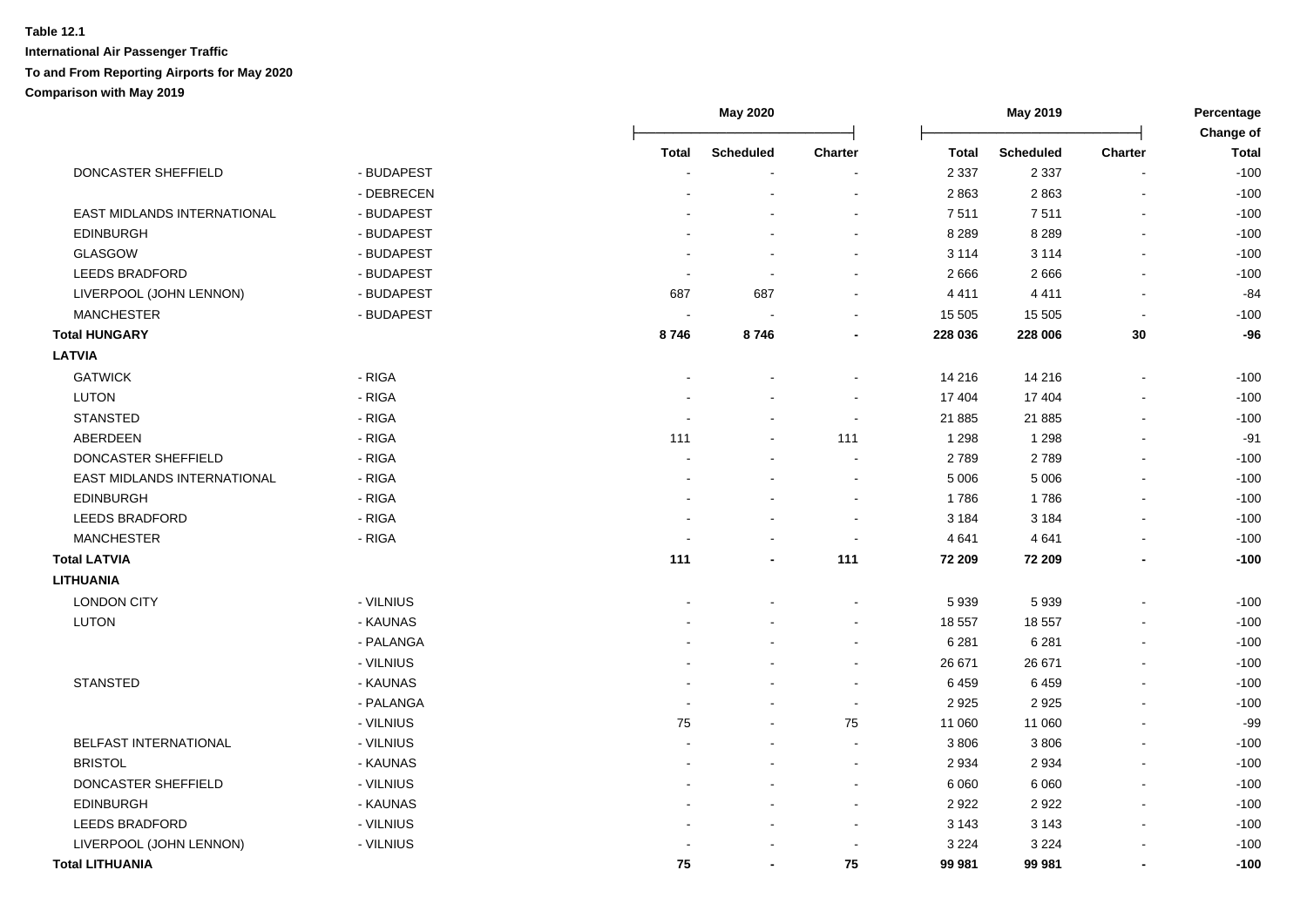|                       |                           |                          | May 2020         |                          |              | May 2019         |                          | Percentage<br>Change of  |
|-----------------------|---------------------------|--------------------------|------------------|--------------------------|--------------|------------------|--------------------------|--------------------------|
|                       |                           | <b>Total</b>             | <b>Scheduled</b> | Charter                  | <b>Total</b> | <b>Scheduled</b> | Charter                  | <b>Total</b>             |
| <b>POLAND</b>         |                           |                          |                  |                          |              |                  |                          |                          |
| <b>GATWICK</b>        | - KRAKOW                  |                          |                  | $\sim$                   | 13 950       | 13 950           |                          | $-100$                   |
|                       | - WROCLAW                 | 20                       | $\blacksquare$   | 20                       | $\sim$       |                  |                          | $\overline{\phantom{a}}$ |
| <b>HEATHROW</b>       | - KRAKOW                  | $\sim$                   | $\sim$           | $\sim$                   | 11 545       | 11 545           | $\overline{\phantom{a}}$ | $-100$                   |
|                       | - WARSAW (CHOPIN)         | 174                      | $\blacksquare$   | 174                      | 40 625       | 40 625           | L.                       | $-100$                   |
| <b>LONDON CITY</b>    | - WARSAW (CHOPIN)         | $\overline{\phantom{a}}$ | $\sim$           | $\sim$                   | 6 5 38       | 6538             | $\sim$                   | $-100$                   |
| <b>LUTON</b>          | - BYDGOSZCZ               |                          |                  | $\blacksquare$           | 5 0 28       | 5 0 28           | $\blacksquare$           | $-100$                   |
|                       | - GDANSK                  |                          |                  | $\blacksquare$           | 31 4 28      | 31 4 28          | $\blacksquare$           | $-100$                   |
|                       | - KATOWICE                |                          |                  | $\blacksquare$           | 29 770       | 29 544           | 226                      | $-100$                   |
|                       | - KRAKOW                  |                          |                  | $\blacksquare$           | 24 779       | 24 779           | $\overline{a}$           | $-100$                   |
|                       | - LUBLIN (PORT LOTNICZY)  |                          |                  | $\blacksquare$           | 17786        | 17786            | $\blacksquare$           | $-100$                   |
|                       | - POZNAN                  |                          |                  | $\blacksquare$           | 13 278       | 13 278           | $\blacksquare$           | $-100$                   |
|                       | - RZESZOW                 |                          |                  | $\blacksquare$           | 4741         | 4741             | $\overline{a}$           | $-100$                   |
|                       | - SZYMANY (MAZURY)        |                          |                  |                          | 2 7 8 4      | 2784             | $\blacksquare$           | $-100$                   |
|                       | - WARSAW (CHOPIN)         |                          |                  |                          | 42 917       | 42 917           |                          | $-100$                   |
|                       | - WROCLAW                 |                          |                  |                          | 15 183       | 15 183           |                          | $-100$                   |
| <b>STANSTED</b>       | - BYDGOSZCZ               |                          |                  | $\blacksquare$           | 11 072       | 11 072           |                          | $-100$                   |
|                       | - GDANSK                  |                          |                  | $\sim$                   | 19 084       | 19 0 84          |                          | $-100$                   |
|                       | - KATOWICE                |                          |                  | $\sim$                   | 11 218       | 11 218           |                          | $-100$                   |
|                       | - KRAKOW                  |                          |                  | $\blacksquare$           | 32 054       | 32 054           |                          | $-100$                   |
|                       | - LODZ LUBLINEK           |                          |                  | $\blacksquare$           | 9 4 1 1      | 9411             | $\blacksquare$           | $-100$                   |
|                       | - POZNAN                  |                          |                  | $\blacksquare$           | 14 360       | 14 3 60          | $\blacksquare$           | $-100$                   |
|                       | - RZESZOW                 |                          |                  |                          | 14 6 26      | 14 6 26          |                          | $-100$                   |
|                       | - SZCZECIN (GOLENOW)      |                          |                  | $\overline{a}$           | 10 935       | 10 935           | $\overline{a}$           | $-100$                   |
|                       | - SZYMANY (MAZURY)        |                          |                  | $\blacksquare$           | 4 6 4 4      | 4 6 4 4          |                          | $-100$                   |
|                       | - WARSAW (MODLIN MASOVIA) |                          |                  | $\sim$                   | 39 621       | 39 621           |                          | $-100$                   |
|                       | - WROCLAW                 |                          |                  | $\sim$                   | 19 251       | 19 251           | $\overline{a}$           | $-100$                   |
| ABERDEEN              | - GDANSK                  | 117                      |                  | 117                      | 4 3 6 3      | 4 3 6 3          |                          | $-97$                    |
| BELFAST INTERNATIONAL | - GDANSK                  |                          |                  |                          | 3 1 3 7      | 3 1 3 7          |                          | $-100$                   |
|                       | - KRAKOW                  |                          |                  | $\sim$                   | 8 4 4 1      | 8 4 4 1          | $\overline{a}$           | $-100$                   |
|                       | - WARSAW (MODLIN MASOVIA) |                          | $\blacksquare$   | $\sim$                   | 2878         | 2878             |                          | $-100$                   |
|                       | - WROCLAW                 |                          |                  | $\sim$                   | 3 2 2 8      | 3 2 2 8          | $\blacksquare$           | $-100$                   |
| <b>BIRMINGHAM</b>     | - BYDGOSZCZ               |                          | $\blacksquare$   | $\blacksquare$           | 4 6 27       | 4 6 27           | $\blacksquare$           | $-100$                   |
|                       | - GDANSK                  |                          | $\sim$           | $\overline{\phantom{a}}$ | 3 2 2 1      | 3 2 2 1          | $\blacksquare$           | $-100$                   |
|                       | - KATOWICE                |                          |                  | $\blacksquare$           | 3 2 1 6      | 3 2 1 6          | $\blacksquare$           | $-100$                   |
|                       | - KRAKOW                  |                          | $\sim$           | $\overline{a}$           | 7 602        | 7602             | $\blacksquare$           | $-100$                   |
|                       |                           |                          |                  |                          |              |                  |                          |                          |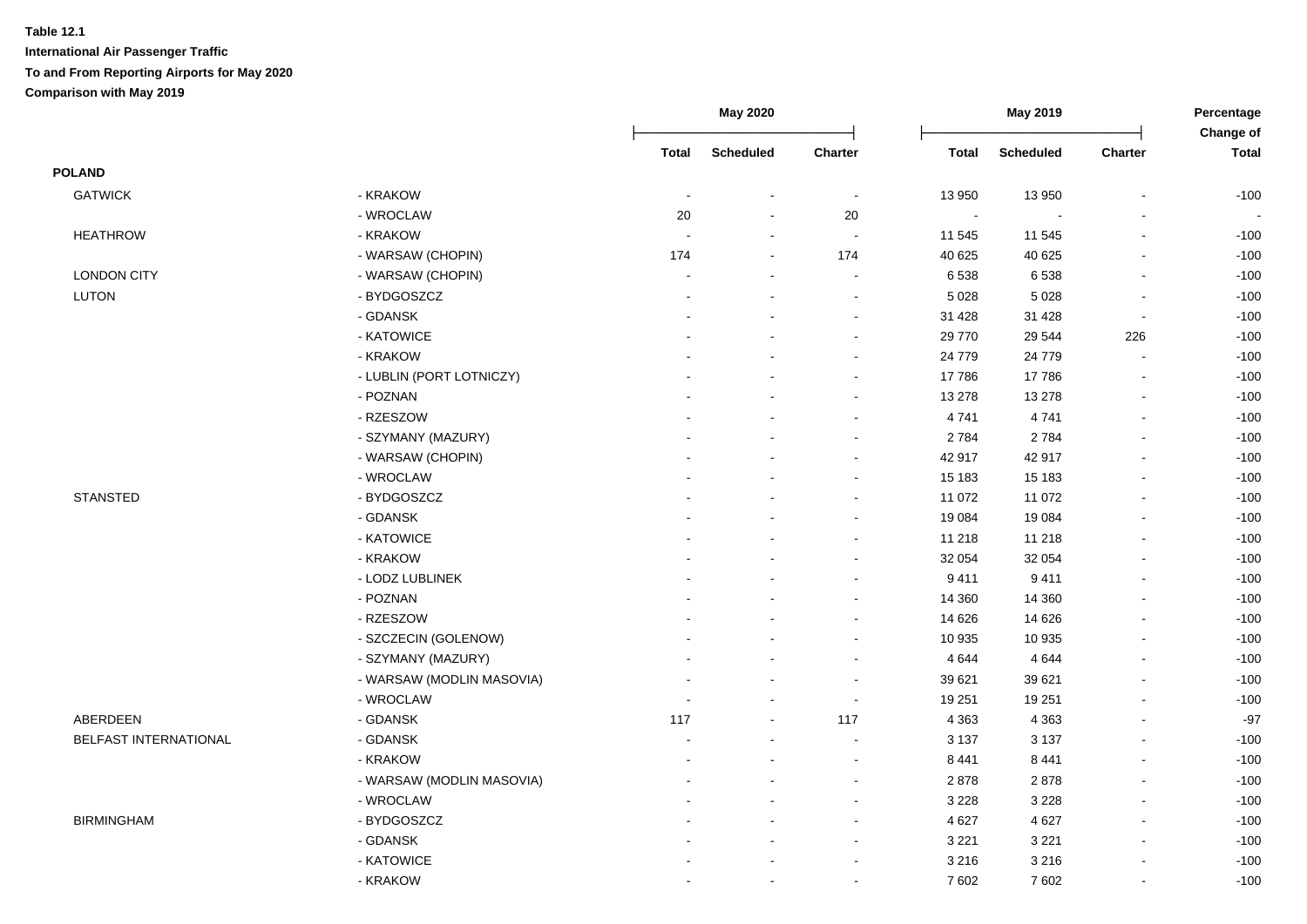|                             |                           | May 2020     |                  |                | May 2019     |                  | Percentage<br>Change of |              |
|-----------------------------|---------------------------|--------------|------------------|----------------|--------------|------------------|-------------------------|--------------|
|                             |                           | <b>Total</b> | <b>Scheduled</b> | Charter        | <b>Total</b> | <b>Scheduled</b> | Charter                 | <b>Total</b> |
|                             | - WARSAW (CHOPIN)         |              |                  |                | 2713         | 2713             |                         | $-100$       |
|                             | - WARSAW (MODLIN MASOVIA) |              |                  |                | 4 6 9 3      | 4 6 9 3          |                         | $-100$       |
|                             | - WROCLAW                 |              |                  |                | 2 6 5 8      | 2658             |                         | $-100$       |
| <b>BOURNEMOUTH</b>          | - KRAKOW                  |              |                  | $\blacksquare$ | 3 3 0 0      | 3 3 0 0          | $\blacksquare$          | $-100$       |
| <b>BRISTOL</b>              | - GDANSK                  |              |                  | $\blacksquare$ | 3 3 3 0      | 3 3 3 0          | $\blacksquare$          | $-100$       |
|                             | - KATOWICE                |              | $\blacksquare$   | $\blacksquare$ | 3931         | 3931             | $\sim$                  | $-100$       |
|                             | - KRAKOW                  |              |                  | $\sim$         | 10 628       | 10 628           |                         | $-100$       |
|                             | - POZNAN                  |              |                  |                | 3 3 1 9      | 3319             |                         | $-100$       |
|                             | - RZESZOW                 |              |                  | $\sim$         | 3 2 8 6      | 3 2 8 6          |                         | $-100$       |
|                             | - WARSAW (MODLIN MASOVIA) |              |                  | $\blacksquare$ | 6 18 6       | 6 18 6           | $\sim$                  | $-100$       |
|                             | - WROCLAW                 |              |                  |                | 3 3 2 8      | 3 3 2 8          |                         | $-100$       |
| DONCASTER SHEFFIELD         | - GDANSK                  |              |                  | $\blacksquare$ | 6799         | 6799             | $\sim$                  | $-100$       |
|                             | - KATOWICE                |              |                  | $\sim$         | 7474         | 7474             |                         | $-100$       |
|                             | - KRAKOW                  |              |                  |                | 5 1 0 5      | 5 1 0 5          |                         | $-100$       |
|                             | - POZNAN                  |              |                  |                | 4 6 4 7      | 4 6 4 7          |                         | $-100$       |
|                             | - WARSAW (CHOPIN)         |              |                  |                | 5 1 2 3      | 5 1 2 3          |                         | $-100$       |
|                             | - WROCLAW                 |              |                  |                | 3 0 7 9      | 3079             |                         | $-100$       |
| EAST MIDLANDS INTERNATIONAL | - KRAKOW                  |              |                  | $\sim$         | 5 0 2 5      | 5 0 2 5          |                         | $-100$       |
|                             | - LODZ LUBLINEK           |              |                  | $\sim$         | 2 8 4 0      | 2840             |                         | $-100$       |
|                             | - RZESZOW                 |              |                  | $\sim$         | 4676         | 4676             |                         | $-100$       |
|                             | - WARSAW (MODLIN MASOVIA) |              |                  | $\sim$         | 2859         | 2859             |                         | $-100$       |
|                             | - WROCLAW                 |              |                  | $\blacksquare$ | 6411         | 6411             |                         | $-100$       |
| <b>EDINBURGH</b>            | - GDANSK                  |              |                  | $\sim$         | 4714         | 4714             |                         | $-100$       |
|                             | - KATOWICE                |              |                  | $\sim$         | 3 0 5 8      | 3 0 5 8          | $\overline{a}$          | $-100$       |
|                             | - KRAKOW                  |              |                  | $\sim$         | 12 096       | 12 096           |                         | $-100$       |
|                             | - POZNAN                  |              |                  | $\sim$         | 3 2 7 5      | 3 2 7 5          |                         | $-100$       |
|                             | - WARSAW (MODLIN MASOVIA) |              |                  | $\sim$         | 6 2 1 2      | 6 2 1 2          |                         | $-100$       |
|                             | - WROCLAW                 |              |                  |                | 3 2 8 0      | 3 2 8 0          |                         | $-100$       |
| <b>GLASGOW</b>              | - KATOWICE                |              |                  | $\overline{a}$ | 3832         | 3832             | $\sim$                  | $-100$       |
|                             | - KRAKOW                  |              |                  | $\sim$         | 3 2 9 1      | 3 2 9 1          |                         | $-100$       |
|                             | - WARSAW (MODLIN MASOVIA) |              |                  | ÷              | 3 2 3 2      | 3 2 3 2          | $\sim$                  | $-100$       |
|                             | - WROCLAW                 |              |                  | $\blacksquare$ | 3 2 1 3      | 3 2 1 3          | $\mathbf{r}$            | $-100$       |
| <b>LEEDS BRADFORD</b>       | - GDANSK                  |              | $\blacksquare$   | $\blacksquare$ | 6 2 5 6      | 6 2 5 6          | $\blacksquare$          | $-100$       |
|                             | - KRAKOW                  |              |                  | $\blacksquare$ | 9076         | 9076             | $\blacksquare$          | $-100$       |
|                             | - WARSAW (MODLIN MASOVIA) |              |                  | $\blacksquare$ | 3 1 7 0      | 3 1 7 0          |                         | $-100$       |
|                             | - WROCLAW                 |              | $\blacksquare$   | $\blacksquare$ | 3 0 5 7      | 3 0 5 7          |                         | $-100$       |
|                             |                           |              |                  |                |              |                  |                         |              |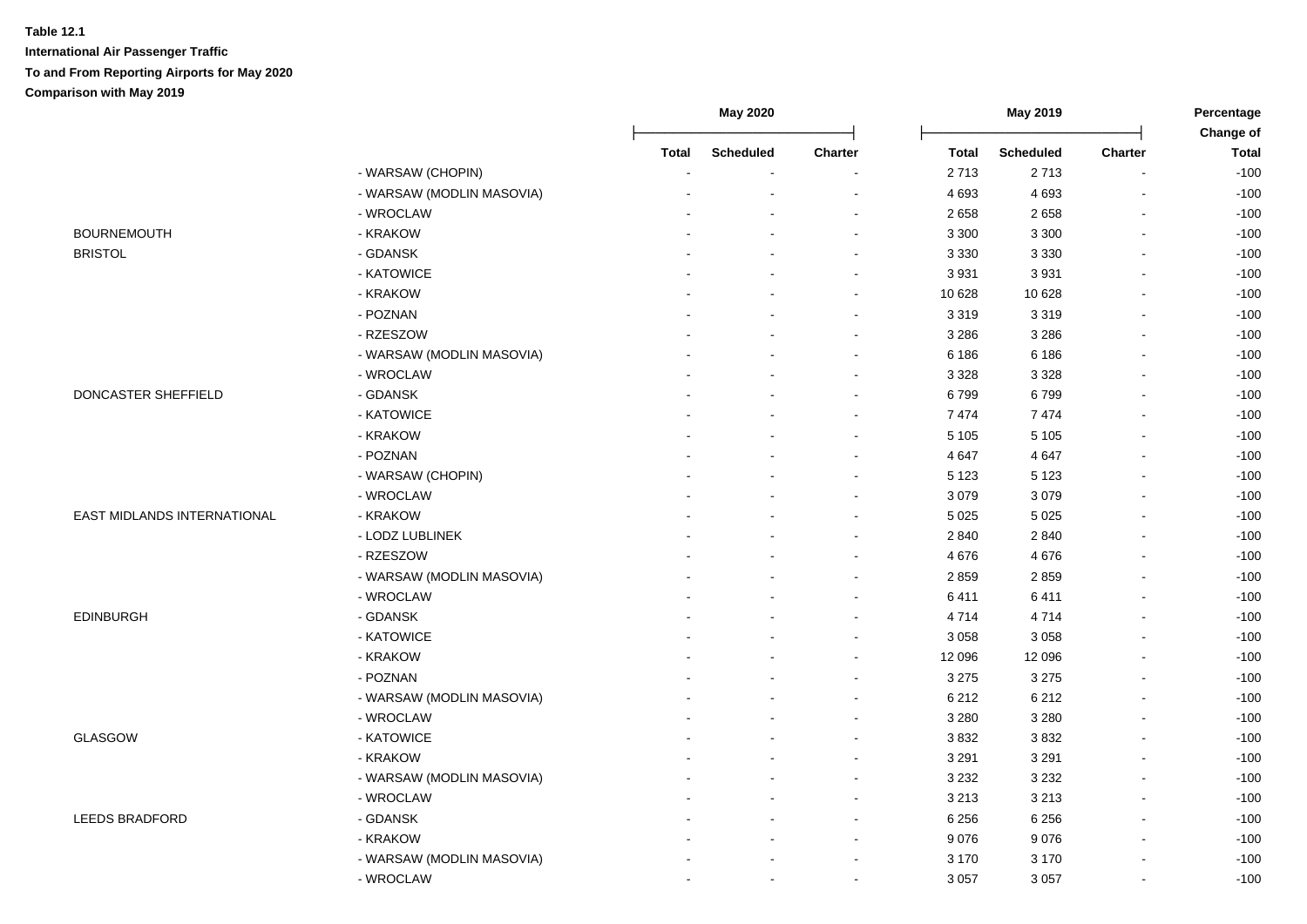|                         |                           |                          | May 2020         |                          | May 2019     |                  | Percentage               |                           |
|-------------------------|---------------------------|--------------------------|------------------|--------------------------|--------------|------------------|--------------------------|---------------------------|
|                         |                           | <b>Total</b>             | <b>Scheduled</b> | <b>Charter</b>           | <b>Total</b> | <b>Scheduled</b> | <b>Charter</b>           | Change of<br><b>Total</b> |
| LIVERPOOL (JOHN LENNON) | - GDANSK                  |                          |                  |                          | 4 7 7 1      | 4 7 7 1          |                          | $-100$                    |
|                         | - KATOWICE                |                          |                  |                          | 2 9 9 0      | 2 9 9 0          |                          | $-100$                    |
|                         | - KRAKOW                  |                          |                  | $\overline{\phantom{a}}$ | 9 3 6 3      | 9 3 6 3          | $\overline{\phantom{a}}$ | $-100$                    |
|                         | - POZNAN                  |                          |                  | $\sim$                   | 2 8 0 9      | 2809             | $\sim$                   | $-100$                    |
|                         | - SZCZECIN (GOLENOW)      |                          |                  | $\blacksquare$           | 3 1 8 5      | 3 1 8 5          |                          | $-100$                    |
|                         | - WARSAW (CHOPIN)         |                          | $\overline{a}$   | $\blacksquare$           | 5 6 6 9      | 5 6 6 9          | $\blacksquare$           | $-100$                    |
|                         | - WARSAW (MODLIN MASOVIA) |                          |                  | $\blacksquare$           | 4 6 4 6      | 4646             | $\blacksquare$           | $-100$                    |
|                         | - WROCLAW                 |                          |                  |                          | 3 2 1 8      | 3 2 1 8          | $\blacksquare$           | $-100$                    |
| <b>MANCHESTER</b>       | - GDANSK                  |                          |                  | $\overline{\phantom{a}}$ | 5 0 1 5      | 5 0 1 5          | $\blacksquare$           | $-100$                    |
|                         | - KRAKOW                  |                          |                  | $\blacksquare$           | 16 556       | 16 556           | $\blacksquare$           | $-100$                    |
|                         | - RZESZOW                 |                          |                  | $\overline{\phantom{a}}$ | 3 2 4 1      | 3 2 4 1          | $\blacksquare$           | $-100$                    |
|                         | - WARSAW (MODLIN MASOVIA) |                          |                  | $\sim$                   | 5 0 36       | 5 0 3 6          | $\blacksquare$           | $-100$                    |
|                         | - WROCLAW                 |                          |                  |                          | 4 9 7 1      | 4 9 7 1          |                          | $-100$                    |
| <b>NEWCASTLE</b>        | - GDANSK                  |                          |                  |                          | 3 0 9 7      | 3 0 9 7          |                          | $-100$                    |
|                         | - KRAKOW                  |                          |                  | $\sim$                   | 3 1 1 0      | 3 1 1 0          | $\sim$                   | $-100$                    |
|                         | - WROCLAW                 |                          |                  | $\sim$                   | 3 1 2 4      | 3 1 2 4          | $\sim$                   | $-100$                    |
| <b>PRESTWICK</b>        | - BYDGOSZCZ               |                          |                  | $\overline{\phantom{a}}$ | 2843         | 2843             | $\blacksquare$           | $-100$                    |
| <b>Total POLAND</b>     |                           | 311                      | $\blacksquare$   | 311                      | 740 157      | 739 931          | 226                      | $-100$                    |
| <b>ROMANIA</b>          |                           |                          |                  |                          |              |                  |                          |                           |
| <b>GATWICK</b>          | - BUCHAREST (OTOPENI)     | $\overline{\phantom{a}}$ | $\blacksquare$   | $\sim$                   | 13 607       | 13 607           |                          | $-100$                    |
|                         | - CLUJ NAPOCA             | $\sim$                   | $\blacksquare$   | $\overline{\phantom{a}}$ | 9 9 6 7      | 9 9 6 7          |                          | $-100$                    |
| <b>HEATHROW</b>         | - BUCHAREST (OTOPENI)     | 139                      | $\sim$           | 139                      | 23 580       | 23 580           | $\blacksquare$           | $-99$                     |
| <b>LUTON</b>            | - BACAU                   |                          | $\blacksquare$   |                          | 9 3 7 8      | 9378             | $\blacksquare$           | $-100$                    |
|                         | - BUCHAREST (OTOPENI)     | 1 3 1 6                  | $\blacksquare$   | 1 3 1 6                  | 64 706       | 64 706           | $\sim$                   | $-98$                     |
|                         | - CLUJ NAPOCA             | $\blacksquare$           | $\blacksquare$   | $\blacksquare$           | 24 734       | 24 7 34          | $\blacksquare$           | $-100$                    |
|                         | - CONSTANTA               |                          |                  | $\blacksquare$           | 7810         | 7810             | $\blacksquare$           | $-100$                    |
|                         | - CRAIOVA                 |                          |                  | $\overline{\phantom{a}}$ | 13849        | 13849            | $\blacksquare$           | $-100$                    |
|                         | - IASI                    |                          |                  |                          | 19 151       | 19 151           |                          | $-100$                    |
|                         | - SATU MARE               |                          |                  |                          | 5 0 1 7      | 5017             | $\blacksquare$           | $-100$                    |
|                         | - SIBIU                   |                          |                  | $\overline{\phantom{a}}$ | 10 109       | 10 109           | $\sim$                   | $-100$                    |
|                         | - SUCEAVA                 |                          |                  | $\sim$                   | 14 198       | 14 198           | $\sim$                   | $-100$                    |
|                         | - TIMISOARA               |                          |                  | $\blacksquare$           | 10 590       | 10 590           | $\blacksquare$           | $-100$                    |
|                         | - TIRGU MURES             |                          | $\blacksquare$   | $\blacksquare$           | 4 4 6 3      | 4 4 6 3          | $\blacksquare$           | $-100$                    |
| SOUTHEND                | - CLUJ NAPOCA             |                          | $\blacksquare$   | $\overline{\phantom{a}}$ | 4 1 1 6      | 4 1 1 6          | $\blacksquare$           | $-100$                    |
| <b>STANSTED</b>         | - BUCHAREST (OTOPENI)     |                          |                  | $\overline{\phantom{a}}$ | 22 227       | 22 227           | $\blacksquare$           | $-100$                    |
|                         | - IASI                    | 330                      | $\blacksquare$   | 330                      | $\sim$       |                  | $\sim$                   | $\sim$                    |
|                         |                           |                          |                  |                          |              |                  |                          |                           |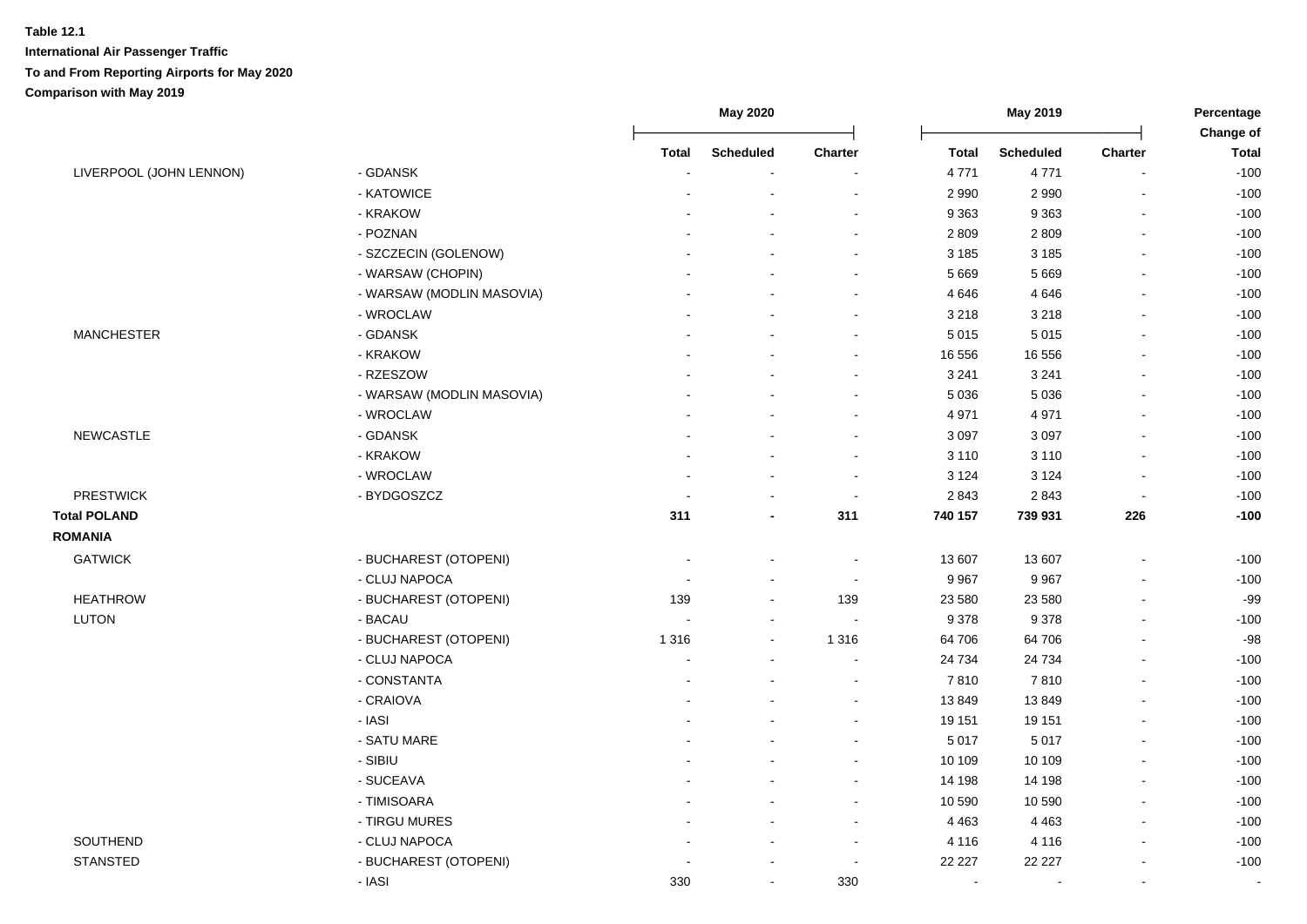|                                |                              |                | May 2020                 |                          | May 2019       |                  |                          | Percentage<br>Change of |  |
|--------------------------------|------------------------------|----------------|--------------------------|--------------------------|----------------|------------------|--------------------------|-------------------------|--|
|                                |                              | <b>Total</b>   | <b>Scheduled</b>         | <b>Charter</b>           | <b>Total</b>   | <b>Scheduled</b> | <b>Charter</b>           | <b>Total</b>            |  |
| <b>BIRMINGHAM</b>              | - BUCHAREST (OTOPENI)        | 898            |                          | 898                      | 10 837         | 10837            |                          | $-92$                   |  |
|                                | - CLUJ NAPOCA                |                |                          |                          | 2 9 6 4        | 2 9 6 4          | $\blacksquare$           | $-100$                  |  |
| <b>BRISTOL</b>                 | - BUCHAREST (OTOPENI)        |                |                          | $\overline{a}$           | 2928           | 2928             | $\overline{a}$           | $-100$                  |  |
| DONCASTER SHEFFIELD            | - BUCHAREST (OTOPENI)        | $\overline{a}$ | ÷,                       | $\sim$                   | 10 511         | 10511            | $\blacksquare$           | $-100$                  |  |
|                                | - CLUJ NAPOCA                |                | $\overline{a}$           | $\blacksquare$           | 3761           | 3761             | $\blacksquare$           | $-100$                  |  |
| <b>EDINBURGH</b>               | - BUCHAREST (OTOPENI)        | 548            | $\blacksquare$           | 548                      | $\blacksquare$ |                  | $\blacksquare$           |                         |  |
| <b>GLASGOW</b>                 | - BUCHAREST (OTOPENI)        |                | $\blacksquare$           | $\blacksquare$           | 5 0 38         | 5 0 38           | $\mathbf{r}$             | $-100$                  |  |
| <b>HUMBERSIDE</b>              | - CONSTANTA                  | 72             | $\sim$                   | 72                       | $\sim$         |                  |                          |                         |  |
| LIVERPOOL (JOHN LENNON)        | - BACAU                      |                |                          | $\blacksquare$           | 2 5 9 9        | 2 5 9 9          |                          | $-100$                  |  |
|                                | - BUCHAREST (OTOPENI)        |                |                          | $\sim$                   | 9 3 7 8        | 9378             | $\blacksquare$           | $-100$                  |  |
|                                | - CLUJ NAPOCA                |                |                          | $\overline{\phantom{a}}$ | 2 5 2 2        | 2 5 2 2          | $\overline{\phantom{a}}$ | $-100$                  |  |
|                                | - IASI                       |                |                          |                          | 3 0 4 8        | 3 0 4 8          | $\blacksquare$           | $-100$                  |  |
| <b>Total ROMANIA</b>           |                              | 3 3 0 3        | $\overline{\phantom{a}}$ | 3 3 0 3                  | 311 088        | 311 088          |                          | -99                     |  |
| <b>SLOVAK REPUBLIC</b>         |                              |                |                          |                          |                |                  |                          |                         |  |
| <b>LUTON</b>                   | - BRATISLAVA                 |                |                          |                          | 10 735         | 10735            | $\blacksquare$           | $-100$                  |  |
|                                | - KOSICE                     |                |                          | $\blacksquare$           | 13 685         | 13 685           |                          | $-100$                  |  |
|                                | - TATRY-POPRAD               |                |                          |                          | 4 2 6 1        | 4 2 6 1          | $\overline{a}$           | $-100$                  |  |
| SOUTHEND                       | - KOSICE                     |                |                          | $\sim$                   | 4 1 2 5        | 4 1 2 5          | $\blacksquare$           | $-100$                  |  |
| <b>STANSTED</b>                | - BRATISLAVA                 | 354            |                          | 354                      | 17 384         | 17 384           |                          | $-98$                   |  |
| <b>BIGGIN HILL</b>             | - BRATISLAVA                 |                |                          |                          | 14             |                  | 14                       | $-100$                  |  |
| <b>BIRMINGHAM</b>              | - BRATISLAVA                 |                |                          | $\sim$                   | 5 0 38         | 4 5 5 9          | 479                      | $-100$                  |  |
| <b>EDINBURGH</b>               | - BRATISLAVA                 |                |                          | $\sim$                   | 3 2 2 1        | 3 2 2 1          | $\blacksquare$           | $-100$                  |  |
| <b>LEEDS BRADFORD</b>          | - BRATISLAVA                 |                |                          |                          | 3 0 3 4        | 3 0 3 4          | $\overline{a}$           | $-100$                  |  |
| LIVERPOOL (JOHN LENNON)        | - BRATISLAVA                 |                |                          |                          | 144            | 144              | $\blacksquare$           | $-100$                  |  |
| <b>MANCHESTER</b>              | - BRATISLAVA                 |                | $\blacksquare$           | $\overline{\phantom{a}}$ | 4 8 3 5        | 4835             | $\blacksquare$           | $-100$                  |  |
| <b>Total SLOVAK REPUBLIC</b>   |                              | 354            | $\blacksquare$           | 354                      | 66 476         | 65 983           | 493                      | -99                     |  |
| <b>Total EASTERN EUROPE-EU</b> |                              | 41 283         | 37 129                   | 4 1 5 4                  | 1 902 073      | 1876676          | 25 397                   | $-98$                   |  |
| <b>EASTERN EUROPE -OTHER</b>   |                              |                |                          |                          |                |                  |                          |                         |  |
| <b>ALBANIA</b>                 |                              |                |                          |                          |                |                  |                          |                         |  |
| <b>GATWICK</b>                 | - TIRANA                     | 214            | $\blacksquare$           | 214                      | 7 9 0 4        | 7 9 0 4          |                          | $-97$                   |  |
| <b>LUTON</b>                   | - TIRANA                     | 737            | $\blacksquare$           | 737                      | 6 6 6 9        | 6 6 6 9          | $\blacksquare$           | $-89$                   |  |
| <b>MANCHESTER</b>              | - TIRANA                     | 24             | $\blacksquare$           | 24                       | $\sim$         |                  |                          |                         |  |
| <b>Total ALBANIA</b>           |                              | 975            | $\blacksquare$           | 975                      | 14 573         | 14 573           |                          | $-93$                   |  |
| <b>AZERBAIJAN</b>              |                              |                |                          |                          |                |                  |                          |                         |  |
| <b>GATWICK</b>                 | - BAKU (HEYDER ALIYEV INT'L) |                |                          |                          | 241            | $\blacksquare$   | 241                      | $-100$                  |  |
|                                |                              |                |                          |                          |                |                  |                          |                         |  |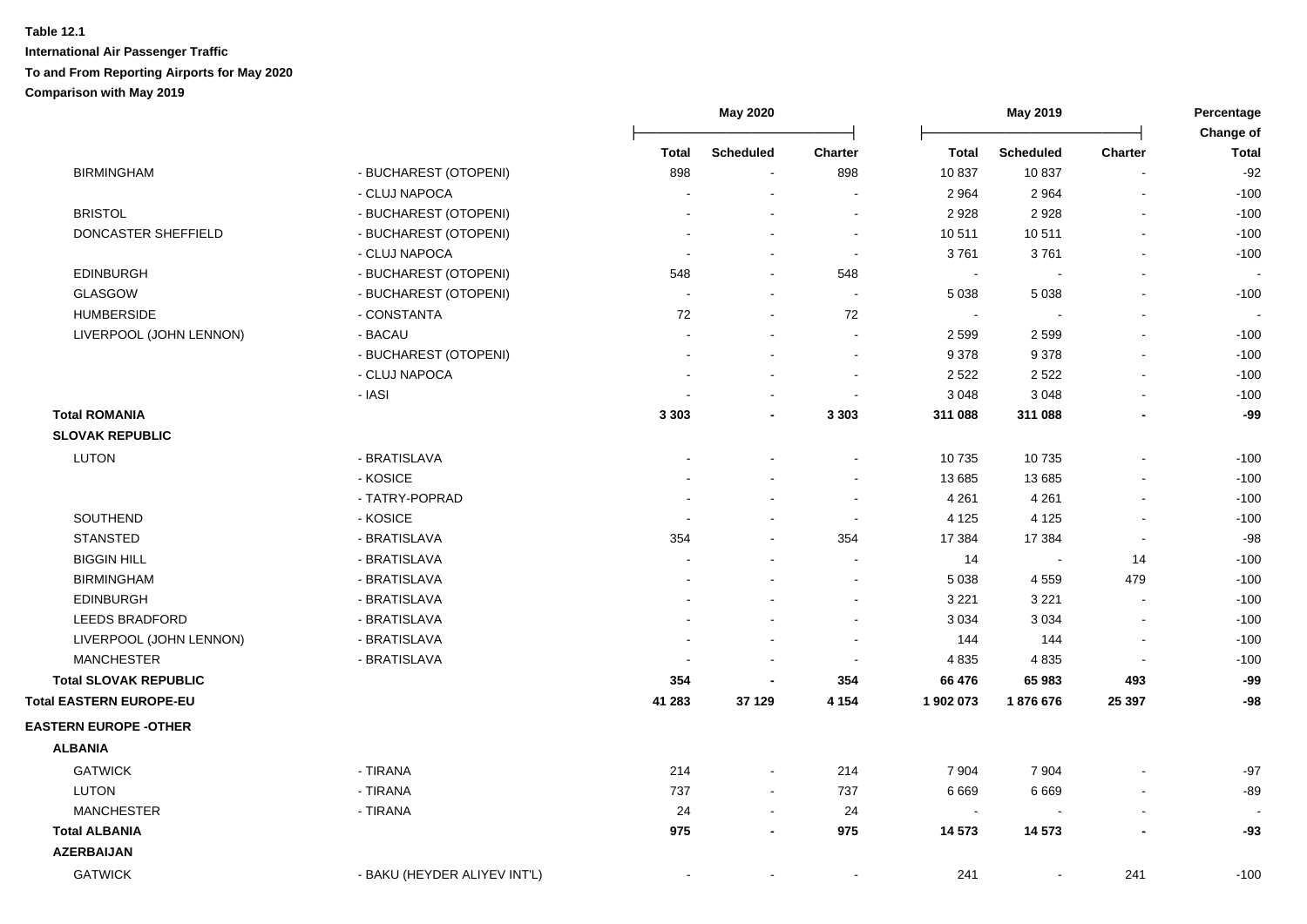|                                  |                              |                          | May 2020             |                          | May 2019                 |                  |                | Percentage<br>Change of |
|----------------------------------|------------------------------|--------------------------|----------------------|--------------------------|--------------------------|------------------|----------------|-------------------------|
|                                  |                              | <b>Total</b>             | <b>Scheduled</b>     | <b>Charter</b>           | <b>Total</b>             | <b>Scheduled</b> | <b>Charter</b> | <b>Total</b>            |
| <b>HEATHROW</b>                  | - BAKU (HEYDER ALIYEV INT'L) | 466                      |                      | 466                      | 2713                     | 2713             |                | $-83$                   |
| <b>LUTON</b>                     | - BAKU (HEYDER ALIYEV INT'L) |                          | ÷,                   | $\sim$                   | 886                      | $\sim$           | 886            | $-100$                  |
| <b>STANSTED</b>                  | - BAKU (HEYDER ALIYEV INT'L) |                          |                      | $\blacksquare$           | 1 1 5 4                  | $\sim$           | 1 1 5 4        | $-100$                  |
| <b>Total AZERBAIJAN</b>          |                              | 466                      | $\blacksquare$       | 466                      | 4 9 9 4                  | 2713             | 2 2 8 1        | $-91$                   |
| <b>BELARUS</b>                   |                              |                          |                      |                          |                          |                  |                |                         |
| <b>GATWICK</b>                   | - MINSK INT'L                | 2756                     | 2756                 |                          | 2 4 5 5                  | 2 4 5 5          | $\overline{a}$ | 12                      |
| <b>MANCHESTER</b>                | - MINSK INT'L                | $\overline{\phantom{a}}$ |                      |                          | 84                       | 84               | $\overline{a}$ | $-100$                  |
| <b>Total BELARUS</b>             |                              | 2756                     | 2756                 |                          | 2 5 3 9                  | 2 5 3 9          | $\blacksquare$ | $\boldsymbol{9}$        |
| <b>GEORGIA</b>                   |                              |                          |                      |                          |                          |                  |                |                         |
| <b>GATWICK</b>                   | - TBILISI                    | 131                      | 131                  |                          | 1 6 2 2                  | 1 6 2 2          |                | $-92$                   |
| <b>LUTON</b>                     | - KUTAISI                    | $\overline{\phantom{a}}$ |                      |                          | 2519                     | 2519             | ÷.             | $-100$                  |
| <b>Total GEORGIA</b>             |                              | 131                      | 131                  |                          | 4 1 4 1                  | 4 1 4 1          | $\blacksquare$ | $-97$                   |
| <b>KAZAKHSTAN</b>                |                              |                          |                      |                          |                          |                  |                |                         |
| <b>HEATHROW</b>                  | - ASTANA                     |                          |                      |                          | 2942                     | 2942             | $\overline{a}$ | $-100$                  |
| <b>Total KAZAKHSTAN</b>          |                              |                          |                      |                          | 2942                     | 2942             | ٠              | $-100$                  |
| <b>REPUBLIC OF MOLDOVA</b>       |                              |                          |                      |                          |                          |                  |                |                         |
| <b>LUTON</b>                     | - CHISINAU (KISHINEV)        | 657                      | ä,                   | 657                      | 16 374                   | 16 374           |                | $-96$                   |
| <b>STANSTED</b>                  | - CHISINAU (KISHINEV)        | 1 2 6 7                  | ÷,                   | 1 2 6 7                  | 6 3 2 5                  | 6 3 2 5          |                | $-80$                   |
| <b>Total REPUBLIC OF MOLDOVA</b> |                              | 1924                     | $\blacksquare$       | 1924                     | 22 699                   | 22 699           | $\blacksquare$ | $-92$                   |
| <b>RUSSIA</b>                    |                              |                          |                      |                          |                          |                  |                |                         |
| <b>GATWICK</b>                   | - ST PETERSBURG              |                          |                      |                          | 6 2 8 3                  | 6 2 8 3          | $\overline{a}$ | $-100$                  |
| <b>HEATHROW</b>                  | - MOSCOW (DOMODEDOVO)        |                          |                      | $\sim$                   | 15 177                   | 15 177           |                | $-100$                  |
|                                  | - MOSCOW (SHEREMETYEVO)      | 664                      | $\ddot{\phantom{a}}$ | 664                      | 41 484                   | 41 484           | L,             | $-98$                   |
|                                  | - ST PETERSBURG              | 60                       | $\blacksquare$       | 60                       | 7 1 6 3                  | 7 1 6 3          | $\blacksquare$ | $-99$                   |
| <b>BIGGIN HILL</b>               | - MOSCOW (VNUKOVO)           |                          | ÷,                   | $\overline{\phantom{a}}$ | $\overline{1}$           | $\sim$           | $\mathbf{1}$   | $-100$                  |
| <b>Total RUSSIA</b>              |                              | 724                      | $\blacksquare$       | 724                      | 70 108                   | 70 107           | $\mathbf{1}$   | $-99$                   |
| <b>UKRAINE</b>                   |                              |                          |                      |                          |                          |                  |                |                         |
| <b>GATWICK</b>                   | - KIEV (BORISPOL)            |                          | $\blacksquare$       | $\overline{\phantom{a}}$ | 18 860                   | 18 860           | $\blacksquare$ | $-100$                  |
| <b>HEATHROW</b>                  | - KIEV (BORISPOL)            | 247                      | 41                   | 206                      | 6 2 1 7                  | 6 2 1 7          | $\overline{a}$ | $-96$                   |
| LUTON                            | - KIEV (ZHULYANY)            | $\overline{a}$           | ÷,                   | $\sim$                   | 4 3 0 6                  | 4 3 0 6          | $\sim$         | $-100$                  |
|                                  | - LVOV                       |                          |                      | $\blacksquare$           | 4 2 1 8                  | 4 2 1 8          | $\blacksquare$ | $-100$                  |
| <b>STANSTED</b>                  | - KIEV (BORISPOL)            | $\blacksquare$           | $\overline{a}$       | $\sim$                   | 7 2 1 4                  | 7 2 1 4          | $\blacksquare$ | $-100$                  |
|                                  | - LVOV                       | $\overline{a}$           |                      | $\blacksquare$           | 4 3 6 2                  | 4 3 6 2          | $\blacksquare$ | $-100$                  |
| <b>BIGGIN HILL</b>               | - KIEV (BORISPOL)            | 3                        | ÷,                   | 3                        | $\overline{\phantom{a}}$ |                  |                |                         |
| <b>MANCHESTER</b>                | - KIEV (BORISPOL)            |                          | $\blacksquare$       | $\blacksquare$           | 3 0 1 4                  | 3014             | $\blacksquare$ | $-100$                  |
|                                  |                              |                          |                      |                          |                          |                  |                |                         |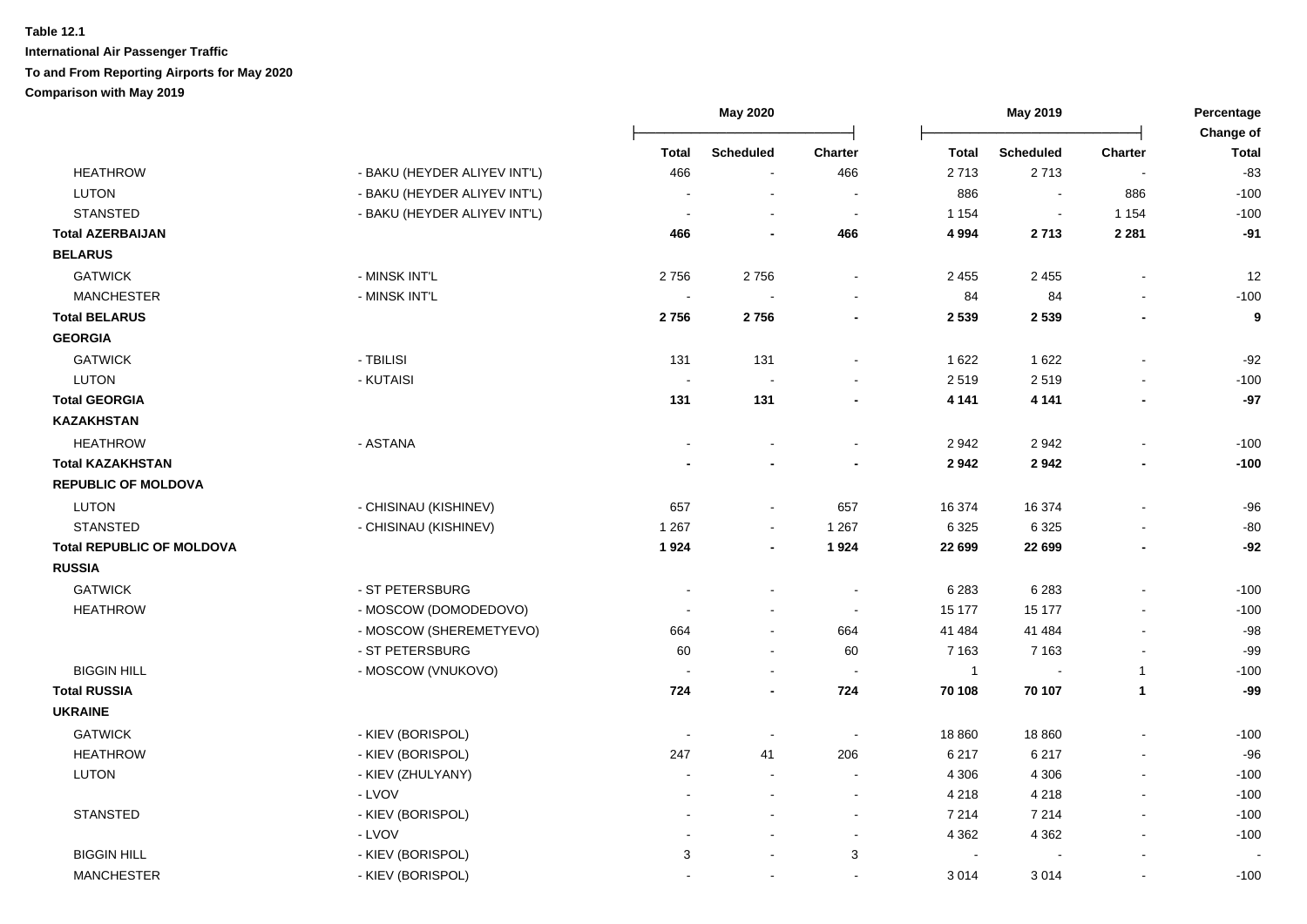|                                    |                  |                          | <b>May 2020</b>          |                          | May 2019       |           |                          | Percentage<br>Change of |
|------------------------------------|------------------|--------------------------|--------------------------|--------------------------|----------------|-----------|--------------------------|-------------------------|
|                                    |                  | <b>Total</b>             | Scheduled                | Charter                  | <b>Total</b>   | Scheduled | Charter                  | <b>Total</b>            |
| <b>Total UKRAINE</b>               |                  | 250                      | 41                       | 209                      | 48 191         | 48 191    |                          | $-99$                   |
| <b>UZBEKISTAN</b>                  |                  |                          |                          |                          |                |           |                          |                         |
| <b>HEATHROW</b>                    | - TASHKENT       | 354                      | 4                        | 350                      | 1858           | 1858      |                          | $-81$                   |
| <b>Total UZBEKISTAN</b>            |                  | 354                      | $\overline{4}$           | 350                      | 1858           | 1858      |                          | $-81$                   |
| <b>Total EASTERN EUROPE -OTHER</b> |                  | 7580                     | 2932                     | 4648                     | 172 045        | 169 763   | 2 2 8 2                  | $-96$                   |
| <b>NEAR EAST</b>                   |                  |                          |                          |                          |                |           |                          |                         |
| <b>ISRAEL</b>                      |                  |                          |                          |                          |                |           |                          |                         |
|                                    | - TEL AVIV       | 1 1 7 1                  | 1 1 7 1                  |                          | 59 443         | 59 443    |                          | $-98$                   |
| <b>LUTON</b>                       | - TEL AVIV       | 1 3 6 6                  | 1 3 6 6                  |                          | 43 444         | 43 444    |                          | $-97$                   |
| <b>STANSTED</b>                    | - TEL AVIV       | 8                        | $\overline{\phantom{a}}$ | 8                        | 2 2 1 0        | 2 2 1 0   | $\overline{a}$           | $-100$                  |
| <b>MANCHESTER</b>                  | - TEL AVIV       | $\overline{\phantom{a}}$ |                          |                          | 3897           | 3897      |                          | $-100$                  |
| <b>Total ISRAEL</b>                |                  | 2 5 4 5                  | 2 5 3 7                  | 8                        | 108 994        | 108 994   |                          | $-98$                   |
| <b>JORDAN</b>                      |                  |                          |                          |                          |                |           |                          |                         |
| <b>HEATHROW</b>                    | - AMMAN          | 794                      | 794                      |                          | 17 301         | 17 301    |                          | $-95$                   |
| <b>Total JORDAN</b>                |                  | 794                      | 794                      |                          | 17 301         | 17 301    |                          | $-95$                   |
| <b>LEBANON</b>                     |                  |                          |                          |                          |                |           |                          |                         |
|                                    | - BEIRUT         | 1 0 6 2                  | $\blacksquare$           | 1 0 6 2                  | 23 999         | 23 999    |                          | $-96$                   |
| <b>Total LEBANON</b>               |                  | 1 0 6 2                  |                          | 1 0 6 2                  | 23 999         | 23 999    |                          | $-96$                   |
| <b>Total NEAR EAST</b>             |                  | 4 4 0 1                  | 3 3 3 1                  | 1 0 7 0                  | 150 294        | 150 294   |                          | $-97$                   |
| <b>NORTH AFRICA</b>                |                  |                          |                          |                          |                |           |                          |                         |
| <b>ALGERIA</b>                     |                  |                          |                          |                          |                |           |                          |                         |
| <b>GATWICK</b>                     | - ALGIERS        |                          | $\overline{a}$           | $\sim$                   | 4 2 2 1        | 4 2 2 1   |                          | $-100$                  |
| <b>HEATHROW</b>                    | - ALGIERS        | 266                      | $\blacksquare$           | 266                      | 3534           | 3534      |                          | $-92$                   |
|                                    | - HASSI MESSAOUD | 30                       | $\blacksquare$           | 30                       | $\sim$         |           |                          |                         |
| <b>Total ALGERIA</b>               |                  | 296                      | $\blacksquare$           | 296                      | 7755           | 7755      | $\blacksquare$           | $-96$                   |
| <b>EGYPT</b>                       |                  |                          |                          |                          |                |           |                          |                         |
| <b>GATWICK</b>                     | - HURGHADA       | $\blacksquare$           | ÷,                       | $\blacksquare$           | 15 162         | 15 162    |                          | $-100$                  |
|                                    | - MARSA ALAM     | $\overline{\phantom{a}}$ | $\blacksquare$           | $\overline{\phantom{a}}$ | 2 8 4 8        | 2848      |                          | $-100$                  |
| <b>HEATHROW</b>                    | - CAIRO          | 531                      | 209                      | 322                      | 29 08 9        | 29 0 89   |                          | $-98$                   |
|                                    | - LUXOR          |                          |                          |                          | 641            | 641       |                          | $-100$                  |
|                                    | - MARSA ALAM     | 320                      | 320                      |                          | $\blacksquare$ |           |                          |                         |
| <b>STANSTED</b>                    | - HURGHADA       | $\overline{a}$           |                          | $\sim$                   | 1 2 2 0        | 1 2 2 0   | L,                       | $-100$                  |
| <b>BIRMINGHAM</b>                  | - HURGHADA       |                          | $\overline{a}$           | $\sim$                   | 8 0 2 6        | 8026      | $\overline{\phantom{a}}$ | $-100$                  |
|                                    | - MARSA ALAM     |                          |                          | $\overline{\phantom{a}}$ | 1510           | 1510      | $\overline{a}$           | $-100$                  |
| <b>BRISTOL</b>                     | - HURGHADA       |                          |                          |                          | 2 5 4 7        | 1920      | 627                      | $-100$                  |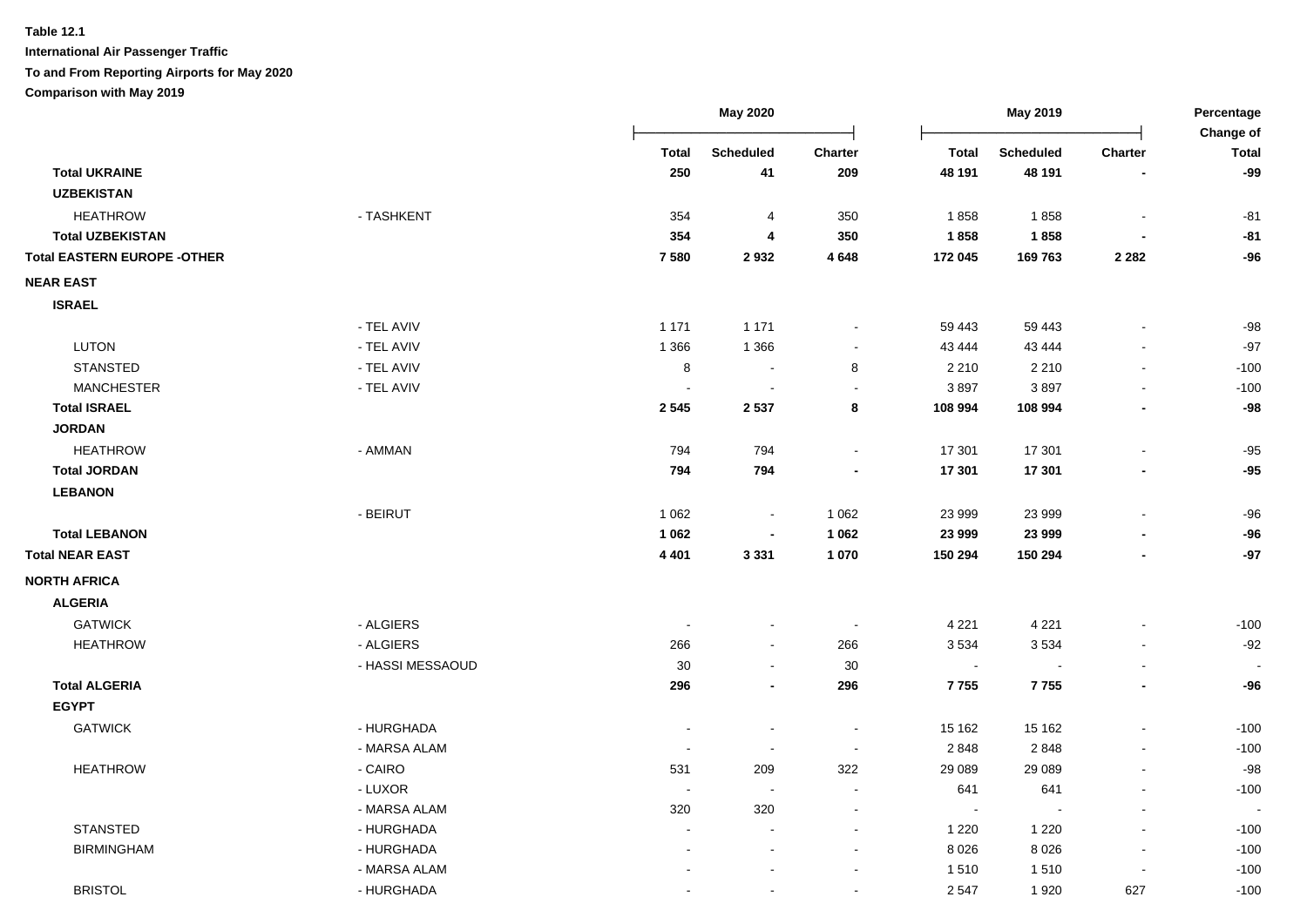|                            |                           |        | May 2020                 |                | May 2019 |                          |                          | Percentage                |
|----------------------------|---------------------------|--------|--------------------------|----------------|----------|--------------------------|--------------------------|---------------------------|
|                            |                           | Total  | <b>Scheduled</b>         | <b>Charter</b> | Total    | <b>Scheduled</b>         | <b>Charter</b>           | Change of<br><b>Total</b> |
| <b>CARDIFF WALES</b>       | - HURGHADA                |        |                          |                | 1 0 7 1  | $\overline{\phantom{a}}$ | 1 0 7 1                  | $-100$                    |
| <b>DONCASTER SHEFFIELD</b> | - HURGHADA                |        |                          |                | 1 606    | 1 606                    |                          | $-100$                    |
| <b>GLASGOW</b>             | - HURGHADA                |        |                          |                | 166      | 166                      | $\overline{\phantom{a}}$ | $-100$                    |
| <b>MANCHESTER</b>          | - HURGHADA                |        |                          | $\sim$         | 15 570   | 15 570                   | $\overline{\phantom{a}}$ | $-100$                    |
| <b>NEWCASTLE</b>           | - HURGHADA                |        | $\overline{\phantom{a}}$ | $\sim$         | 1 3 6 2  | 1 3 6 2                  | $\overline{a}$           | $-100$                    |
| <b>Total EGYPT</b>         |                           | 851    | 529                      | 322            | 80 818   | 79 120                   | 1698                     | -99                       |
| <b>MOROCCO</b>             |                           |        |                          |                |          |                          |                          |                           |
| <b>GATWICK</b>             | - AGADIR (AL MASSIRA)     |        |                          |                | 7 4 0 6  | 7 4 0 6                  |                          | $-100$                    |
|                            | - CASABLANCA MOHAMED V    |        |                          |                | 2751     | 2751                     |                          | $-100$                    |
|                            | $-$ FEZ                   |        |                          |                | 918      | 918                      | $\sim$                   | $-100$                    |
|                            | - MARRAKESH               |        |                          |                | 29 9 23  | 29 9 23                  |                          | $-100$                    |
|                            | - TANGIERS (IBN BATUTA)   |        | $\sim$                   | $\sim$         | 1 3 9 6  | 1 3 9 6                  | $\overline{a}$           | $-100$                    |
| <b>HEATHROW</b>            | - CASABLANCA MOHAMED V    | 337    | 77                       | 260            | 6 1 9 6  | 6 1 9 6                  |                          | $-95$                     |
|                            | - RABAT                   |        |                          |                | 484      | 484                      |                          | $-100$                    |
| LUTON                      | - MARRAKESH               |        |                          |                | 5 9 5 5  | 5955                     |                          | $-100$                    |
| <b>STANSTED</b>            | - AGADIR (AL MASSIRA)     |        |                          |                | 2729     | 2729                     |                          | $-100$                    |
|                            | - FEZ                     |        |                          |                | 3 0 0 7  | 3 0 0 7                  |                          | $-100$                    |
|                            | - MARRAKESH               |        |                          |                | 11 170   | 11 170                   |                          | $-100$                    |
|                            | - RABAT                   |        |                          |                | 4 6 7 0  | 4 6 7 0                  |                          | $-100$                    |
| <b>BIRMINGHAM</b>          | - AGADIR (AL MASSIRA)     |        |                          |                | 278      | 278                      | $\overline{\phantom{a}}$ | $-100$                    |
|                            | - MARRAKESH               |        |                          |                | 1682     | 1682                     | $\blacksquare$           | $-100$                    |
| <b>BRISTOL</b>             | - MARRAKESH               |        |                          |                | 1468     | 698                      | 770                      | $-100$                    |
| LIVERPOOL (JOHN LENNON)    | - MARRAKESH               |        |                          |                | 3 1 9 0  | 3 1 9 0                  |                          | $-100$                    |
| <b>MANCHESTER</b>          | - AGADIR (AL MASSIRA)     |        |                          |                | 6995     | 6995                     |                          | $-100$                    |
|                            | - CASABLANCA MOHAMED V    |        | $\overline{\phantom{a}}$ | $\sim$         | 937      | 937                      |                          | $-100$                    |
|                            | - MARRAKESH               |        | $\overline{\phantom{a}}$ | $\sim$         | 11 938   | 11 938                   |                          | $-100$                    |
| <b>Total MOROCCO</b>       |                           | 337    | 77                       | 260            | 103 093  | 102 323                  | 770                      | $-100$                    |
| <b>TUNISIA</b>             |                           |        |                          |                |          |                          |                          |                           |
| <b>GATWICK</b>             | - ENFIDHA - HAMMAMET INTL | $\sim$ | $\sim$                   | $\sim$         | 7848     | 4 8 0 7                  | 3 0 4 1                  | $-100$                    |
|                            | - TUNIS                   | 488    | 228                      | 260            | 1 370    | 1 370                    |                          | $-64$                     |
| <b>HEATHROW</b>            | - TUNIS                   |        | $\blacksquare$           |                | 2 6 0 5  | 2 6 0 5                  | $\overline{a}$           | $-100$                    |
| LUTON                      | - ENFIDHA - HAMMAMET INTL |        |                          |                | 1671     |                          | 1671                     | $-100$                    |
| <b>STANSTED</b>            | - ENFIDHA - HAMMAMET INTL |        |                          |                | 1922     | 1922                     |                          | $-100$                    |
| BELFAST INTERNATIONAL      | - ENFIDHA - HAMMAMET INTL |        |                          |                | 2771     | 2771                     | $\overline{\phantom{a}}$ | $-100$                    |
| <b>BIRMINGHAM</b>          | - ENFIDHA - HAMMAMET INTL |        |                          |                | 4 607    | 1652                     | 2955                     | $-100$                    |
| <b>BRISTOL</b>             | - ENFIDHA - HAMMAMET INTL |        |                          |                | 3556     | 3556                     |                          | $-100$                    |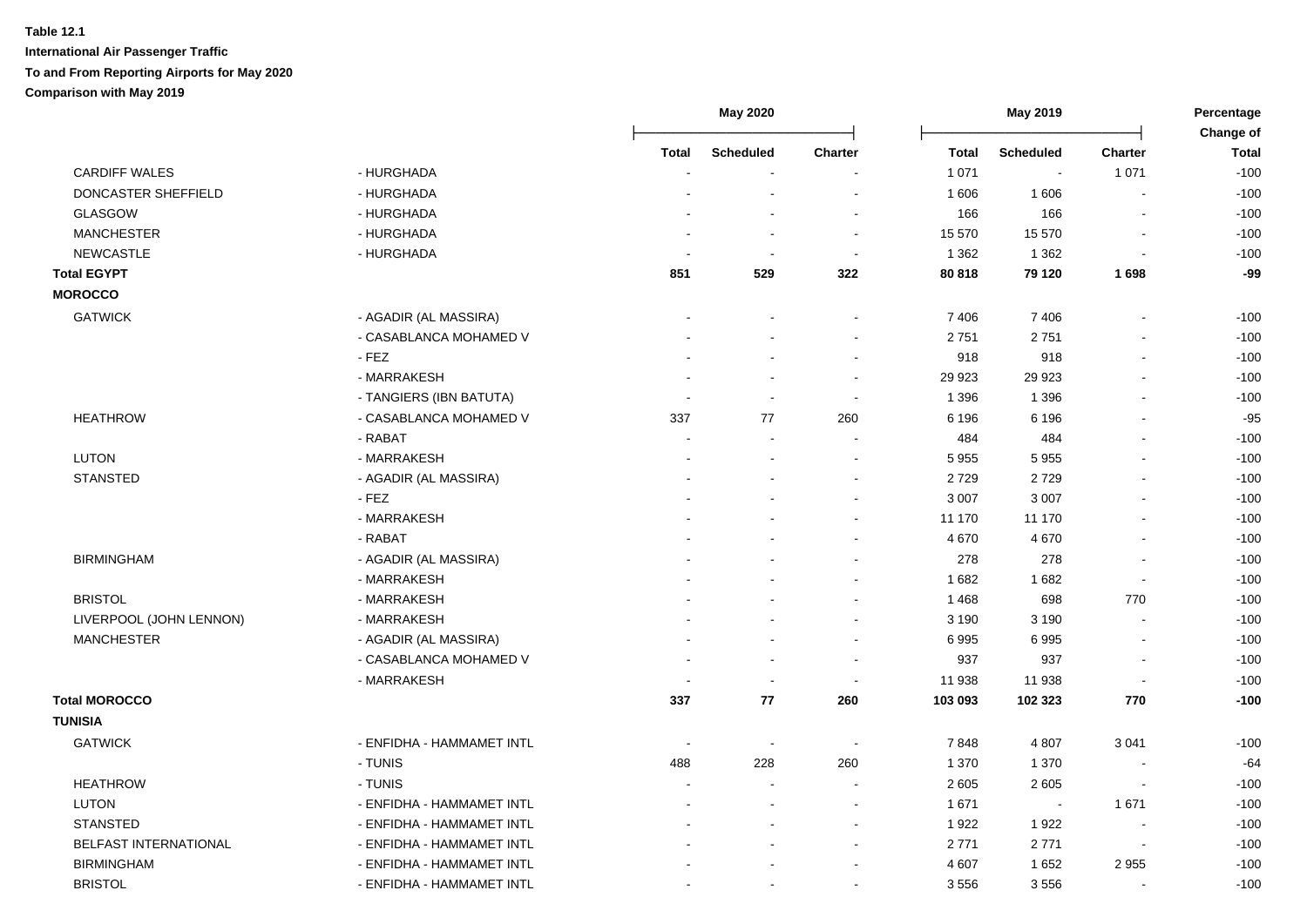|                             |                           | May 2020       |                  | May 2019                 |              |                          | Percentage               |                 |
|-----------------------------|---------------------------|----------------|------------------|--------------------------|--------------|--------------------------|--------------------------|-----------------|
|                             |                           |                |                  |                          |              |                          |                          | Change of       |
|                             |                           | <b>Total</b>   | <b>Scheduled</b> | <b>Charter</b>           | <b>Total</b> | <b>Scheduled</b>         | <b>Charter</b>           | <b>Total</b>    |
| <b>CARDIFF WALES</b>        | - ENFIDHA - HAMMAMET INTL |                | $\sim$           | $\sim$                   | 3 4 8 5      | $\sim$                   | 3 4 8 5                  | $-100$          |
| DONCASTER SHEFFIELD         | - ENFIDHA - HAMMAMET INTL |                |                  | $\sim$                   | 1 2 6 9      | $\blacksquare$           | 1 2 6 9                  | $-100$          |
| EAST MIDLANDS INTERNATIONAL | - ENFIDHA - HAMMAMET INTL |                |                  | $\sim$                   | 189          | $\overline{\phantom{a}}$ | 189                      | $-100$          |
| GLASGOW                     | - ENFIDHA - HAMMAMET INTL |                |                  |                          | 6 2 3 4      | 5 1 5 6                  | 1 0 7 8                  | $-100$          |
| <b>LEEDS BRADFORD</b>       | - ENFIDHA - HAMMAMET INTL |                |                  | $\blacksquare$           | 497          | $\overline{\phantom{a}}$ | 497                      | $-100$          |
| <b>MANCHESTER</b>           | - ENFIDHA - HAMMAMET INTL |                |                  | $\sim$                   | 11 520       | 8 4 6 0                  | 3 0 6 0                  | $-100$          |
| <b>NEWCASTLE</b>            | - ENFIDHA - HAMMAMET INTL |                |                  | $\sim$                   | 4 3 0 6      | 4 3 0 6                  | $\overline{\phantom{a}}$ | $-100$          |
| <b>Total TUNISIA</b>        |                           | 488            | 228              | 260                      | 53 850       | 36 605                   | 17 245                   | $-99$           |
| <b>Total NORTH AFRICA</b>   |                           | 1972           | 834              | 1 1 3 8                  | 245 516      | 225 803                  | 19713                    | -99             |
| <b>EAST AFRICA</b>          |                           |                |                  |                          |              |                          |                          |                 |
| <b>ETHIOPIA</b>             |                           |                |                  |                          |              |                          |                          |                 |
| <b>HEATHROW</b>             | - ADDIS ABABA             | 1823           | 1823             | $\blacksquare$           | 15 152       | 15 15 2                  | $\blacksquare$           | $-88$           |
| <b>MANCHESTER</b>           | - ADDIS ABABA             |                |                  | $\overline{\phantom{a}}$ | 2 3 4 4      | 2 3 4 4                  |                          | $-100$          |
| <b>Total ETHIOPIA</b>       |                           | 1823           | 1823             | $\blacksquare$           | 17 496       | 17 496                   | $\overline{\phantom{a}}$ | $-90$           |
| <b>KENYA</b>                |                           |                |                  |                          |              |                          |                          |                 |
| <b>HEATHROW</b>             | - NAIROBI                 | 350            | 207              | 143                      | 28 706       | 28 706                   | $\blacksquare$           | $-99$           |
| <b>Total KENYA</b>          |                           | 350            | 207              | 143                      | 28 706       | 28 706                   | $\blacksquare$           | $-99$           |
| <b>RWANDA</b>               |                           |                |                  |                          |              |                          |                          |                 |
| <b>GATWICK</b>              | - KIGALI                  | $\sim$         |                  | $\blacksquare$           | 1938         | 1938                     | $\overline{a}$           | $-100$          |
| <b>HEATHROW</b>             | - KIGALI                  | $\overline{7}$ | $\overline{7}$   | $\blacksquare$           | $\sim$       |                          |                          |                 |
| <b>Total RWANDA</b>         |                           | $\overline{7}$ | $\overline{7}$   | $\blacksquare$           | 1938         | 1938                     | $\overline{\phantom{a}}$ | $-100$          |
| <b>SUDAN</b>                |                           |                |                  |                          |              |                          |                          |                 |
|                             | - KHARTOUM                | 259            | $\sim$           | 259                      |              |                          |                          |                 |
| <b>Total SUDAN</b>          |                           | 259            | $\blacksquare$   | 259                      |              | $\blacksquare$           | $\blacksquare$           | <b>Infinity</b> |
| <b>TANZANIA</b>             |                           |                |                  |                          |              |                          |                          |                 |
|                             | - DAR-ES-SALAAM           | 200            | $\sim$           | 200                      |              | $\blacksquare$           | $\blacksquare$           |                 |
| <b>Total TANZANIA</b>       |                           | 200            | $\blacksquare$   | 200                      |              |                          | $\blacksquare$           | <b>Infinity</b> |
|                             |                           |                |                  |                          |              |                          |                          |                 |
| <b>UGANDA</b>               |                           |                |                  |                          |              |                          |                          |                 |
|                             | - ENTEBBE                 | 273            | $\sim$           | 273                      |              | $\sim$                   | $\blacksquare$           |                 |
| <b>Total UGANDA</b>         |                           | 273            |                  | 273                      |              |                          | $\blacksquare$           | Infinity        |
| <b>Total EAST AFRICA</b>    |                           | 2912           | 2037             | 875                      | 48 140       | 48 140                   | $\overline{\phantom{0}}$ | $-94$           |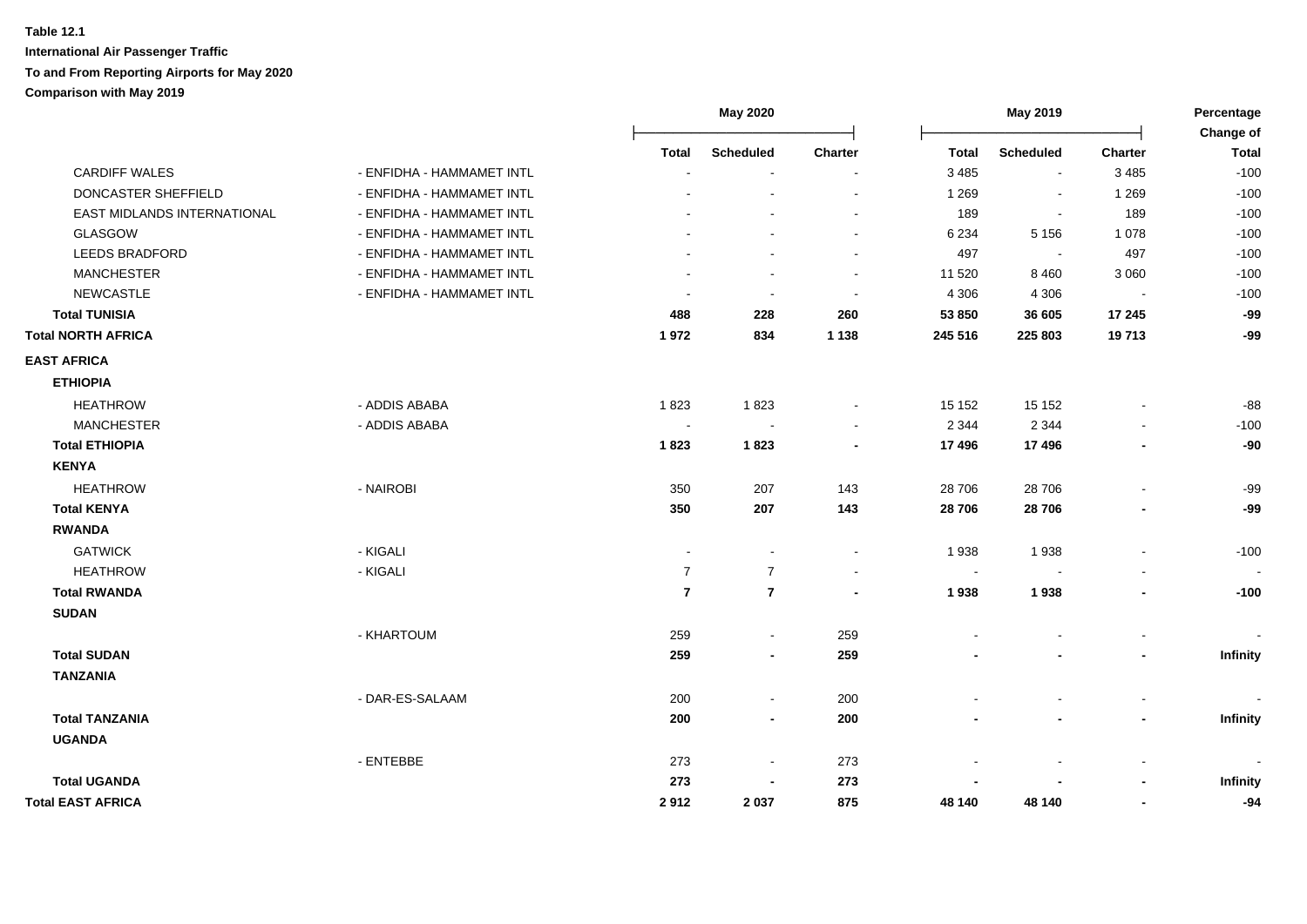| <b>Scheduled</b><br>Charter<br><b>Total</b><br><b>Scheduled</b><br>Charter<br><b>Total</b><br>Total<br><b>WEST AFRICA</b><br><b>CAMEROON</b><br><b>STANSTED</b><br>- DOUALA<br>85<br>85<br>$\blacksquare$<br>$\blacksquare$<br><b>Total CAMEROON</b><br>85<br>85<br>Infinity<br>$\blacksquare$<br><b>EQUATORIAL GUINEA</b><br><b>HEATHROW</b><br>- MALABO<br>185<br>185<br>$\blacksquare$<br>$\blacksquare$<br><b>Total EQUATORIAL GUINEA</b><br>185<br>185<br>Infinity<br>$\blacksquare$<br><b>GAMBIA</b><br><b>GATWICK</b><br>- BANJUL<br>1 1 2 0<br>1 1 2 0<br>$-100$<br>$\blacksquare$<br>$\blacksquare$<br>$\blacksquare$<br>$\blacksquare$<br>$-100$<br><b>Total GAMBIA</b><br>1 1 2 0<br>1 1 2 0<br>$\blacksquare$<br>$\blacksquare$<br><b>GHANA</b><br><b>HEATHROW</b><br>- ACCRA<br>72<br>72<br>18 130<br>18 130<br>$-100$<br>$\blacksquare$<br>$\blacksquare$<br>- ACCRA<br><b>STANSTED</b><br>47<br>47<br>$\sim$<br>$\sim$<br><b>Total GHANA</b><br>119<br>119<br>18 130<br>18 130<br>-99<br>$\blacksquare$<br>$\blacksquare$<br><b>NIGERIA</b><br><b>GATWICK</b><br>- LAGOS<br>10<br>10<br>$\sim$<br>$\sim$<br><b>HEATHROW</b><br>- ABUJA<br>11 218<br>11 218<br>$-100$<br>$\sim$<br>$\sim$<br>$\overline{\phantom{a}}$<br>$\sim$<br>- KANO<br>24<br>24<br>$\sim$<br>$\sim$<br>- LAGOS<br>1636<br>1 6 3 6<br>34 391<br>34 391<br>$-95$<br>$\sim$<br>$\blacksquare$<br><b>STANSTED</b><br>- LAGOS<br>14<br>14<br>$\blacksquare$<br>$\sim$<br>$\overline{\phantom{a}}$<br><b>Total NIGERIA</b><br>1684<br>1684<br>45 609<br>45 609<br>$-96$<br>$\blacksquare$<br>$\blacksquare$<br><b>Total WEST AFRICA</b><br>2 0 7 3<br>2073<br>64 859<br>63739<br>1 1 2 0<br>-97<br>$\blacksquare$<br><b>SOUTHERN AFRICA</b><br><b>REPUBLIC OF SOUTH AFRICA</b><br><b>HEATHROW</b><br>- CAPE TOWN<br>990<br>990<br>19 417<br>19417<br>$-95$<br>$\blacksquare$<br>- DURBAN<br>4703<br>4703<br>$-100$<br>$\blacksquare$<br>$\sim$<br>- JOHANNESBURG<br>464<br>464<br>77 063<br>77 063<br>$-99$<br>$\blacksquare$<br><b>Total REPUBLIC OF SOUTH AFRICA</b><br>1 4 5 4<br>1 4 5 4<br>101 183<br>101 183<br>$-99$<br>$\blacksquare$<br>$\overline{\phantom{a}}$<br><b>Total SOUTHERN AFRICA</b><br>1454<br>1 4 5 4<br>101 183<br>101 183<br>-99<br>$\overline{\phantom{a}}$<br><b>MIDDLE EAST</b><br><b>BAHRAIN</b><br>- BAHRAIN<br>1 6 3 0<br>1630<br>31 194<br>31 194<br>$-95$<br><b>Total BAHRAIN</b><br>1630<br>1630<br>$-95$<br>31 194<br>31 194<br>$\blacksquare$<br>$\blacksquare$ |  | <b>May 2020</b> |  | May 2019 |  |  | Percentage<br>Change of |
|-----------------------------------------------------------------------------------------------------------------------------------------------------------------------------------------------------------------------------------------------------------------------------------------------------------------------------------------------------------------------------------------------------------------------------------------------------------------------------------------------------------------------------------------------------------------------------------------------------------------------------------------------------------------------------------------------------------------------------------------------------------------------------------------------------------------------------------------------------------------------------------------------------------------------------------------------------------------------------------------------------------------------------------------------------------------------------------------------------------------------------------------------------------------------------------------------------------------------------------------------------------------------------------------------------------------------------------------------------------------------------------------------------------------------------------------------------------------------------------------------------------------------------------------------------------------------------------------------------------------------------------------------------------------------------------------------------------------------------------------------------------------------------------------------------------------------------------------------------------------------------------------------------------------------------------------------------------------------------------------------------------------------------------------------------------------------------------------------------------------------------------------------------------------------------------------------------------------------------------------------------------------------------------------------------------------------------------------------------------------------------------------------------------------------------------------------------------------------------------|--|-----------------|--|----------|--|--|-------------------------|
|                                                                                                                                                                                                                                                                                                                                                                                                                                                                                                                                                                                                                                                                                                                                                                                                                                                                                                                                                                                                                                                                                                                                                                                                                                                                                                                                                                                                                                                                                                                                                                                                                                                                                                                                                                                                                                                                                                                                                                                                                                                                                                                                                                                                                                                                                                                                                                                                                                                                                   |  |                 |  |          |  |  |                         |
|                                                                                                                                                                                                                                                                                                                                                                                                                                                                                                                                                                                                                                                                                                                                                                                                                                                                                                                                                                                                                                                                                                                                                                                                                                                                                                                                                                                                                                                                                                                                                                                                                                                                                                                                                                                                                                                                                                                                                                                                                                                                                                                                                                                                                                                                                                                                                                                                                                                                                   |  |                 |  |          |  |  |                         |
|                                                                                                                                                                                                                                                                                                                                                                                                                                                                                                                                                                                                                                                                                                                                                                                                                                                                                                                                                                                                                                                                                                                                                                                                                                                                                                                                                                                                                                                                                                                                                                                                                                                                                                                                                                                                                                                                                                                                                                                                                                                                                                                                                                                                                                                                                                                                                                                                                                                                                   |  |                 |  |          |  |  |                         |
|                                                                                                                                                                                                                                                                                                                                                                                                                                                                                                                                                                                                                                                                                                                                                                                                                                                                                                                                                                                                                                                                                                                                                                                                                                                                                                                                                                                                                                                                                                                                                                                                                                                                                                                                                                                                                                                                                                                                                                                                                                                                                                                                                                                                                                                                                                                                                                                                                                                                                   |  |                 |  |          |  |  |                         |
|                                                                                                                                                                                                                                                                                                                                                                                                                                                                                                                                                                                                                                                                                                                                                                                                                                                                                                                                                                                                                                                                                                                                                                                                                                                                                                                                                                                                                                                                                                                                                                                                                                                                                                                                                                                                                                                                                                                                                                                                                                                                                                                                                                                                                                                                                                                                                                                                                                                                                   |  |                 |  |          |  |  |                         |
|                                                                                                                                                                                                                                                                                                                                                                                                                                                                                                                                                                                                                                                                                                                                                                                                                                                                                                                                                                                                                                                                                                                                                                                                                                                                                                                                                                                                                                                                                                                                                                                                                                                                                                                                                                                                                                                                                                                                                                                                                                                                                                                                                                                                                                                                                                                                                                                                                                                                                   |  |                 |  |          |  |  |                         |
|                                                                                                                                                                                                                                                                                                                                                                                                                                                                                                                                                                                                                                                                                                                                                                                                                                                                                                                                                                                                                                                                                                                                                                                                                                                                                                                                                                                                                                                                                                                                                                                                                                                                                                                                                                                                                                                                                                                                                                                                                                                                                                                                                                                                                                                                                                                                                                                                                                                                                   |  |                 |  |          |  |  |                         |
|                                                                                                                                                                                                                                                                                                                                                                                                                                                                                                                                                                                                                                                                                                                                                                                                                                                                                                                                                                                                                                                                                                                                                                                                                                                                                                                                                                                                                                                                                                                                                                                                                                                                                                                                                                                                                                                                                                                                                                                                                                                                                                                                                                                                                                                                                                                                                                                                                                                                                   |  |                 |  |          |  |  |                         |
|                                                                                                                                                                                                                                                                                                                                                                                                                                                                                                                                                                                                                                                                                                                                                                                                                                                                                                                                                                                                                                                                                                                                                                                                                                                                                                                                                                                                                                                                                                                                                                                                                                                                                                                                                                                                                                                                                                                                                                                                                                                                                                                                                                                                                                                                                                                                                                                                                                                                                   |  |                 |  |          |  |  |                         |
|                                                                                                                                                                                                                                                                                                                                                                                                                                                                                                                                                                                                                                                                                                                                                                                                                                                                                                                                                                                                                                                                                                                                                                                                                                                                                                                                                                                                                                                                                                                                                                                                                                                                                                                                                                                                                                                                                                                                                                                                                                                                                                                                                                                                                                                                                                                                                                                                                                                                                   |  |                 |  |          |  |  |                         |
|                                                                                                                                                                                                                                                                                                                                                                                                                                                                                                                                                                                                                                                                                                                                                                                                                                                                                                                                                                                                                                                                                                                                                                                                                                                                                                                                                                                                                                                                                                                                                                                                                                                                                                                                                                                                                                                                                                                                                                                                                                                                                                                                                                                                                                                                                                                                                                                                                                                                                   |  |                 |  |          |  |  |                         |
|                                                                                                                                                                                                                                                                                                                                                                                                                                                                                                                                                                                                                                                                                                                                                                                                                                                                                                                                                                                                                                                                                                                                                                                                                                                                                                                                                                                                                                                                                                                                                                                                                                                                                                                                                                                                                                                                                                                                                                                                                                                                                                                                                                                                                                                                                                                                                                                                                                                                                   |  |                 |  |          |  |  |                         |
|                                                                                                                                                                                                                                                                                                                                                                                                                                                                                                                                                                                                                                                                                                                                                                                                                                                                                                                                                                                                                                                                                                                                                                                                                                                                                                                                                                                                                                                                                                                                                                                                                                                                                                                                                                                                                                                                                                                                                                                                                                                                                                                                                                                                                                                                                                                                                                                                                                                                                   |  |                 |  |          |  |  |                         |
|                                                                                                                                                                                                                                                                                                                                                                                                                                                                                                                                                                                                                                                                                                                                                                                                                                                                                                                                                                                                                                                                                                                                                                                                                                                                                                                                                                                                                                                                                                                                                                                                                                                                                                                                                                                                                                                                                                                                                                                                                                                                                                                                                                                                                                                                                                                                                                                                                                                                                   |  |                 |  |          |  |  |                         |
|                                                                                                                                                                                                                                                                                                                                                                                                                                                                                                                                                                                                                                                                                                                                                                                                                                                                                                                                                                                                                                                                                                                                                                                                                                                                                                                                                                                                                                                                                                                                                                                                                                                                                                                                                                                                                                                                                                                                                                                                                                                                                                                                                                                                                                                                                                                                                                                                                                                                                   |  |                 |  |          |  |  |                         |
|                                                                                                                                                                                                                                                                                                                                                                                                                                                                                                                                                                                                                                                                                                                                                                                                                                                                                                                                                                                                                                                                                                                                                                                                                                                                                                                                                                                                                                                                                                                                                                                                                                                                                                                                                                                                                                                                                                                                                                                                                                                                                                                                                                                                                                                                                                                                                                                                                                                                                   |  |                 |  |          |  |  |                         |
|                                                                                                                                                                                                                                                                                                                                                                                                                                                                                                                                                                                                                                                                                                                                                                                                                                                                                                                                                                                                                                                                                                                                                                                                                                                                                                                                                                                                                                                                                                                                                                                                                                                                                                                                                                                                                                                                                                                                                                                                                                                                                                                                                                                                                                                                                                                                                                                                                                                                                   |  |                 |  |          |  |  |                         |
|                                                                                                                                                                                                                                                                                                                                                                                                                                                                                                                                                                                                                                                                                                                                                                                                                                                                                                                                                                                                                                                                                                                                                                                                                                                                                                                                                                                                                                                                                                                                                                                                                                                                                                                                                                                                                                                                                                                                                                                                                                                                                                                                                                                                                                                                                                                                                                                                                                                                                   |  |                 |  |          |  |  |                         |
|                                                                                                                                                                                                                                                                                                                                                                                                                                                                                                                                                                                                                                                                                                                                                                                                                                                                                                                                                                                                                                                                                                                                                                                                                                                                                                                                                                                                                                                                                                                                                                                                                                                                                                                                                                                                                                                                                                                                                                                                                                                                                                                                                                                                                                                                                                                                                                                                                                                                                   |  |                 |  |          |  |  |                         |
|                                                                                                                                                                                                                                                                                                                                                                                                                                                                                                                                                                                                                                                                                                                                                                                                                                                                                                                                                                                                                                                                                                                                                                                                                                                                                                                                                                                                                                                                                                                                                                                                                                                                                                                                                                                                                                                                                                                                                                                                                                                                                                                                                                                                                                                                                                                                                                                                                                                                                   |  |                 |  |          |  |  |                         |
|                                                                                                                                                                                                                                                                                                                                                                                                                                                                                                                                                                                                                                                                                                                                                                                                                                                                                                                                                                                                                                                                                                                                                                                                                                                                                                                                                                                                                                                                                                                                                                                                                                                                                                                                                                                                                                                                                                                                                                                                                                                                                                                                                                                                                                                                                                                                                                                                                                                                                   |  |                 |  |          |  |  |                         |
|                                                                                                                                                                                                                                                                                                                                                                                                                                                                                                                                                                                                                                                                                                                                                                                                                                                                                                                                                                                                                                                                                                                                                                                                                                                                                                                                                                                                                                                                                                                                                                                                                                                                                                                                                                                                                                                                                                                                                                                                                                                                                                                                                                                                                                                                                                                                                                                                                                                                                   |  |                 |  |          |  |  |                         |
|                                                                                                                                                                                                                                                                                                                                                                                                                                                                                                                                                                                                                                                                                                                                                                                                                                                                                                                                                                                                                                                                                                                                                                                                                                                                                                                                                                                                                                                                                                                                                                                                                                                                                                                                                                                                                                                                                                                                                                                                                                                                                                                                                                                                                                                                                                                                                                                                                                                                                   |  |                 |  |          |  |  |                         |
|                                                                                                                                                                                                                                                                                                                                                                                                                                                                                                                                                                                                                                                                                                                                                                                                                                                                                                                                                                                                                                                                                                                                                                                                                                                                                                                                                                                                                                                                                                                                                                                                                                                                                                                                                                                                                                                                                                                                                                                                                                                                                                                                                                                                                                                                                                                                                                                                                                                                                   |  |                 |  |          |  |  |                         |
|                                                                                                                                                                                                                                                                                                                                                                                                                                                                                                                                                                                                                                                                                                                                                                                                                                                                                                                                                                                                                                                                                                                                                                                                                                                                                                                                                                                                                                                                                                                                                                                                                                                                                                                                                                                                                                                                                                                                                                                                                                                                                                                                                                                                                                                                                                                                                                                                                                                                                   |  |                 |  |          |  |  |                         |
|                                                                                                                                                                                                                                                                                                                                                                                                                                                                                                                                                                                                                                                                                                                                                                                                                                                                                                                                                                                                                                                                                                                                                                                                                                                                                                                                                                                                                                                                                                                                                                                                                                                                                                                                                                                                                                                                                                                                                                                                                                                                                                                                                                                                                                                                                                                                                                                                                                                                                   |  |                 |  |          |  |  |                         |
|                                                                                                                                                                                                                                                                                                                                                                                                                                                                                                                                                                                                                                                                                                                                                                                                                                                                                                                                                                                                                                                                                                                                                                                                                                                                                                                                                                                                                                                                                                                                                                                                                                                                                                                                                                                                                                                                                                                                                                                                                                                                                                                                                                                                                                                                                                                                                                                                                                                                                   |  |                 |  |          |  |  |                         |
|                                                                                                                                                                                                                                                                                                                                                                                                                                                                                                                                                                                                                                                                                                                                                                                                                                                                                                                                                                                                                                                                                                                                                                                                                                                                                                                                                                                                                                                                                                                                                                                                                                                                                                                                                                                                                                                                                                                                                                                                                                                                                                                                                                                                                                                                                                                                                                                                                                                                                   |  |                 |  |          |  |  |                         |
|                                                                                                                                                                                                                                                                                                                                                                                                                                                                                                                                                                                                                                                                                                                                                                                                                                                                                                                                                                                                                                                                                                                                                                                                                                                                                                                                                                                                                                                                                                                                                                                                                                                                                                                                                                                                                                                                                                                                                                                                                                                                                                                                                                                                                                                                                                                                                                                                                                                                                   |  |                 |  |          |  |  |                         |
|                                                                                                                                                                                                                                                                                                                                                                                                                                                                                                                                                                                                                                                                                                                                                                                                                                                                                                                                                                                                                                                                                                                                                                                                                                                                                                                                                                                                                                                                                                                                                                                                                                                                                                                                                                                                                                                                                                                                                                                                                                                                                                                                                                                                                                                                                                                                                                                                                                                                                   |  |                 |  |          |  |  |                         |
|                                                                                                                                                                                                                                                                                                                                                                                                                                                                                                                                                                                                                                                                                                                                                                                                                                                                                                                                                                                                                                                                                                                                                                                                                                                                                                                                                                                                                                                                                                                                                                                                                                                                                                                                                                                                                                                                                                                                                                                                                                                                                                                                                                                                                                                                                                                                                                                                                                                                                   |  |                 |  |          |  |  |                         |
|                                                                                                                                                                                                                                                                                                                                                                                                                                                                                                                                                                                                                                                                                                                                                                                                                                                                                                                                                                                                                                                                                                                                                                                                                                                                                                                                                                                                                                                                                                                                                                                                                                                                                                                                                                                                                                                                                                                                                                                                                                                                                                                                                                                                                                                                                                                                                                                                                                                                                   |  |                 |  |          |  |  |                         |
|                                                                                                                                                                                                                                                                                                                                                                                                                                                                                                                                                                                                                                                                                                                                                                                                                                                                                                                                                                                                                                                                                                                                                                                                                                                                                                                                                                                                                                                                                                                                                                                                                                                                                                                                                                                                                                                                                                                                                                                                                                                                                                                                                                                                                                                                                                                                                                                                                                                                                   |  |                 |  |          |  |  |                         |
|                                                                                                                                                                                                                                                                                                                                                                                                                                                                                                                                                                                                                                                                                                                                                                                                                                                                                                                                                                                                                                                                                                                                                                                                                                                                                                                                                                                                                                                                                                                                                                                                                                                                                                                                                                                                                                                                                                                                                                                                                                                                                                                                                                                                                                                                                                                                                                                                                                                                                   |  |                 |  |          |  |  |                         |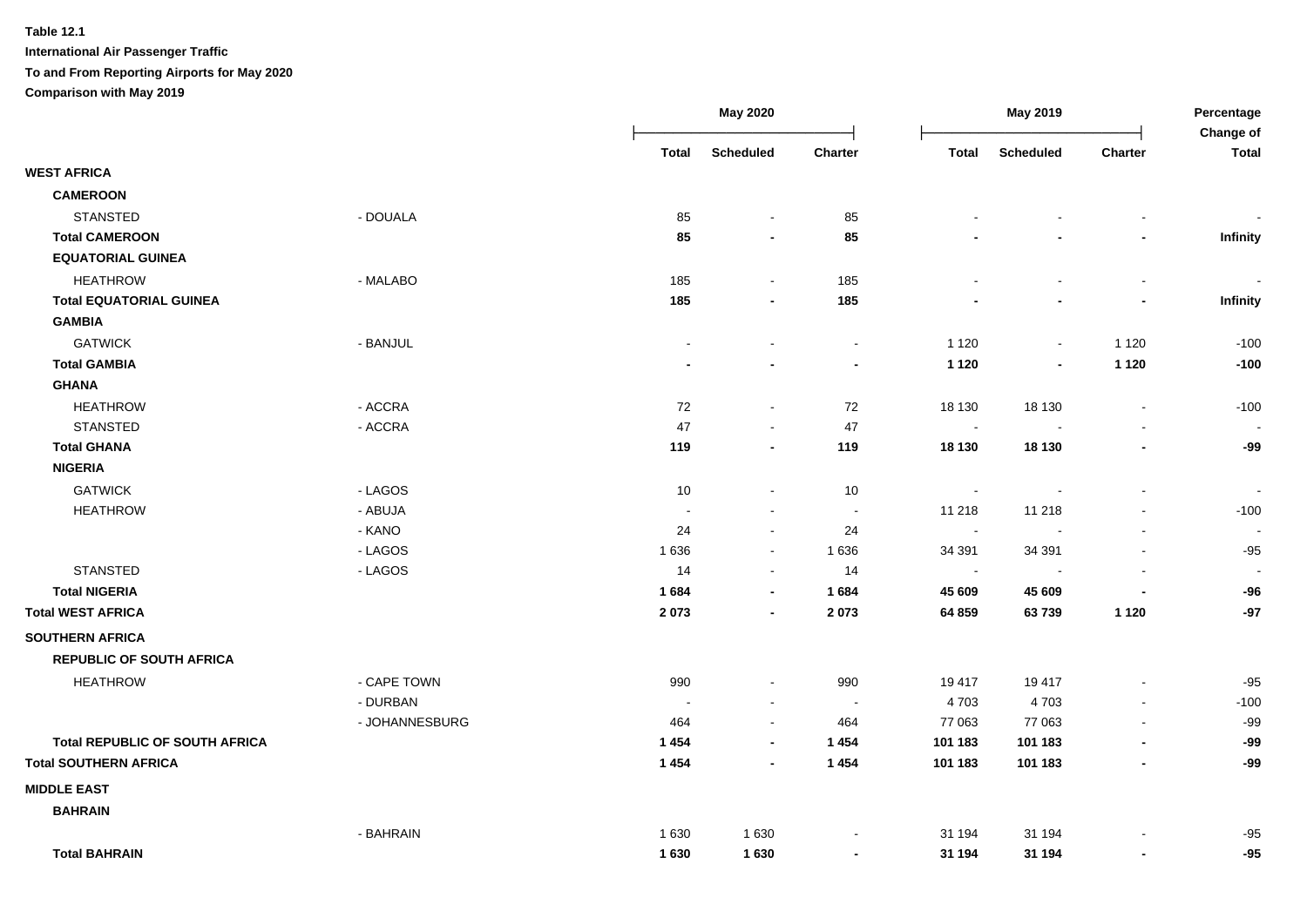|                             |                           | <b>May 2020</b>          |                  |                          | May 2019     |                  |                          | Percentage<br><b>Change of</b> |
|-----------------------------|---------------------------|--------------------------|------------------|--------------------------|--------------|------------------|--------------------------|--------------------------------|
|                             |                           | <b>Total</b>             | <b>Scheduled</b> | <b>Charter</b>           | <b>Total</b> | <b>Scheduled</b> | <b>Charter</b>           | <b>Total</b>                   |
| <b>IRAN</b>                 |                           |                          |                  |                          |              |                  |                          |                                |
|                             | - TEHRAN IMAM KHOMEINI    | 2 4 0 2                  | 2 4 0 2          | $\blacksquare$           | 3 5 3 8      | 3 5 3 8          | $\blacksquare$           | $-32$                          |
| <b>Total IRAN</b>           |                           | 2 4 0 2                  | 2 4 0 2          |                          | 3 5 3 8      | 3 5 3 8          |                          | $-32$                          |
| <b>IRAQ</b>                 |                           |                          |                  |                          |              |                  |                          |                                |
| <b>GATWICK</b>              | - BAGHDAD (GECA)          |                          |                  |                          | 378          | 378              | L.                       | $-100$                         |
|                             | - SULAYMANIYAH INT        |                          |                  |                          | 573          | 573              |                          | $-100$                         |
| <b>MANCHESTER</b>           | - BAGHDAD (GECA)          |                          |                  | $\sim$                   | 550          | 550              | $\sim$                   | $-100$                         |
| <b>Total IRAQ</b>           |                           |                          |                  |                          | 1 5 0 1      | 1 5 0 1          | $\blacksquare$           | $-100$                         |
| <b>KUWAIT</b>               |                           |                          |                  |                          |              |                  |                          |                                |
| <b>HEATHROW</b>             | - KUWAIT                  | 251                      | $\sqrt{5}$       | 246                      | 25 911       | 25 911           | L,                       | $-99$                          |
| <b>Total KUWAIT</b>         |                           | 251                      | 5                | 246                      | 25 911       | 25 911           |                          | $-99$                          |
| <b>OMAN</b>                 |                           |                          |                  |                          |              |                  |                          |                                |
|                             | - MUSCAT                  | 620                      | 426              | 194                      | 25 5 33      | 25 5 33          | $\overline{\phantom{a}}$ | $-98$                          |
| <b>MANCHESTER</b>           | - MUSCAT                  | $\sim$                   | $\sim$           | $\overline{\phantom{a}}$ | 9 1 5 6      | 9 1 5 6          |                          | $-100$                         |
| <b>Total OMAN</b>           |                           | 620                      | 426              | 194                      | 34 689       | 34 689           | $\blacksquare$           | $-98$                          |
| QATAR                       |                           |                          |                  |                          |              |                  |                          |                                |
| <b>GATWICK</b>              | - DOHA HAMAD              | $\sim$                   |                  | $\sim$                   | 22 113       | 22 113           | L,                       | $-100$                         |
| <b>HEATHROW</b>             | - DOHA HAMAD              | 9 1 1 7                  | 8 3 7 8          | 739                      | 79 706       | 79 706           | $\blacksquare$           | $-89$                          |
| <b>BIRMINGHAM</b>           | - DOHA HAMAD              | $\blacksquare$           | $\blacksquare$   | $\sim$                   | 8705         | 8705             | $\blacksquare$           | $-100$                         |
| <b>CARDIFF WALES</b>        | - DOHA HAMAD              | $\overline{\phantom{a}}$ | $\overline{a}$   | $\blacksquare$           | 4 9 9 7      | 4 9 9 7          | $\blacksquare$           | $-100$                         |
| <b>EDINBURGH</b>            | - DOHA HAMAD              |                          |                  |                          | 10 854       | 10854            | $\blacksquare$           | $-100$                         |
| <b>MANCHESTER</b>           | - DOHA HAMAD              | 2 3 6 2                  | 1920             | 442                      | 26 057       | 26 057           | $\blacksquare$           | $-91$                          |
| <b>Total QATAR</b>          |                           | 11 479                   | 10 298           | 1 1 8 1                  | 152 432      | 152 432          | $\overline{\phantom{a}}$ | $-92$                          |
| <b>SAUDI ARABIA</b>         |                           |                          |                  |                          |              |                  |                          |                                |
| <b>HEATHROW</b>             | - DAMMAM                  | 81                       | 81               |                          | $\sim$       |                  |                          | $\sim$                         |
|                             | - JEDDAH                  | 3 1 5 1                  | 3 1 5 1          | $\blacksquare$           | 17 675       | 17675            |                          | $-82$                          |
|                             | - RIYADH                  | 4 0 4 2                  | 4 0 4 2          | $\sim$                   | 17 627       | 17 627           | $\overline{a}$           | $-77$                          |
| <b>STANSTED</b>             | - JEDDAH                  | 40                       | $\blacksquare$   | 40                       | $\sim$       |                  | $\mathbf{r}$             | $\overline{\phantom{a}}$       |
| <b>MANCHESTER</b>           | - JEDDAH                  | 557                      | 557              | $\sim$                   | 6826         | 6826             | $\blacksquare$           | $-92$                          |
| <b>Total SAUDI ARABIA</b>   |                           | 7871                     | 7831             | 40                       | 42 128       | 42 128           | $\overline{\phantom{a}}$ | $-81$                          |
| <b>UNITED ARAB EMIRATES</b> |                           |                          |                  |                          |              |                  |                          |                                |
| <b>GATWICK</b>              | - DUBAI                   |                          |                  |                          | 58 917       | 58 917           |                          | $-100$                         |
| <b>HEATHROW</b>             | - ABU DHABI INTERNATIONAL | 846                      | 846              |                          | 73 632       | 73 632           |                          | $-99$                          |
|                             | - DUBAI                   | 2 4 7 5                  | 2 4 7 5          | $\sim$                   | 142 502      | 142 502          | $\mathbf{r}$             | $-98$                          |
|                             |                           |                          |                  |                          |              |                  |                          |                                |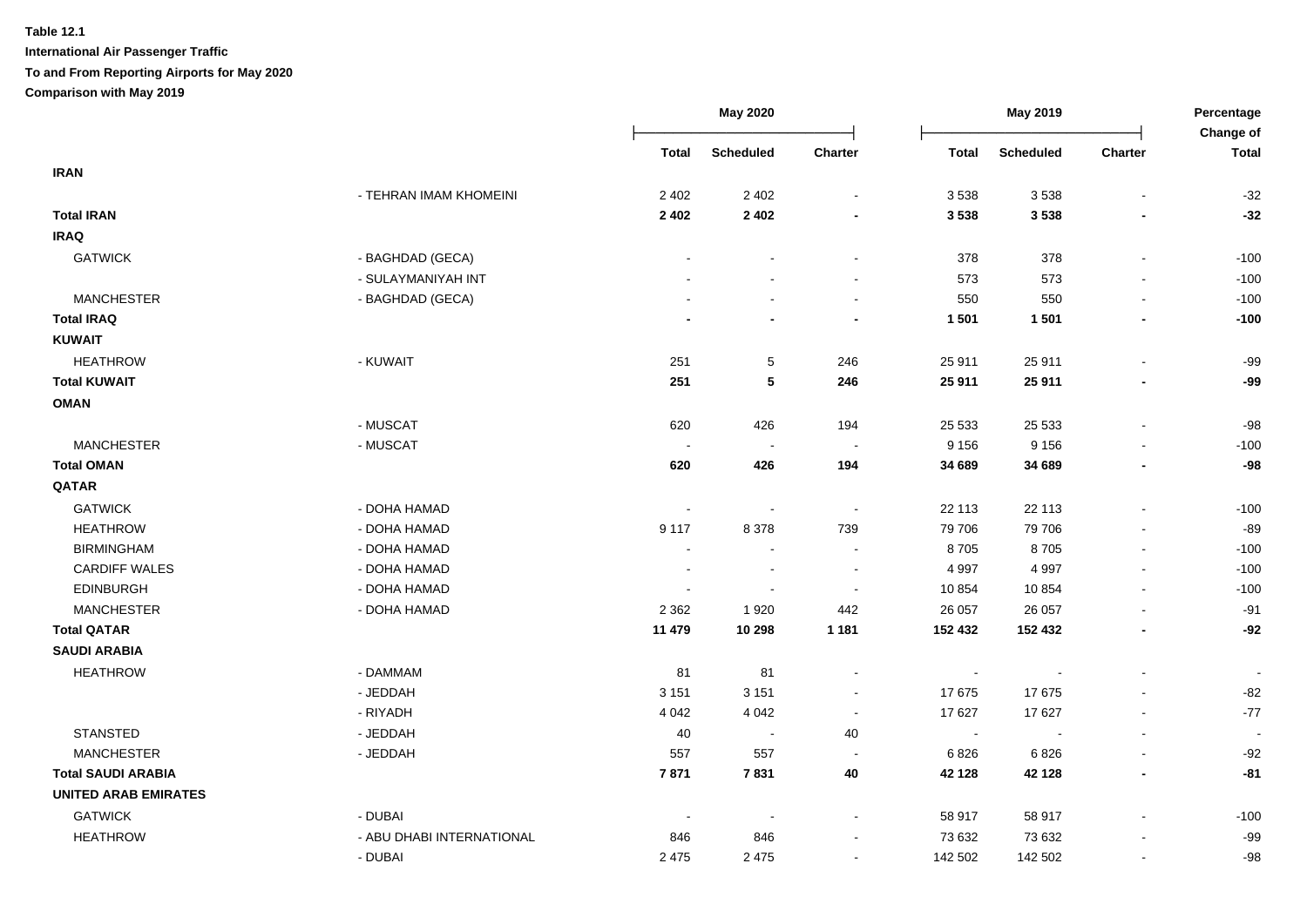|                                   |                                   | <b>May 2020</b>          |                          | May 2019                 |              |                  | Percentage<br>Change of  |              |
|-----------------------------------|-----------------------------------|--------------------------|--------------------------|--------------------------|--------------|------------------|--------------------------|--------------|
|                                   |                                   | <b>Total</b>             | <b>Scheduled</b>         | Charter                  | <b>Total</b> | <b>Scheduled</b> | <b>Charter</b>           | <b>Total</b> |
| <b>STANSTED</b>                   | - DUBAI                           | $\overline{\phantom{a}}$ | $\blacksquare$           | $\blacksquare$           | 12 158       | 12 158           | $\blacksquare$           | $-100$       |
| <b>BIGGIN HILL</b>                | - DUBAI (WORLD CENTRAL)           | 2                        | $\sim$                   | $\overline{2}$           | $\sim$       |                  |                          |              |
| <b>BIRMINGHAM</b>                 | - DUBAI                           |                          |                          | $\overline{a}$           | 43712        | 43712            | $\blacksquare$           | $-100$       |
| <b>EDINBURGH</b>                  | - DUBAI                           |                          |                          | $\overline{a}$           | 10 501       | 10 501           | $\sim$                   | $-100$       |
| <b>GLASGOW</b>                    | - DUBAI                           |                          |                          | $\blacksquare$           | 23 290       | 23 290           |                          | $-100$       |
| <b>MANCHESTER</b>                 | - ABU DHABI INTERNATIONAL         | 2                        | 2                        | $\sim$                   | 28 666       | 28 6 66          | $\overline{\phantom{a}}$ | $-100$       |
|                                   | - DUBAI                           | ÷,                       | $\sim$                   | $\sim$                   | 57 433       | 57 433           | $\sim$                   | $-100$       |
| <b>NEWCASTLE</b>                  | - DUBAI                           | $\overline{\phantom{a}}$ | $\sim$                   | $\sim$                   | 11 713       | 11 713           | $\blacksquare$           | $-100$       |
| <b>Total UNITED ARAB EMIRATES</b> |                                   | 3 3 2 5                  | 3 3 2 3                  | $\mathbf{2}$             | 462 524      | 462 524          |                          | $-99$        |
| <b>Total MIDDLE EAST</b>          |                                   | 27 578                   | 25 915                   | 1663                     | 753 917      | 753 917          |                          | $-96$        |
| <b>INDIAN SUB-CONTINENT</b>       |                                   |                          |                          |                          |              |                  |                          |              |
| <b>AFGHANISTAN</b>                |                                   |                          |                          |                          |              |                  |                          |              |
| <b>HEATHROW</b>                   | - BAGRAM                          | 266                      | $\blacksquare$           | 266                      |              |                  |                          |              |
| <b>Total AFGHANISTAN</b>          |                                   | 266                      | $\blacksquare$           | 266                      |              |                  |                          | Infinity     |
| <b>BANGLADESH</b>                 |                                   |                          |                          |                          |              |                  |                          |              |
|                                   | - DHAKHA                          | 2 0 5 4                  | $\blacksquare$           | 2 0 5 4                  | 6814         | 6814             | $\overline{\phantom{a}}$ | $-70$        |
|                                   | - SYLHET                          |                          | $\blacksquare$           |                          | 2 0 5 1      | 2 0 5 1          |                          | $-100$       |
| <b>Total BANGLADESH</b>           |                                   | 2 0 5 4                  | $\overline{\phantom{a}}$ | 2 0 5 4                  | 8865         | 8865             | $\overline{\phantom{a}}$ | $-77$        |
| <b>INDIA</b>                      |                                   |                          |                          |                          |              |                  |                          |              |
|                                   | - AHMEDABAD                       | 765                      | $\blacksquare$           | 765                      | 7649         | 7649             |                          | $-90$        |
|                                   | - AMRITSAR                        | 4 4 4 0                  | $\blacksquare$           | 4 4 4 0                  | $\sim$       |                  |                          |              |
|                                   | - BANGALORE (BENGALURU)           | $\overline{\phantom{a}}$ | $\blacksquare$           | $\sim$                   | 21 508       | 21 508           | $\blacksquare$           | $-100$       |
|                                   | - CHENNAI                         |                          | $\blacksquare$           |                          | 12 101       | 12 101           |                          | $-100$       |
|                                   | - DELHI                           | 3 2 4 0                  | $\blacksquare$           | 3 2 4 0                  | 66 207       | 66 207           |                          | $-95$        |
|                                   | - HYDERABAD (RAJIV GHANDI)        |                          | $\blacksquare$           |                          | 12 162       | 12 162           | $\overline{\phantom{a}}$ | $-100$       |
|                                   | - MUMBAI                          | 2722                     | $\sim$                   | 2722                     | 43 234       | 43 234           |                          | $-94$        |
| <b>BIRMINGHAM</b>                 | - AMRITSAR                        | 342                      | $\blacksquare$           | 342                      | $\sim$       |                  |                          |              |
|                                   | - DELHI                           | 223                      | $\sim$                   | 223                      | 5 6 4 9      | 5 6 4 9          |                          | $-96$        |
| <b>MANCHESTER</b>                 | $-GOA$                            |                          | $\blacksquare$           | $\overline{\phantom{a}}$ | 311          | 311              | $\overline{\phantom{a}}$ | $-100$       |
| <b>Total INDIA</b>                |                                   | 11 732                   | $\overline{\phantom{a}}$ | 11732                    | 168 821      | 168 821          | $\blacksquare$           | $-93$        |
| <b>PAKISTAN</b>                   |                                   |                          |                          |                          |              |                  |                          |              |
| <b>HEATHROW</b>                   | - ISLAMABAD INTERNATIONAL AIRPORT | 3 2 6 0                  | 3 1 0 2                  | 158                      | 9 2 1 9      | 9 2 1 9          |                          | $-65$        |
|                                   | - KARACHI                         | 259                      | 259                      | $\sim$                   | 2 5 5 1      | 2 5 5 1          | $\overline{\phantom{a}}$ | $-90$        |
|                                   | - LAHORE                          | 2 3 9 4                  | 2 1 3 2                  | 262                      | 5 3 3 4      | 5 3 3 4          |                          | $-55$        |
| <b>BIRMINGHAM</b>                 | - ISLAMABAD INTERNATIONAL AIRPORT | 889                      | 889                      | $\overline{\phantom{a}}$ | 5 9 20       | 5920             | $\blacksquare$           | $-85$        |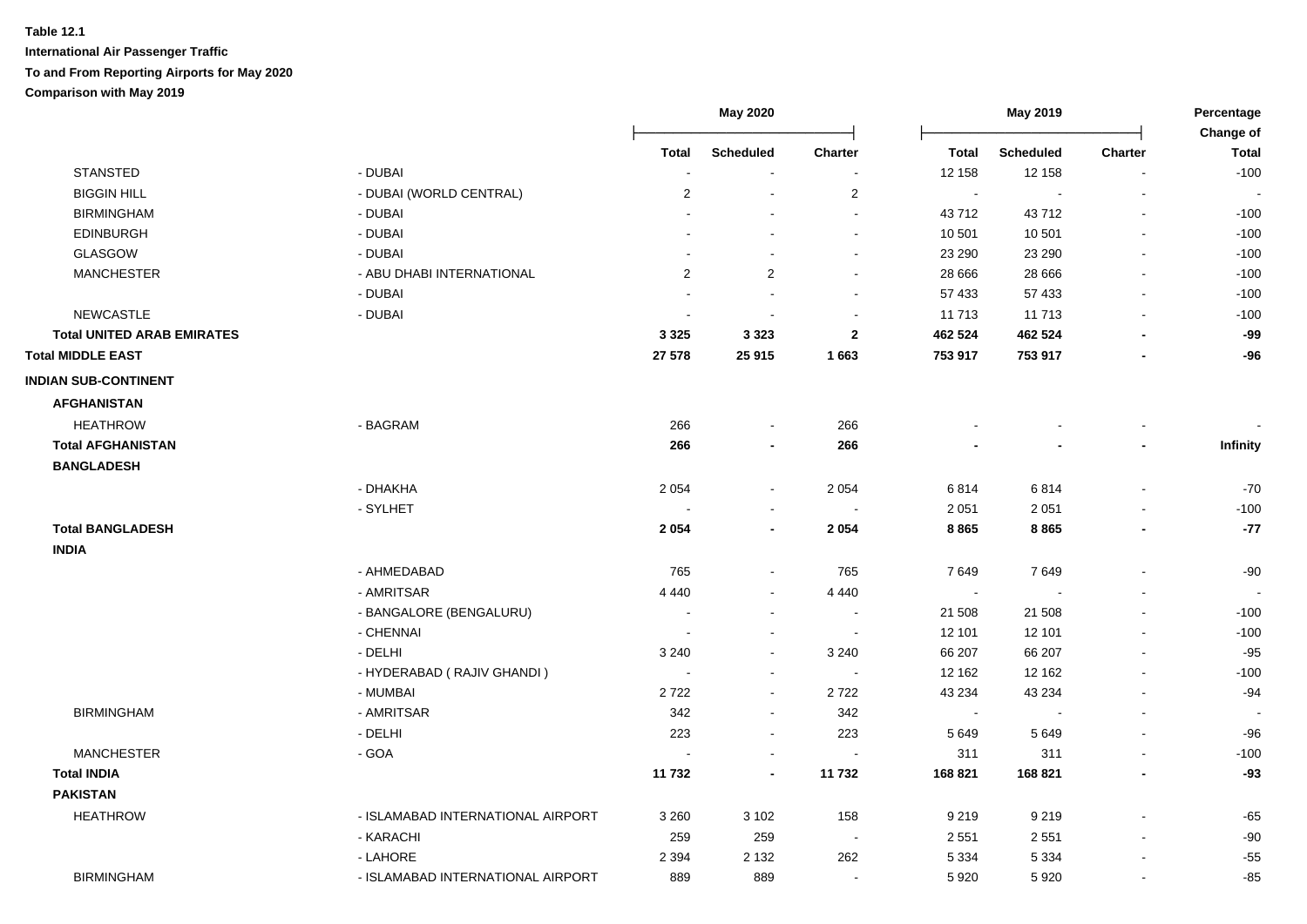|                                   |                                    | <b>May 2020</b>          |                          |                          | May 2019                 |                  |                          | Percentage                |
|-----------------------------------|------------------------------------|--------------------------|--------------------------|--------------------------|--------------------------|------------------|--------------------------|---------------------------|
|                                   |                                    | <b>Total</b>             | <b>Scheduled</b>         | <b>Charter</b>           | Total                    | <b>Scheduled</b> | <b>Charter</b>           | Change of<br><b>Total</b> |
| <b>MANCHESTER</b>                 | - ISLAMABAD INTERNATIONAL AIRPORT  | 5 1 8 2                  | 4 4 8 8                  | 694                      | 12 3 68                  | 12 3 68          |                          | $-58$                     |
|                                   | - LAHORE                           | 1 0 8 1                  | 857                      | 224                      | 3 4 9 8                  | 3 4 9 8          |                          | $-69$                     |
| <b>Total PAKISTAN</b>             |                                    | 13 065                   | 11 727                   | 1 3 3 8                  | 38 890                   | 38 890           |                          | $-66$                     |
| <b>SRI LANKA</b>                  |                                    |                          |                          |                          |                          |                  |                          |                           |
| <b>HEATHROW</b>                   | - COLOMBO                          | 1901                     | 1901                     |                          | 12 979                   | 12 979           | L,                       | $-85$                     |
| <b>Total SRI LANKA</b>            |                                    | 1901                     | 1 9 0 1                  |                          | 12 979                   | 12 979           |                          | $-85$                     |
|                                   |                                    |                          |                          |                          |                          |                  |                          |                           |
| <b>Total INDIAN SUB-CONTINENT</b> |                                    | 29 018                   | 13 6 28                  | 15 3 90                  | 229 555                  | 229 555          |                          | $-87$                     |
| <b>FAR EAST</b>                   |                                    |                          |                          |                          |                          |                  |                          |                           |
| <b>BRUNEI</b>                     |                                    |                          |                          |                          |                          |                  |                          |                           |
|                                   | - BANDAR SERI BEGAWAN              |                          |                          |                          | 7 0 4 8                  | 7 0 4 8          |                          | $-100$                    |
| <b>Total BRUNEI</b>               |                                    |                          |                          |                          | 7 0 4 8                  | 7 0 4 8          |                          | $-100$                    |
| <b>CHINA</b>                      |                                    |                          |                          |                          |                          |                  |                          |                           |
| <b>GATWICK</b>                    | - SHANGHAI (PU DONG)               | $\sim$                   | ÷,                       | $\blacksquare$           | 4 6 0 3                  | 4 6 0 3          | $\blacksquare$           | $-100$                    |
| <b>HEATHROW</b>                   | - BEIJING                          | 24                       | 24                       |                          | 54 456                   | 54 456           |                          | $-100$                    |
|                                   | - CHANGSHA HUANGHUA INTERNATIONA   | $\overline{\phantom{a}}$ | $\overline{a}$           | $\sim$                   | 3550                     | 3550             | $\blacksquare$           | $-100$                    |
|                                   | - CHENGDU                          | 183                      | $\overline{\phantom{a}}$ | 183                      | 3 9 3 4                  | 3 9 3 4          | $\blacksquare$           | $-95$                     |
|                                   | - CHONGQING JIANGBEI INTERNATIONAL | $\overline{\phantom{a}}$ | $\overline{a}$           | $\overline{\phantom{a}}$ | 2651                     | 2651             | $\overline{a}$           | $-100$                    |
|                                   | - GUANGZHOU BAIYUN INTERNATIONAL   | 1861                     | 1859                     | $\overline{2}$           | 13 115                   | 13 115           | L,                       | -86                       |
|                                   | - JINAN YAOQIANG INTERNATIONAL     | 204                      | $\overline{\phantom{a}}$ | 204                      | $\sim$                   |                  |                          |                           |
|                                   | - NANJING LUKOU INTERNATIONAL      | 189                      | $\sim$                   | 189                      | $\sim$                   |                  |                          |                           |
|                                   | - QINGDAO                          | 1 1 6 5                  | 1 1 6 5                  | ÷,                       | 2 3 4 8                  | 2 3 4 8          | $\blacksquare$           | $-50$                     |
|                                   | - SANYA PHOENIX INTERNATIONAL      | $\blacksquare$           | $\overline{\phantom{a}}$ | $\blacksquare$           | 1 1 8 1                  | 1 1 8 1          | $\blacksquare$           | $-100$                    |
|                                   | - SHANGHAI (PU DONG)               | 3 2 3 4                  | 3 1 7 4                  | 60                       | 44 679                   | 44 679           | $\sim$                   | $-93$                     |
|                                   | - SHENZHEN (HUANGTIAN)             | $\blacksquare$           | $\overline{a}$           | $\blacksquare$           | 5789                     | 5789             | $\blacksquare$           | $-100$                    |
|                                   | - TIANJIN                          |                          |                          | $\blacksquare$           | 551                      | 551              | $\blacksquare$           | $-100$                    |
|                                   | - WUHAN TIANHE INTERNATIONAL       |                          | $\overline{a}$           | $\sim$                   | 4 0 1 7                  | 4 0 1 7          | $\sim$                   | $-100$                    |
|                                   | - XIAN XIANYANG                    |                          | $\overline{a}$           | $\blacksquare$           | 2 5 8 7                  | 2587             | $\overline{\phantom{a}}$ | $-100$                    |
| <b>EDINBURGH</b>                  | - BEIJING                          | 260                      | $\blacksquare$           | 260                      | 3 2 0 3                  | 3 2 0 3          | $\overline{\phantom{a}}$ | $-92$                     |
| <b>MANCHESTER</b>                 | - BEIJING                          | ÷                        | $\overline{\phantom{a}}$ | $\overline{\phantom{a}}$ | 6 3 1 3                  | 6313             | $\sim$                   | $-100$                    |
|                                   | - CHONGQING JIANGBEI INTERNATIONAL | 215                      | 215                      | $\overline{\phantom{a}}$ | $\sim$                   |                  |                          |                           |
|                                   | - HANGZHOU                         | 164                      | 164                      |                          | $\overline{\phantom{a}}$ |                  |                          |                           |
| <b>Total CHINA</b>                |                                    | 7499                     | 6 601                    | 898                      | 152 977                  | 152 977          | $\overline{a}$           | $-95$                     |
| <b>HONG KONG</b>                  |                                    |                          |                          |                          |                          |                  |                          |                           |
| <b>GATWICK</b>                    | - HONG KONG (CHEK LAP KOK)         |                          |                          |                          | 11 979                   | 11 979           |                          | $-100$                    |
| <b>HEATHROW</b>                   | - HONG KONG (CHEK LAP KOK)         | 4681                     | 3957                     | 724                      | 131 454                  | 131 454          |                          | $-96$                     |
|                                   |                                    |                          |                          |                          |                          |                  |                          |                           |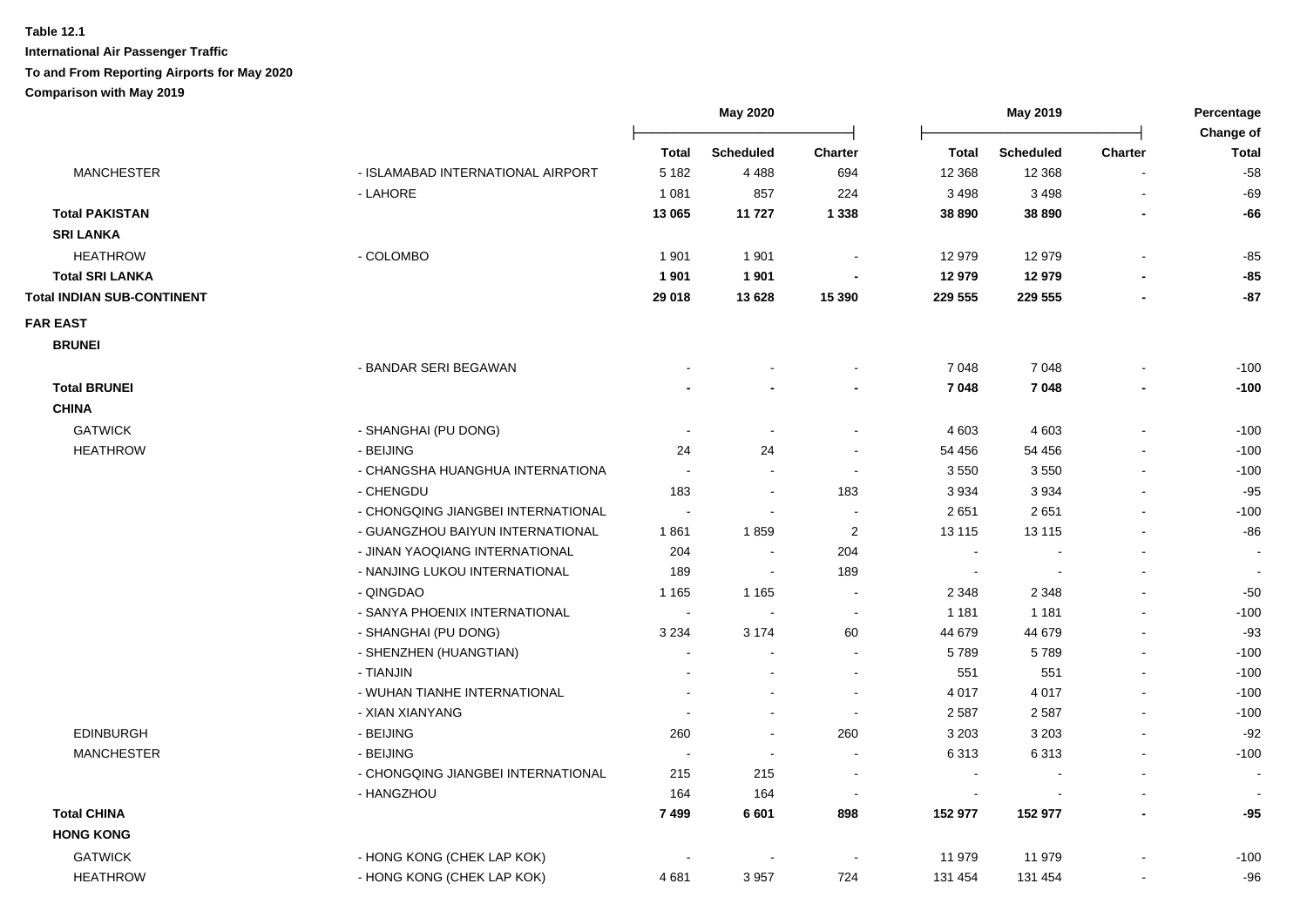|                                |                                  | <b>May 2020</b>          |                  | May 2019       |              | Percentage<br>Change of |                          |              |
|--------------------------------|----------------------------------|--------------------------|------------------|----------------|--------------|-------------------------|--------------------------|--------------|
|                                |                                  | Total                    | <b>Scheduled</b> | Charter        | <b>Total</b> | Scheduled               | <b>Charter</b>           | <b>Total</b> |
| <b>MANCHESTER</b>              | - HONG KONG (CHEK LAP KOK)       | $\blacksquare$           | $\blacksquare$   | $\sim$         | 15 355       | 15 3 55                 | $\blacksquare$           | $-100$       |
| <b>Total HONG KONG</b>         |                                  | 4681                     | 3957             | 724            | 158 788      | 158 788                 |                          | $-97$        |
| <b>INDONESIA</b>               |                                  |                          |                  |                |              |                         |                          |              |
| <b>HEATHROW</b>                | - BALI INTERNATIONAL             |                          |                  | $\sim$         | 198          | 198                     | $\blacksquare$           | $-100$       |
|                                | - JAKARTA (SOEKARNO-HATTA INTNL) |                          |                  |                | 965          | 965                     |                          | $-100$       |
| <b>Total INDONESIA</b>         |                                  |                          |                  | $\blacksquare$ | 1 1 6 3      | 1 1 6 3                 | $\blacksquare$           | $-100$       |
| <b>JAPAN</b>                   |                                  |                          |                  |                |              |                         |                          |              |
|                                | - OSAKA (KANSAI)                 | $\overline{a}$           | $\sim$           | $\sim$         | 5706         | 5706                    | $\blacksquare$           | $-100$       |
|                                | - TOKYO (HANEDA)                 | 1 3 1 5                  | 1 3 1 5          |                | 48 557       | 48 557                  |                          | $-97$        |
|                                | - TOKYO (NARITA)                 | $\overline{\phantom{a}}$ | $\sim$           | $\sim$         | 11 089       | 11 089                  | $\sim$                   | $-100$       |
| <b>Total JAPAN</b>             |                                  | 1 3 1 5                  | 1 3 1 5          |                | 65 352       | 65 352                  | ×,                       | $-98$        |
| <b>MALAYSIA</b>                |                                  |                          |                  |                |              |                         |                          |              |
|                                | - KUALA LUMPUR (SEPANG)          | 1 377                    | 1 377            | $\sim$         | 37 729       | 37729                   | $\sim$                   | $-96$        |
| <b>Total MALAYSIA</b>          |                                  | 1 3 7 7                  | 1 3 7 7          |                | 37 729       | 37729                   |                          | $-96$        |
| <b>PHILIPPINES</b>             |                                  |                          |                  |                |              |                         |                          |              |
|                                | - MANILA                         | 1 200                    | $\blacksquare$   | 1 200          | 9816         | 9816                    | $\blacksquare$           | $-88$        |
| <b>Total PHILIPPINES</b>       |                                  | 1 200                    | $\blacksquare$   | 1 200          | 9816         | 9816                    | $\blacksquare$           | $-88$        |
| <b>REPUBLIC OF KOREA</b>       |                                  |                          |                  |                |              |                         |                          |              |
|                                | - SEOUL (INCHEON)                | 2 1 1 9                  | 2 1 1 9          | $\mathbf{r}$   | 44 525       | 44 525                  | $\blacksquare$           | $-95$        |
| <b>Total REPUBLIC OF KOREA</b> |                                  | 2 1 1 9                  | 2 1 1 9          | $\blacksquare$ | 44 5 25      | 44 525                  | $\overline{\phantom{a}}$ | $-95$        |
| <b>SINGAPORE</b>               |                                  |                          |                  |                |              |                         |                          |              |
|                                | - SINGAPORE                      | 900                      | 900              | $\blacksquare$ | 120 423      | 120 423                 |                          | $-99$        |
| <b>MANCHESTER</b>              | - SINGAPORE                      | $\overline{\phantom{a}}$ | $\sim$           | $\sim$         | 6 5 0 2      | 6 5 0 2                 | $\blacksquare$           | $-100$       |
| <b>Total SINGAPORE</b>         |                                  | 900                      | 900              | $\blacksquare$ | 126 925      | 126 925                 | $\blacksquare$           | $-99$        |
| <b>TAIWAN</b>                  |                                  |                          |                  |                |              |                         |                          |              |
| <b>GATWICK</b>                 | - TAIPEI                         |                          |                  | $\sim$         | 8 1 8 0      | 8 1 8 0                 |                          | $-100$       |
| <b>HEATHROW</b>                | - TAIPEI                         |                          |                  | $\sim$         | 1978         | 1978                    | $\blacksquare$           | $-100$       |
| <b>Total TAIWAN</b>            |                                  |                          |                  | $\blacksquare$ | 10 158       | 10 158                  | $\overline{\phantom{a}}$ | $-100$       |
| <b>THAILAND</b>                |                                  |                          |                  |                |              |                         |                          |              |
|                                | - BANGKOK SUVARNABHUMI           | 965                      | 965              | $\sim$         | 63 575       | 63 575                  | $\blacksquare$           | $-98$        |
| <b>Total THAILAND</b>          |                                  | 965                      | 965              | $\blacksquare$ | 63 575       | 63 575                  | $\overline{\phantom{a}}$ | $-98$        |
| <b>VIETNAM</b>                 |                                  |                          |                  |                |              |                         |                          |              |
|                                | - HANOI                          | 10                       | 10               |                | 5 5 6 0      | 5 5 6 0                 |                          | $-100$       |
|                                | - HO CHI MINH CITY               | $\overline{a}$           | $\sim$           | $\sim$         | 4 0 16       | 4 0 1 6                 | $\sim$                   | $-100$       |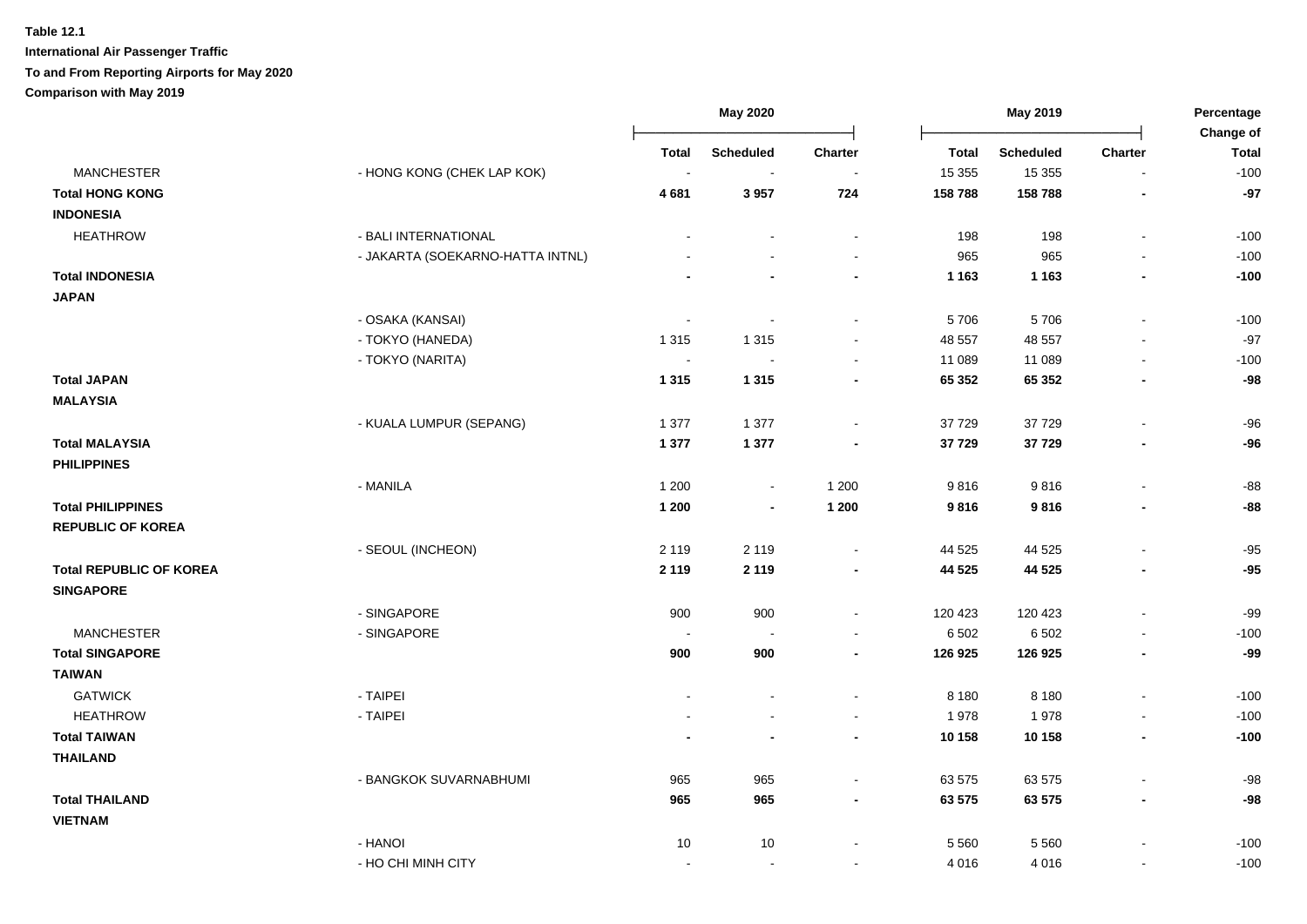**Table 12.1 International Air Passenger Traffic To and From Reporting Airports for May 2020**

### **Comparison with May 2019**

|                          |                          | May 2020     |                          | May 2019                 |              |                  | Percentage<br>Change of |              |
|--------------------------|--------------------------|--------------|--------------------------|--------------------------|--------------|------------------|-------------------------|--------------|
|                          |                          | <b>Total</b> | <b>Scheduled</b>         | Charter                  | <b>Total</b> | <b>Scheduled</b> | Charter                 | <b>Total</b> |
| <b>STANSTED</b>          | - HO CHI MINH CITY       | 63           | $\sim$                   | 63                       |              |                  |                         |              |
| <b>Total VIETNAM</b>     |                          | 73           | 10                       | 63                       | 9576         | 9576             | $\blacksquare$          | -99          |
| <b>Total FAR EAST</b>    |                          | 20 1 29      | 17 244                   | 2885                     | 687 632      | 687 632          |                         | $-97$        |
| <b>AUSTRALASIA</b>       |                          |              |                          |                          |              |                  |                         |              |
| <b>AUSTRALIA</b>         |                          |              |                          |                          |              |                  |                         |              |
| <b>HEATHROW</b>          | - MELBOURNE              | 666          | 666                      |                          | 1484         | 1484             |                         | $-55$        |
|                          | - PERTH (AUSTRALIA)      | 161          | 161                      |                          | 11 487       | 11 487           |                         | $-99$        |
|                          | - SYDNEY                 |              | $\overline{\phantom{a}}$ |                          | 13792        | 13792            |                         | $-100$       |
| <b>Total AUSTRALIA</b>   |                          | 827          | 827                      |                          | 26 763       | 26 763           |                         | $-97$        |
| <b>NEW ZEALAND</b>       |                          |              |                          |                          |              |                  |                         |              |
|                          | - AUCKLAND INTERNATIONAL |              |                          | $\blacksquare$           | 1 0 1 1      | 1 0 1 1          | $\overline{a}$          | $-100$       |
| <b>Total NEW ZEALAND</b> |                          |              |                          |                          | 1 0 1 1      | 1011             |                         | $-100$       |
| <b>Total AUSTRALASIA</b> |                          | 827          | 827                      |                          | 27 774       | 27 774           |                         | $-97$        |
| <b>CANADA</b>            |                          |              |                          |                          |              |                  |                         |              |
| <b>CANADA</b>            |                          |              |                          |                          |              |                  |                         |              |
| <b>GATWICK</b>           | - CALGARY                |              |                          |                          | 19 238       | 19 238           |                         | $-100$       |
|                          | - HALIFAX INT            |              |                          |                          | 5 1 4 1      | 5 1 4 1          |                         | $-100$       |
|                          | - MONTREAL (DORVAL)      |              |                          | $\sim$                   | 2753         | 2753             |                         | $-100$       |
|                          | - TORONTO                |              |                          |                          | 40 176       | 40 176           |                         | $-100$       |
|                          | - VANCOUVER              |              |                          | $\sim$                   | 19 592       | 19592            |                         | $-100$       |
| <b>HEATHROW</b>          | - CALGARY                |              |                          | $\sim$                   | 25 160       | 25 160           |                         | $-100$       |
|                          | - MONTREAL (DORVAL)      |              |                          | $\blacksquare$           | 25 8 64      | 25 8 64          |                         | $-100$       |
|                          | - OTTAWA INTERNATIONAL   |              |                          |                          | 11 353       | 11 353           |                         | $-100$       |
|                          | - TORONTO                | 4 3 8 6      | 4 3 8 6                  |                          | 105 915      | 105 915          |                         | $-96$        |
|                          | - VANCOUVER              | 1 3 2 6      | 1 3 2 6                  |                          | 48 328       | 48 328           |                         | $-97$        |
| BELFAST INTERNATIONAL    | - MONTREAL (DORVAL)      |              |                          |                          | 10           |                  | 10                      | $-100$       |
| GLASGOW                  | - HALIFAX INT            |              |                          |                          | 4 2 0 2      | 4 2 0 2          |                         | $-100$       |
|                          | - TORONTO                |              |                          |                          | 8777         | 8777             |                         | $-100$       |
| <b>MANCHESTER</b>        | - TORONTO                |              |                          |                          | 10729        | 10729            |                         | $-100$       |
|                          | - VANCOUVER              |              |                          |                          | 5 2 7 9      | 5 2 7 9          |                         | $-100$       |
| <b>Total CANADA</b>      |                          | 5712         | 5712                     |                          | 332 517      | 332 507          | $10$                    | $-98$        |
| <b>Total CANADA</b>      |                          | 5712         | 5712                     | $\overline{\phantom{a}}$ | 332 517      | 332 507          | 10                      | $-98$        |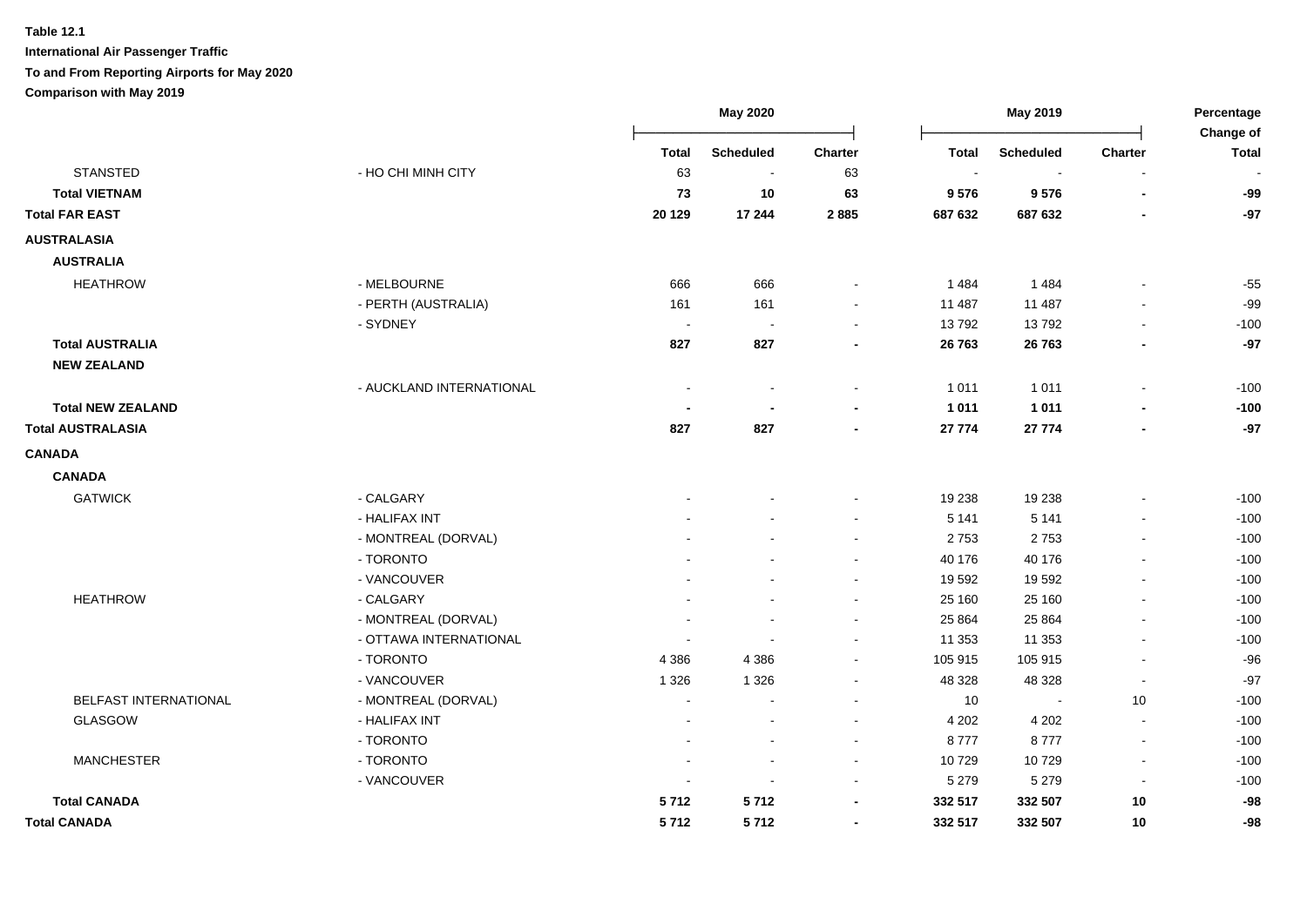|                                 |                              | <b>May 2020</b> |                          |                          | May 2019     |                  |                          | Percentage<br>Change of |
|---------------------------------|------------------------------|-----------------|--------------------------|--------------------------|--------------|------------------|--------------------------|-------------------------|
|                                 |                              | <b>Total</b>    | <b>Scheduled</b>         | <b>Charter</b>           | <b>Total</b> | <b>Scheduled</b> | <b>Charter</b>           | <b>Total</b>            |
| <b>UNITED STATES OF AMERICA</b> |                              |                 |                          |                          |              |                  |                          |                         |
| <b>USA</b>                      |                              |                 |                          |                          |              |                  |                          |                         |
| <b>GATWICK</b>                  | - AUSTIN (BERGSTROM)         |                 |                          |                          | 8 1 2 7      | 8 1 2 7          |                          | $-100$                  |
|                                 | - BOSTON                     |                 |                          |                          | 19 204       | 19 204           |                          | $-100$                  |
|                                 | - CHICAGO (O'HARE)           |                 |                          |                          | 10 904       | 10 904           | $\blacksquare$           | $-100$                  |
|                                 | - DENVER INTERNATIONAL       |                 |                          |                          | 7958         | 7958             |                          | $-100$                  |
|                                 | - FORT LAUDERDALE            |                 |                          |                          | 6 0 37       | 6 0 3 7          |                          | $-100$                  |
|                                 | - LAS VEGAS                  |                 |                          |                          | 9896         | 9896             |                          | $-100$                  |
|                                 | - LOS ANGELES INTERNATIONAL  |                 |                          |                          | 18 943       | 18 943           |                          | $-100$                  |
|                                 | - MIAMI INTERNATIONAL        |                 |                          | $\sim$                   | 15723        | 15723            | $\blacksquare$           | $-100$                  |
|                                 | - NEW YORK (JF KENNEDY)      |                 |                          |                          | 60 937       | 60 937           | $\blacksquare$           | $-100$                  |
|                                 | - ORLANDO                    |                 |                          |                          | 102 781      | 102 781          | $\overline{a}$           | $-100$                  |
|                                 | - SAN FRANCISCO              |                 |                          |                          | 13793        | 13793            | $\overline{\phantom{a}}$ | $-100$                  |
|                                 | - SANFORD                    |                 |                          |                          | 4 3 4 2      |                  | 4 3 4 2                  | $-100$                  |
|                                 | - SEATTLE (TACOMA)           |                 |                          |                          | 10 218       | 10 218           | $\blacksquare$           | $-100$                  |
|                                 | - TAMPA                      |                 |                          |                          | 22 121       | 22 121           |                          | $-100$                  |
| <b>HEATHROW</b>                 | - ATLANTA                    |                 |                          |                          | 55 033       | 55 033           |                          | $-100$                  |
|                                 | - AUSTIN (BERGSTROM)         |                 |                          |                          | 17929        | 17929            |                          | $-100$                  |
|                                 | - BALTIMORE                  |                 |                          |                          | 12 140       | 12 140           |                          | $-100$                  |
|                                 | - BOSTON                     | 1837            | 1837                     |                          | 93 266       | 93 266           |                          | $-98$                   |
|                                 | - CHARLESTON                 | $\sim$          |                          |                          | 2672         | 2672             |                          | $-100$                  |
|                                 | - CHARLOTTE                  |                 |                          |                          | 28713        | 28713            | $\blacksquare$           | $-100$                  |
|                                 | - CHICAGO (O'HARE)           | 4528            | 4528                     |                          | 126 669      | 126 669          |                          | $-96$                   |
|                                 | - DALLAS/FORT WORTH          | 4508            | 4508                     |                          | 68 260       | 68 260           |                          | $-93$                   |
|                                 | - DENVER INTERNATIONAL       |                 |                          |                          | 31 405       | 31 405           | $\sim$                   | $-100$                  |
|                                 | - DETROIT                    | 303             | 303                      | $\overline{\phantom{a}}$ | 20 518       | 20 518           | $\overline{\phantom{a}}$ | $-99$                   |
|                                 | - HOUSTON                    | 11              | $\overline{\phantom{a}}$ | 11                       | 47 116       | 47 116           |                          | $-100$                  |
|                                 | - LAS VEGAS                  |                 |                          |                          | 34 173       | 34 173           | $\blacksquare$           | $-100$                  |
|                                 | - LOS ANGELES INTERNATIONAL  | 3 4 6 0         | 3 4 6 0                  |                          | 135 311      | 135 311          |                          | $-97$                   |
|                                 | - MIAMI INTERNATIONAL        | 4 0 8 2         | 3 9 8 2                  | 100                      | 81810        | 81810            |                          | $-95$                   |
|                                 | - MINNEAPOLIS-ST PAUL        |                 | $\overline{\phantom{a}}$ | $\overline{\phantom{a}}$ | 12 341       | 12 341           |                          | $-100$                  |
|                                 | - NASHVILLE METROPOLITAN     |                 | $\sim$                   | $\sim$                   | 11 803       | 11 803           | $\blacksquare$           | $-100$                  |
|                                 | - NEW ORLEANS                |                 |                          |                          | 8582         | 8582             | $\blacksquare$           | $-100$                  |
|                                 | - NEW YORK (JF KENNEDY)      | 3 0 0 5         | 3 0 0 5                  |                          | 276 489      | 276 489          |                          | $-99$                   |
|                                 | - NEW YORK (NEWARK)          | 2 1 9 5         | 2 1 9 5                  |                          | 91 496       | 91 496           |                          | $-98$                   |
|                                 | - PHILADELPHIA INTERNATIONAL |                 |                          |                          | 43 280       | 43 280           | $\blacksquare$           | $-100$                  |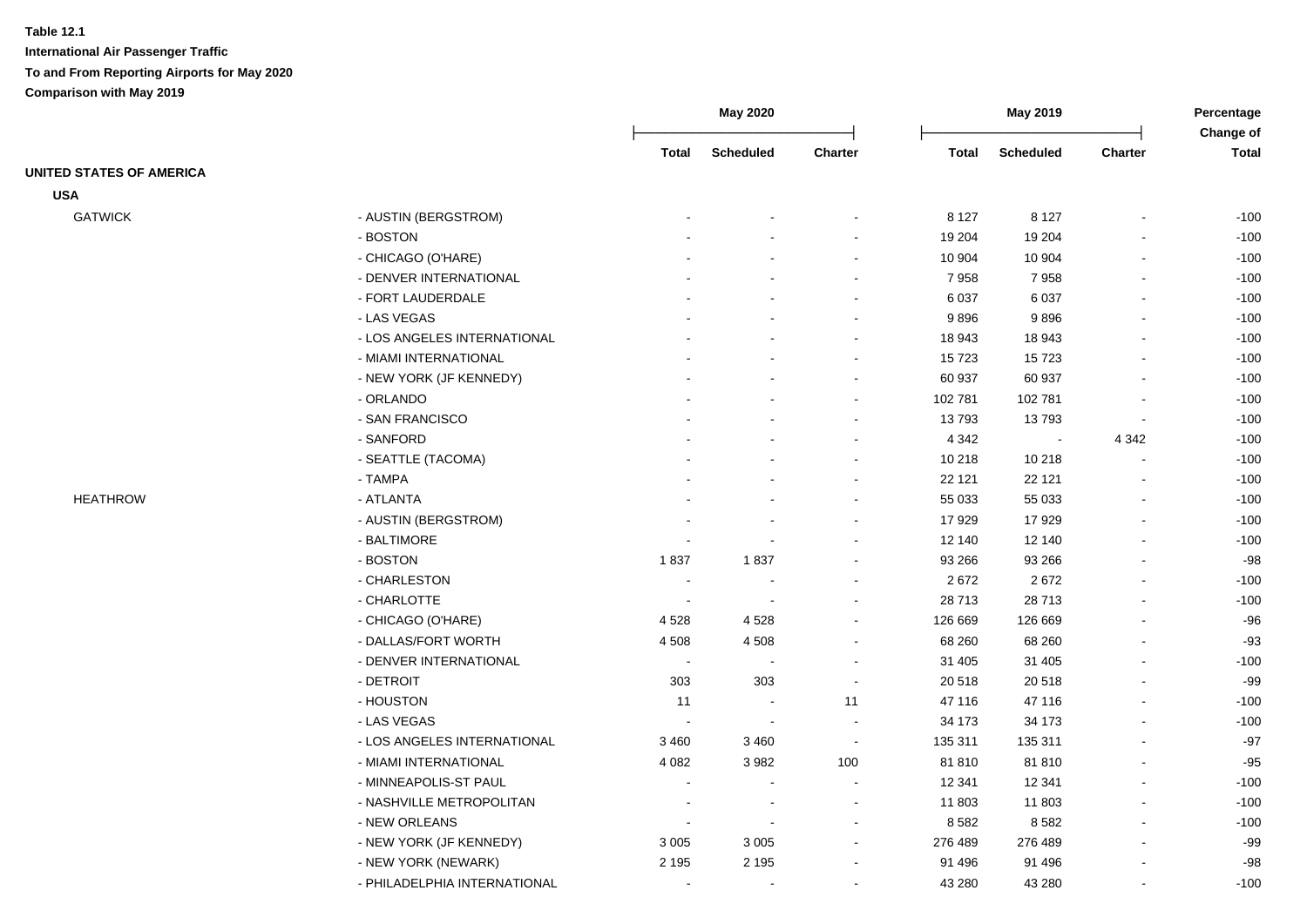|                                    |                              | <b>May 2020</b> |                  |                          |                  | May 2019         |                |                                  |
|------------------------------------|------------------------------|-----------------|------------------|--------------------------|------------------|------------------|----------------|----------------------------------|
|                                    |                              | Total           | <b>Scheduled</b> | Charter                  | <b>Total</b>     | <b>Scheduled</b> | Charter        | <b>Change of</b><br><b>Total</b> |
|                                    | - PHOENIX                    |                 |                  |                          | 30 146           | 30 146           |                | $-100$                           |
|                                    | - PITTSBURGH                 |                 |                  |                          | 6 180            | 6 180            |                | $-100$                           |
|                                    | - PORTLAND (OREGON)          |                 |                  |                          | 5714             | 5714             |                | $-100$                           |
|                                    | - RALEIGH                    |                 |                  | $\overline{a}$           | 12 613           | 12 613           |                | $-100$                           |
|                                    | - SALT LAKE CITY             |                 |                  | $\sim$                   | 11 639           |                  |                | $-100$                           |
|                                    | - SAN DIEGO                  |                 |                  | $\sim$                   |                  | 11 639           |                | $-100$                           |
|                                    |                              |                 |                  | $\sim$                   | 14 370           | 14 370<br>96 253 |                |                                  |
|                                    | - SAN FRANCISCO              |                 |                  |                          | 96 253           |                  |                | $-100$                           |
|                                    | - SAN JOSE                   |                 |                  |                          | 10 972           | 10 972           |                | $-100$                           |
|                                    | - SEATTLE (TACOMA)           |                 | 1 2 8 7          | $\sim$                   | 40 205<br>78 633 | 40 205<br>78 633 |                | $-100$<br>$-98$                  |
|                                    | - WASHINGTON (DULLES)        | 1 5 5 3         |                  | 266                      |                  |                  |                |                                  |
| <b>LONDON CITY</b>                 | - NEW YORK (JF KENNEDY)      |                 |                  | $\overline{\phantom{a}}$ | 1 0 6 3          | 1 0 6 3          | $\blacksquare$ | $-100$                           |
| <b>STANSTED</b>                    | - BOSTON                     |                 |                  | $\overline{\phantom{a}}$ | 24               |                  | 24             | $-100$                           |
| BELFAST INTERNATIONAL              | - ORLANDO                    |                 |                  |                          | 2 0 1 5          | 2015             |                | $-100$                           |
| <b>BIRMINGHAM</b>                  | - SANFORD                    |                 |                  |                          | 2 4 9 5          |                  | 2 4 9 5        | $-100$                           |
| <b>BRISTOL</b>                     | - SANFORD                    |                 |                  |                          | 2 4 2 2          |                  | 2422           | $-100$                           |
| DONCASTER SHEFFIELD                | - SANFORD                    |                 |                  |                          | 1671             |                  | 1671           | $-100$                           |
| <b>EAST MIDLANDS INTERNATIONAL</b> | - SANFORD                    |                 |                  |                          | 1733             | $\blacksquare$   | 1733           | $-100$                           |
| <b>EDINBURGH</b>                   | - BOSTON                     |                 |                  |                          | 2 2 2 0          | 2 2 2 0          |                | $-100$                           |
|                                    | - CHICAGO (O'HARE)           |                 |                  |                          | 9 0 4 2          | 9 0 4 2          |                | $-100$                           |
|                                    | - NEW YORK (JF KENNEDY)      |                 |                  |                          | 9738             | 9738             |                | $-100$                           |
|                                    | - NEW YORK (NEWARK)          |                 |                  |                          | 9746             | 9746             |                | $-100$                           |
|                                    | - PHILADELPHIA INTERNATIONAL |                 |                  |                          | 9 2 7 5          | 9 2 7 5          |                | $-100$                           |
|                                    | - WASHINGTON (DULLES)        |                 |                  |                          | 2 5 8 6          | 2586             |                | $-100$                           |
| GLASGOW                            | - NEW YORK (JF KENNEDY)      |                 |                  |                          | 2 2 4 7          | 2 2 4 7          |                | $-100$                           |
|                                    | - NEW YORK (NEWARK)          |                 |                  |                          | 9616             | 9616             |                | $-100$                           |
|                                    | - ORLANDO                    |                 |                  |                          | 6816             | 6816             |                | $-100$                           |
|                                    | - SANFORD                    |                 |                  |                          | 2411             |                  | 2411           | $-100$                           |
| <b>MANCHESTER</b>                  | - ATLANTA                    |                 |                  |                          | 19 259           | 19 259           |                | $-100$                           |
|                                    | - BOSTON                     |                 |                  |                          | 732              | 732              |                | $-100$                           |
|                                    | - HOUSTON                    |                 |                  |                          | 5 4 0 6          | 5 4 0 6          |                | $-100$                           |
|                                    | - LAS VEGAS                  |                 |                  |                          | 21 3 28          | 21 3 28          |                | $-100$                           |
|                                    | - LOS ANGELES INTERNATIONAL  |                 |                  | $\sim$                   | 1 1 4 4          | 1 1 4 4          |                | $-100$                           |
|                                    | - NEW YORK (JF KENNEDY)      |                 |                  | $\overline{\phantom{a}}$ | 36 222           | 36 222           |                | $-100$                           |
|                                    | - NEW YORK (NEWARK)          |                 |                  |                          | 11 374           | 11 374           |                | $-100$                           |
|                                    | - ORLANDO                    |                 |                  |                          | 54 824           | 54 824           |                | $-100$                           |
|                                    | - PHILADELPHIA INTERNATIONAL |                 |                  |                          | 9757             | 9757             |                | $-100$                           |
|                                    |                              |                 |                  |                          |                  |                  |                |                                  |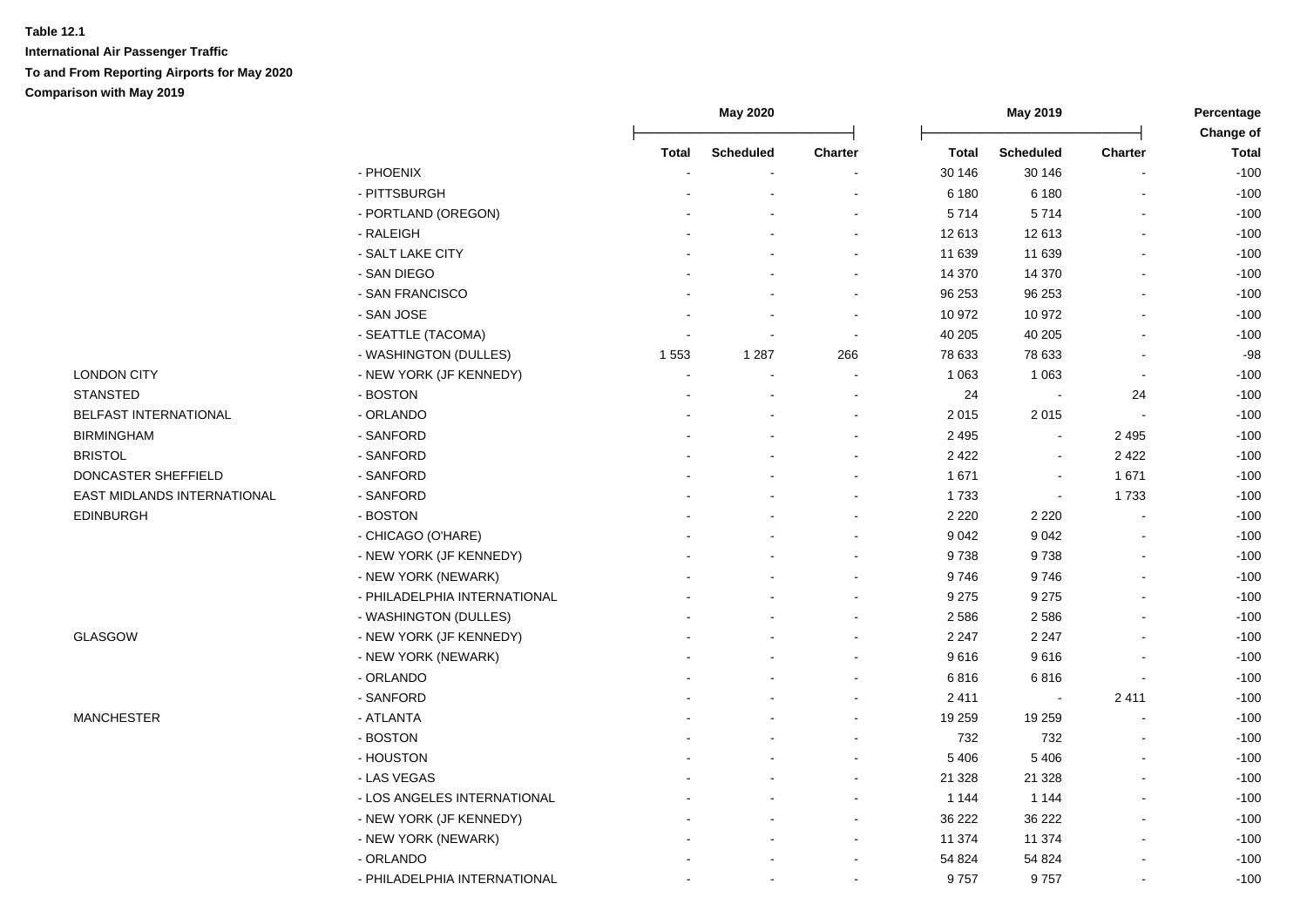| Change of<br><b>Scheduled</b><br>Charter<br><b>Scheduled</b><br><b>Total</b><br><b>Total</b><br><b>Total</b><br><b>Charter</b><br>- SAN FRANCISCO<br>$-100$<br>4 200<br>4 200<br>$\sim$<br>$\overline{\phantom{a}}$<br>- SANFORD<br>5710<br>$-100$<br>5710<br>$\sim$<br><b>NEWCASTLE</b><br>- SANFORD<br>$-100$<br>1808<br>1808<br>$\overline{\phantom{a}}$<br>$\sim$<br>$-99$<br><b>Total USA</b><br>25 105<br>2 063 599<br>2 042 791<br>20 808<br>25 4 82<br>377<br>$-99$<br><b>Total UNITED STATES OF AMERICA</b><br>25 4 82<br>25 105<br>377<br>2 063 599<br>2 042 791<br>20 808<br><b>COSTA RICA</b><br><b>GATWICK</b><br>- LIBERIA<br>2 2 1 0<br>2 2 1 0<br>$-100$<br>$\sim$<br>- SAN JOSE COST RICA<br>4 0 7 2<br>4 0 7 2<br>$-100$<br>$\overline{\phantom{a}}$<br><b>Total COSTA RICA</b><br>4 0 7 2<br>2 2 1 0<br>$-100$<br>6 2 8 2<br><b>CUBA</b><br>- CUNAGUA (CAYO COCO)<br>2 4 7 4<br>2 4 7 4<br>$-100$<br>$\blacksquare$<br>- HAVANA<br>3997<br>$-100$<br>3 9 9 7<br>- HOLGUIN (FRANK PAIS)<br>$-100$<br>2721<br>2721<br><b>MANCHESTER</b><br>2827<br>$-100$<br>- CUNAGUA (CAYO COCO)<br>2 8 2 7<br>- HOLGUIN (FRANK PAIS)<br>3619<br>3619<br>$-100$<br>$\sim$<br>$\blacksquare$<br>2823<br>$-100$<br>- VARADERO<br>2 8 2 3<br><b>Total CUBA</b><br>$-100$<br>18 4 61<br>18 4 61<br><b>DOMINICAN REPUBLIC</b><br><b>GATWICK</b><br>- PUNTA CANA<br>8770<br>17 554<br>8784<br>$-100$<br><b>BIRMINGHAM</b><br>- PUNTA CANA<br>4 9 4 3<br>4 9 4 3<br>$-100$<br>$\overline{\phantom{a}}$<br>$-100$<br><b>MANCHESTER</b><br>- PUNTA CANA<br>10 605<br>5 0 26<br>5579<br>$\sim$<br>13796<br>$-100$<br><b>Total DOMINICAN REPUBLIC</b><br>33 102<br>19 306<br><b>HONDURAS</b><br><b>HEATHROW</b><br>- SAN PEDRO SULA<br>285<br>285<br>$\overline{\phantom{a}}$<br><b>Total HONDURAS</b><br>285<br>285<br>Infinity<br><b>MEXICO</b><br>- CANCUN<br><b>GATWICK</b><br>33 905<br>33 905<br>$-100$<br>$-100$<br>- PUERTO VALLARTA<br>2 6 0 3<br>2 6 0 3<br>$\sim$<br><b>HEATHROW</b><br>- MEXICO CITY<br>23 28 2<br>$-100$<br>23 28 2<br><b>BIRMINGHAM</b><br>- CANCUN<br>5 5 4 7<br>5 5 4 7<br>$-100$<br><b>BRISTOL</b><br>- CANCUN<br>3 9 6 0<br>1793<br>2 1 6 7<br>$-100$<br>EAST MIDLANDS INTERNATIONAL<br>- CANCUN<br>$-100$<br>1795<br>1795<br>$\sim$<br><b>GLASGOW</b><br>- CANCUN<br>4 4 2 1<br>4 4 2 1<br>$-100$<br><b>MANCHESTER</b><br>- CANCUN<br>$-100$<br>35 143<br>35 143<br>$\blacksquare$<br>$\sim$<br>$\blacksquare$ |                        | <b>May 2020</b> |  | May 2019 |  |  | Percentage |  |
|-------------------------------------------------------------------------------------------------------------------------------------------------------------------------------------------------------------------------------------------------------------------------------------------------------------------------------------------------------------------------------------------------------------------------------------------------------------------------------------------------------------------------------------------------------------------------------------------------------------------------------------------------------------------------------------------------------------------------------------------------------------------------------------------------------------------------------------------------------------------------------------------------------------------------------------------------------------------------------------------------------------------------------------------------------------------------------------------------------------------------------------------------------------------------------------------------------------------------------------------------------------------------------------------------------------------------------------------------------------------------------------------------------------------------------------------------------------------------------------------------------------------------------------------------------------------------------------------------------------------------------------------------------------------------------------------------------------------------------------------------------------------------------------------------------------------------------------------------------------------------------------------------------------------------------------------------------------------------------------------------------------------------------------------------------------------------------------------------------------------------------------------------------------------------------------------------------------------------------------------------------------------------------------------------------------------------------------------------------------------------------------------------------------------------------------------|------------------------|-----------------|--|----------|--|--|------------|--|
|                                                                                                                                                                                                                                                                                                                                                                                                                                                                                                                                                                                                                                                                                                                                                                                                                                                                                                                                                                                                                                                                                                                                                                                                                                                                                                                                                                                                                                                                                                                                                                                                                                                                                                                                                                                                                                                                                                                                                                                                                                                                                                                                                                                                                                                                                                                                                                                                                                           |                        |                 |  |          |  |  |            |  |
|                                                                                                                                                                                                                                                                                                                                                                                                                                                                                                                                                                                                                                                                                                                                                                                                                                                                                                                                                                                                                                                                                                                                                                                                                                                                                                                                                                                                                                                                                                                                                                                                                                                                                                                                                                                                                                                                                                                                                                                                                                                                                                                                                                                                                                                                                                                                                                                                                                           |                        |                 |  |          |  |  |            |  |
|                                                                                                                                                                                                                                                                                                                                                                                                                                                                                                                                                                                                                                                                                                                                                                                                                                                                                                                                                                                                                                                                                                                                                                                                                                                                                                                                                                                                                                                                                                                                                                                                                                                                                                                                                                                                                                                                                                                                                                                                                                                                                                                                                                                                                                                                                                                                                                                                                                           |                        |                 |  |          |  |  |            |  |
|                                                                                                                                                                                                                                                                                                                                                                                                                                                                                                                                                                                                                                                                                                                                                                                                                                                                                                                                                                                                                                                                                                                                                                                                                                                                                                                                                                                                                                                                                                                                                                                                                                                                                                                                                                                                                                                                                                                                                                                                                                                                                                                                                                                                                                                                                                                                                                                                                                           |                        |                 |  |          |  |  |            |  |
|                                                                                                                                                                                                                                                                                                                                                                                                                                                                                                                                                                                                                                                                                                                                                                                                                                                                                                                                                                                                                                                                                                                                                                                                                                                                                                                                                                                                                                                                                                                                                                                                                                                                                                                                                                                                                                                                                                                                                                                                                                                                                                                                                                                                                                                                                                                                                                                                                                           |                        |                 |  |          |  |  |            |  |
|                                                                                                                                                                                                                                                                                                                                                                                                                                                                                                                                                                                                                                                                                                                                                                                                                                                                                                                                                                                                                                                                                                                                                                                                                                                                                                                                                                                                                                                                                                                                                                                                                                                                                                                                                                                                                                                                                                                                                                                                                                                                                                                                                                                                                                                                                                                                                                                                                                           |                        |                 |  |          |  |  |            |  |
|                                                                                                                                                                                                                                                                                                                                                                                                                                                                                                                                                                                                                                                                                                                                                                                                                                                                                                                                                                                                                                                                                                                                                                                                                                                                                                                                                                                                                                                                                                                                                                                                                                                                                                                                                                                                                                                                                                                                                                                                                                                                                                                                                                                                                                                                                                                                                                                                                                           |                        |                 |  |          |  |  |            |  |
|                                                                                                                                                                                                                                                                                                                                                                                                                                                                                                                                                                                                                                                                                                                                                                                                                                                                                                                                                                                                                                                                                                                                                                                                                                                                                                                                                                                                                                                                                                                                                                                                                                                                                                                                                                                                                                                                                                                                                                                                                                                                                                                                                                                                                                                                                                                                                                                                                                           | <b>CENTRAL AMERICA</b> |                 |  |          |  |  |            |  |
|                                                                                                                                                                                                                                                                                                                                                                                                                                                                                                                                                                                                                                                                                                                                                                                                                                                                                                                                                                                                                                                                                                                                                                                                                                                                                                                                                                                                                                                                                                                                                                                                                                                                                                                                                                                                                                                                                                                                                                                                                                                                                                                                                                                                                                                                                                                                                                                                                                           |                        |                 |  |          |  |  |            |  |
|                                                                                                                                                                                                                                                                                                                                                                                                                                                                                                                                                                                                                                                                                                                                                                                                                                                                                                                                                                                                                                                                                                                                                                                                                                                                                                                                                                                                                                                                                                                                                                                                                                                                                                                                                                                                                                                                                                                                                                                                                                                                                                                                                                                                                                                                                                                                                                                                                                           |                        |                 |  |          |  |  |            |  |
|                                                                                                                                                                                                                                                                                                                                                                                                                                                                                                                                                                                                                                                                                                                                                                                                                                                                                                                                                                                                                                                                                                                                                                                                                                                                                                                                                                                                                                                                                                                                                                                                                                                                                                                                                                                                                                                                                                                                                                                                                                                                                                                                                                                                                                                                                                                                                                                                                                           |                        |                 |  |          |  |  |            |  |
|                                                                                                                                                                                                                                                                                                                                                                                                                                                                                                                                                                                                                                                                                                                                                                                                                                                                                                                                                                                                                                                                                                                                                                                                                                                                                                                                                                                                                                                                                                                                                                                                                                                                                                                                                                                                                                                                                                                                                                                                                                                                                                                                                                                                                                                                                                                                                                                                                                           |                        |                 |  |          |  |  |            |  |
|                                                                                                                                                                                                                                                                                                                                                                                                                                                                                                                                                                                                                                                                                                                                                                                                                                                                                                                                                                                                                                                                                                                                                                                                                                                                                                                                                                                                                                                                                                                                                                                                                                                                                                                                                                                                                                                                                                                                                                                                                                                                                                                                                                                                                                                                                                                                                                                                                                           |                        |                 |  |          |  |  |            |  |
|                                                                                                                                                                                                                                                                                                                                                                                                                                                                                                                                                                                                                                                                                                                                                                                                                                                                                                                                                                                                                                                                                                                                                                                                                                                                                                                                                                                                                                                                                                                                                                                                                                                                                                                                                                                                                                                                                                                                                                                                                                                                                                                                                                                                                                                                                                                                                                                                                                           |                        |                 |  |          |  |  |            |  |
|                                                                                                                                                                                                                                                                                                                                                                                                                                                                                                                                                                                                                                                                                                                                                                                                                                                                                                                                                                                                                                                                                                                                                                                                                                                                                                                                                                                                                                                                                                                                                                                                                                                                                                                                                                                                                                                                                                                                                                                                                                                                                                                                                                                                                                                                                                                                                                                                                                           |                        |                 |  |          |  |  |            |  |
|                                                                                                                                                                                                                                                                                                                                                                                                                                                                                                                                                                                                                                                                                                                                                                                                                                                                                                                                                                                                                                                                                                                                                                                                                                                                                                                                                                                                                                                                                                                                                                                                                                                                                                                                                                                                                                                                                                                                                                                                                                                                                                                                                                                                                                                                                                                                                                                                                                           |                        |                 |  |          |  |  |            |  |
|                                                                                                                                                                                                                                                                                                                                                                                                                                                                                                                                                                                                                                                                                                                                                                                                                                                                                                                                                                                                                                                                                                                                                                                                                                                                                                                                                                                                                                                                                                                                                                                                                                                                                                                                                                                                                                                                                                                                                                                                                                                                                                                                                                                                                                                                                                                                                                                                                                           |                        |                 |  |          |  |  |            |  |
|                                                                                                                                                                                                                                                                                                                                                                                                                                                                                                                                                                                                                                                                                                                                                                                                                                                                                                                                                                                                                                                                                                                                                                                                                                                                                                                                                                                                                                                                                                                                                                                                                                                                                                                                                                                                                                                                                                                                                                                                                                                                                                                                                                                                                                                                                                                                                                                                                                           |                        |                 |  |          |  |  |            |  |
|                                                                                                                                                                                                                                                                                                                                                                                                                                                                                                                                                                                                                                                                                                                                                                                                                                                                                                                                                                                                                                                                                                                                                                                                                                                                                                                                                                                                                                                                                                                                                                                                                                                                                                                                                                                                                                                                                                                                                                                                                                                                                                                                                                                                                                                                                                                                                                                                                                           |                        |                 |  |          |  |  |            |  |
|                                                                                                                                                                                                                                                                                                                                                                                                                                                                                                                                                                                                                                                                                                                                                                                                                                                                                                                                                                                                                                                                                                                                                                                                                                                                                                                                                                                                                                                                                                                                                                                                                                                                                                                                                                                                                                                                                                                                                                                                                                                                                                                                                                                                                                                                                                                                                                                                                                           |                        |                 |  |          |  |  |            |  |
|                                                                                                                                                                                                                                                                                                                                                                                                                                                                                                                                                                                                                                                                                                                                                                                                                                                                                                                                                                                                                                                                                                                                                                                                                                                                                                                                                                                                                                                                                                                                                                                                                                                                                                                                                                                                                                                                                                                                                                                                                                                                                                                                                                                                                                                                                                                                                                                                                                           |                        |                 |  |          |  |  |            |  |
|                                                                                                                                                                                                                                                                                                                                                                                                                                                                                                                                                                                                                                                                                                                                                                                                                                                                                                                                                                                                                                                                                                                                                                                                                                                                                                                                                                                                                                                                                                                                                                                                                                                                                                                                                                                                                                                                                                                                                                                                                                                                                                                                                                                                                                                                                                                                                                                                                                           |                        |                 |  |          |  |  |            |  |
|                                                                                                                                                                                                                                                                                                                                                                                                                                                                                                                                                                                                                                                                                                                                                                                                                                                                                                                                                                                                                                                                                                                                                                                                                                                                                                                                                                                                                                                                                                                                                                                                                                                                                                                                                                                                                                                                                                                                                                                                                                                                                                                                                                                                                                                                                                                                                                                                                                           |                        |                 |  |          |  |  |            |  |
|                                                                                                                                                                                                                                                                                                                                                                                                                                                                                                                                                                                                                                                                                                                                                                                                                                                                                                                                                                                                                                                                                                                                                                                                                                                                                                                                                                                                                                                                                                                                                                                                                                                                                                                                                                                                                                                                                                                                                                                                                                                                                                                                                                                                                                                                                                                                                                                                                                           |                        |                 |  |          |  |  |            |  |
|                                                                                                                                                                                                                                                                                                                                                                                                                                                                                                                                                                                                                                                                                                                                                                                                                                                                                                                                                                                                                                                                                                                                                                                                                                                                                                                                                                                                                                                                                                                                                                                                                                                                                                                                                                                                                                                                                                                                                                                                                                                                                                                                                                                                                                                                                                                                                                                                                                           |                        |                 |  |          |  |  |            |  |
|                                                                                                                                                                                                                                                                                                                                                                                                                                                                                                                                                                                                                                                                                                                                                                                                                                                                                                                                                                                                                                                                                                                                                                                                                                                                                                                                                                                                                                                                                                                                                                                                                                                                                                                                                                                                                                                                                                                                                                                                                                                                                                                                                                                                                                                                                                                                                                                                                                           |                        |                 |  |          |  |  |            |  |
|                                                                                                                                                                                                                                                                                                                                                                                                                                                                                                                                                                                                                                                                                                                                                                                                                                                                                                                                                                                                                                                                                                                                                                                                                                                                                                                                                                                                                                                                                                                                                                                                                                                                                                                                                                                                                                                                                                                                                                                                                                                                                                                                                                                                                                                                                                                                                                                                                                           |                        |                 |  |          |  |  |            |  |
|                                                                                                                                                                                                                                                                                                                                                                                                                                                                                                                                                                                                                                                                                                                                                                                                                                                                                                                                                                                                                                                                                                                                                                                                                                                                                                                                                                                                                                                                                                                                                                                                                                                                                                                                                                                                                                                                                                                                                                                                                                                                                                                                                                                                                                                                                                                                                                                                                                           |                        |                 |  |          |  |  |            |  |
|                                                                                                                                                                                                                                                                                                                                                                                                                                                                                                                                                                                                                                                                                                                                                                                                                                                                                                                                                                                                                                                                                                                                                                                                                                                                                                                                                                                                                                                                                                                                                                                                                                                                                                                                                                                                                                                                                                                                                                                                                                                                                                                                                                                                                                                                                                                                                                                                                                           |                        |                 |  |          |  |  |            |  |
|                                                                                                                                                                                                                                                                                                                                                                                                                                                                                                                                                                                                                                                                                                                                                                                                                                                                                                                                                                                                                                                                                                                                                                                                                                                                                                                                                                                                                                                                                                                                                                                                                                                                                                                                                                                                                                                                                                                                                                                                                                                                                                                                                                                                                                                                                                                                                                                                                                           |                        |                 |  |          |  |  |            |  |
|                                                                                                                                                                                                                                                                                                                                                                                                                                                                                                                                                                                                                                                                                                                                                                                                                                                                                                                                                                                                                                                                                                                                                                                                                                                                                                                                                                                                                                                                                                                                                                                                                                                                                                                                                                                                                                                                                                                                                                                                                                                                                                                                                                                                                                                                                                                                                                                                                                           |                        |                 |  |          |  |  |            |  |
|                                                                                                                                                                                                                                                                                                                                                                                                                                                                                                                                                                                                                                                                                                                                                                                                                                                                                                                                                                                                                                                                                                                                                                                                                                                                                                                                                                                                                                                                                                                                                                                                                                                                                                                                                                                                                                                                                                                                                                                                                                                                                                                                                                                                                                                                                                                                                                                                                                           |                        |                 |  |          |  |  |            |  |
|                                                                                                                                                                                                                                                                                                                                                                                                                                                                                                                                                                                                                                                                                                                                                                                                                                                                                                                                                                                                                                                                                                                                                                                                                                                                                                                                                                                                                                                                                                                                                                                                                                                                                                                                                                                                                                                                                                                                                                                                                                                                                                                                                                                                                                                                                                                                                                                                                                           |                        |                 |  |          |  |  |            |  |
|                                                                                                                                                                                                                                                                                                                                                                                                                                                                                                                                                                                                                                                                                                                                                                                                                                                                                                                                                                                                                                                                                                                                                                                                                                                                                                                                                                                                                                                                                                                                                                                                                                                                                                                                                                                                                                                                                                                                                                                                                                                                                                                                                                                                                                                                                                                                                                                                                                           |                        |                 |  |          |  |  |            |  |
|                                                                                                                                                                                                                                                                                                                                                                                                                                                                                                                                                                                                                                                                                                                                                                                                                                                                                                                                                                                                                                                                                                                                                                                                                                                                                                                                                                                                                                                                                                                                                                                                                                                                                                                                                                                                                                                                                                                                                                                                                                                                                                                                                                                                                                                                                                                                                                                                                                           |                        |                 |  |          |  |  |            |  |
|                                                                                                                                                                                                                                                                                                                                                                                                                                                                                                                                                                                                                                                                                                                                                                                                                                                                                                                                                                                                                                                                                                                                                                                                                                                                                                                                                                                                                                                                                                                                                                                                                                                                                                                                                                                                                                                                                                                                                                                                                                                                                                                                                                                                                                                                                                                                                                                                                                           |                        |                 |  |          |  |  |            |  |
|                                                                                                                                                                                                                                                                                                                                                                                                                                                                                                                                                                                                                                                                                                                                                                                                                                                                                                                                                                                                                                                                                                                                                                                                                                                                                                                                                                                                                                                                                                                                                                                                                                                                                                                                                                                                                                                                                                                                                                                                                                                                                                                                                                                                                                                                                                                                                                                                                                           |                        |                 |  |          |  |  |            |  |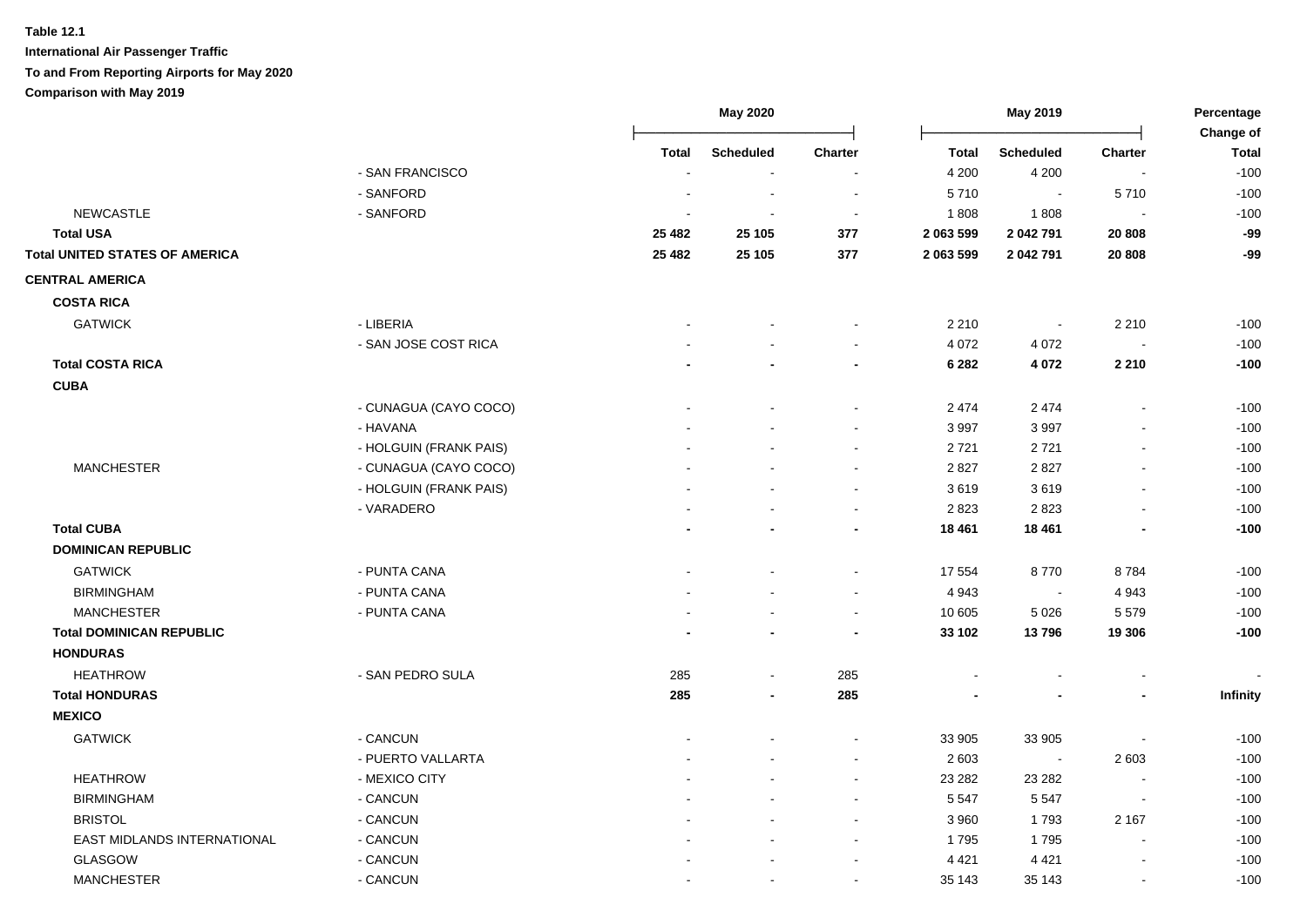|                              |                              | <b>May 2020</b> |                          | May 2019              |                         |                    | Percentage                       |                        |
|------------------------------|------------------------------|-----------------|--------------------------|-----------------------|-------------------------|--------------------|----------------------------------|------------------------|
|                              |                              |                 |                          |                       |                         |                    |                                  | Change of              |
|                              | - PUERTO VALLARTA            | <b>Total</b>    | <b>Scheduled</b>         | <b>Charter</b>        | <b>Total</b><br>2 9 2 7 | <b>Scheduled</b>   | <b>Charter</b><br>2927           | <b>Total</b><br>$-100$ |
| <b>NEWCASTLE</b>             | - CANCUN                     |                 |                          |                       |                         | $\sim$             |                                  | $-100$                 |
| <b>Total MEXICO</b>          |                              |                 |                          |                       | 3 4 5 5<br>117 038      | 3 4 5 5<br>109 341 | $\overline{\phantom{a}}$<br>7697 | $-100$                 |
| <b>Total CENTRAL AMERICA</b> |                              | 285             |                          | $\blacksquare$<br>285 | 174 883                 | 145 670            | 29 213                           | $-100$                 |
|                              |                              |                 |                          |                       |                         |                    |                                  |                        |
| <b>SOUTH AMERICA</b>         |                              |                 |                          |                       |                         |                    |                                  |                        |
| <b>ARGENTINA</b>             |                              |                 |                          |                       |                         |                    |                                  |                        |
| <b>GATWICK</b>               | - BUENOS AIRES               | 328             | $\sim$                   | 328                   | 14 8 88                 | 14 8 88            |                                  | $-98$                  |
| <b>HEATHROW</b>              | - BUENOS AIRES               | 588             | 335                      | 253                   | 13709                   | 13709              |                                  | $-96$                  |
| <b>Total ARGENTINA</b>       |                              | 916             | 335                      | 581                   | 28 5 97                 | 28 5 97            | $\overline{\phantom{a}}$         | $-97$                  |
| <b>BRAZIL</b>                |                              |                 |                          |                       |                         |                    |                                  |                        |
| <b>GATWICK</b>               | - RIO DE JANEIRO (GALEAO)    |                 |                          |                       | 8627                    | 8627               |                                  | $-100$                 |
| <b>HEATHROW</b>              | - RIO DE JANEIRO (GALEAO)    |                 |                          | $\sim$                | 11 288                  | 11 288             |                                  | $-100$                 |
|                              | - SAO PAULO (GUARULHOS)      | 339             | $\sim$                   | 339                   | 37 275                  | 37 27 5            | L,                               | $-99$                  |
| <b>MANCHESTER</b>            | - RECIFE                     | 25              | $\sim$                   | 25                    | $\blacksquare$          |                    |                                  | $\sim$                 |
| <b>Total BRAZIL</b>          |                              | 364             |                          | 364                   | 57 190                  | 57 190             |                                  | $-99$                  |
| <b>CHILE</b>                 |                              |                 |                          |                       |                         |                    |                                  |                        |
| <b>HEATHROW</b>              | - SANTIAGO DE CHILE          |                 |                          |                       | 7 3 1 7                 | 7317               | L,                               | $-100$                 |
| <b>Total CHILE</b>           |                              |                 |                          |                       | 7 3 1 7                 | 7317               |                                  | $-100$                 |
| <b>COLOMBIA</b>              |                              |                 |                          |                       |                         |                    |                                  |                        |
|                              | - BOGOTA                     | 178             | $\blacksquare$           | 178                   | 12715                   | 12715              | $\blacksquare$                   | $-99$                  |
|                              | - CARTAGENA                  | 204             |                          | 204                   | $\blacksquare$          |                    |                                  |                        |
| <b>Total COLOMBIA</b>        |                              | 382             | $\blacksquare$           | 382                   | 12715                   | 12715              | $\blacksquare$                   | $-97$                  |
| <b>ECUADOR</b>               |                              |                 |                          |                       |                         |                    |                                  |                        |
| <b>GATWICK</b>               | - GUAYAQUIL                  | 155             | $\blacksquare$           | 155                   |                         |                    | $\blacksquare$                   |                        |
| <b>Total ECUADOR</b>         |                              | 155             | $\overline{\phantom{a}}$ | 155                   |                         |                    | $\overline{\phantom{a}}$         | Infinity               |
| <b>GUYANA</b>                |                              |                 |                          |                       |                         |                    |                                  |                        |
| <b>HEATHROW</b>              | - GEORGETOWN (GUYANA)        | 76              | $\blacksquare$           | 76                    |                         |                    |                                  |                        |
| GLASGOW                      | - GEORGETOWN (GUYANA)        | 62              | $\blacksquare$           | 62                    |                         |                    |                                  |                        |
| <b>Total GUYANA</b>          |                              | 138             |                          | 138                   |                         |                    | $\overline{\phantom{a}}$         | Infinity               |
| <b>PERU</b>                  |                              |                 |                          |                       |                         |                    |                                  |                        |
| <b>GATWICK</b>               | - JORGE CHAVEZ INTERNATIONAL |                 |                          |                       | 6015                    | 6015               |                                  | $-100$                 |
| <b>Total PERU</b>            |                              |                 |                          |                       | 6 0 1 5                 | 6 0 1 5            |                                  | $-100$                 |
| <b>Total SOUTH AMERICA</b>   |                              | 1955            | 335                      | 1620                  | 111 834                 | 111 834            | ٠                                | $-98$                  |
|                              |                              |                 |                          |                       |                         |                    |                                  |                        |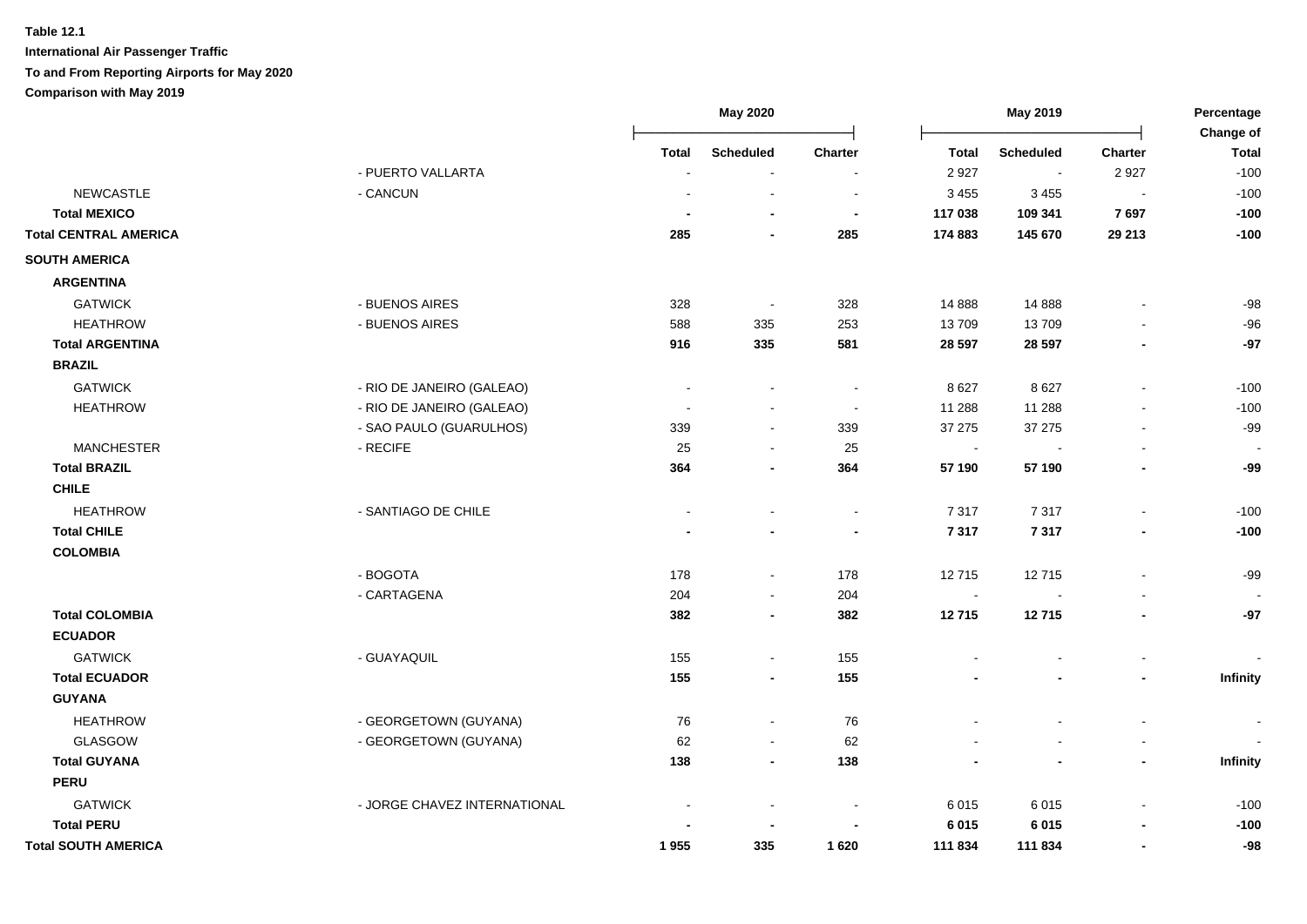|                                            |                |                          | <b>May 2020</b>          |                          | May 2019       |                  |                          | Percentage<br>Change of |
|--------------------------------------------|----------------|--------------------------|--------------------------|--------------------------|----------------|------------------|--------------------------|-------------------------|
|                                            |                | <b>Total</b>             | <b>Scheduled</b>         | Charter                  | <b>Total</b>   | <b>Scheduled</b> | Charter                  | <b>Total</b>            |
| <b>CARIBBEAN AREA</b>                      |                |                          |                          |                          |                |                  |                          |                         |
| <b>ANTIGUA AND BARBUDA</b>                 |                |                          |                          |                          |                |                  |                          |                         |
|                                            | - ANTIGUA      | $\overline{\phantom{a}}$ | $\overline{\phantom{a}}$ | $\blacksquare$           | 15 6 66        | 15 6 66          |                          | $-100$                  |
| <b>HEATHROW</b>                            | - ANTIGUA      | 232                      | $\overline{\phantom{a}}$ | 232                      | $\blacksquare$ |                  |                          |                         |
| <b>Total ANTIGUA AND BARBUDA</b>           |                | 232                      | $\blacksquare$           | 232                      | 15 666         | 15 666           |                          | -99                     |
| <b>BAHAMAS</b>                             |                |                          |                          |                          |                |                  |                          |                         |
|                                            | - NASSAU       | $\blacksquare$           | $\blacksquare$           | $\blacksquare$           | 5 1 1 9        | 5 1 1 9          | $\overline{\phantom{a}}$ | $-100$                  |
| <b>Total BAHAMAS</b>                       |                |                          |                          |                          | 5 1 1 9        | 5 1 1 9          |                          | $-100$                  |
| <b>BARBADOS</b>                            |                |                          |                          |                          |                |                  |                          |                         |
| <b>GATWICK</b>                             | - BRIDGETOWN   | $\overline{\phantom{a}}$ | $\blacksquare$           |                          | 30 079         | 30 079           | $\overline{\phantom{a}}$ | $-100$                  |
| <b>HEATHROW</b>                            | - BRIDGETOWN   | 1 5 4 5                  | 373                      | 1 172                    | 244            | 244              | $\blacksquare$           | 533                     |
| <b>MANCHESTER</b>                          | - BRIDGETOWN   | $\overline{\phantom{a}}$ | $\sim$                   |                          | 4 5 0 7        | 4 2 2 4          | 283                      | $-100$                  |
| <b>Total BARBADOS</b>                      |                | 1 5 4 5                  | 373                      | 1 1 7 2                  | 34 830         | 34 547           | 283                      | $-96$                   |
| <b>BERMUDA</b>                             |                |                          |                          |                          |                |                  |                          |                         |
| <b>GATWICK</b>                             | - BERMUDA      | $\blacksquare$           |                          | $\sim$                   | 9 0 5 8        | 9058             | $\overline{a}$           | $-100$                  |
| <b>Total BERMUDA</b>                       |                |                          | $\overline{\phantom{a}}$ | $\blacksquare$           | 9 0 5 8        | 9058             | $\blacksquare$           | $-100$                  |
| <b>CAYMAN ISLANDS</b>                      |                |                          |                          |                          |                |                  |                          |                         |
| <b>HEATHROW</b>                            | - GRAND CAYMAN | 308                      | $\blacksquare$           | 308                      | 3 0 0 4        | 3 0 0 4          |                          | $-90$                   |
| <b>Total CAYMAN ISLANDS</b>                |                | 308                      | $\blacksquare$           | 308                      | 3 0 0 4        | 3 0 0 4          | $\blacksquare$           | $-90$                   |
| <b>GRENADA</b>                             |                |                          |                          |                          |                |                  |                          |                         |
| <b>GATWICK</b>                             | - GRENADA      |                          |                          | $\sim$                   | 2 9 3 0        | 2 9 3 0          | $\blacksquare$           | $-100$                  |
| <b>Total GRENADA</b>                       |                |                          |                          | $\blacksquare$           | 2930           | 2930             |                          | $-100$                  |
| <b>ISLE OF CURACAO NETH.ANTILLES</b>       |                |                          |                          |                          |                |                  |                          |                         |
|                                            | - ARUBA        |                          |                          | $\sim$                   | 1857           | $\blacksquare$   | 1857                     | $-100$                  |
| <b>Total ISLE OF CURACAO NETH.ANTILLES</b> |                |                          |                          | $\overline{\phantom{a}}$ | 1857           | $\blacksquare$   | 1857                     | $-100$                  |
| <b>JAMAICA</b>                             |                |                          |                          |                          |                |                  |                          |                         |
|                                            | - KINGSTON     |                          |                          | $\sim$                   | 8 2 7 8        | 8 2 7 8          | $\overline{\phantom{a}}$ | $-100$                  |
|                                            | - MONTEGO BAY  |                          |                          | $\sim$                   | 17 077         | 7979             | 9098                     | $-100$                  |
| <b>STANSTED</b>                            | - KINGSTON     |                          |                          | $\sim$                   | 316            | $\sim$           | 316                      | $-100$                  |
| <b>BIRMINGHAM</b>                          | - MONTEGO BAY  |                          |                          | $\sim$                   | 5 1 1 4        | $\sim$           | 5 1 1 4                  | $-100$                  |
| <b>MANCHESTER</b>                          | - MONTEGO BAY  |                          |                          | $\sim$                   | 7 2 5 4        | 1708             | 5546                     | $-100$                  |
| <b>Total JAMAICA</b>                       |                |                          |                          | $\overline{\phantom{a}}$ | 38 039         | 17965            | 20 074                   | $-100$                  |
| <b>SAINT KITTS AND NEVIS</b>               |                |                          |                          |                          |                |                  |                          |                         |
| <b>GATWICK</b>                             | - ST KITTS     |                          |                          |                          | 1483           | 1483             |                          | $-100$                  |
| <b>Total SAINT KITTS AND NEVIS</b>         |                |                          | $\blacksquare$           | $\overline{\phantom{a}}$ | 1 4 8 3        | 1 4 8 3          |                          | $-100$                  |
|                                            |                |                          |                          |                          |                |                  |                          |                         |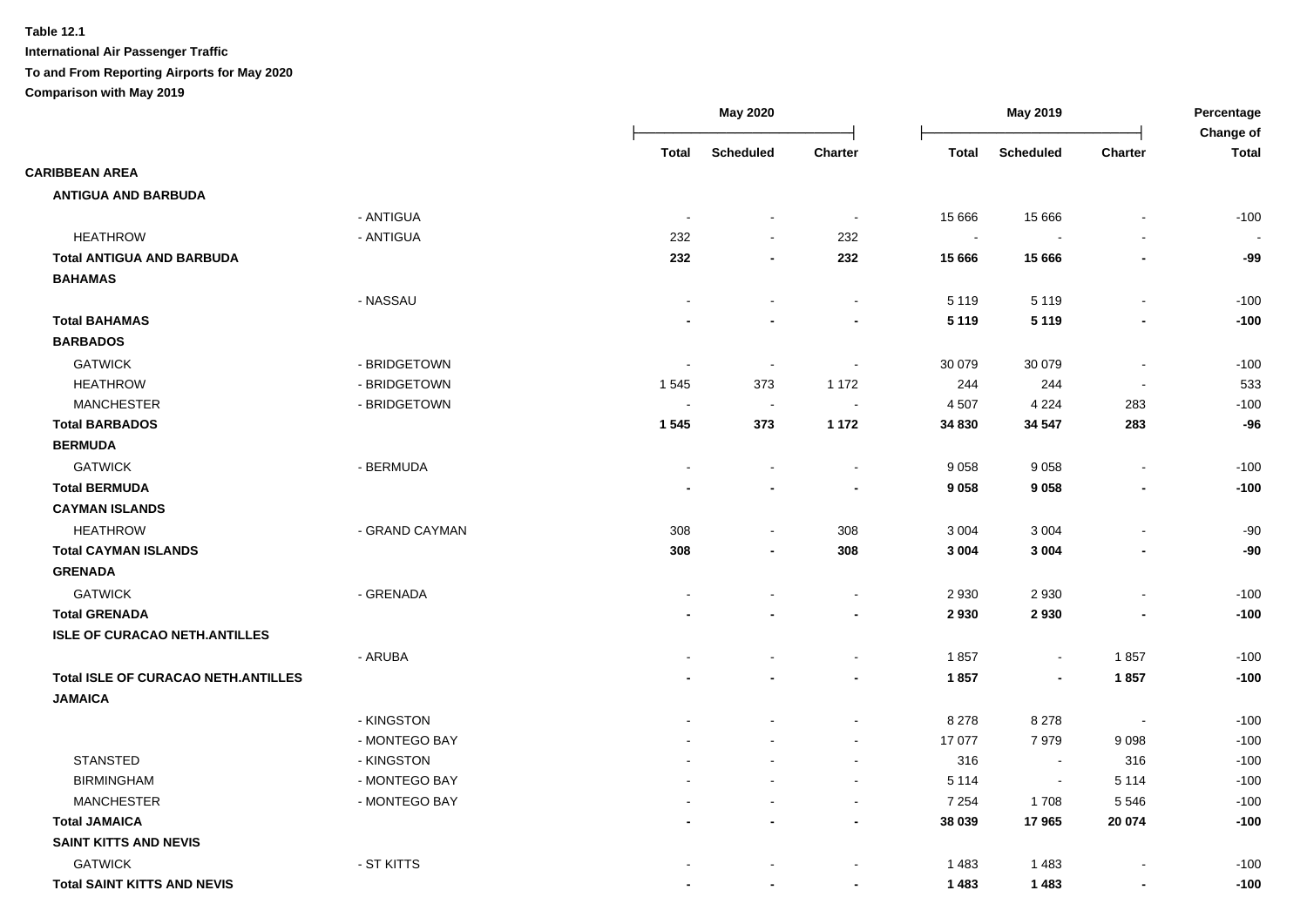|                                       |                        | May 2020       |                          | May 2019       |              |                  | Percentage<br>Change of      |              |
|---------------------------------------|------------------------|----------------|--------------------------|----------------|--------------|------------------|------------------------------|--------------|
|                                       |                        | <b>Total</b>   | <b>Scheduled</b>         | <b>Charter</b> | <b>Total</b> | <b>Scheduled</b> | Charter                      | <b>Total</b> |
| <b>ST LUCIA</b>                       |                        |                |                          |                |              |                  |                              |              |
|                                       | - ST LUCIA (HEWANORRA) |                |                          |                | 17 009       | 14 3 36          | 2673                         | $-100$       |
| <b>Total ST LUCIA</b>                 |                        |                |                          |                | 17 009       | 14 3 36          | 2673                         | $-100$       |
| <b>TRINIDAD AND TOBAGO</b>            |                        |                |                          |                |              |                  |                              |              |
|                                       | - PORT OF SPAIN        |                |                          | $\sim$         | 5 2 9 5      | 5 2 9 5          | $\blacksquare$               | $-100$       |
|                                       | - TOBAGO               |                |                          | $\blacksquare$ | 1 9 0 1      | 1 9 0 1          | ä,                           | $-100$       |
| <b>Total TRINIDAD AND TOBAGO</b>      |                        |                |                          |                | 7 1 9 6      | 7 1 9 6          | $\blacksquare$               | $-100$       |
| TURKS AND CAICOS ISLANDS              |                        |                |                          |                |              |                  |                              |              |
|                                       | - PROVIDENCIALES       | $\blacksquare$ | $\overline{\phantom{a}}$ |                | 1 2 9 2      | 1 2 9 2          |                              | $-100$       |
| <b>Total TURKS AND CAICOS ISLANDS</b> |                        |                |                          |                | 1 2 9 2      | 1 2 9 2          |                              | $-100$       |
| <b>Total CARIBBEAN AREA</b>           |                        | 2 0 8 5        | 373                      | 1712           | 137 483      | 112 596          | 24 8 87                      | $-98$        |
| <b>INDIAN OCEAN ISLANDS</b>           |                        |                |                          |                |              |                  |                              |              |
| <b>MAURITIUS</b>                      |                        |                |                          |                |              |                  |                              |              |
|                                       | - MAURITIUS            | $\sim$         | $\overline{\phantom{a}}$ |                | 9075         | 9075             | $\overline{a}$               | $-100$       |
| <b>HEATHROW</b>                       | - MAURITIUS            | 326            | 326                      |                | 6998         | 6998             | $\blacksquare$               | $-95$        |
| <b>Total MAURITIUS</b>                |                        | 326            | 326                      |                | 16 073       | 16 073           | $\overline{\phantom{0}}$     | $-98$        |
| <b>SEYCHELLES</b>                     |                        |                |                          |                |              |                  |                              |              |
|                                       | - SEYCHELLES           | $\sim$         | $\overline{\phantom{a}}$ | $\sim$         | 3 2 7 1      | 3 2 7 1          | $\sim$                       | $-100$       |
| <b>Total SEYCHELLES</b>               |                        |                | ٠                        |                | 3 2 7 1      | 3 2 7 1          |                              | $-100$       |
| <b>Total INDIAN OCEAN ISLANDS</b>     |                        | 326            | 326                      |                | 19 344       | 19 344           | $\blacksquare$               | $-98$        |
| <b>ATLANTIC OCEAN ISLANDS</b>         |                        |                |                          |                |              |                  |                              |              |
| <b>CAPE VERDE ISLANDS</b>             |                        |                |                          |                |              |                  |                              |              |
| <b>GATWICK</b>                        | - BOA VISTA (RABIL)    |                |                          |                | 7656         | 7656             | $\qquad \qquad \blacksquare$ | $-100$       |
|                                       | - ILHA DO SAL C.VERDE  |                |                          |                | 4 100        | 4 100            |                              | $-100$       |
| <b>BIRMINGHAM</b>                     | - BOA VISTA (RABIL)    |                |                          |                | 3734         | 3734             |                              | $-100$       |
|                                       | - ILHA DO SAL C.VERDE  |                |                          |                | 1891         | 1891             |                              | $-100$       |
| <b>BRISTOL</b>                        | - ILHA DO SAL C.VERDE  |                |                          |                | 1588         | 768              | 820                          | $-100$       |
| <b>MANCHESTER</b>                     | - BOA VISTA (RABIL)    |                |                          | $\sim$         | 5 4 4 8      | 5 4 4 8          | $\blacksquare$               | $-100$       |
|                                       | - ILHA DO SAL C.VERDE  |                |                          | $\sim$         | 4 2 8 0      | 4 2 8 0          | $\blacksquare$               | $-100$       |
| <b>Total CAPE VERDE ISLANDS</b>       |                        |                |                          | $\blacksquare$ | 28 697       | 27 877           | 820                          | $-100$       |
| <b>Total ATLANTIC OCEAN ISLANDS</b>   |                        |                | $\blacksquare$           | $\blacksquare$ | 28 697       | 27 877           | 820                          | $-100$       |